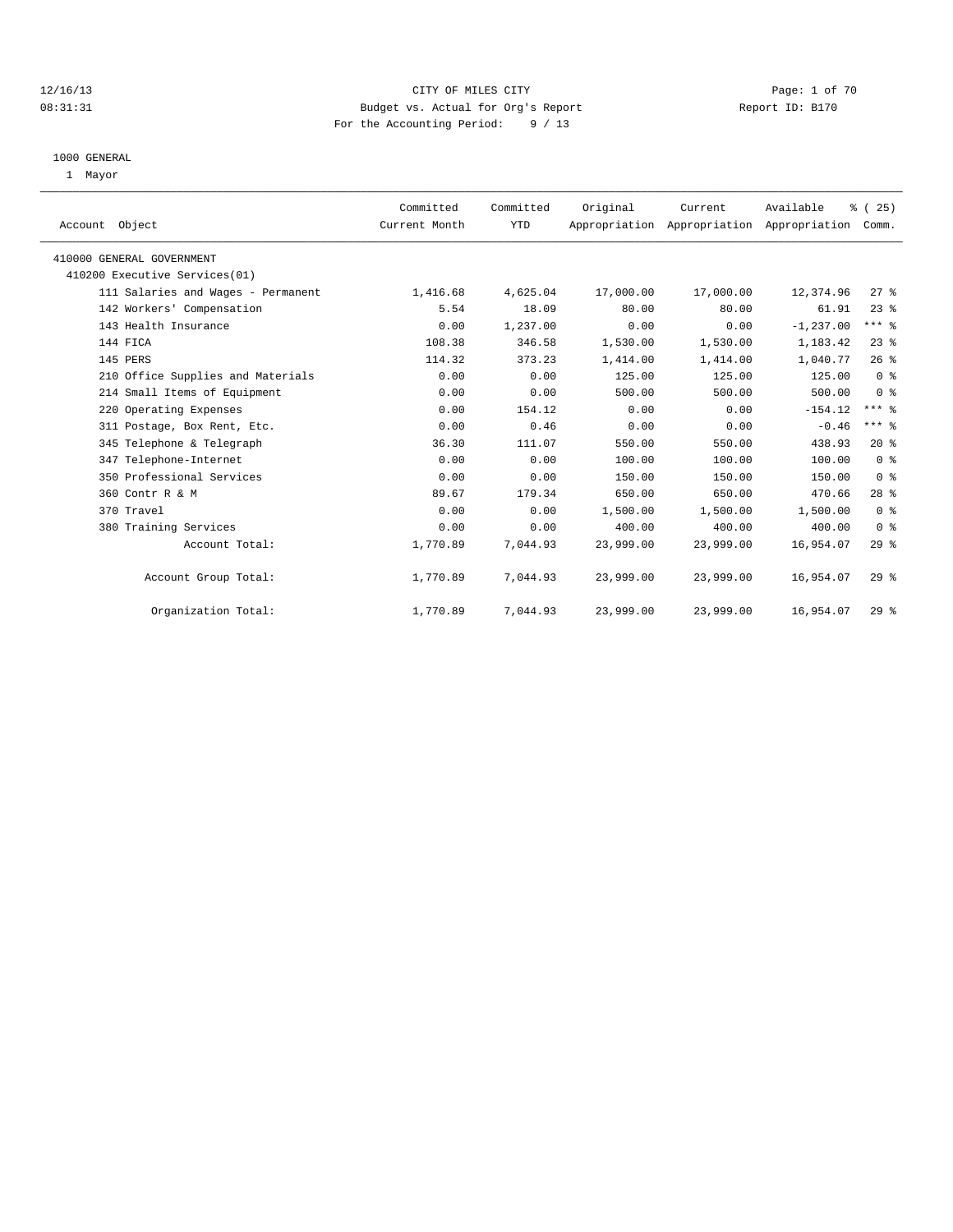### 12/16/13 CITY OF MILES CITY Page: 2 of 70 08:31:31 Budget vs. Actual for Org's Report Changer Report ID: B170 For the Accounting Period: 9 / 13

### 1000 GENERAL

2 City Council

| Account Object                           | Committed<br>Current Month | Committed<br><b>YTD</b> | Original  | Current   | Available<br>Appropriation Appropriation Appropriation | % (25)<br>Comm. |
|------------------------------------------|----------------------------|-------------------------|-----------|-----------|--------------------------------------------------------|-----------------|
| 410000 GENERAL GOVERNMENT                |                            |                         |           |           |                                                        |                 |
| 410100 Legislative Services(02)          |                            |                         |           |           |                                                        |                 |
| 111 Salaries and Wages - Permanent       | 2,000.00                   | 6,000.00                | 24,000.00 | 24,000.00 | 18,000.00                                              | 25%             |
| 142 Workers' Compensation                | 7.84                       | 23.52                   | 94.00     | 94.00     | 70.48                                                  | 25%             |
| 144 FICA                                 | 152.96                     | 458.88                  | 1,836.00  | 1,836.00  | 1,377.12                                               | 25%             |
| 145 PERS                                 | 60.54                      | 181.60                  | 636.00    | 636.00    | 454.40                                                 | 29%             |
| 220 Operating Expenses                   | 0.00                       | 154.13                  | 0.00      | 0.00      | $-154.13$                                              | $***$ 8         |
| 350 Professional Services                | 0.00                       | 5,000.00                | 0.00      | 0.00      | $-5,000.00$                                            | $***$ 8         |
| 370 Travel                               | 0.00                       | 0.00                    | 500.00    | 500.00    | 500.00                                                 | 0 <sup>8</sup>  |
| 380 Training Services                    | 0.00                       | 0.00                    | 500.00    | 500.00    | 500.00                                                 | 0 <sup>8</sup>  |
| Account Total:                           | 2,221.34                   | 11,818.13               | 27,566.00 | 27,566.00 | 15,747.87                                              | 43 %            |
| 410105 Safety Culture-Supplies           |                            |                         |           |           |                                                        |                 |
| 230 Repair and Maintenance Supplies      | 0.00                       | 0.00                    | 1,000.00  | 1,000.00  | 1,000.00                                               | 0 <sup>8</sup>  |
| Account Total:                           | 0.00                       | 0.00                    | 1,000.00  | 1,000.00  | 1,000.00                                               | 0 <sup>8</sup>  |
| Account Group Total:                     | 2,221.34                   | 11,818.13               | 28,566.00 | 28,566.00 | 16,747.87                                              | $41*$           |
| 470000 Housing and Community Development |                            |                         |           |           |                                                        |                 |
| 470300 Ecomonic Development              |                            |                         |           |           |                                                        |                 |
| 350 Professional Services                | 8,569.00                   | 8,569.00                | 13,438.00 | 13,438.00 | 4,869.00                                               | $64$ $%$        |
| Account Total:                           | 8,569.00                   | 8,569.00                | 13,438.00 | 13,438.00 | 4,869.00                                               | 64 %            |
| Account Group Total:                     | 8,569.00                   | 8,569.00                | 13,438.00 | 13,438.00 | 4,869.00                                               | 64 %            |
| 520000 OTHER FINANCING USES              |                            |                         |           |           |                                                        |                 |
| 521000 Interfund Operating Transfers Out |                            |                         |           |           |                                                        |                 |
| 820 Transfers to Other Funds             | 0.00                       | 0.00                    | 46,000.00 | 46,000.00 | 46,000.00                                              | 0 <sup>8</sup>  |
| Account Total:                           | 0.00                       | 0.00                    | 46,000.00 | 46,000.00 | 46,000.00                                              | 0 <sup>8</sup>  |
| Account Group Total:                     | 0.00                       | 0.00                    | 46,000.00 | 46,000.00 | 46,000.00                                              | 0 <sup>8</sup>  |
| Organization Total:                      | 10,790.34                  | 20,387.13               | 88,004.00 | 88,004.00 | 67,616.87                                              | $23$ $%$        |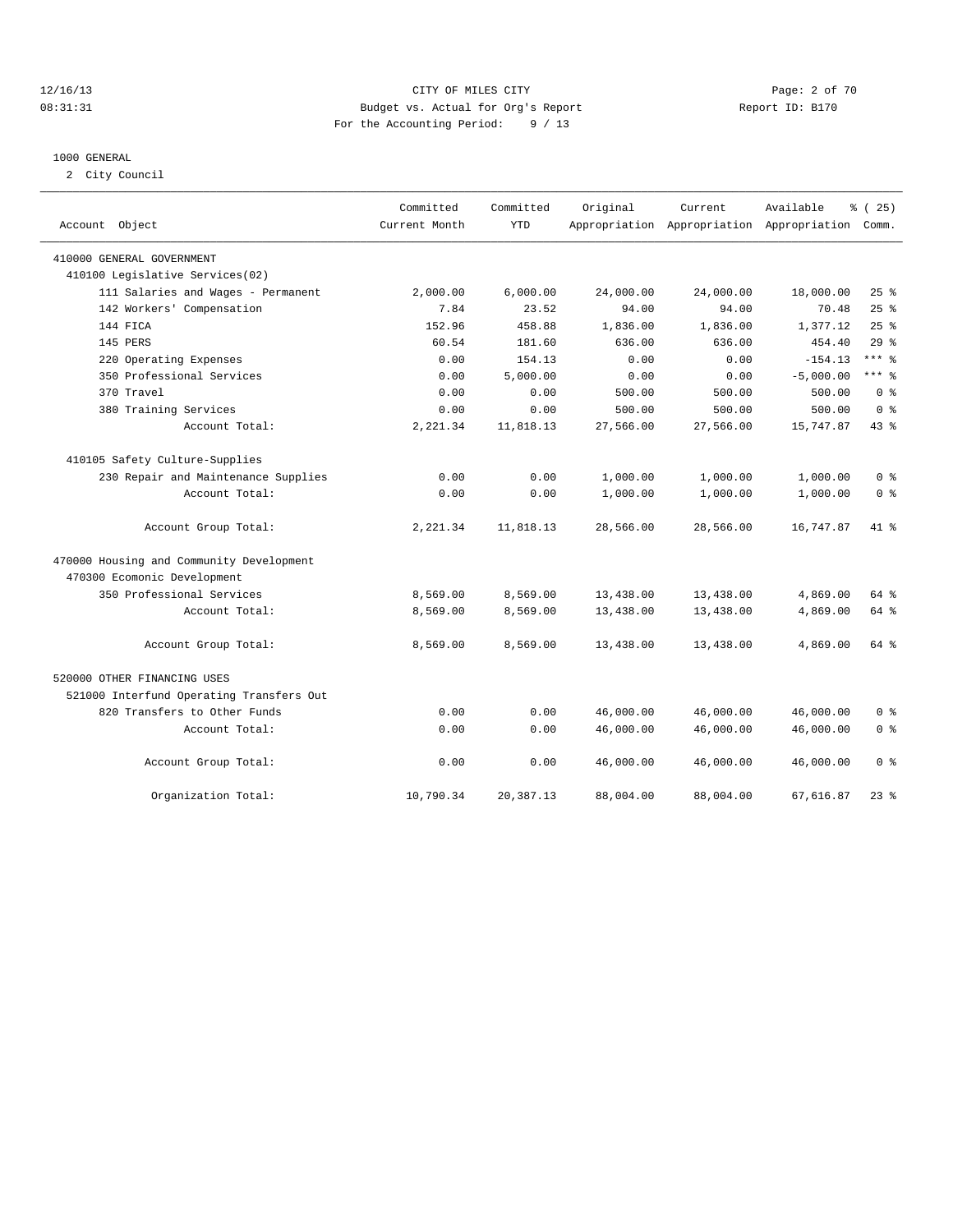### 12/16/13 CITY OF MILES CITY Page: 3 of 70 08:31:31 Budget vs. Actual for Org's Report Changer Report ID: B170 For the Accounting Period: 9 / 13

————————————————————————————————————————————————————————————————————————————————————————————————————————————————————————————————————

#### 1000 GENERAL

3 City Clerk

|                                            | Committed     | Committed  | Original   | Current    | Available                                       | $*(25)$         |
|--------------------------------------------|---------------|------------|------------|------------|-------------------------------------------------|-----------------|
| Account Object                             | Current Month | <b>YTD</b> |            |            | Appropriation Appropriation Appropriation Comm. |                 |
| 410000 GENERAL GOVERNMENT                  |               |            |            |            |                                                 |                 |
| 410500 Financial Services(03)              |               |            |            |            |                                                 |                 |
| 111 Salaries and Wages - Permanent         | 8,708.66      | 25,631.36  | 109,195.00 | 109,195.00 | 83,563.64                                       | $23$ $%$        |
| 121 OVERTIME-PERMANENT                     | 0.00          | 0.00       | 4,267.00   | 4,267.00   | 4,267.00                                        | 0 <sup>8</sup>  |
| 131 VACATION                               | 369.80        | 1,186.87   | 5,847.00   | 5,847.00   | 4,660.13                                        | $20*$           |
| 132 SICK LEAVE                             | 342.63        | 717.10     | 0.00       | 0.00       | $-717.10$                                       | $***$ $%$       |
| 133 OTHER LEAVE PAY                        | 0.00          | 721.64     | 7,212.00   | 7,212.00   | 6,490.36                                        | $10*$           |
| 141 Unemployment Insurance                 | 42.40         | 129.20     | 569.00     | 569.00     | 439.80                                          | 23%             |
| 142 Workers' Compensation                  | 85.93         | 261.82     | 1,148.00   | 1,148.00   | 886.18                                          | 23 <sup>8</sup> |
| 143 Health Insurance                       | 1,855.15      | 5,565.45   | 22,266.00  | 22,266.00  | 16,700.55                                       | 25%             |
| 144 FICA                                   | 720.28        | 2,194.80   | 9,678.00   | 9,678.00   | 7,483.20                                        | 23 <sup>8</sup> |
| 145 PERS                                   | 760.27        | 2,280.32   | 10,116.00  | 10,116.00  | 7,835.68                                        | 23%             |
| 196 CLOTHING ALLOTMENT                     | 0.00          | 450.00     | 450.00     | 450.00     | 0.00                                            | 100 %           |
| 210 Office Supplies and Materials          | 208.47        | 301.82     | 2,808.00   | 2,808.00   | 2,506.18                                        | $11$ %          |
| 214 Small Items of Equipment               | 0.00          | 0.00       | 3,050.00   | 3,050.00   | 3,050.00                                        | 0 <sup>8</sup>  |
| 220 Operating Expenses                     | 1.64          | 15.64      | 3,600.00   | 3,600.00   | 3,584.36                                        | 0 <sup>8</sup>  |
| 230 Repair and Maintenance Supplies        | 0.00          | 0.00       | 200.00     | 200.00     | 200.00                                          | 0 <sup>8</sup>  |
| 311 Postage, Box Rent, Etc.                | $-186.62$     | $-393.45$  | 3,600.00   | 3,600.00   | 3,993.45                                        | $-11$ %         |
| 320 Printing, Duplicating, Typing &        | 0.00          | 1,718.19   | 1,000.00   | 1,000.00   | $-718.19$                                       | 172 %           |
| 330 Publicity, Subscriptions & Dues        | 26.67         | 26.67      | 1,400.00   | 1,400.00   | 1,373.33                                        | 2 <sup>8</sup>  |
| 334 Memberships, Registrations & Dues      | 0.00          | 2,673.00   | 3,400.00   | 3,400.00   | 727.00                                          | 79 %            |
| 345 Telephone & Telegraph                  | 56.80         | 190.20     | 750.00     | 750.00     | 559.80                                          | 25%             |
| 347 Telephone-Internet                     | 19.52         | 60.91      | 250.00     | 250.00     | 189.09                                          | $24$ %          |
| 350 Professional Services                  | 4,750.00      | 7,934.28   | 35,000.00  | 35,000.00  | 27,065.72                                       | $23$ $%$        |
| 360 Contr R & M                            | 403.50        | 5,379.67   | 8,000.00   | 8,000.00   | 2,620.33                                        | 67 %            |
| 370 Travel                                 | 0.00          | 0.00       | 1,200.00   | 1,200.00   | 1,200.00                                        | 0 <sup>8</sup>  |
| 380 Training Services                      | 0.00          | 0.00       | 1,000.00   | 1,000.00   | 1,000.00                                        | 0 <sup>8</sup>  |
| 382 Books                                  | 0.00          | 463.45     | 200.00     | 200.00     | $-263.45$                                       | $232$ %         |
| 521 Surety Bonds for Officials & Employees | 0.00          | 983.00     | 983.00     | 983.00     | 0.00                                            | 100 %           |
| Account Total:                             | 18,165.10     | 58,491.94  | 237,189.00 | 237,189.00 | 178,697.06                                      | 25%             |
|                                            |               |            |            |            |                                                 |                 |
| 411101 Labor Negotiations                  |               |            |            |            |                                                 |                 |
| 350 Professional Services                  | 306.25        | 306.25     | 12,000.00  | 12,000.00  | 11,693.75                                       | 3 <sup>8</sup>  |
| Account Total:                             | 306.25        | 306.25     | 12,000.00  | 12,000.00  | 11,693.75                                       | 3%              |
|                                            |               |            |            |            |                                                 |                 |
| Account Group Total:                       | 18, 471.35    | 58,798.19  | 249,189.00 | 249,189.00 | 190,390.81                                      | $24$ $%$        |
| 510000 MISCELLANEOUS                       |               |            |            |            |                                                 |                 |
| 510330 Comprehensive Liability Insurance   |               |            |            |            |                                                 |                 |
| 513 Liability                              | 0.00          | 63,584.37  | 63,584.00  | 63,584.00  |                                                 | $-0.37$ 100 %   |
| Account Total:                             | 0.00          | 63,584.37  | 63,584.00  | 63,584.00  | $-0.37$                                         | $100*$          |
| Account Group Total:                       | 0.00          | 63,584.37  | 63,584.00  | 63,584.00  |                                                 | $-0.37$ 100 %   |
| Organization Total:                        | 18, 471.35    | 122,382.56 | 312,773.00 | 312,773.00 | 190,390.44                                      | 39 %            |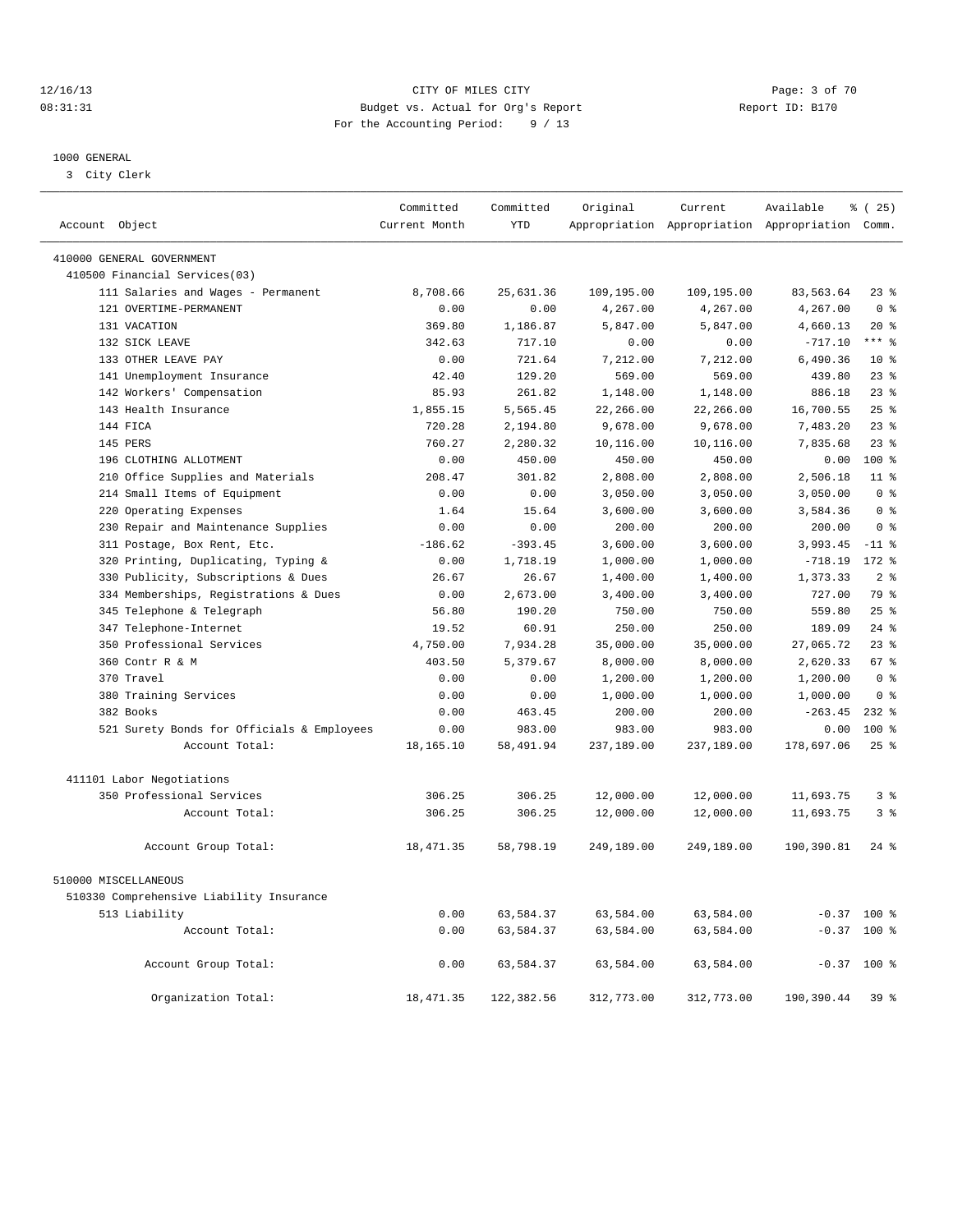### 12/16/13 CITY OF MILES CITY Page: 4 of 70 08:31:31 Budget vs. Actual for Org's Report Changer Report ID: B170 For the Accounting Period: 9 / 13

### 1000 GENERAL

4 Attorney

| Account Object                     | Committed<br>Current Month | Committed<br>YTD | Original   | Current<br>Appropriation Appropriation Appropriation | Available  | $\frac{1}{6}$ ( 25 )<br>Comm. |  |
|------------------------------------|----------------------------|------------------|------------|------------------------------------------------------|------------|-------------------------------|--|
|                                    |                            |                  |            |                                                      |            |                               |  |
| 410000 GENERAL GOVERNMENT          |                            |                  |            |                                                      |            |                               |  |
| 411100 Legal Services (04)         |                            |                  |            |                                                      |            |                               |  |
| 111 Salaries and Wages - Permanent | 6,707.08                   | 20, 275.78       | 78,098.00  | 78,098.00                                            | 57,822.22  | 26%                           |  |
| 141 Unemployment Insurance         | 30.18                      | 91.40            | 352.00     | 352.00                                               | 260.60     | 26%                           |  |
| 142 Workers' Compensation          | 211.45                     | 654.94           | 395.00     | 395.00                                               | $-259.94$  | $166$ %                       |  |
| 144 FICA                           | 513.10                     | 1,553.96         | 5,975.00   | 5,975.00                                             | 4,421.04   | 26%                           |  |
| 145 PERS                           | 541.28                     | 1,636.29         | 6,303.00   | 6,303.00                                             | 4,666.71   | 26%                           |  |
| 196 CLOTHING ALLOTMENT             | 0.00                       | 37.50            | 56.00      | 56.00                                                | 18.50      | 67 %                          |  |
| 210 Office Supplies and Materials  | 46.00                      | 67.36            | 250.00     | 250.00                                               | 182.64     | $27$ $%$                      |  |
| 214 Small Items of Equipment       | 0.00                       | 0.00             | 200.00     | 200.00                                               | 200.00     | 0 <sup>8</sup>                |  |
| 220 Operating Expenses             | 74.45                      | 138.40           | 300.00     | 300.00                                               | 161.60     | 46.8                          |  |
| 311 Postage, Box Rent, Etc.        | 50.98                      | 169.87           | 300.00     | 300.00                                               | 130.13     | 57%                           |  |
| 345 Telephone & Telegraph          | 9.94                       | 32.00            | 120.00     | 120.00                                               | 88.00      | 27%                           |  |
| 347 Telephone-Internet             | 0.00                       | 0.00             | 120.00     | 120.00                                               | 120.00     | 0 <sup>8</sup>                |  |
| 350 Professional Services          | 100.00                     | 300.00           | 1,200.00   | 1,200.00                                             | 900.00     | 25%                           |  |
| 360 Contr R & M                    | 0.00                       | 0.00             | 200.00     | 200.00                                               | 200.00     | 0 <sup>8</sup>                |  |
| 370 Travel                         | 0.00                       | 0.00             | 550.00     | 550.00                                               | 550.00     | 0 <sup>8</sup>                |  |
| Account Total:                     | 8,284.46                   | 24,957.50        | 94,419.00  | 94,419.00                                            | 69, 461.50 | $26*$                         |  |
| Account Group Total:               | 8,284.46                   | 24,957.50        | 94,419.00  | 94,419.00                                            | 69,461.50  | $26*$                         |  |
| Organization Total:                | 8,284.46                   | 24,957.50        | 94, 419.00 | 94, 419.00                                           | 69, 461.50 | 26%                           |  |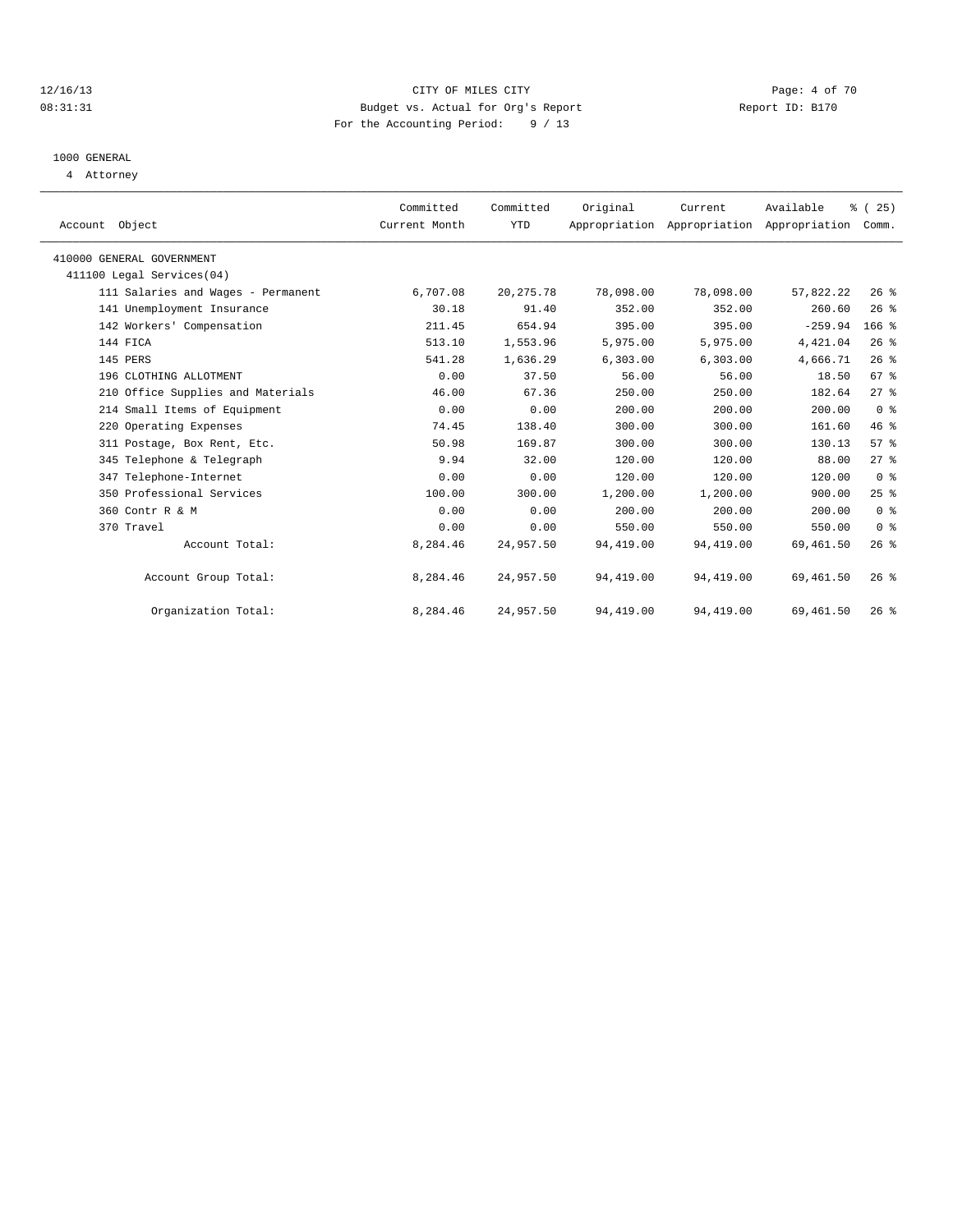### 12/16/13 CITY OF MILES CITY Page: 5 of 70 08:31:31 Budget vs. Actual for Org's Report Changer Report ID: B170 For the Accounting Period: 9 / 13

#### 1000 GENERAL

5 Police

|                                            | Committed     | Committed  | Original     | Current      | Available                                       | % (25)          |  |
|--------------------------------------------|---------------|------------|--------------|--------------|-------------------------------------------------|-----------------|--|
| Account Object                             | Current Month | <b>YTD</b> |              |              | Appropriation Appropriation Appropriation Comm. |                 |  |
|                                            |               |            |              |              |                                                 |                 |  |
| 420000 PUBLIC SAFETY                       |               |            |              |              |                                                 |                 |  |
| 420140 Crime Control and Investigation(05) |               |            |              |              |                                                 |                 |  |
| 111 Salaries and Wages - Permanent         | 48,331.07     | 142,297.80 | 619,418.00   | 619,418.00   | 477,120.20                                      | $23$ $%$        |  |
| 121 OVERTIME-PERMANENT                     | 1,952.06      | 2,117.19   | 21,504.00    | 21,504.00    | 19,386.81                                       | $10*$           |  |
| 131 VACATION                               | 2,633.98      | 9,452.42   | 30,000.00    | 30,000.00    | 20,547.58                                       | $32$ $%$        |  |
| 132 SICK LEAVE                             | 682.45        | 5,619.58   | 7,500.00     | 7,500.00     | 1,880.42                                        | 75 %            |  |
| 133 OTHER LEAVE PAY                        | 400.80        | 1,015.91   | 8,004.00     | 8,004.00     | 6,988.09                                        | $13*$           |  |
| 134 HOLIDAY PAY                            | 2,654.60      | 4,668.09   | 21,504.00    | 21,504.00    | 16,835.91                                       | $22$ %          |  |
| 141 Unemployment Insurance                 | 280.87        | 779.60     | 3,186.00     | 3,186.00     | 2,406.40                                        | $24$ %          |  |
| 142 Workers' Compensation                  | 2,664.50      | 7,542.09   | 32,326.00    | 32,326.00    | 24,783.91                                       | $23$ $%$        |  |
| 143 Health Insurance                       | 6,883.67      | 21,905.22  | 111,306.00   | 111,306.00   | 89,400.78                                       | $20*$           |  |
| 144 FICA                                   | 1,050.76      | 2,760.48   | 13,631.00    | 13,631.00    | 10,870.52                                       | $20*$           |  |
| 146 Police Pension                         | 6,996.50      | 21,590.12  | 94,431.00    | 94,431.00    | 72,840.88                                       | $23$ $%$        |  |
| 196 CLOTHING ALLOTMENT                     | 5,760.00      | 5,760.00   | 12,960.00    | 12,960.00    | 7,200.00                                        | 44 %            |  |
| Office Supplies and Materials<br>210       | 444.13        | 753.21     | 5,000.00     | 5,000.00     | 4,246.79                                        | 15 <sup>°</sup> |  |
| 214 Small Items of Equipment               | $-148.62$     | $-163.17$  | 19,600.00    | 19,600.00    | 19,763.17                                       | $-1$ %          |  |
| 220 Operating Expenses                     | 1,301.44      | 2,325.30   | 13,125.00    | 13,125.00    | 10,799.70                                       | 18 <sup>8</sup> |  |
| 226 Clothing and Uniforms                  | 37.85         | 278.33     | 500.00       | 500.00       | 221.67                                          | 56%             |  |
| 227 Firearm Supplies                       | 0.00          | 0.00       | 4,800.00     | 4,800.00     | 4,800.00                                        | 0 <sup>8</sup>  |  |
| Repair and Maintenance Supplies<br>230     | 21.44         | 722.39     | 6,000.00     | 6,000.00     | 5,277.61                                        | $12*$           |  |
| 231 Gas, Oil, Diesel Fuel, Grease, etc.    | 3,326.16      | 7,460.99   | 32,000.00    | 32,000.00    | 24,539.01                                       | $23$ $%$        |  |
| 311 Postage, Box Rent, Etc.                | 152.41        | 211.81     | 600.00       | 600.00       | 388.19                                          | 35 <sup>8</sup> |  |
| 330 Publicity, Subscriptions & Dues        | 0.00          | 0.00       | 300.00       | 300.00       | 300.00                                          | 0 <sup>8</sup>  |  |
| 334 Memberships, Registrations & Dues      | 0.00          | 100.00     | 1,800.00     | 1,800.00     | 1,700.00                                        | 6 %             |  |
| Telephone & Telegraph<br>345               | 318.41        | 957.41     | 4,500.00     | 4,500.00     | 3,542.59                                        | $21$ %          |  |
| 346 Garbage Service                        | 43.00         | 129.00     | 500.00       | 500.00       | 371.00                                          | $26$ %          |  |
| 347 Telephone-Internet                     | 65.60         | 196.80     | 800.00       | 800.00       | 603.20                                          | 25%             |  |
| 350 Professional Services                  | 774.25        | 1,883.50   | 9,000.00     | 9,000.00     | 7,116.50                                        | $21$ %          |  |
| 360 Contr R & M                            | 0.00          | 32.12      | 1,500.00     | 1,500.00     | 1,467.88                                        | 2 <sup>8</sup>  |  |
| 366 R&M Vehicles - Police/Animal Control   | 1,530.00      | 3,104.92   | 18,000.00    | 18,000.00    | 14,895.08                                       | $17*$           |  |
| 370 Travel                                 | 1,131.95      | 1,269.95   | 5,500.00     | 5,500.00     | 4,230.05                                        | $23$ $%$        |  |
| 380 Training Services                      | 1,695.00      | 1,695.00   | 9,000.00     | 9,000.00     | 7,305.00                                        | 19 <sup>°</sup> |  |
| 381 BOOKS(POP&MILES) (correct)             | 0.00          | 0.00       | 500.00       | 500.00       | 500.00                                          | 0 <sup>8</sup>  |  |
| 512 Insurance on Vehicles & Equipment      | 0.00          | 1,474.59   | 1,475.00     | 1,475.00     | 0.41                                            | 100 %           |  |
| 700 Grants, Contributions & Indemnities    | 0.00          | 15,970.00  | 15,970.00    | 15,970.00    | 0.00                                            | $100*$          |  |
| Account Total:                             | 90,984.28     | 263,910.65 | 1,126,240.00 | 1,126,240.00 | 862, 329.35                                     | $23$ $%$        |  |
|                                            |               |            |              |              |                                                 |                 |  |
| 420142 Drug Enforcement                    |               |            |              |              |                                                 |                 |  |
| 111 Salaries and Wages - Permanent         | 6,422.80      | 19,837.54  | 45,263.00    | 45,263.00    | 25, 425.46                                      | 44 %            |  |
| 121 OVERTIME-PERMANENT                     | 350.08        | 1,530.29   | 1,274.00     | 1,274.00     | $-256.29$                                       | 120 %           |  |
| 131 VACATION                               | 0.00          | 0.00       | 1,070.00     | 1,070.00     | 1,070.00                                        | 0 <sup>8</sup>  |  |
| 132 SICK LEAVE                             | 0.00          | 0.00       | 700.00       | 700.00       | 700.00                                          | 0 <sup>8</sup>  |  |
| 133 OTHER LEAVE PAY                        | 0.00          | 0.00       | 531.00       | 531.00       | 531.00                                          | $0$ %           |  |
| 134 HOLIDAY PAY                            | 0.00          | 1,416.80   | 212.00       | 212.00       | $-1, 204.80$                                    | 668 %           |  |
| 141 Unemployment Insurance                 | 30.47         | 102.51     | 219.00       | 219.00       | 116.49                                          | 47 %            |  |
| 142 Workers' Compensation                  | 303.93        | 987.33     | 2,219.00     | 2,219.00     | 1,231.67                                        | 44 %            |  |
| 143 Health Insurance                       | 1,210.58      | 3,614.18   | 7,422.00     | 7,422.00     | 3,807.82                                        | 49 %            |  |
| 144 FICA                                   | 98.20         | 330.35     | 705.00       | 705.00       | 374.65                                          | 47 %            |  |
| 146 Police Pension                         | 918.60        | 2,816.89   | 6,762.00     | 6,762.00     | 3,945.11                                        | 42 %            |  |
| 196 CLOTHING ALLOTMENT                     | 0.00          | 0.00       | 720.00       | 720.00       | 720.00                                          | 0 <sup>8</sup>  |  |
|                                            |               |            |              |              |                                                 |                 |  |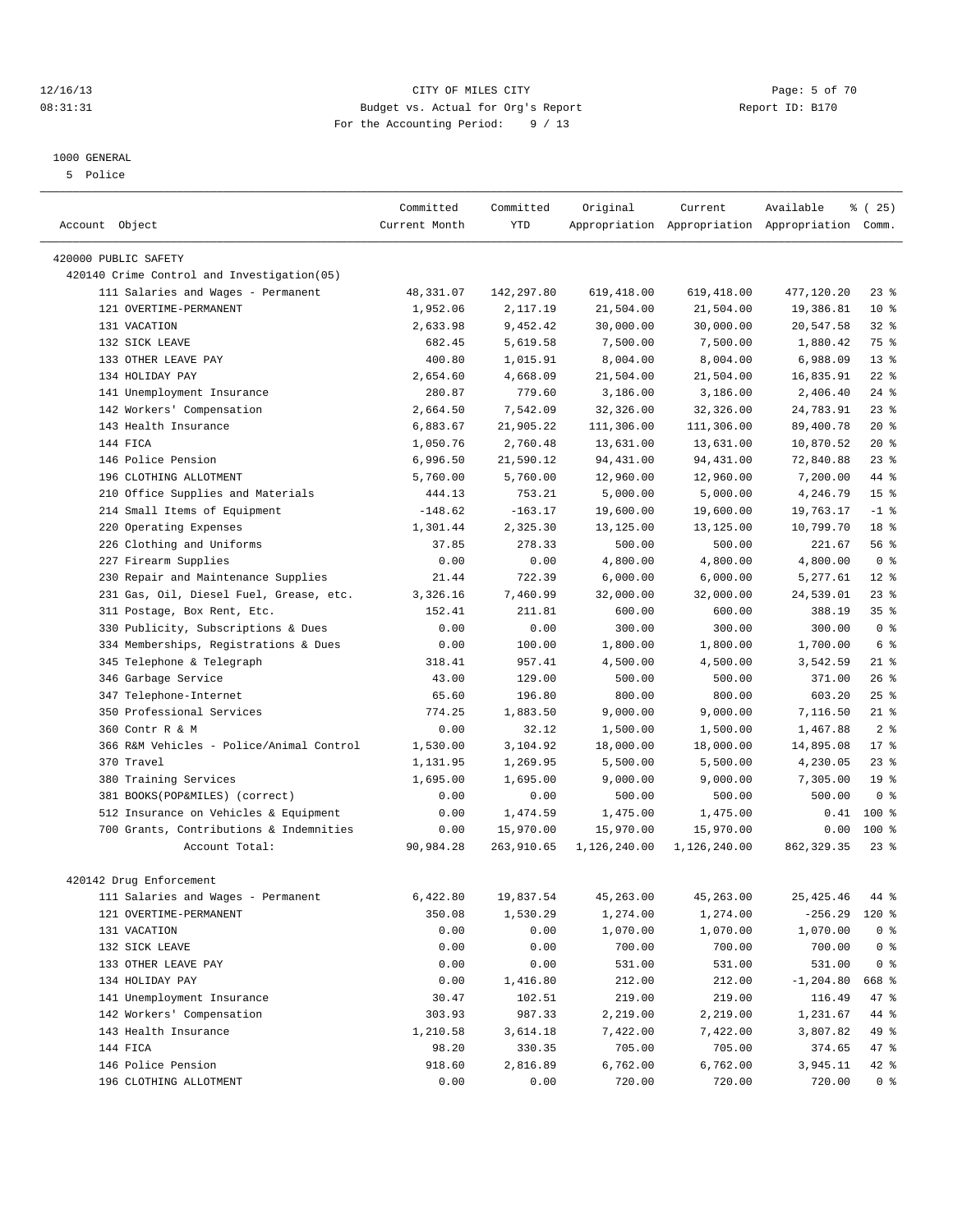### 12/16/13 CITY OF MILES CITY Page: 6 of 70 08:31:31 Budget vs. Actual for Org's Report Changer Report ID: B170 For the Accounting Period: 9 / 13

#### 1000 GENERAL

5 Police

| Account Object                           | Committed<br>Current Month | Committed<br>YTD | Original     | Current      | Available<br>Appropriation Appropriation Appropriation Comm. | % (25)          |
|------------------------------------------|----------------------------|------------------|--------------|--------------|--------------------------------------------------------------|-----------------|
| Account Total:                           | 9,334.66                   | 30,635.89        | 67,097.00    | 67,097.00    | 36, 461.11                                                   | 46 %            |
| 420144 School Resource Officer           |                            |                  |              |              |                                                              |                 |
| 111 Salaries and Wages - Permanent       | 3,982.49                   | 3,982.49         | 29,463.00    | 29,463.00    | 25,480.51                                                    | $14$ %          |
| 121 OVERTIME-PERMANENT                   | 0.00                       | 0.00             | 1,500.00     | 1,500.00     | 1,500.00                                                     | 0 <sup>8</sup>  |
| 131 VACATION                             | 0.00                       | 0.00             | 3,976.00     | 3,976.00     | 3,976.00                                                     | 0 <sup>8</sup>  |
| 132 SICK LEAVE                           | 0.00                       | 0.00             | 1,300.00     | 1,300.00     | 1,300.00                                                     | 0 <sup>8</sup>  |
| 133 OTHER LEAVE PAY                      | 0.00                       | 0.00             | 2,500.00     | 2,500.00     | 2,500.00                                                     | 0 <sup>8</sup>  |
| 134 HOLIDAY PAY                          | 0.00                       | 0.00             | 500.00       | 500.00       | 500.00                                                       | 0 <sup>8</sup>  |
| 141 Unemployment Insurance               | 17.93                      | 17.93            | 177.00       | 177.00       | 159.07                                                       | $10*$           |
| 142 Workers' Compensation                | 181.08                     | 181.08           | 1,792.00     | 1,792.00     | 1,610.92                                                     | $10*$           |
| 143 Health Insurance                     | 618.50                     | 618.50           | 5,202.00     | 5,202.00     | 4,583.50                                                     | $12*$           |
| 144 FICA                                 | 56.30                      | 56.30            | 569.00       | 569.00       | 512.70                                                       | $10*$           |
| 146 Police Pension                       | 559.26                     | 559.26           | 5,236.00     | 5,236.00     | 4,676.74                                                     | 11 <sup>°</sup> |
| Account Total:                           | 5,415.56                   | 5,415.56         | 52,215.00    | 52, 215.00   | 46,799.44                                                    | $10*$           |
| 420160 Communications-Dispatch           |                            |                  |              |              |                                                              |                 |
| 111 Salaries and Wages - Permanent       | 19,093.80                  | 50,882.64        | 243,149.00   | 243,149.00   | 192,266.36                                                   | $21$ %          |
| 121 OVERTIME-PERMANENT                   | 948.89                     | 2,107.42         | 6,000.00     | 6,000.00     | 3,892.58                                                     | $35$ %          |
| 131 VACATION                             | 1,009.00                   | 3,559.35         | 12,000.00    | 12,000.00    | 8,440.65                                                     | $30*$           |
| 132 SICK LEAVE                           | 451.97                     | 2,240.45         | 4,500.00     | 4,500.00     | 2,259.55                                                     | 50%             |
| 133 OTHER LEAVE PAY                      | 308.52                     | 342.80           | 3,500.00     | 3,500.00     | 3,157.20                                                     | $10*$           |
| 134 HOLIDAY PAY                          | 1,046.16                   | 2,411.64         | 12,620.00    | 12,620.00    | 10,208.36                                                    | 19 <sup>°</sup> |
| 141 Unemployment Insurance               | 106.84                     | 280.90           | 1,265.00     | 1,265.00     | 984.10                                                       | $22$ %          |
| 142 Workers' Compensation                | 1,027.85                   | 2,740.20         | 12,929.00    | 12,929.00    | 10,188.80                                                    | $21$ %          |
| 143 Health Insurance                     | 3,096.30                   | 9,288.90         | 44,532.00    | 44,532.00    | 35, 243. 10                                                  | $21$ %          |
| 144 FICA                                 | 1,804.98                   | 4,741.33         | 21,509.00    | 21,509.00    | 16,767.67                                                    | $22$ %          |
| 145 PERS                                 | 1,844.68                   | 4,966.66         | 20,676.00    | 20,676.00    | 15,709.34                                                    | $24$ %          |
| 196 CLOTHING ALLOTMENT                   | 887.50                     | 887.50           | 2,400.00     | 2,400.00     | 1,512.50                                                     | 37%             |
| Office Supplies and Materials<br>210     | 85.44                      | 242.01           | 3,000.00     | 3,000.00     | 2,757.99                                                     | 8 %             |
| 214 Small Items of Equipment             | 0.00                       | 0.00             | 200.00       | 200.00       | 200.00                                                       | 0 <sup>8</sup>  |
| 220 Operating Expenses                   | 0.00                       | 0.00             | 1,000.00     | 1,000.00     | 1,000.00                                                     | 0 <sup>8</sup>  |
| 226 Clothing and Uniforms                | 0.00                       | 0.00             | 100.00       | 100.00       | 100.00                                                       | 0 <sup>8</sup>  |
| 231 Gas, Oil, Diesel Fuel, Grease, etc.  | 0.00                       | 49.48            | 500.00       | 500.00       | 450.52                                                       | $10*$           |
| 311 Postage, Box Rent, Etc.              | 0.00                       | 0.00             | 75.00        | 75.00        | 75.00                                                        | 0 <sup>8</sup>  |
| 320 Printing, Duplicating, Typing &      | 0.00                       | 0.00             | 100.00       | 100.00       | 100.00                                                       | 0 <sup>8</sup>  |
| 330 Publicity, Subscriptions & Dues      | 0.00                       | 0.00             | 150.00       | 150.00       | 150.00                                                       | 0 <sup>°</sup>  |
| 334 Memberships, Registrations & Dues    | 0.00                       | 0.00             | 400.00       | 400.00       | 400.00                                                       | 0 <sup>8</sup>  |
| 345 Telephone & Telegraph                | 603.71                     | 1,530.80         | 4,000.00     | 4,000.00     | 2,469.20                                                     | 38 %            |
| 350 Professional Services                | 0.00                       | 2,099.50         | 500.00       | 500.00       | $-1,599.50$                                                  | 420 %           |
| 366 R&M Vehicles - Police/Animal Control | 0.00                       | 0.00             | 200.00       | 200.00       | 200.00                                                       | 0 <sup>8</sup>  |
| 370 Travel                               | 277.00                     | 770.82           | 1,000.00     | 1,000.00     | 229.18                                                       | 77 %            |
| 380 Training Services                    | 0.00                       | 0.00             | 1,000.00     | 1,000.00     | 1,000.00                                                     | 0 <sup>8</sup>  |
| Account Total:                           | 32,592.64                  | 89,142.40        | 397,305.00   | 397,305.00   | 308,162.60                                                   | $22$ %          |
| Account Group Total:                     | 138,327.14                 | 389,104.50       | 1,642,857.00 | 1,642,857.00 | 1,253,752.50                                                 | $24$ %          |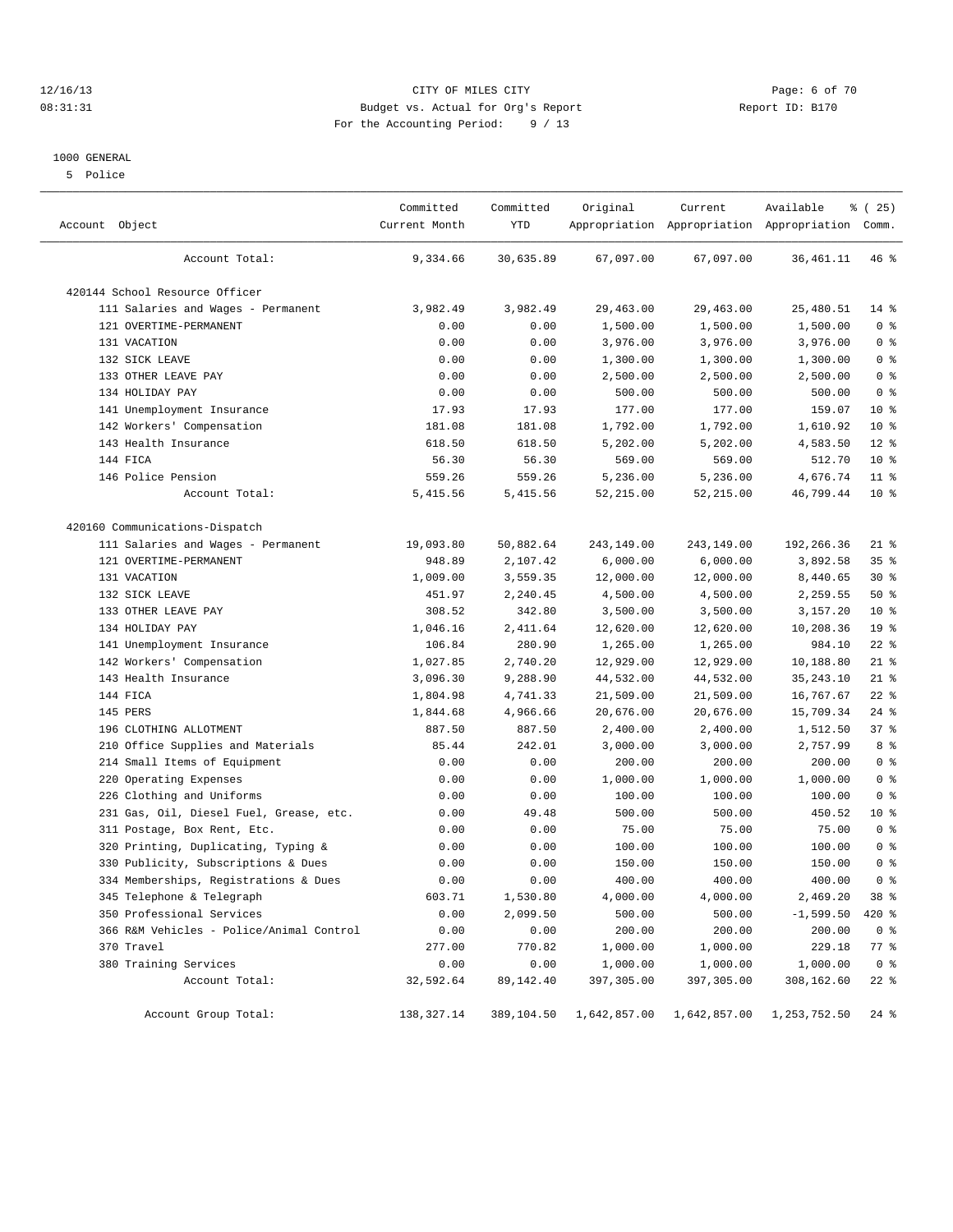### 12/16/13 CITY OF MILES CITY Page: 7 of 70 08:31:31 Budget vs. Actual for Org's Report Changer Report ID: B170 For the Accounting Period: 9 / 13

#### 1000 GENERAL

5 Police

| Object<br>Account                                         | Committed<br>Current Month | Committed<br><b>YTD</b> | Original     | Current<br>Appropriation Appropriation | Available<br>Appropriation | % (25)<br>Comm.    |
|-----------------------------------------------------------|----------------------------|-------------------------|--------------|----------------------------------------|----------------------------|--------------------|
| 490000 DEBT SERVICE<br>490500 Other Debt Service Payments |                            |                         |              |                                        |                            |                    |
| 610 Principal-Police Cars                                 | 0.00                       | 8,960.94                | 18,006.00    | 18,006.00                              | 9,045.06                   | $50*$              |
| 620 Interest-Police Cars                                  | 0.00                       | 134.60                  | 227.00       | 227.00                                 | 92.40                      | 59 <sub>8</sub>    |
| Account Total:                                            | 0.00                       | 9,095.54                | 18,233.00    | 18,233.00                              | 9,137.46                   | $50*$              |
| Account Group Total:                                      | 0.00                       | 9,095.54                | 18,233.00    | 18,233.00                              | 9,137.46                   | $50*$              |
| Organization Total:                                       | 138, 327. 14               | 398,200.04              | 1,661,090.00 | 1,661,090.00                           | 1,262,889.96               | $24$ $\frac{6}{3}$ |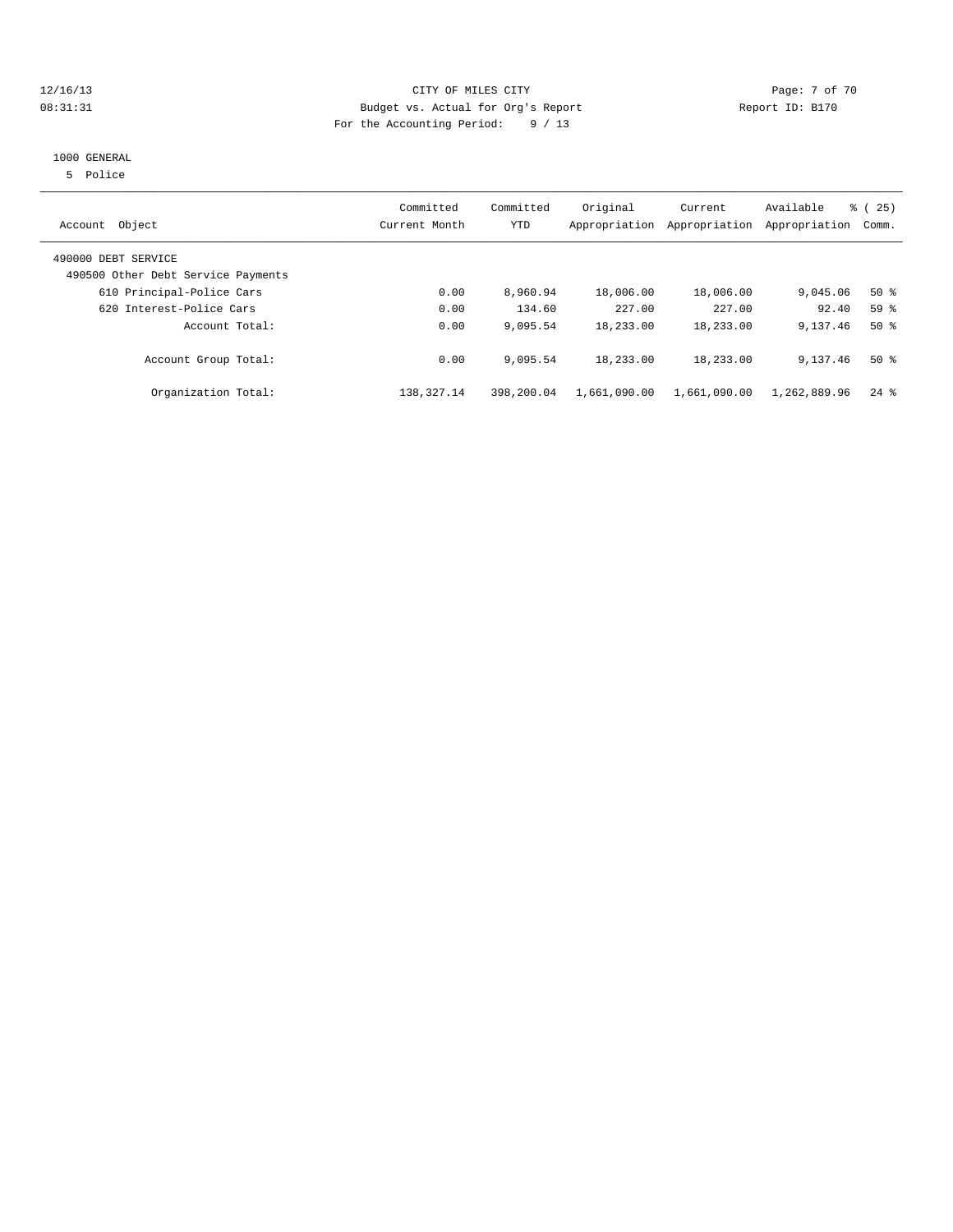### 12/16/13 CITY OF MILES CITY Page: 8 of 70 08:31:31 Budget vs. Actual for Org's Report Changer Report ID: B170 For the Accounting Period: 9 / 13

#### 1000 GENERAL

6 Police Judge

| Account Object                        | Committed<br>Current Month | Committed<br><b>YTD</b> | Original   | Current    | Available<br>Appropriation Appropriation Appropriation Comm. | % (25)             |
|---------------------------------------|----------------------------|-------------------------|------------|------------|--------------------------------------------------------------|--------------------|
|                                       |                            |                         |            |            |                                                              |                    |
| 410000 GENERAL GOVERNMENT             |                            |                         |            |            |                                                              |                    |
| 410300 Judicial Services(06)          |                            |                         |            |            |                                                              |                    |
| 111 Salaries and Wages - Permanent    | 6,855.58                   | 20,622.30               | 92,725.00  | 92,725.00  | 72,102.70                                                    | $22$ %             |
| 121 OVERTIME-PERMANENT                | 0.00                       | 0.00                    | 600.00     | 600.00     | 600.00                                                       | 0 <sup>8</sup>     |
| 131 VACATION                          | 375.82                     | 1,048.46                | 0.00       | 0.00       | $-1,048.46$                                                  | $***$ 8            |
| 132 SICK LEAVE                        | 0.00                       | 859.76                  | 0.00       | 0.00       | $-859.76$                                                    | $***$ $%$          |
| 141 Unemployment Insurance            | 25.04                      | 80.26                   | 300.00     | 300.00     | 219.74                                                       | $27$ %             |
| 142 Workers' Compensation             | 74.72                      | 229.18                  | 924.00     | 924.00     | 694.82                                                       | 25%                |
| 143 Health Insurance                  | 1,236.30                   | 3,708.90                | 14,504.00  | 14,504.00  | 10,795.10                                                    | $26$ %             |
| 144 FICA                              | 548.32                     | 1,731.89                | 7,139.00   | 7,139.00   | 5,407.11                                                     | $24$ %             |
| 145 PERS                              | 449.08                     | 1,414.73                | 6,598.00   | 6,598.00   | 5,183.27                                                     | $21$ %             |
| 196 CLOTHING ALLOTMENT                | 0.00                       | 300.00                  | 300.00     | 300.00     | 0.00                                                         | $100*$             |
| 210 Office Supplies and Materials     | 0.00                       | 0.00                    | 1,800.00   | 1,800.00   | 1,800.00                                                     | 0 <sup>8</sup>     |
| 214 Small Items of Equipment          | 0.00                       | 0.00                    | 1,000.00   | 1,000.00   | 1,000.00                                                     | 0 <sup>8</sup>     |
| 220 Operating Expenses                | 67.14                      | 27.19                   | 350.00     | 350.00     | 322.81                                                       | 8 %                |
| 230 Repair and Maintenance Supplies   | 40.00                      | 40.00                   | 100.00     | 100.00     | 60.00                                                        | 40 %               |
| 311 Postage, Box Rent, Etc.           | 108.98                     | 629.60                  | 1,200.00   | 1,200.00   | 570.40                                                       | $52$ $%$           |
| 330 Publicity, Subscriptions & Dues   | 0.00                       | 0.00                    | 800.00     | 800.00     | 800.00                                                       | 0 <sup>8</sup>     |
| 334 Memberships, Registrations & Dues | 0.00                       | 775.00                  | 1,500.00   | 1,500.00   | 725.00                                                       | $52$ $%$           |
| 345 Telephone & Telegraph             | 181.12                     | 523.30                  | 0.00       | 0.00       | $-523.30$                                                    | $***$ 8            |
| 347 Telephone-Internet                | 0.00                       | 0.00                    | 2,000.00   | 2,000.00   | 2,000.00                                                     | 0 <sup>8</sup>     |
| 350 Professional Services             | 0.00                       | 0.00                    | 500.00     | 500.00     | 500.00                                                       | 0 <sup>8</sup>     |
| 360 Contr R & M                       | 0.00                       | 2,087.97                | 2,000.00   | 2,000.00   | $-87.97$                                                     | $104$ %            |
| 370 Travel                            | 1,063.97                   | 1,063.97                | 3,000.00   | 3,000.00   | 1,936.03                                                     | 35 <sup>8</sup>    |
| 380 Training Services                 | 0.00                       | 0.00                    | 400.00     | 400.00     | 400.00                                                       | 0 <sup>8</sup>     |
| 382 Books                             | 0.00                       | 0.00                    | 800.00     | 800.00     | 800.00                                                       | 0 <sup>8</sup>     |
| 533 Machinery and Equipment Rental    | 70.09                      | 70.09                   | 1,000.00   | 1,000.00   | 929.91                                                       | 7 %                |
| Account Total:                        | 11,096.16                  | 35, 212.60              | 139,540.00 | 139,540.00 | 104,327.40                                                   | $25$ %             |
| Account Group Total:                  | 11,096.16                  | 35, 212.60              | 139,540.00 | 139,540.00 | 104,327.40                                                   | $25$ $\frac{6}{5}$ |
| Organization Total:                   | 11,096.16                  | 35, 212.60              | 139,540.00 | 139,540.00 | 104, 327.40                                                  | $25$ $%$           |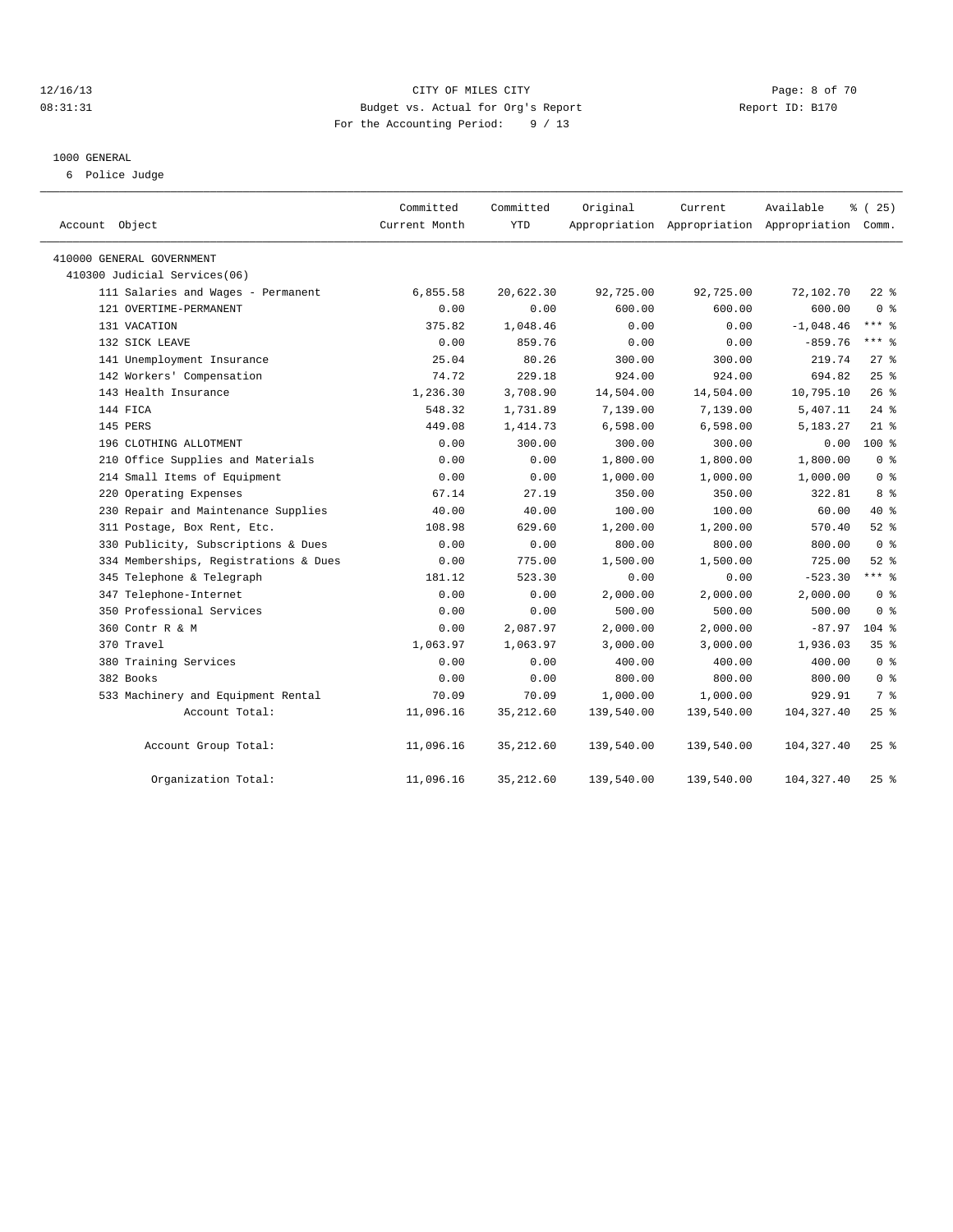### 12/16/13 CITY OF MILES CITY Page: 9 of 70 08:31:31 Budget vs. Actual for Org's Report Changer Report ID: B170 For the Accounting Period: 9 / 13

————————————————————————————————————————————————————————————————————————————————————————————————————————————————————————————————————

#### 1000 GENERAL

7 Fire

|                                                                 | Committed        | Committed        | Original   | Current    | Available                                       | <sub>है</sub> (25)         |
|-----------------------------------------------------------------|------------------|------------------|------------|------------|-------------------------------------------------|----------------------------|
| Account Object                                                  | Current Month    | YTD              |            |            | Appropriation Appropriation Appropriation Comm. |                            |
| 420000 PUBLIC SAFETY                                            |                  |                  |            |            |                                                 |                            |
| 420460 Fire Suppression(07)                                     |                  |                  |            |            |                                                 |                            |
| 111 Salaries and Wages - Permanent                              | 28,491.40        | 84, 369.83       | 349,089.00 | 349,089.00 | 264,719.17                                      | $24$ %                     |
| 112 SALARIES AND WAGES - PART PAID                              | 356.51           | 383.50           | 6,000.00   | 6,000.00   | 5,616.50                                        | 6 %                        |
| 121 OVERTIME-PERMANENT                                          | 3,304.61         | 7,594.16         | 23,000.00  | 23,000.00  | 15,405.84                                       | 338                        |
| 131 VACATION                                                    | 127.68           | 4,856.57         | 15,550.00  | 15,550.00  | 10,693.43                                       | $31$ %                     |
| 132 SICK LEAVE                                                  | 946.35           | 2,823.67         | 15,000.00  | 15,000.00  | 12, 176.33                                      | 19 <sup>°</sup>            |
| 133 OTHER LEAVE PAY                                             | 0.00             | 12.74            | 3,000.00   | 3,000.00   | 2,987.26                                        | 0 <sup>8</sup>             |
| 134 HOLIDAY PAY                                                 | 783.12           | 1,519.22         | 8,500.00   | 8,500.00   | 6,980.78                                        | 18 <sup>8</sup>            |
| 141 Unemployment Insurance                                      | 153.08           | 457.09           | 1,559.00   | 1,559.00   | 1,101.91                                        | 29%                        |
| 142 Workers' Compensation                                       | 1,222.17         | 4,509.58         | 12,271.00  | 12,271.00  | 7,761.42                                        | 37%                        |
| 143 Health Insurance                                            | 4,932.27         | 15,061.69        | 59,228.00  | 59,228.00  | 44,166.31                                       | $25$ $%$                   |
| 144 FICA                                                        | 514.15           | 1,492.98         | 5,061.00   | 5,061.00   | 3,568.02                                        | 29%                        |
| 147 Firemen's Pension                                           | 3,847.21         | 12,757.94        | 50,129.00  | 50,129.00  | 37, 371.06                                      | $25$ $%$                   |
|                                                                 |                  | $-71.86$         |            |            |                                                 | $-8$ %                     |
| 210 Office Supplies and Materials                               | 49.95            |                  | 900.00     | 900.00     | 971.86                                          |                            |
| 211 Clothing Allotment<br>214 Small Items of Equipment          | 1,845.00<br>0.00 | 1,845.00<br>8.62 | 7,900.00   | 7,900.00   | 6,055.00<br>4,491.38                            | $23$ $%$<br>0 <sup>8</sup> |
| 220 Operating Expenses                                          | 156.89           | 634.83           | 4,500.00   | 4,500.00   | 2,865.17                                        | 18 <sup>8</sup>            |
| 226 Clothing and Uniforms                                       | 103.92           | 167.01           | 3,500.00   | 3,500.00   |                                                 | 3%                         |
|                                                                 |                  |                  | 5,000.00   | 5,000.00   | 4,832.99                                        | $10*$                      |
| 230 Repair and Maintenance Supplies                             | 158.18           | 493.30           | 5,000.00   | 5,000.00   | 4,506.70                                        |                            |
| 231 Gas, Oil, Diesel Fuel, Grease, etc.<br>241 Consumable Tools | 907.55           | 1,560.23         | 6,000.00   | 6,000.00   | 4,439.77                                        | $26$ %<br>0 <sup>8</sup>   |
|                                                                 | 0.00             | 0.00             | 350.00     | 350.00     | 350.00                                          |                            |
| 311 Postage, Box Rent, Etc.                                     | 0.00             | 0.00             | 150.00     | 150.00     | 150.00                                          | 0 <sup>8</sup>             |
| 320 Printing, Duplicating, Typing &                             | 43.89            | 63.89            | 100.00     | 100.00     | 36.11                                           | 64 %                       |
| 330 Publicity, Subscriptions & Dues                             | 0.00             | 0.00             | 500.00     | 500.00     | 500.00                                          | 0 <sup>8</sup>             |
| 334 Memberships, Registrations & Dues                           | 0.00             | 0.00             | 1,200.00   | 1,200.00   | 1,200.00                                        | 0 <sup>8</sup>             |
| 341 Electric Utility Services                                   | 349.14           | 1,048.46         | 3,300.00   | 3,300.00   | 2,251.54                                        | $32$ $%$                   |
| 342 Water Utility Services                                      | 29.36            | 90.30            | 450.00     | 450.00     | 359.70                                          | $20*$                      |
| 343 Sewer Utility Services                                      | 18.52            | 51.02            | 300.00     | 300.00     | 248.98                                          | $17*$                      |
| 344 Gas Utility Service                                         | 11.86            | 38.69            | 2,000.00   | 2,000.00   | 1,961.31                                        | 2 <sup>8</sup>             |
| 345 Telephone & Telegraph                                       | 317.14           | 753.60           | 3,000.00   | 3,000.00   | 2,246.40                                        | $25$ $%$                   |
| 346 Garbage Service                                             | 47.42            | 493.42           | 900.00     | 900.00     | 406.58                                          | $55$ $%$                   |
| 347 Telephone-Internet                                          | 135.60           | 313.56           | 1,000.00   | 1,000.00   | 686.44                                          | $31$ $8$                   |
| 350 Professional Services                                       | 404.28           | 749.28           | 5,500.00   | 5,500.00   | 4,750.72                                        | $14*$                      |
| 360 Contr R & M                                                 | 0.00             | 0.00             | 2,000.00   | 2,000.00   | 2,000.00                                        | 0 <sup>8</sup>             |
| 364 R&M Vehicles - Fire/Amb                                     | 3,304.60         | 4,710.22         | 6,500.00   | 6,500.00   | 1,789.78                                        | 72 %                       |
| 370 Travel                                                      | 0.00             | 393.43           | 2,500.00   | 2,500.00   | 2,106.57                                        | 16 <sup>8</sup>            |
| 380 Training Services                                           | 0.00             | 0.00             | 2,000.00   | 2,000.00   | 2,000.00                                        | 0 <sup>8</sup>             |
| 382 Books                                                       | 68.38            | 68.38            | 1,500.00   | 1,500.00   | 1,431.62                                        | 5 <sup>8</sup>             |
| 400 BUILDING MATERIALS                                          | 25.83            | 98.08            | 1,800.00   | 1,800.00   | 1,701.92                                        | 5 <sup>°</sup>             |
| 511 Insurance on Buildings                                      | 0.00             | 1,723.07         | 1,723.00   | 1,723.00   |                                                 | $-0.07$ 100 %              |
| 512 Insurance on Vehicles & Equipment                           | 0.00             | 5,343.05         | 5,343.00   | 5,343.00   | $-0.05$                                         | 100 %                      |
| Account Total:                                                  | 52,656.06        | 156, 414.55      | 623,303.00 | 623,303.00 | 466,888.45                                      | 25%                        |
| Account Group Total:                                            | 52,656.06        | 156,414.55       | 623,303.00 | 623,303.00 | 466,888.45                                      | $25$ %                     |
| Organization Total:                                             | 52,656.06        | 156,414.55       | 623,303.00 | 623,303.00 | 466,888.45                                      | $25$ %                     |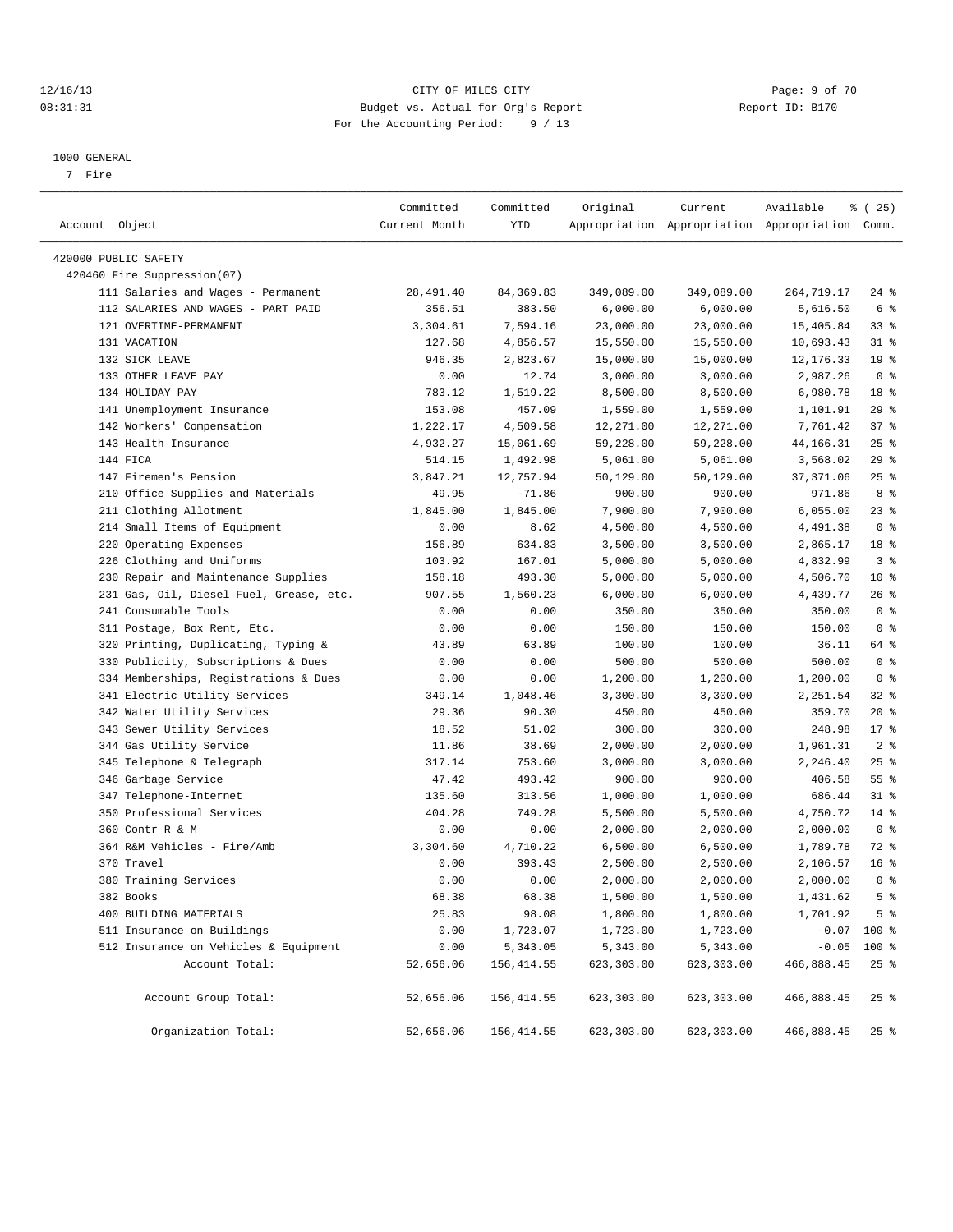### 12/16/13 Page: 10 of 70 08:31:31 Budget vs. Actual for Org's Report Changer Report ID: B170 For the Accounting Period: 9 / 13

### 1000 GENERAL

8 City Hall Maintenance

| Account Object                      | Committed<br>Current Month | Committed<br>YTD | Original  | Current<br>Appropriation Appropriation Appropriation | Available  | % (25)<br>Comm. |  |
|-------------------------------------|----------------------------|------------------|-----------|------------------------------------------------------|------------|-----------------|--|
| 410000 GENERAL GOVERNMENT           |                            |                  |           |                                                      |            |                 |  |
| 411230 City Hall                    |                            |                  |           |                                                      |            |                 |  |
| 214 Small Items of Equipment        | 0.00                       | 0.00             | 400.00    | 400.00                                               | 400.00     | 0 <sup>8</sup>  |  |
| 220 Operating Expenses              | 184.36                     | 511.83           | 2,500.00  | 2,500.00                                             | 1,988.17   | $20*$           |  |
| 230 Repair and Maintenance Supplies | 146.14                     | 196.15           | 1,000.00  | 1,000.00                                             | 803.85     | $20*$           |  |
| 341 Electric Utility Services       | 711.60                     | 2,111.98         | 5,500.00  | 5,500.00                                             | 3,388.02   | 38 <sup>8</sup> |  |
| 342 Water Utility Services          | 51.52                      | 161.00           | 750.00    | 750.00                                               | 589.00     | $21$ %          |  |
| 343 Sewer Utility Services          | 32.50                      | 97.50            | 370.00    | 370.00                                               | 272.50     | 26%             |  |
| 344 Gas Utility Service             | 26.06                      | 79.32            | 5,000.00  | 5,000.00                                             | 4,920.68   | 2 <sup>°</sup>  |  |
| 346 Garbage Service                 | 47.41                      | 47.41            | 200.00    | 200.00                                               | 152.59     | $24$ $%$        |  |
| 360 Contr R & M                     | 959.64                     | 3,774.12         | 29,000.00 | 29,000.00                                            | 25, 225.88 | $13*$           |  |
| 400 BUILDING MATERIALS              | 0.00                       | 0.00             | 300.00    | 300.00                                               | 300.00     | 0 <sup>8</sup>  |  |
| 511 Insurance on Buildings          | 0.00                       | 2,482.57         | 2,483.00  | 2,483.00                                             | 0.43       | $100$ %         |  |
| Account Total:                      | 2,159.23                   | 9,461.88         | 47,503.00 | 47,503.00                                            | 38,041.12  | 20%             |  |
| Account Group Total:                | 2,159.23                   | 9,461.88         | 47,503.00 | 47,503.00                                            | 38,041.12  | $20*$           |  |
| Organization Total:                 | 2,159.23                   | 9,461.88         | 47,503.00 | 47,503.00                                            | 38,041.12  | $20*$           |  |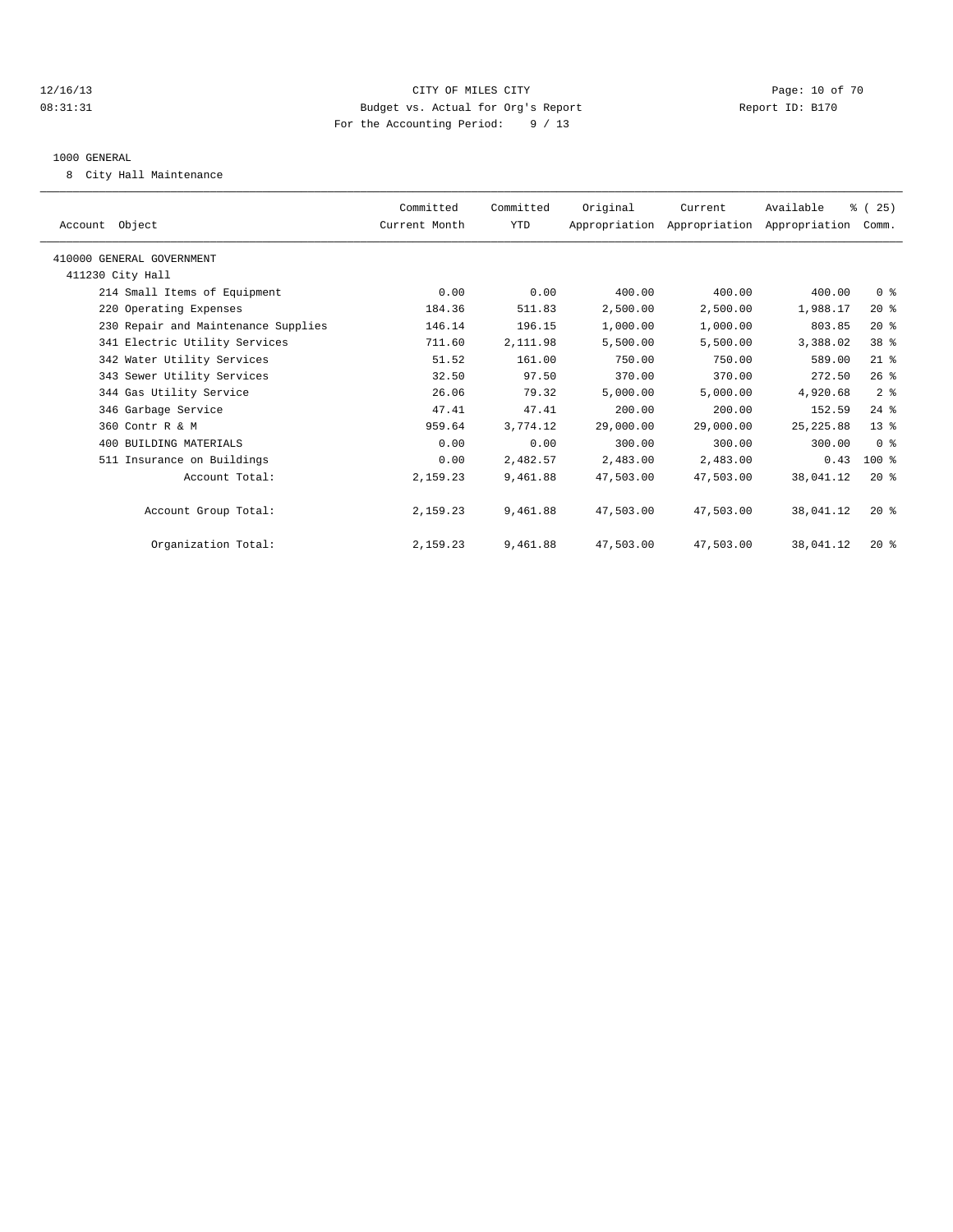### 12/16/13 Page: 11 of 70 08:31:31 Budget vs. Actual for Org's Report Changer Report ID: B170 For the Accounting Period: 9 / 13

### 1000 GENERAL

9 Treasurer

|                                    | Committed     | Committed | Original  | Current                     | Available     | % (25)         |  |
|------------------------------------|---------------|-----------|-----------|-----------------------------|---------------|----------------|--|
| Account Object                     | Current Month | YTD       |           | Appropriation Appropriation | Appropriation | Comm.          |  |
| 410000 GENERAL GOVERNMENT          |               |           |           |                             |               |                |  |
| 410540 City Treasurer(09)          |               |           |           |                             |               |                |  |
| 111 Salaries and Wages - Permanent | 1,666.66      | 4,999.98  | 20,000.00 | 20,000.00                   | 15,000.02     | $25$ %         |  |
| 142 Workers' Compensation          | 6.52          | 19.56     | 78.00     | 78.00                       | 58.44         | $25$ $%$       |  |
| 144 FICA                           | 127.50        | 382.50    | 1,530.00  | 1,530.00                    | 1,147.50      | $25$ $%$       |  |
| 145 PERS                           | 134.50        | 403.50    | 1,614.00  | 1,614.00                    | 1,210.50      | $25$ $%$       |  |
| 345 Telephone & Telegraph          | 9.94          | 32.00     | 100.00    | 100.00                      | 68.00         | $32*$          |  |
| 350 Professional Services          | 0.00          | 0.00      | 83.00     | 83.00                       | 83.00         | 0 <sup>8</sup> |  |
| 360 Contr R & M                    | 100.88        | 201.76    | 840.00    | 840.00                      | 638.24        | $24$ %         |  |
| 369 Other Repair and Maintenance   | 0.00          | 0.00      | 450.00    | 450.00                      | 450.00        | 0 <sup>8</sup> |  |
| Account Total:                     | 2,046.00      | 6,039.30  | 24,695.00 | 24,695.00                   | 18,655.70     | $24$ $%$       |  |
|                                    |               |           |           |                             |               |                |  |
| Account Group Total:               | 2,046.00      | 6,039.30  | 24,695.00 | 24,695.00                   | 18,655.70     | $24$ %         |  |
|                                    |               |           |           |                             |               |                |  |
| Organization Total:                | 2,046.00      | 6,039.30  | 24,695.00 | 24,695.00                   | 18,655.70     | $24$ %         |  |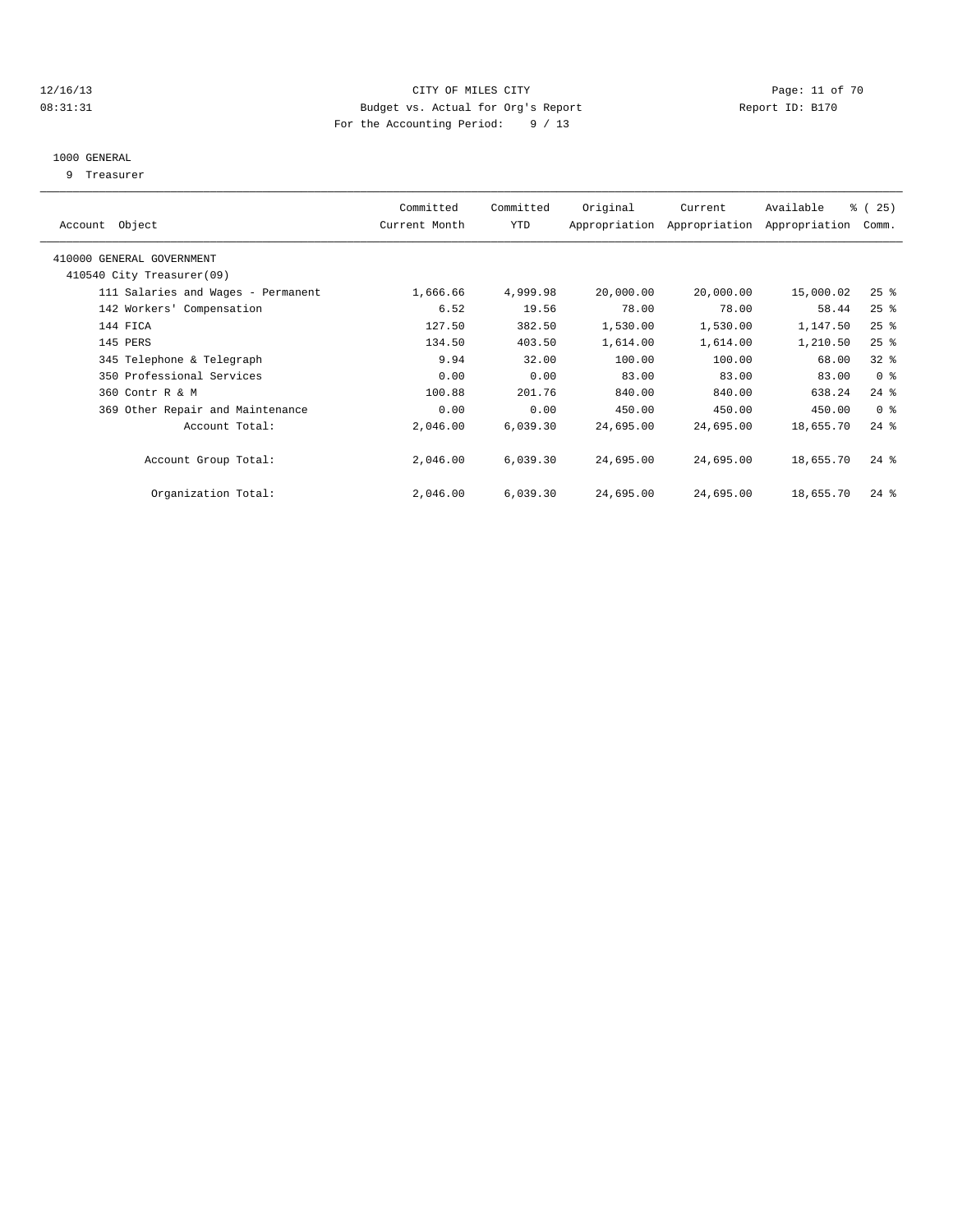### 12/16/13 Page: 12 of 70 08:31:31 Budget vs. Actual for Org's Report Changer Report ID: B170 For the Accounting Period: 9 / 13

#### 1000 GENERAL

11 Historic Preservation

| Object<br>Account                                                       | Committed<br>Current Month | Committed<br>YTD | Original<br>Appropriation | Current<br>Appropriation | Available<br>Appropriation | 25)<br>ී (<br>Comm. |
|-------------------------------------------------------------------------|----------------------------|------------------|---------------------------|--------------------------|----------------------------|---------------------|
| 520000 OTHER FINANCING USES<br>521000 Interfund Operating Transfers Out |                            |                  |                           |                          |                            |                     |
| 820 Transfers to Other Funds                                            | 0.00                       | 0.00             | 8.000.00                  | 8,000.00                 | 8.000.00                   | 0 <sup>8</sup>      |
| Account Total:                                                          | 0.00                       | 0.00             | 8.000.00                  | 8.000.00                 | 8.000.00                   | 0 <sup>8</sup>      |
| Account Group Total:                                                    | 0.00                       | 0.00             | 8.000.00                  | 8.000.00                 | 8.000.00                   | 0 %                 |
| Organization Total:                                                     | 0.00                       | 0.00             | 8,000.00                  | 8.000.00                 | 8.000.00                   | 0 <sup>8</sup>      |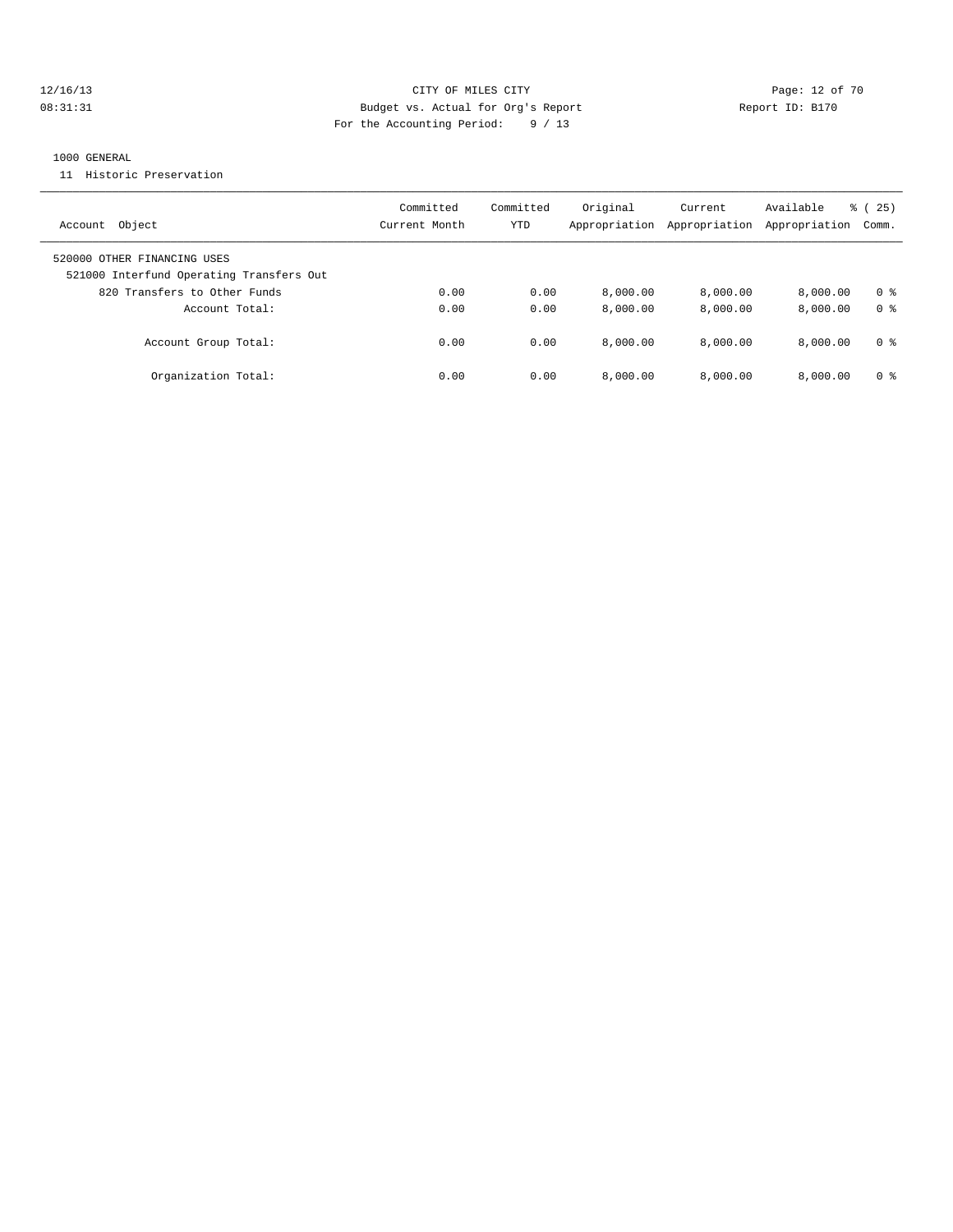### 12/16/13 Page: 13 of 70 08:31:31 Budget vs. Actual for Org's Report Changer Report ID: B170 For the Accounting Period: 9 / 13

————————————————————————————————————————————————————————————————————————————————————————————————————————————————————————————————————

#### 1000 GENERAL

13 Park

|                                                      | Committed     | Committed     | Original   | Current                                         | Available          | <sub>है</sub> (25) |
|------------------------------------------------------|---------------|---------------|------------|-------------------------------------------------|--------------------|--------------------|
| Account Object                                       | Current Month | YTD           |            | Appropriation Appropriation Appropriation Comm. |                    |                    |
|                                                      |               |               |            |                                                 |                    |                    |
| 460000 CULTURE AND RECREATION<br>460432 Lion Shelter |               |               |            |                                                 |                    |                    |
| 230 Repair and Maintenance Supplies                  | 0.00          | 0.00          | 5,000.00   | 5,000.00                                        | 5,000.00           | 0 <sup>8</sup>     |
| Account Total:                                       | 0.00          | 0.00          | 5,000.00   | 5,000.00                                        | 5,000.00           | 0 <sup>8</sup>     |
|                                                      |               |               |            |                                                 |                    |                    |
| 460433 Park Operations(13)                           |               |               |            |                                                 |                    |                    |
| 111 Salaries and Wages - Permanent                   | 10,643.85     | 34,980.27     | 129,796.00 | 129,796.00                                      | 94,815.73          | $27$ %             |
| 121 OVERTIME-PERMANENT                               | 682.32        | 4,468.50      | 6,000.00   | 6,000.00                                        | 1,531.50           | 74 %               |
| 131 VACATION                                         | 299.74        | 2,634.73      | 10,500.00  | 10,500.00                                       | 7,865.27           | $25$ $%$           |
| 132 SICK LEAVE                                       | 273.05        | 1,798.75      | 5,000.00   | 5,000.00                                        | 3,201.25           | 36%                |
| 134 HOLIDAY PAY                                      | 600.28        | 2,499.48      | 3,000.00   | 3,000.00                                        | 500.52             | 83%                |
| 141 Unemployment Insurance                           | 56.26         | 210.83        | 694.00     | 694.00                                          | 483.17             | $30*$              |
| 142 Workers' Compensation                            | 626.83        | 2,521.79      | 8,051.00   | 8,051.00                                        | 5,529.21           | $31$ %             |
| 143 Health Insurance                                 | 1,972.67      | 5,874.75      | 24,047.00  | 24,047.00                                       | 18, 172. 25        | $24$ %             |
| 144 FICA                                             | 908.71        | 3,443.67      | 11,804.00  | 11,804.00                                       | 8,360.33           | 29%                |
| 145 PERS                                             | 1,008.70      | 3,207.32      | 11,670.00  | 11,670.00                                       | 8,462.68           | $27$ %             |
| 196 CLOTHING ALLOTMENT                               | 0.00          | 457.50        | 450.00     | 450.00                                          | $-7.50$            | $102*$             |
| 210 Office Supplies and Materials                    | 0.00          | 0.00          | 150.00     | 150.00                                          | 150.00             | 0 <sup>8</sup>     |
| 214 Small Items of Equipment                         | 149.97        | 279.64        | 7,500.00   | 7,500.00                                        | 7,220.36           | 4%                 |
| 220 Operating Expenses                               | 0.00          | 433.94        | 2,200.00   | 2,200.00                                        | 1,766.06           | $20*$              |
| 222 Chemicals, Lab & Med Supplies                    | 0.00          | 0.00          | 8,920.00   | 8,920.00                                        | 8,920.00           | 0 <sup>8</sup>     |
| 226 Clothing and Uniforms                            | 0.00          | 0.00          | 500.00     | 500.00                                          | 500.00             | 0 <sup>8</sup>     |
| 230 Repair and Maintenance Supplies                  | 870.21        | 2,053.85      | 10,000.00  | 10,000.00                                       | 7,946.15           | 21 %               |
| 231 Gas, Oil, Diesel Fuel, Grease, etc.              | 1,006.39      | 2,082.05      | 8,000.00   | 8,000.00                                        | 5,917.95           | $26$ %             |
| 334 Memberships, Registrations & Dues                | 0.00          | 0.00          | 500.00     | 500.00                                          | 500.00             | 0 <sup>8</sup>     |
| 341 Electric Utility Services                        | 797.71        | 2,621.46      | 7,500.00   | 7,500.00                                        | 4,878.54           | 35%                |
| 342 Water Utility Services                           | 9,283.48      | 9,359.06      | 22,000.00  | 22,000.00                                       | 12,640.94          | 43 %               |
| 343 Sewer Utility Services                           | 142.19        | 184.85        | 1,000.00   | 1,000.00                                        | 815.15             | 18 %               |
| 344 Gas Utility Service                              | 40.55         | 119.73        | 2,400.00   | 2,400.00                                        | 2,280.27           | 5 <sup>°</sup>     |
| 345 Telephone & Telegraph                            | 46.00         | 136.87        | 500.00     | 500.00                                          | 363.13             | $27$ %             |
| 346 Garbage Service                                  | 237.06        | 237.06        | 850.00     | 850.00                                          | 612.94             | $28$ %             |
| 347 Telephone-Internet                               | 37.60         | 112.80        | 450.00     | 450.00                                          | 337.20             | $25$ %             |
| 350 Professional Services                            | 0.00          | 42.00         | 10,000.00  | 10,000.00                                       | 9,958.00           | 0 <sup>8</sup>     |
| 360 Contr R & M                                      | 0.00          | 426.95        | 9,000.00   | 9,000.00                                        | 8,573.05           | 5 <sup>°</sup>     |
| 363 R&M Vehicles/Equip/Labor-PW                      | 620.59        | 900.19        | 17,300.00  | 17,300.00                                       | 16,399.81          | 5 <sup>°</sup>     |
| 370 Travel                                           | 0.00          | 0.00          | 600.00     | 600.00                                          | 600.00             | 0 <sup>8</sup>     |
| 380 Training Services                                | 0.00          | 0.00          | 1,000.00   | 1,000.00                                        | 1,000.00           | 0 <sup>8</sup>     |
| 511 Insurance on Buildings                           | 0.00          | 2,382.75      | 2,383.00   | 2,383.00                                        |                    | $0.25$ 100 %       |
| 512 Insurance on Vehicles & Equipment                | 0.00          | 450.51        | 451.00     | 451.00                                          |                    | $0.49$ 100 %       |
| 514 Other Insurance (Boilers)                        | 0.00          | 0.00          | 800.00     | 800.00                                          | 800.00             | 0 <sup>8</sup>     |
| 936 Parks and Recreation Facilities                  | 1,538.55      | $-18, 164.79$ | 89,177.00  | 89,177.00                                       | $107,341.79 -20$ % |                    |
| Account Total:                                       | 31,842.71     | 65,756.51     | 414,193.00 | 414,193.00                                      | 348,436.49         | 16 <sup>8</sup>    |
| 460434 Fish, Wildlife Trailways                      |               |               |            |                                                 |                    |                    |
| 740 Awards and Indemnities                           | 220.63        | 220.63        | 16,953.00  | 16,953.00                                       | 16,732.37          | 1 <sup>8</sup>     |
| Account Total:                                       | 220.63        | 220.63        | 16,953.00  | 16,953.00                                       | 16,732.37          | 1 <sup>8</sup>     |
|                                                      |               |               |            |                                                 |                    |                    |
| Account Group Total:                                 | 32,063.34     | 65,977.14     | 436,146.00 | 436,146.00                                      | 370,168.86         | 15 <sup>°</sup>    |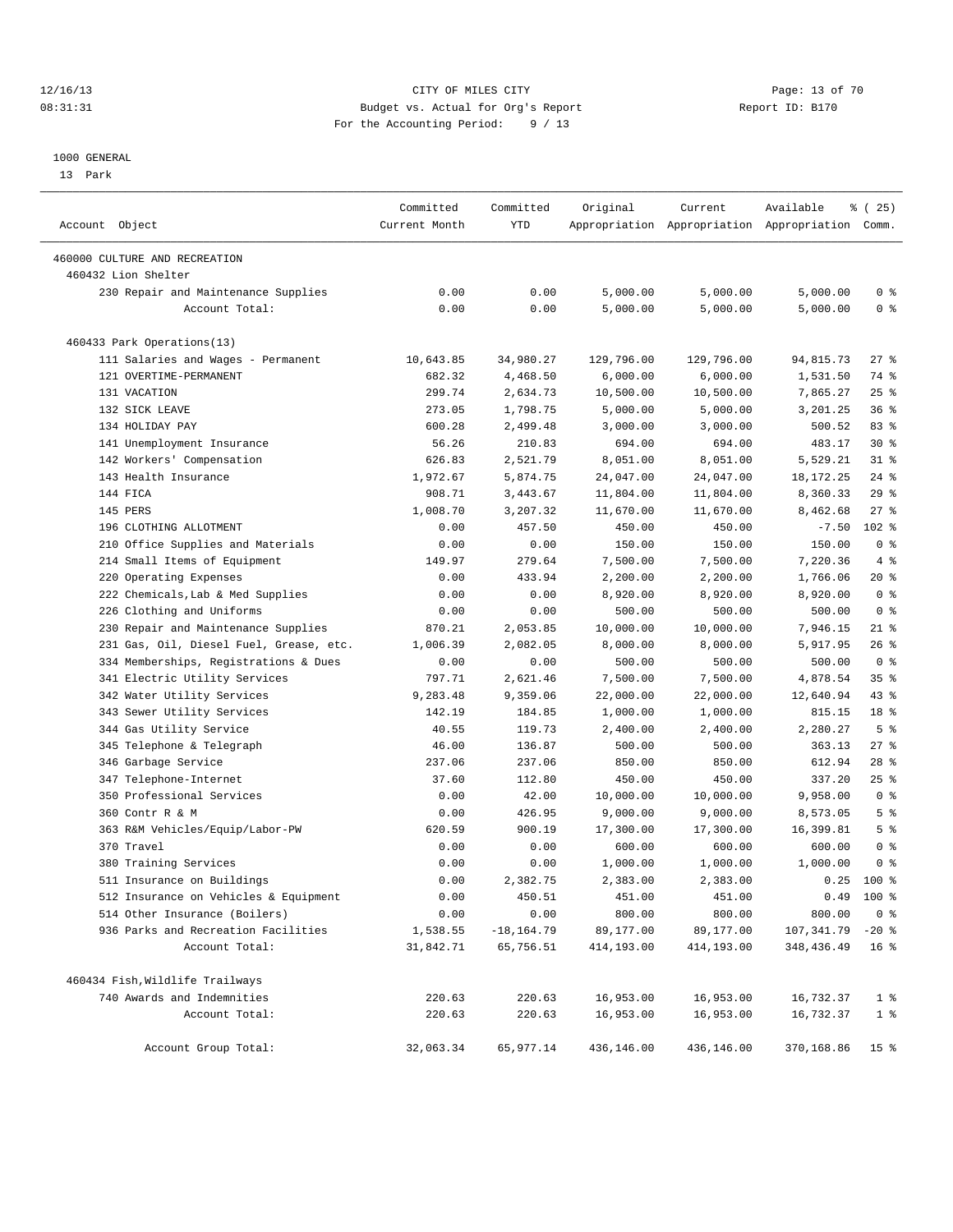### 12/16/13 Page: 14 of 70 08:31:31 Budget vs. Actual for Org's Report Changer Report ID: B170 For the Accounting Period: 9 / 13

### 1000 GENERAL

13 Park

| Account Object |                     | Committed<br>Current Month | Committed<br>YTD | Original   | Current    | Available<br>Appropriation Appropriation Appropriation Comm. | 8 (25) |
|----------------|---------------------|----------------------------|------------------|------------|------------|--------------------------------------------------------------|--------|
|                | Organization Total: | 32,063.34                  | 65,977.14        | 436,146.00 | 436,146.00 | 370,168.86 15%                                               |        |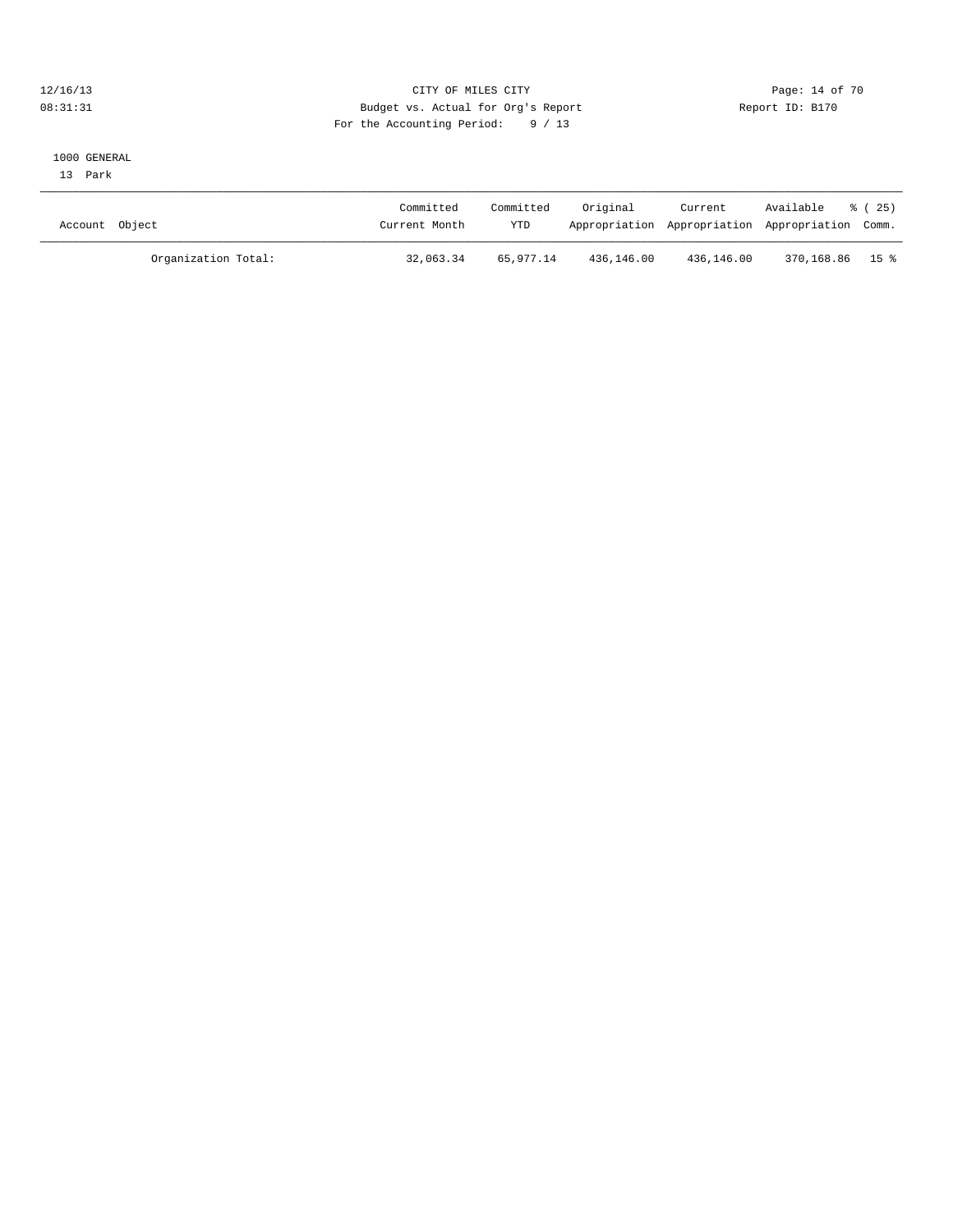### 12/16/13 Page: 15 of 70 08:31:31 Budget vs. Actual for Org's Report Changer Report ID: B170 For the Accounting Period: 9 / 13

### 1000 GENERAL

14 Swim Pool

| Account Object                      | Committed<br>Current Month | Committed<br><b>YTD</b> | Original  | Current   | Available<br>Appropriation Appropriation Appropriation Comm. | % (25)          |  |
|-------------------------------------|----------------------------|-------------------------|-----------|-----------|--------------------------------------------------------------|-----------------|--|
| 460000 CULTURE AND RECREATION       |                            |                         |           |           |                                                              |                 |  |
| 460445 Swimming Pool                |                            |                         |           |           |                                                              |                 |  |
| 111 Salaries and Wages - Permanent  | 1,574.21                   | 34, 153.04              | 50,000.00 | 50,000.00 | 15,846.96                                                    | 68 %            |  |
| 141 Unemployment Insurance          | 7.08                       | 153.69                  | 69.00     | 69.00     | $-84.69$                                                     | $223$ $%$       |  |
| 142 Workers' Compensation           | 82.43                      | 1,788.26                | 797.00    | 797.00    | $-991.26$                                                    | $224$ %         |  |
| 144 FICA                            | 120.43                     | 2,612.70                | 1,165.00  | 1,165.00  | $-1,447.70$                                                  | $224$ %         |  |
| 145 PERS                            | 73.84                      | 369.20                  | 127.00    | 127.00    | $-242.20$                                                    | $291$ %         |  |
| 214 Small Items of Equipment        | 0.00                       | 0.00                    | 200.00    | 200.00    | 200.00                                                       | 0 <sup>8</sup>  |  |
| 220 Operating Expenses              | 35.81                      | 35.81                   | 900.00    | 900.00    | 864.19                                                       | $4\degree$      |  |
| 222 Chemicals, Lab & Med Supplies   | 0.00                       | 41.66                   | 3,000.00  | 3,000.00  | 2,958.34                                                     | 1 <sup>8</sup>  |  |
| 226 Clothing and Uniforms           | 0.00                       | 336.00                  | 0.00      | 0.00      | $-336.00$                                                    | $***$ $_{8}$    |  |
| 230 Repair and Maintenance Supplies | 0.00                       | 21.99                   | 1,000.00  | 1,000.00  | 978.01                                                       | 2 <sup>°</sup>  |  |
| 341 Electric Utility Services       | 192.08                     | 794.73                  | 1,000.00  | 1,000.00  | 205.27                                                       | 79 %            |  |
| 342 Water Utility Services          | 35.58                      | 204.09                  | 300.00    | 300.00    | 95.91                                                        | 68 %            |  |
| 343 Sewer Utility Services          | 21.33                      | 63.99                   | 85.00     | 85.00     | 21.01                                                        | 75 %            |  |
| 345 Telephone & Telegraph           | 39.83                      | 79.88                   | 130.00    | 130.00    | 50.12                                                        | 61 %            |  |
| 350 Professional Services           | 0.00                       | 0.00                    | 250.00    | 250.00    | 250.00                                                       | 0 <sup>8</sup>  |  |
| 360 Contr R & M                     | 0.00                       | 0.00                    | 500.00    | 500.00    | 500.00                                                       | 0 <sup>8</sup>  |  |
| 363 R&M Vehicles/Equip/Labor-PW     | 0.00                       | 0.00                    | 1,000.00  | 1,000.00  | 1,000.00                                                     | 0 <sup>8</sup>  |  |
| 380 Training Services               | 0.00                       | 421.00                  | 1,200.00  | 1,200.00  | 779.00                                                       | 35 <sup>8</sup> |  |
| 540 Special Assessments             | 0.00                       | 0.00                    | 678.00    | 678.00    | 678.00                                                       | 0 <sup>8</sup>  |  |
| Account Total:                      | 2,182.62                   | 41,076.04               | 62,401.00 | 62,401.00 | 21,324.96                                                    | 66 %            |  |
| Account Group Total:                | 2,182.62                   | 41,076.04               | 62,401.00 | 62,401.00 | 21, 324.96                                                   | 66 %            |  |
| Organization Total:                 | 2,182.62                   | 41,076.04               | 62,401.00 | 62,401.00 | 21, 324.96                                                   | 66 %            |  |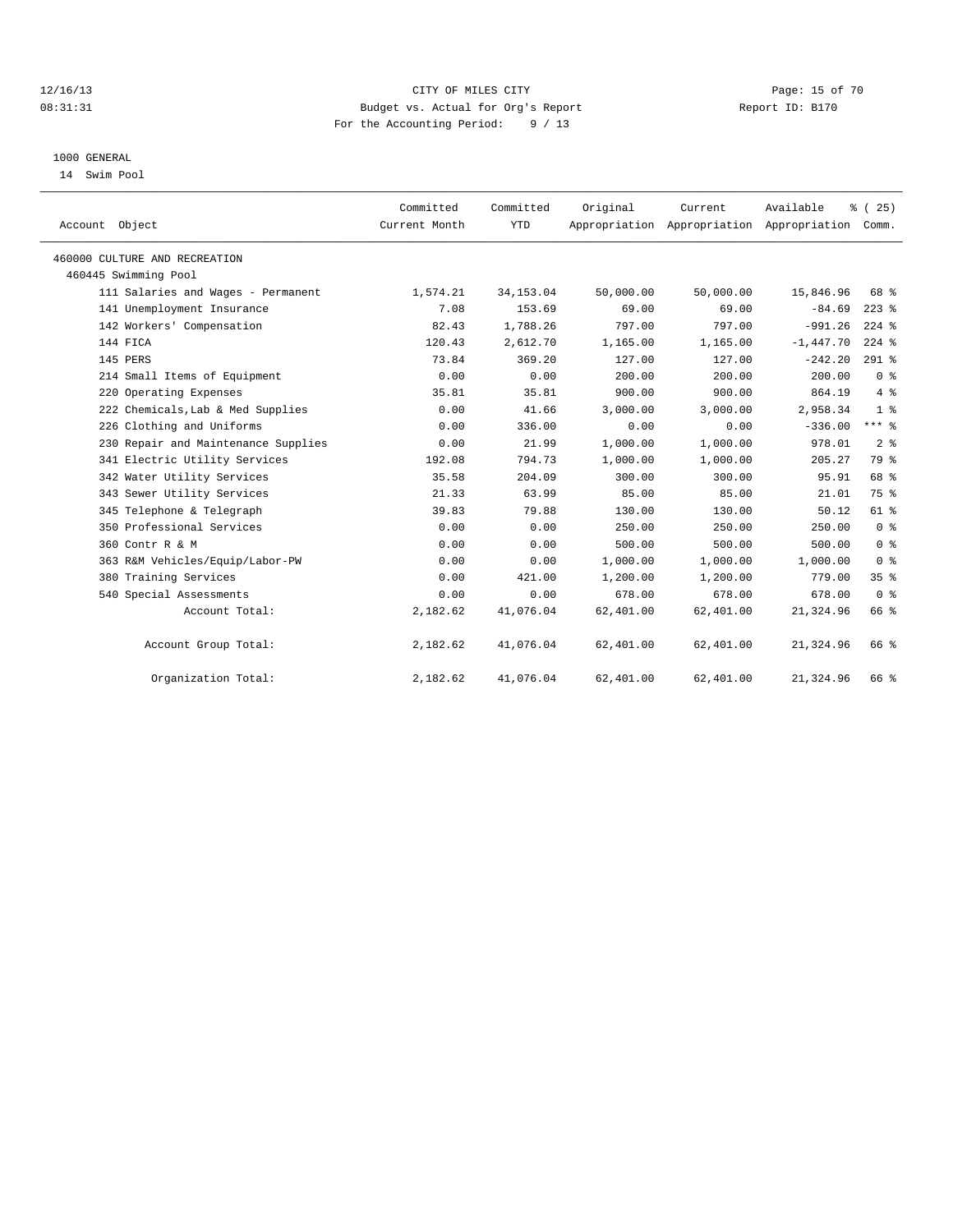### 12/16/13 Page: 16 of 70 08:31:31 Budget vs. Actual for Org's Report Changer Report ID: B170 For the Accounting Period: 9 / 13

### 1000 GENERAL 16 Library

| Object<br>Account                                                       | Committed<br>Current Month | Committed<br>YTD | Original<br>Appropriation | Current<br>Appropriation | Available<br>Appropriation | 8 (25)<br>Comm.    |
|-------------------------------------------------------------------------|----------------------------|------------------|---------------------------|--------------------------|----------------------------|--------------------|
| 520000 OTHER FINANCING USES<br>521000 Interfund Operating Transfers Out |                            |                  |                           |                          |                            |                    |
| 820 Transfers to Other Funds                                            | 23,623.91                  | 70,871.73        | 283,487.00                | 283,487.00               | 212,615.27                 | $25$ $\frac{6}{3}$ |
| Account Total:                                                          | 23,623.91                  | 70,871.73        | 283, 487, 00              | 283,487.00               | 212,615.27                 | $25$ $\frac{6}{3}$ |
| Account Group Total:                                                    | 23,623.91                  | 70,871.73        | 283, 487, 00              | 283,487.00               | 212,615.27                 | $25$ $\frac{6}{3}$ |
| Organization Total:                                                     | 23,623.91                  | 70,871.73        | 283,487.00                | 283,487.00               | 212,615.27                 | $25$ $\frac{6}{3}$ |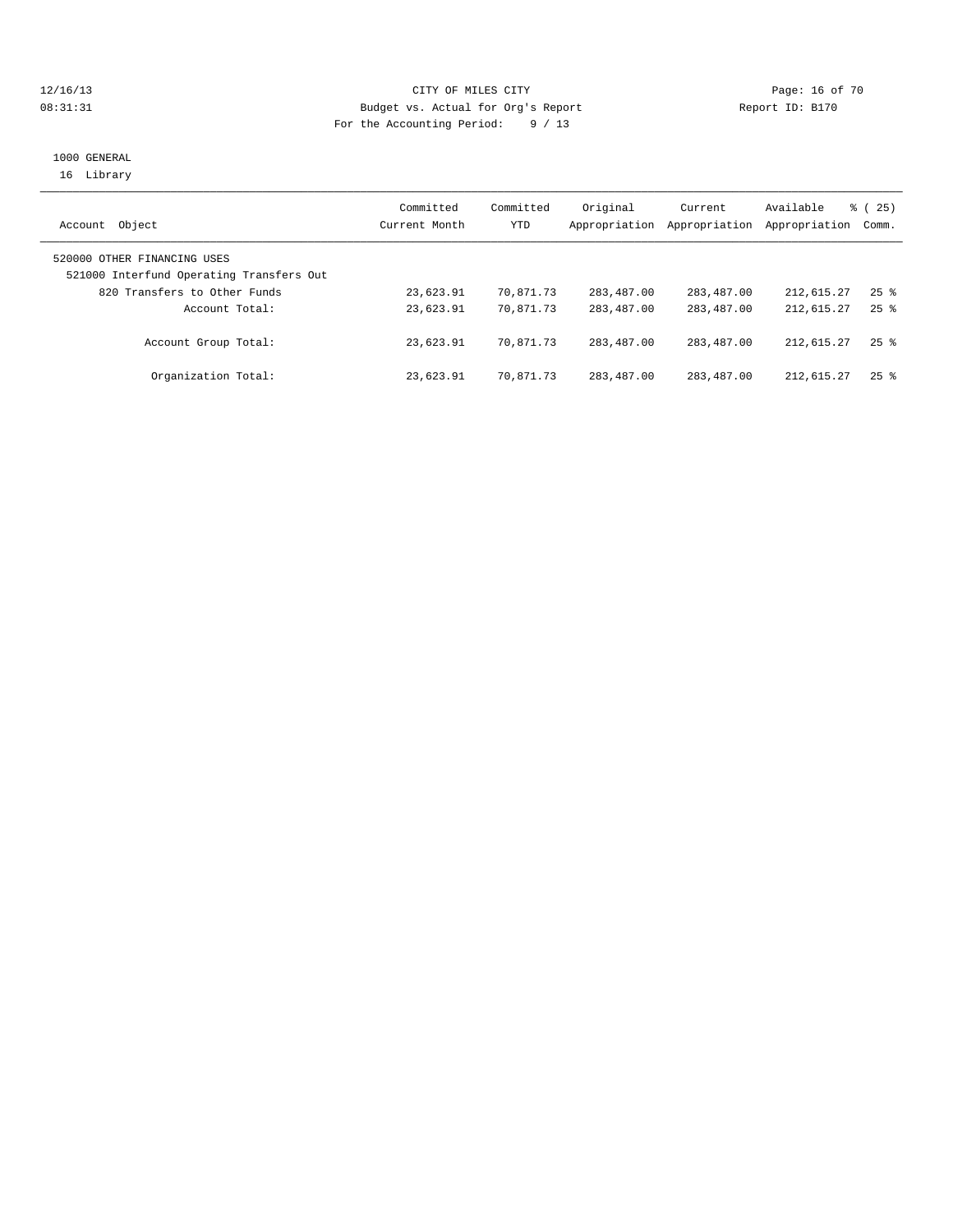### 12/16/13 Page: 17 of 70 08:31:31 Budget vs. Actual for Org's Report Changer Report ID: B170 For the Accounting Period: 9 / 13

#### 1000 GENERAL

21 Animal Control

| Account Object                           | Committed<br>Current Month | Committed<br><b>YTD</b> | Original  | Current   | Available<br>Appropriation Appropriation Appropriation Comm. | % (25)          |
|------------------------------------------|----------------------------|-------------------------|-----------|-----------|--------------------------------------------------------------|-----------------|
| 440000 PUBLIC HEALTH                     |                            |                         |           |           |                                                              |                 |
| 440600 Animal Control Services (21)      |                            |                         |           |           |                                                              |                 |
| 111 Salaries and Wages - Permanent       | 3,568.64                   | 9,547.51                | 42,864.00 | 42,864.00 | 33, 316.49                                                   | $22$ $%$        |
| 131 VACATION                             | 0.00                       | 983.06                  | 0.00      | 0.00      | $-983.06$                                                    | $***$ $_{8}$    |
| 132 SICK LEAVE                           | 0.00                       | 232.15                  | 0.00      | 0.00      | $-232.15$                                                    | $***$ 8         |
| 134 HOLIDAY PAY                          | 39.00                      | 78.00                   | 0.00      | 0.00      | $-78.00$                                                     | $***$ 8         |
| 141 Unemployment Insurance               | 16.24                      | 48.79                   | 101.00    | 101.00    | 52.21                                                        | 48 %            |
| 142 Workers' Compensation                | 187.66                     | 565.14                  | 1,177.00  | 1,177.00  | 611.86                                                       | 48 %            |
| 143 Health Insurance                     | 618.50                     | 1,855.50                | 7,422.00  | 7,422.00  | 5,566.50                                                     | 25%             |
| 144 FICA                                 | 275.98                     | 829.30                  | 1,720.00  | 1,720.00  | 890.70                                                       | 48 %            |
| 145 PERS                                 | 275.40                     | 824.49                  | 1,643.00  | 1,643.00  | 818.51                                                       | 50%             |
| 196 CLOTHING ALLOTMENT                   | 0.00                       | 0.00                    | 720.00    | 720.00    | 720.00                                                       | 0 <sup>8</sup>  |
| 210 Office Supplies and Materials        | 0.00                       | 0.00                    | 150.00    | 150.00    | 150.00                                                       | 0 <sup>8</sup>  |
| 211 Clothing Allotment                   | 0.00                       | 0.00                    | 150.00    | 150.00    | 150.00                                                       | 0 <sup>8</sup>  |
| 214 Small Items of Equipment             | 0.00                       | 0.00                    | 400.00    | 400.00    | 400.00                                                       | 0 <sup>8</sup>  |
| Operating Expenses<br>220                | 93.00                      | 178.56                  | 1,200.00  | 1,200.00  | 1,021.44                                                     | 15 <sup>8</sup> |
| 230 Repair and Maintenance Supplies      | 0.00                       | 0.00                    | 250.00    | 250.00    | 250.00                                                       | 0 <sup>8</sup>  |
| 231 Gas, Oil, Diesel Fuel, Grease, etc.  | 136.13                     | 231.93                  | 1,400.00  | 1,400.00  | 1,168.07                                                     | $17*$           |
| 311 Postage, Box Rent, Etc.              | 0.00                       | 0.00                    | 20.00     | 20.00     | 20.00                                                        | 0 <sup>8</sup>  |
| Printing, Duplicating, Typing &<br>320   | 0.00                       | 0.00                    | 25.00     | 25.00     | 25.00                                                        | 0 <sup>8</sup>  |
| 330 Publicity, Subscriptions & Dues      | 0.00                       | 0.00                    | 25.00     | 25.00     | 25.00                                                        | 0 <sup>8</sup>  |
| 341 Electric Utility Services            | 72.47                      | 177.82                  | 350.00    | 350.00    | 172.18                                                       | $51$ %          |
| 342 Water Utility Services               | 20.94                      | 65.38                   | 350.00    | 350.00    | 284.62                                                       | 19 <sup>°</sup> |
| 343 Sewer Utility Services               | 12.95                      | 38.85                   | 150.00    | 150.00    | 111.15                                                       | 26%             |
| 344 Gas Utility Service                  | 20.02                      | 64.19                   | 600.00    | 600.00    | 535.81                                                       | 11 <sup>8</sup> |
| 345 Telephone & Telegraph                | 40.03                      | 122.11                  | 500.00    | 500.00    | 377.89                                                       | $24$ %          |
| 347 Telephone-Internet                   | 0.00                       | 0.00                    | 20.00     | 20.00     | 20.00                                                        | 0 <sup>8</sup>  |
| 350 Professional Services                | 216.00                     | 606.00                  | 3,000.00  | 3,000.00  | 2,394.00                                                     | 20%             |
| 360 Contr R & M                          | 0.00                       | 0.00                    | 100.00    | 100.00    | 100.00                                                       | 0 <sup>8</sup>  |
| 366 R&M Vehicles - Police/Animal Control | 0.00                       | 0.00                    | 100.00    | 100.00    | 100.00                                                       | 0 <sup>8</sup>  |
| 370 Travel                               | 0.00                       | 0.00                    | 200.00    | 200.00    | 200.00                                                       | 0 <sup>8</sup>  |
| 380 Training Services                    | 0.00                       | 0.00                    | 100.00    | 100.00    | 100.00                                                       | 0 <sup>8</sup>  |
| 511 Insurance on Buildings               | 0.00                       | 68.36                   | 68.00     | 68.00     | $-0.36$                                                      | $101$ %         |
| Account Total:                           | 5,592.96                   | 16,517.14               | 64,805.00 | 64,805.00 | 48,287.86                                                    | $25$ $%$        |
| Account Group Total:                     | 5,592.96                   | 16,517.14               | 64,805.00 | 64,805.00 | 48,287.86                                                    | $25$ $%$        |
| Organization Total:                      | 5,592.96                   | 16,517.14               | 64,805.00 | 64,805.00 | 48,287.86                                                    | $25$ %          |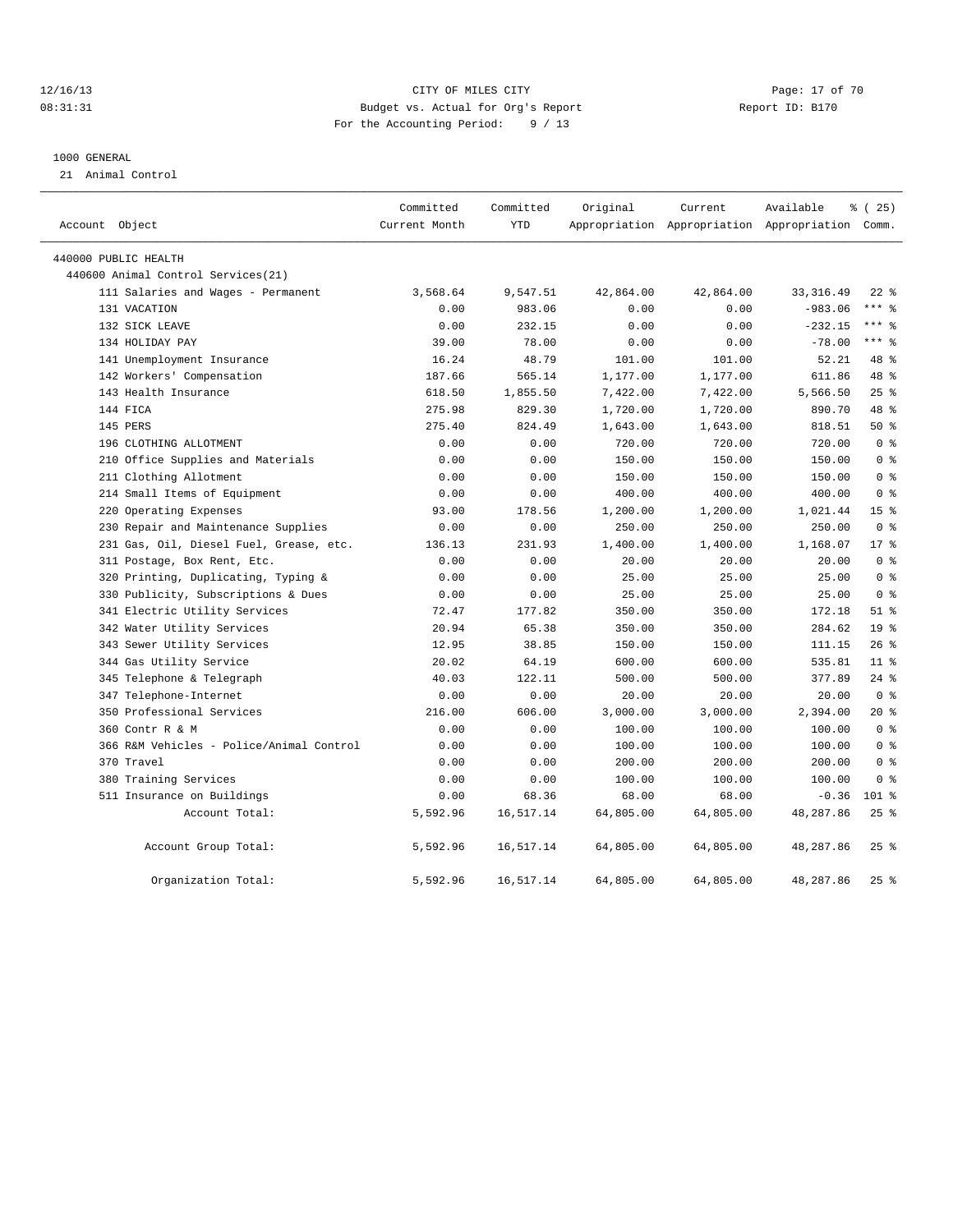### 12/16/13 Page: 18 of 70 08:31:31 Budget vs. Actual for Org's Report Changer Report ID: B170 For the Accounting Period: 9 / 13

### 1000 GENERAL

36 Planning & Community Services

| Account Object                                                    | Committed<br>Current Month | Committed<br><b>YTD</b> | Original       | Current   | Available<br>Appropriation Appropriation Appropriation Comm. | % (25)                   |
|-------------------------------------------------------------------|----------------------------|-------------------------|----------------|-----------|--------------------------------------------------------------|--------------------------|
|                                                                   |                            |                         |                |           |                                                              |                          |
| 410000 GENERAL GOVERNMENT<br>411020 Community Services & Planning |                            |                         |                |           |                                                              |                          |
| 111 Salaries and Wages - Permanent                                | 2,971.74                   | 10,872.68               | 34, 356.00     | 34,356.00 | 23, 483. 32                                                  | $32*$                    |
| 121 OVERTIME-PERMANENT                                            | 4.91                       | 19.61                   | 0.00           | 0.00      | $-19.61$                                                     | $***$ $%$                |
| 131 VACATION                                                      | 84.90                      | 3,870.13                | 396.00         | 396.00    | $-3,474.13$                                                  | $977$ $%$                |
| 132 SICK LEAVE                                                    | 75.19                      | 1,569.28                |                | 198.00    | $-1, 371.28$                                                 | 793 %                    |
| 133 OTHER LEAVE PAY                                               | 0.00                       | 190.54                  | 198.00<br>0.00 | 0.00      | $-190.54$                                                    | *** 응                    |
|                                                                   | 14.09                      | 75.65                   | 155.00         | 155.00    | 79.35                                                        | 49 %                     |
| 141 Unemployment Insurance<br>142 Workers' Compensation           |                            | 106.07                  |                |           |                                                              | 6 %                      |
|                                                                   | 14.52                      |                         | 1,799.00       | 1,799.00  | 1,692.93                                                     | 36 <sup>8</sup>          |
| 143 Health Insurance                                              | 673.79                     | 2,640.03                | 7,422.00       | 7,422.00  | 4,781.97                                                     |                          |
| 144 FICA                                                          | 235.98                     | 1,275.74                | 2,628.00       | 2,628.00  | 1,352.26                                                     | 49 %                     |
| 145 PERS                                                          | 253.13                     | 1,333.34                | 2,772.00       | 2,772.00  | 1,438.66                                                     | 48 %                     |
| 196 CLOTHING ALLOTMENT                                            | 0.00                       | 313.50                  | 314.00         | 314.00    | 0.50<br>767.13                                               | 100 %<br>10 <sup>°</sup> |
| 210 Office Supplies and Materials                                 | 0.00                       | 82.87                   | 850.00         | 850.00    |                                                              |                          |
| 214 Small Items of Equipment                                      | 0.00                       | 0.00                    | 1,200.00       | 1,200.00  | 1,200.00                                                     | 0 <sup>8</sup>           |
| 220 Operating Expenses                                            | 0.00                       | 0.00                    | 100.00         | 100.00    | 100.00                                                       | 0 <sup>8</sup>           |
| 311 Postage, Box Rent, Etc.                                       | 3.16                       | 37.02                   | 200.00         | 200.00    | 162.98                                                       | 19 %                     |
| 320 Printing, Duplicating, Typing &                               | 0.00                       | 0.00                    | 500.00         | 500.00    | 500.00                                                       | 0 <sup>8</sup>           |
| 327 Map Printing                                                  | 0.00                       | 0.00                    | 250.00         | 250.00    | 250.00                                                       | 0 <sup>8</sup>           |
| 331 Publication of Formal & Legal Notices                         | 0.00                       | 0.00                    | 275.00         | 275.00    | 275.00                                                       | 0 <sup>8</sup>           |
| 345 Telephone & Telegraph                                         | 82.87                      | 241.67                  | 900.00         | 900.00    | 658.33                                                       | $27$ %                   |
| 347 Telephone-Internet                                            | 0.00                       | 0.00                    | 100.00         | 100.00    | 100.00                                                       | 0 <sup>8</sup>           |
| 350 Professional Services                                         | 0.00                       | 0.00                    | 20,500.00      | 20,500.00 | 20,500.00                                                    | 0 <sup>8</sup>           |
| 360 Contr R & M                                                   | 208.92                     | 417.84                  | 2,000.00       | 2,000.00  | 1,582.16                                                     | $21$ %                   |
| 370 Travel                                                        | 0.00                       | 69.32                   | 800.00         | 800.00    | 730.68                                                       | 9%                       |
| 380 Training Services                                             | 0.00                       | 0.00                    | 700.00         | 700.00    | 700.00                                                       | 0 <sup>8</sup>           |
| 382 Books                                                         | 0.00                       | 0.00                    | 250.00         | 250.00    | 250.00                                                       | 0 <sup>8</sup>           |
| Account Total:                                                    | 4,623.20                   | 23, 115.29              | 78,665.00      | 78,665.00 | 55,549.71                                                    | 29%                      |
| Account Group Total:                                              | 4,623.20                   | 23, 115.29              | 78,665.00      | 78,665.00 | 55,549.71                                                    | 29%                      |
| Organization Total:                                               | 4,623.20                   | 23, 115.29              | 78,665.00      | 78,665.00 | 55, 549. 71                                                  | 29%                      |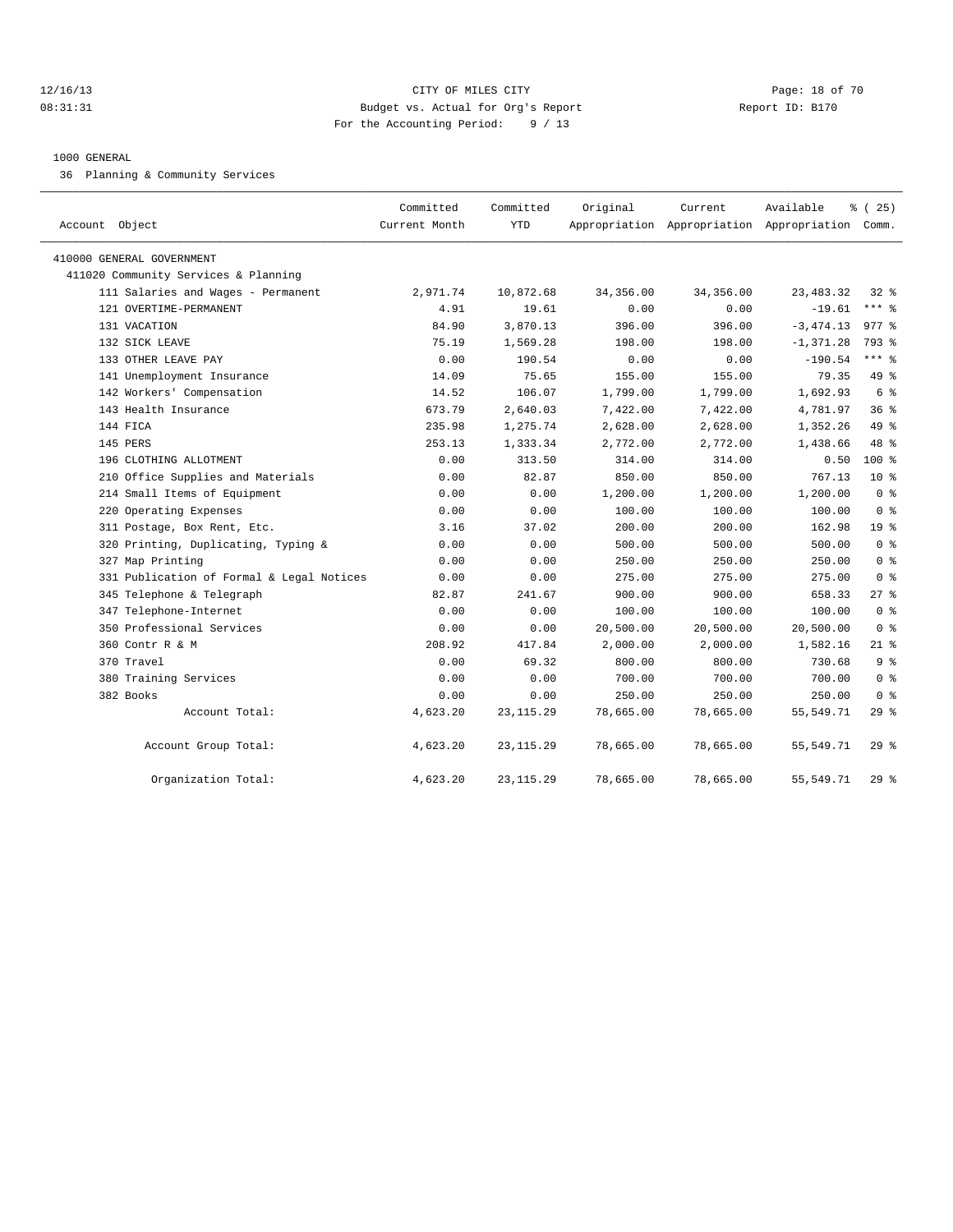### 12/16/13 Page: 19 of 70 08:31:31 Budget vs. Actual for Org's Report Changer Report ID: B170 For the Accounting Period: 9 / 13

### 1000 GENERAL

37 CITY HEALTH

| Object<br>Account                                                       | Committed<br>Current Month | Committed<br>YTD | Original<br>Appropriation | Current<br>Appropriation | Available<br>Appropriation | $\frac{3}{6}$ ( 25 )<br>Comm. |
|-------------------------------------------------------------------------|----------------------------|------------------|---------------------------|--------------------------|----------------------------|-------------------------------|
| 520000 OTHER FINANCING USES<br>521000 Interfund Operating Transfers Out |                            |                  |                           |                          |                            |                               |
| 820 Transfers to Other Funds                                            | 0.00                       | 0.00             | 30,000.00                 | 30,000.00                | 30,000.00                  | 0 ક                           |
| Account Total:                                                          | 0.00                       | 0.00             | 30,000.00                 | 30,000.00                | 30,000.00                  | 0 <sup>8</sup>                |
| Account Group Total:                                                    | 0.00                       | 0.00             | 30,000.00                 | 30,000.00                | 30,000.00                  | 0 ક                           |
| Organization Total:                                                     | 0.00                       | 0.00             | 30,000.00                 | 30,000.00                | 30,000.00                  | 0 ક                           |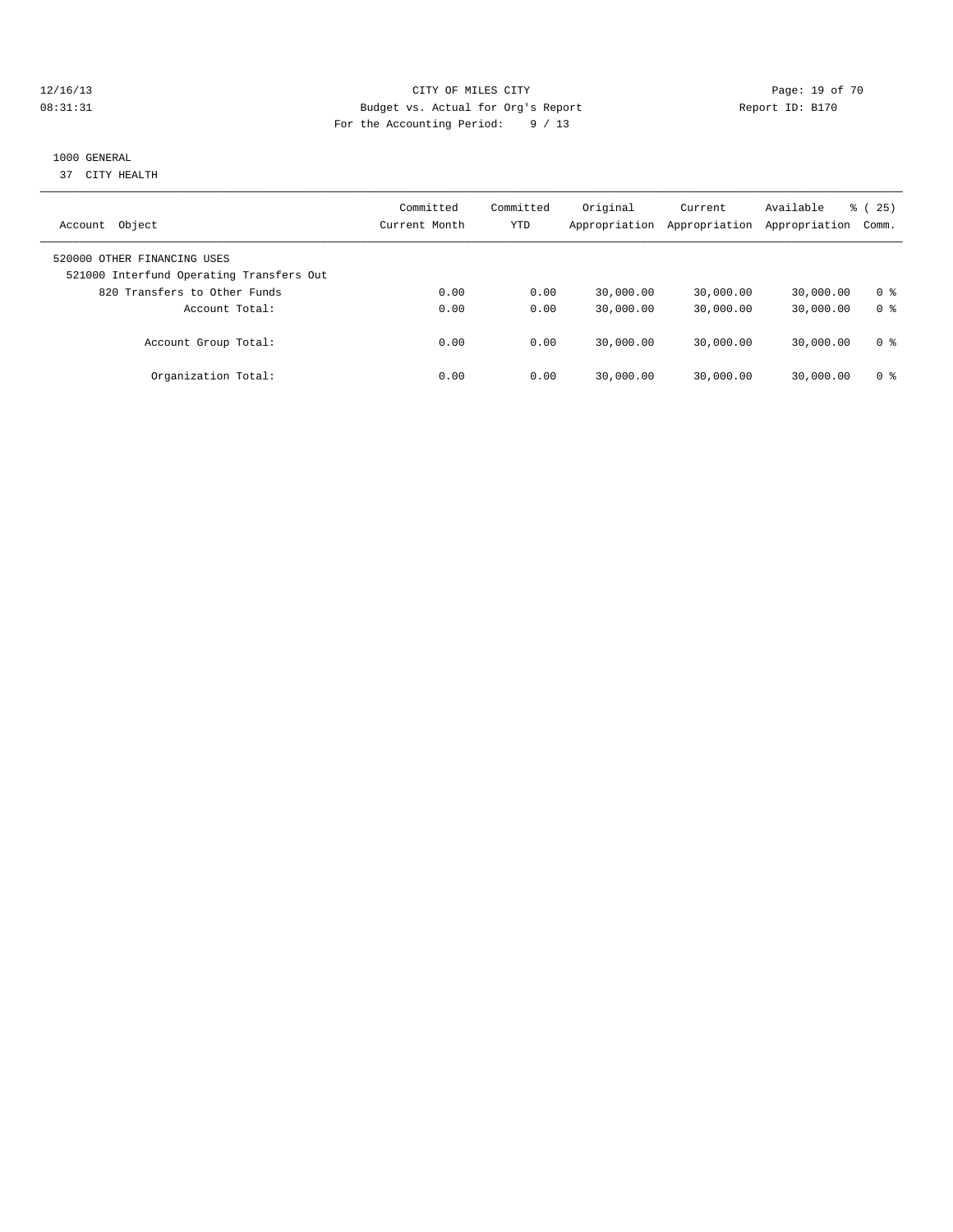### 12/16/13 Page: 20 of 70 08:31:31 Budget vs. Actual for Org's Report Changer Report ID: B170 For the Accounting Period: 9 / 13

### 1000 GENERAL

201 Flood Prevention

|                                           | Committed<br>Current Month | Committed<br><b>YTD</b> | Original   | Current    | Available                                       | % (25)         |
|-------------------------------------------|----------------------------|-------------------------|------------|------------|-------------------------------------------------|----------------|
| Account Object                            |                            |                         |            |            | Appropriation Appropriation Appropriation Comm. |                |
| 430000 Public Works                       |                            |                         |            |            |                                                 |                |
| 431200 Flood Control                      |                            |                         |            |            |                                                 |                |
| 111 Salaries and Wages - Permanent        | 1,263.66                   | 3,569.53                | 12, 213.00 | 12,213.00  | 8,643.47                                        | 29%            |
| 131 VACATION                              | 0.00                       | 156.15                  | 2,200.00   | 2,200.00   | 2,043.85                                        | 7 %            |
| 132 SICK LEAVE                            | 0.00                       | 65.36                   | 700.00     | 700.00     | 634.64                                          | 9 <sup>8</sup> |
| 133 OTHER LEAVE PAY                       | 0.00                       | 0.00                    | 728.00     | 728.00     | 728.00                                          | 0 <sup>8</sup> |
| 141 Unemployment Insurance                | 5.68                       | 17.26                   | 72.00      | 72.00      | 54.74                                           | $24$ %         |
| 142 Workers' Compensation                 | 66.18                      | 301.43                  | 838.00     | 838.00     | 536.57                                          | 36%            |
| 143 Health Insurance                      | 247.38                     | 742.20                  | 2,969.00   | 2,969.00   | 2,226.80                                        | $25$ $%$       |
| 144 FICA                                  | 96.68                      | 294.59                  | 1,212.00   | 1,212.00   | 917.41                                          | $24$ %         |
| 145 PERS                                  | 101.96                     | 305.96                  | 1,279.00   | 1,279.00   | 973.04                                          | $24$ %         |
| 196 CLOTHING ALLOTMENT                    | 0.00                       | 60.00                   | 60.00      | 60.00      | 0.00                                            | $100*$         |
| 210 Office Supplies and Materials         | 0.00                       | 67.61                   | 250.00     | 250.00     | 182.39                                          | $27*$          |
| 214 Small Items of Equipment              | 0.00                       | 0.00                    | 1,500.00   | 1,500.00   | 1,500.00                                        | 0 <sup>8</sup> |
| 220 Operating Expenses                    | 0.00                       | 0.00                    | 250.00     | 250.00     | 250.00                                          | 0 <sup>8</sup> |
| 311 Postage, Box Rent, Etc.               | 18.07                      | 81.68                   | 300.00     | 300.00     | 218.32                                          | 27%            |
| 327 Map Printing                          | 0.00                       | 0.00                    | 150.00     | 150.00     | 150.00                                          | 0 <sup>8</sup> |
| 330 Publicity, Subscriptions & Dues       | 0.00                       | 0.00                    | 100.00     | 100.00     | 100.00                                          | 0 <sup>8</sup> |
| 331 Publication of Formal & Legal Notices | 44.00                      | 44.00                   | 2,000.00   | 2,000.00   | 1,956.00                                        | 2 <sup>8</sup> |
| 334 Memberships, Registrations & Dues     | 0.00                       | 50.00                   | 250.00     | 250.00     | 200.00                                          | $20*$          |
| 345 Telephone & Telegraph                 | 0.00                       | 0.00                    | 100.00     | 100.00     | 100.00                                          | 0 <sup>8</sup> |
| 350 Professional Services                 | 5,107.42                   | 8,835.14                | 198,500.00 | 198,500.00 | 189,664.86                                      | 4%             |
| 370 Travel                                | 0.00                       | 0.00                    | 2,000.00   | 2,000.00   | 2,000.00                                        | 0 <sup>8</sup> |
| 380 Training Services                     | 0.00                       | $-632.13$               | 500.00     | 500.00     | 1,132.13                                        | $***$ 8        |
| 382 Books                                 | 0.00                       | 0.00                    | 100.00     | 100.00     | 100.00                                          | 0 <sup>8</sup> |
| 533 Machinery and Equipment Rental        | 0.00                       | 0.00                    | 250.00     | 250.00     | 250.00                                          | 0 <sup>8</sup> |
| 540 Special Assessments                   | 0.00                       | 0.00                    | 250.00     | 250.00     | 250.00                                          | 0 <sup>8</sup> |
| Account Total:                            | 6,951.03                   | 13,958.78               | 228,771.00 | 228,771.00 | 214,812.22                                      | 6 %            |
| Account Group Total:                      | 6,951.03                   | 13,958.78               | 228,771.00 | 228,771.00 | 214,812.22                                      | 6 %            |
| Organization Total:                       | 6,951.03                   | 13,958.78               | 228,771.00 | 228,771.00 | 214,812.22                                      | 6 %            |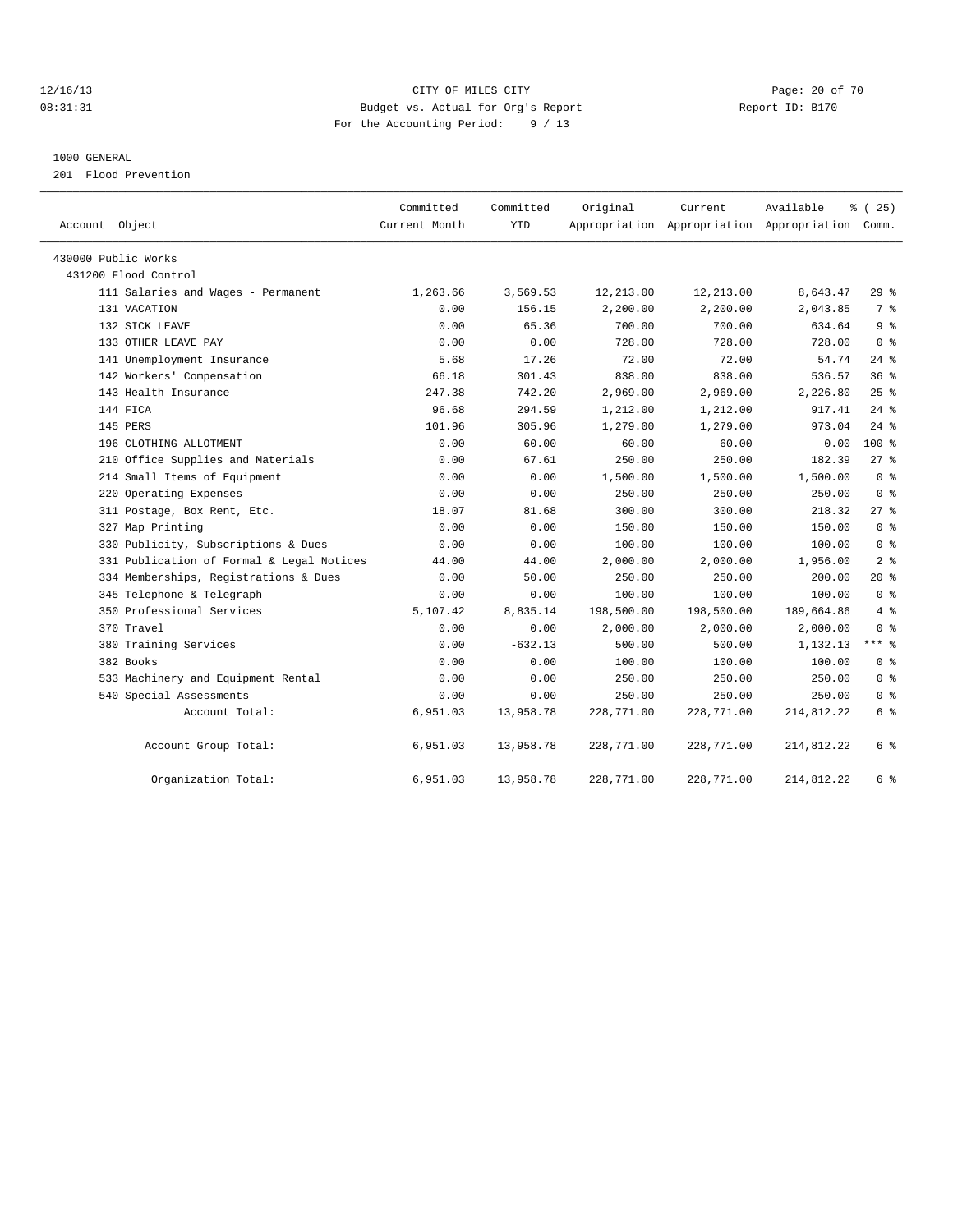### 12/16/13 Page: 21 of 70 08:31:31 Budget vs. Actual for Org's Report Report ID: B170 For the Accounting Period: 9 / 13

### 1000 GENERAL

301 Elections

| Object<br>Account                             | Committed<br>Current Month | Committed<br>YTD | Original<br>Appropriation | Current<br>Appropriation | Available<br>Appropriation | % (25)<br>Comm. |
|-----------------------------------------------|----------------------------|------------------|---------------------------|--------------------------|----------------------------|-----------------|
| 410000 GENERAL GOVERNMENT<br>410600 Elections |                            |                  |                           |                          |                            |                 |
| 300 PURCHASED SERVICES                        | 0.00                       | 0.00             | 9.500.00                  | 9,500.00                 | 9,500.00                   | 0 <sup>8</sup>  |
| Account Total:                                | 0.00                       | 0.00             | 9.500.00                  | 9,500.00                 | 9,500.00                   | 0 <sup>8</sup>  |
| Account Group Total:                          | 0.00                       | 0.00             | 9.500.00                  | 9.500.00                 | 9,500.00                   | 0 <sup>8</sup>  |
| Organization Total:                           | 0.00                       | 0.00             | 9,500.00                  | 9,500.00                 | 9,500.00                   | 0 <sup>8</sup>  |

Fund Total: 320,638.69 1,011,616.61 4,217,101.00 4,217,101.00 3,205,484.39 24 %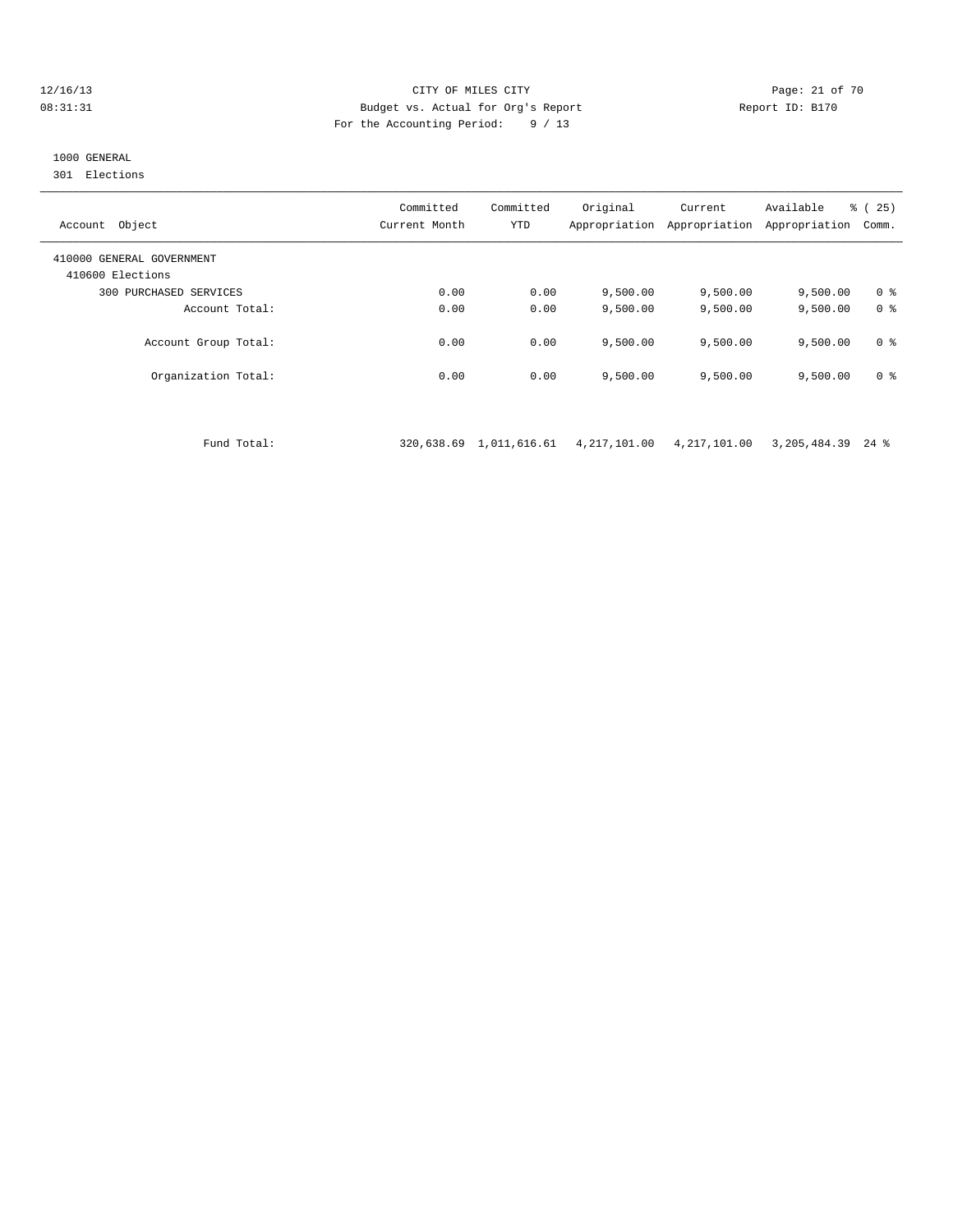### 12/16/13 Page: 22 of 70 08:31:31 Budget vs. Actual for Org's Report Changer Report ID: B170 For the Accounting Period: 9 / 13

————————————————————————————————————————————————————————————————————————————————————————————————————————————————————————————————————

# 2220 LIBRARY

16 Library

|                                          | Committed     | Committed  | Original            | Current    | Available                                       | % (25)          |
|------------------------------------------|---------------|------------|---------------------|------------|-------------------------------------------------|-----------------|
| Account Object                           | Current Month | <b>YTD</b> |                     |            | Appropriation Appropriation Appropriation Comm. |                 |
| 460000 CULTURE AND RECREATION            |               |            |                     |            |                                                 |                 |
| 460100 Library Services(16)              |               |            |                     |            |                                                 |                 |
| 111 Salaries and Wages - Permanent       | 14,992.93     | 43,997.43  | 191,938.00          | 191,938.00 | 147,940.57                                      | $23$ $%$        |
| 131 VACATION                             | 1,013.33      | 3,150.18   | 0.00                | 0.00       | $-3, 150.18$                                    | $***$ $-$       |
| 132 SICK LEAVE                           | 77.44         | 875.05     | 0.00                | 0.00       | $-875.05$                                       | *** 응           |
| 133 OTHER LEAVE PAY                      | 0.00          | 211.65     | 0.00                | 0.00       | $-211.65$                                       | $***$ $%$       |
| 141 Unemployment Insurance               | 72.42         | 220.57     | 864.00              | 864.00     | 643.43                                          | $26$ %          |
| 142 Workers' Compensation                | 62.84         | 191.39     | 750.00              | 750.00     | 558.61                                          | $26$ %          |
| 143 Health Insurance                     | 3,091.80      | 9,275.40   | 37,110.00           | 37,110.00  | 27,834.60                                       | 25%             |
| 144 FICA                                 | 1,176.72      | 3,586.30   | 14,683.00           | 14,683.00  | 11,096.70                                       | $24$ %          |
| 145 PERS                                 | 1,297.96      | 3,892.54   |                     | 15,489.00  | 11,596.46                                       | 25%             |
| 196 CLOTHING ALLOTMENT                   | 0.00          | 750.00     | 15,489.00<br>900.00 | 900.00     | 150.00                                          | 83%             |
|                                          |               |            |                     |            |                                                 | 9 <sub>8</sub>  |
| 210 Office Supplies and Materials        | 132.70        | 132.70     | 1,500.00            | 1,500.00   | 1,367.30                                        |                 |
| 220 Operating Expenses                   | 0.00          | 0.00       | 1,000.00            | 1,000.00   | 1,000.00                                        | 0 <sup>8</sup>  |
| 224 Janitorial Supplies                  | 0.00          | 104.00     | 500.00              | 500.00     | 396.00                                          | $21$ %          |
| 311 Postage, Box Rent, Etc.              | 116.25        | 239.97     | 2,000.00            | 2,000.00   | 1,760.03                                        | $12*$           |
| 320 Printing, Duplicating, Typing &      | 143.04        | 143.04     | 1,000.00            | 1,000.00   | 856.96                                          | $14*$           |
| 334 Memberships, Registrations & Dues    | 0.00          | 0.00       | 1,000.00            | 1,000.00   | 1,000.00                                        | 0 <sup>8</sup>  |
| 341 Electric Utility Services            | 880.63        | 2,690.72   | 6,500.00            | 6,500.00   | 3,809.28                                        | 41 %            |
| 342 Water Utility Services               | 21.88         | 77.11      | 500.00              | 500.00     | 422.89                                          | 15 <sup>8</sup> |
| 343 Sewer Utility Services               | 12.95         | 38.85      | 300.00              | 300.00     | 261.15                                          | $13*$           |
| 344 Gas Utility Service                  | 23.66         | 73.00      | 4,000.00            | 4,000.00   | 3,927.00                                        | 2 <sub>8</sub>  |
| 345 Telephone & Telegraph                | 0.00          | 240.87     | 1,500.00            | 1,500.00   | 1,259.13                                        | 16 <sup>8</sup> |
| 346 Garbage Service                      | 0.00          | 0.00       | 500.00              | 500.00     | 500.00                                          | 0 <sup>8</sup>  |
| 347 Telephone-Internet                   | 130.94        | 390.59     | 1,500.00            | 1,500.00   | 1,109.41                                        | 26 %            |
| 350 Professional Services                | 0.00          | 0.00       | 7,000.00            | 7,000.00   | 7,000.00                                        | 0 <sup>8</sup>  |
| 360 Contr R & M                          | 900.83        | 2,394.83   | 8,000.00            | 8,000.00   | 5,605.17                                        | $30*$           |
| 370 Travel                               | 797.09        | 797.09     | 2,000.00            | 2,000.00   | 1,202.91                                        | 40 %            |
| 380 Training Services                    | 0.00          | 0.00       | 1,500.00            | 1,500.00   | 1,500.00                                        | 0 <sup>8</sup>  |
| 382 Books                                | 923.99        | 988.99     | 15,000.00           | 15,000.00  | 14,011.01                                       | 7 %             |
| 511 Insurance on Buildings               | 0.00          | 3,055.16   | 3,055.00            | 3,055.00   | $-0.16$                                         | 100 %           |
| Account Total:                           | 25,869.40     | 77,517.43  | 320,089.00          | 320,089.00 | 242,571.57                                      | $24$ %          |
| Account Group Total:                     | 25,869.40     | 77,517.43  | 320,089.00          | 320,089.00 | 242,571.57                                      | 24 %            |
| 510000 MISCELLANEOUS                     |               |            |                     |            |                                                 |                 |
| 510330 Comprehensive Liability Insurance |               |            |                     |            |                                                 |                 |
| 511 Insurance on Buildings               | 0.00          | 0.00       | 4,000.00            | 4,000.00   | 4,000.00                                        | 0 %             |
| 513 Liability                            | 0.00          | 3,621.96   | 3,622.00            | 3,622.00   |                                                 | $0.04$ 100 %    |
| Account Total:                           | 0.00          | 3,621.96   | 7,622.00            | 7,622.00   | 4,000.04                                        | 48 %            |
|                                          |               |            |                     |            |                                                 |                 |
| Account Group Total:                     | 0.00          | 3,621.96   | 7,622.00            | 7,622.00   | 4,000.04                                        | 48 %            |
| 520000 OTHER FINANCING USES              |               |            |                     |            |                                                 |                 |
| 521000 Interfund Operating Transfers Out |               |            |                     |            |                                                 |                 |
| 820 Transfers to Other Funds             | 1,548.05      | 4,644.15   | 18,576.00           | 18,576.00  | 13,931.85                                       | $25$ $%$        |
| 920 Buildings                            | 0.00          | 0.00       | 18,000.00           | 18,000.00  | 18,000.00                                       | 0 <sup>8</sup>  |
| Account Total:                           | 1,548.05      | 4,644.15   | 36,576.00           | 36,576.00  | 31,931.85                                       | 13 <sub>8</sub> |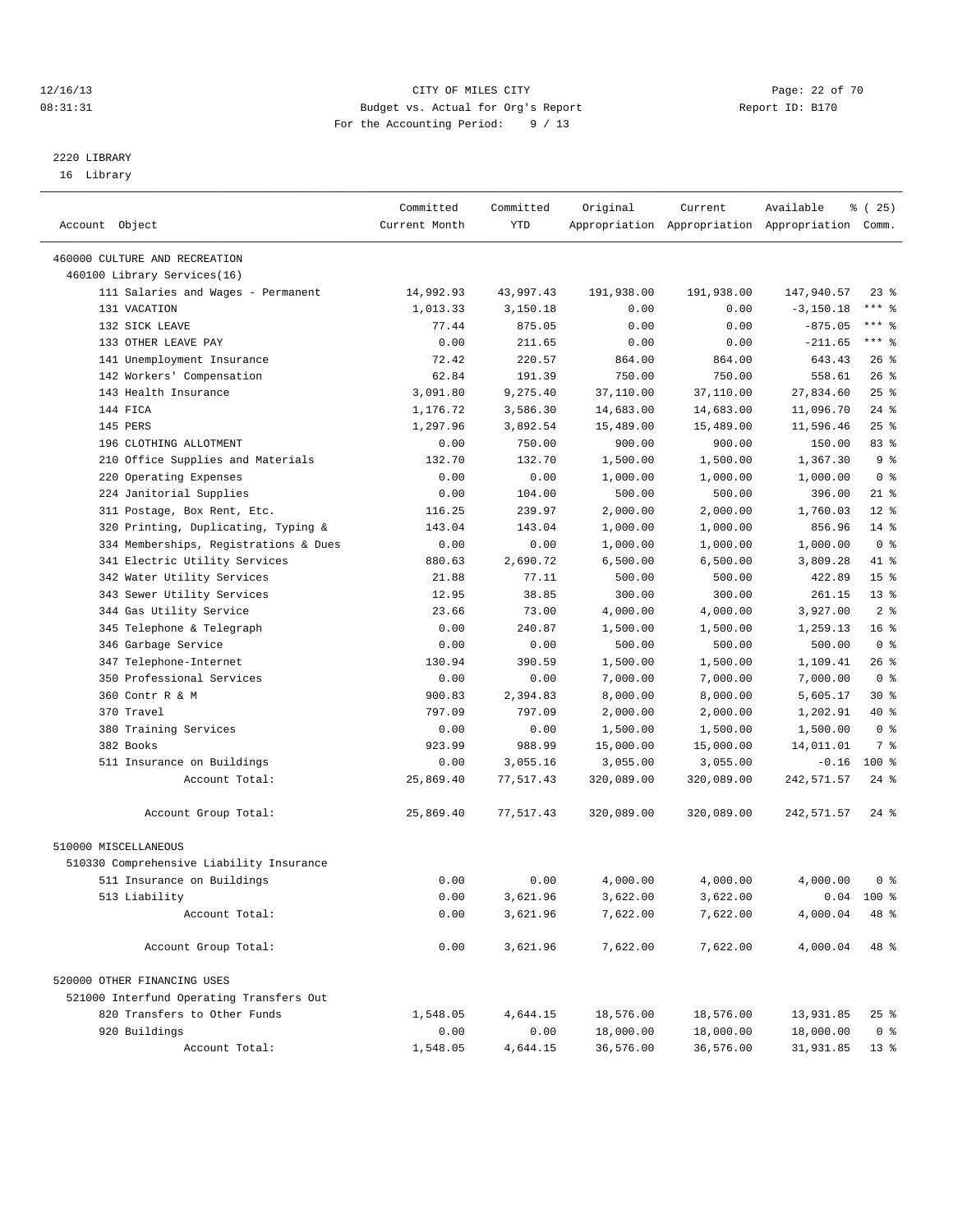### 12/16/13 Page: 23 of 70 08:31:31 Budget vs. Actual for Org's Report Changer Report ID: B170 For the Accounting Period: 9 / 13

### 2220 LIBRARY 16 Library

| Object<br>Account    | Committed<br>Current Month | Committed<br><b>YTD</b> | Original<br>Appropriation | Current<br>Appropriation | Available<br>Appropriation | $\frac{3}{6}$ ( 25 )<br>Comm. |
|----------------------|----------------------------|-------------------------|---------------------------|--------------------------|----------------------------|-------------------------------|
| Account Group Total: | 1,548.05                   | 4,644.15                | 36,576.00                 | 36,576.00                | 31,931.85                  | $13*$                         |
| Organization Total:  | 27, 417.45                 | 85,783.54               | 364, 287, 00              | 364, 287, 00             | 278,503.46                 | $24$ %                        |
| Fund Total:          | 27, 417.45                 | 85,783.54               | 364, 287, 00              | 364,287.00               | 278,503.46 24 %            |                               |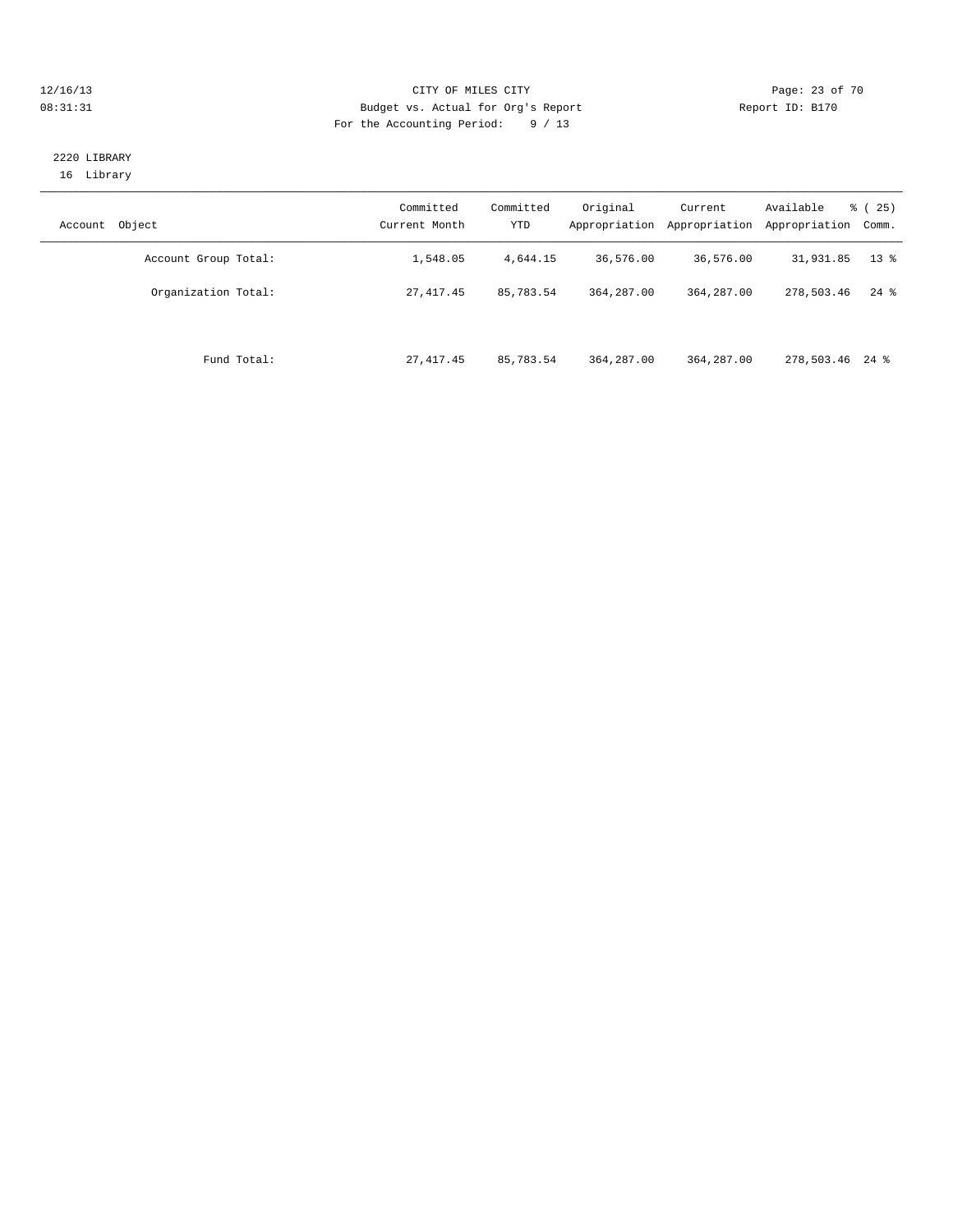### 12/16/13 Page: 24 of 70 08:31:31 Budget vs. Actual for Org's Report Changer Report ID: B170 For the Accounting Period: 9 / 13

# 2270 Health

37 CITY HEALTH

| Account Object                     | Committed<br>Current Month | Committed<br><b>YTD</b> | Original  | Current<br>Appropriation Appropriation | Available<br>Appropriation | % (25)<br>Comm. |
|------------------------------------|----------------------------|-------------------------|-----------|----------------------------------------|----------------------------|-----------------|
| 440000 PUBLIC HEALTH               |                            |                         |           |                                        |                            |                 |
| 440140 Registration and Inspection |                            |                         |           |                                        |                            |                 |
| 311 Postage, Box Rent, Etc.        | 0.00                       | 0.00                    | 200.00    | 200.00                                 | 200.00                     | 0 <sup>8</sup>  |
| 350 Professional Services          | 2,750.00                   | 8,250.00                | 35,000.00 | 35,000.00                              | 26,750.00                  | $24$ %          |
| Account Total:                     | 2,750.00                   | 8,250.00                | 35,200.00 | 35,200.00                              | 26,950.00                  | $23$ $%$        |
| Account Group Total:               | 2,750.00                   | 8,250.00                | 35,200.00 | 35,200.00                              | 26,950.00                  | $23$ $%$        |
| Organization Total:                | 2,750.00                   | 8,250.00                | 35,200.00 | 35,200.00                              | 26,950.00                  | $23$ $%$        |
|                                    |                            |                         |           |                                        |                            |                 |
| Fund Total:                        | 2,750.00                   | 8,250.00                | 35,200.00 | 35,200.00                              | 26,950.00                  | $23$ %          |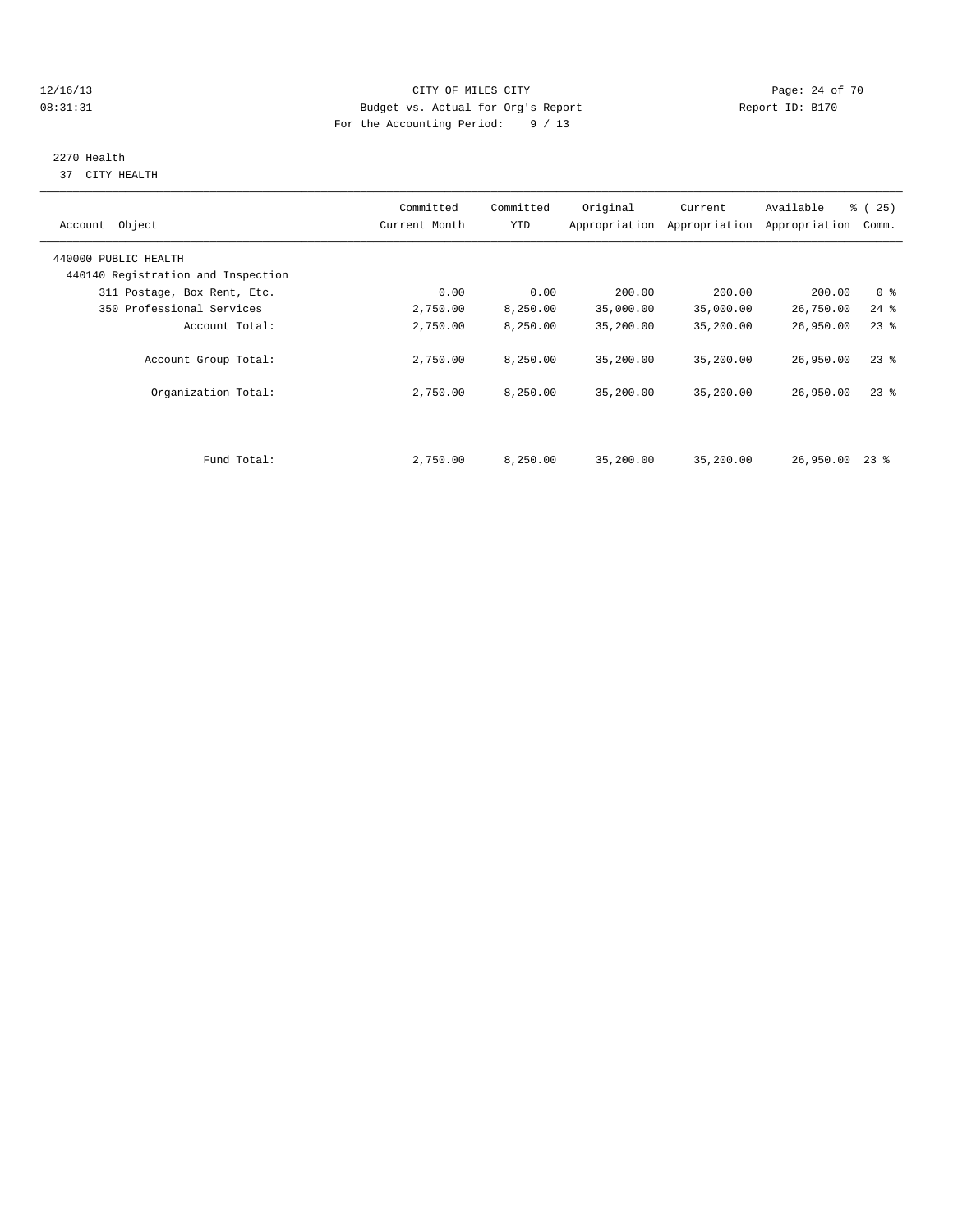### 12/16/13 Page: 25 of 70 08:31:31 Budget vs. Actual for Org's Report Changer Report ID: B170 For the Accounting Period: 9 / 13

# 2372 Permissive Medical Levy

20 Permissive Medical Levy

| Account Object                                                          | Committed<br>Current Month | Committed<br>YTD | Original   | Current<br>Appropriation Appropriation | Available<br>Appropriation | % (25)<br>Comm. |
|-------------------------------------------------------------------------|----------------------------|------------------|------------|----------------------------------------|----------------------------|-----------------|
| 520000 OTHER FINANCING USES<br>521000 Interfund Operating Transfers Out |                            |                  |            |                                        |                            |                 |
| 820 Transfers to Other Funds                                            | 0.00                       | 0.00             | 145,053.00 | 145,053.00                             | 145,053.00                 | 0 <sup>8</sup>  |
| Account Total:                                                          | 0.00                       | 0.00             | 145,053.00 | 145,053.00                             | 145,053.00                 | 0 <sup>8</sup>  |
| Account Group Total:                                                    | 0.00                       | 0.00             | 145,053.00 | 145,053.00                             | 145,053.00                 | 0 <sup>8</sup>  |
| Organization Total:                                                     | 0.00                       | 0.00             | 145,053.00 | 145,053.00                             | 145,053.00                 | 0 <sup>8</sup>  |
|                                                                         |                            |                  |            |                                        |                            |                 |
| Fund Total:                                                             | 0.00                       | 0.00             | 145,053.00 | 145,053.00                             | 145,053.00                 | 0 <sup>8</sup>  |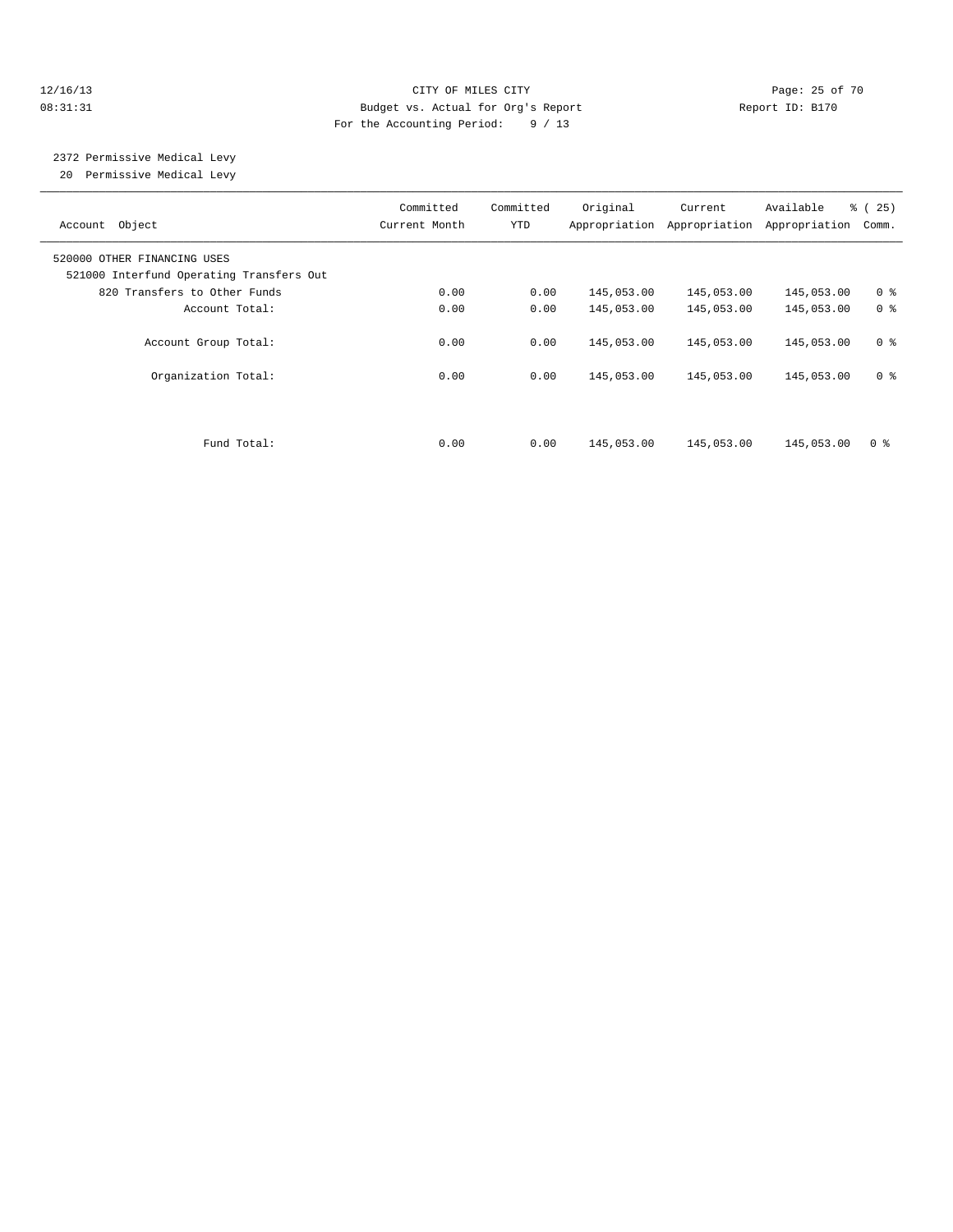### 12/16/13 Page: 26 of 70 08:31:31 Budget vs. Actual for Org's Report Report ID: B170 For the Accounting Period: 9 / 13

————————————————————————————————————————————————————————————————————————————————————————————————————————————————————————————————————

### 2394 BUILDING CODE ENFORCEMENT

18 BUILDING INSPECTION

|                                          | Committed     | Committed | Original   | Current    | Available                                       | <sub>है</sub> (25) |
|------------------------------------------|---------------|-----------|------------|------------|-------------------------------------------------|--------------------|
| Account Object                           | Current Month | YTD       |            |            | Appropriation Appropriation Appropriation Comm. |                    |
|                                          |               |           |            |            |                                                 |                    |
| 420000 PUBLIC SAFETY                     |               |           |            |            |                                                 |                    |
| 420531 Building Inspection               |               |           |            |            |                                                 |                    |
| 111 Salaries and Wages - Permanent       | 539.04        | 1,710.47  | 6,973.00   | 6,973.00   | 5,262.53                                        | $25$ %             |
| 121 OVERTIME-PERMANENT                   | 5.45          | 21.78     | 100.00     | 100.00     | 78.22                                           | $22$ %             |
| 131 VACATION                             | 94.34         | 155.17    | 567.00     | 567.00     | 411.83                                          | $27$ %             |
| 132 SICK LEAVE                           | 1.81          | 39.92     | 44.00      | 44.00      | 4.08                                            | 91 %               |
| 133 OTHER LEAVE PAY                      | 0.00          | 0.00      | 150.00     | 150.00     | 150.00                                          | 0 <sup>8</sup>     |
| 141 Unemployment Insurance               | 2.88          | 8.83      | 27.00      | 27.00      | 18.17                                           | $33$ $%$           |
| 142 Workers' Compensation                | 20.26         | 41.47     | 242.00     | 242.00     | 200.53                                          | $17*$              |
| 143 Health Insurance                     | 123.73        | 371.14    | 1,480.00   | 1,480.00   | 1,108.86                                        | 25%                |
| 144 FICA                                 | 44.67         | 136.72    | 599.00     | 599.00     | 462.28                                          | $23$ $%$           |
| 145 PERS                                 | 51.72         | 155.55    | 554.00     | 554.00     | 398.45                                          | $28$ %             |
| 196 CLOTHING ALLOTMENT                   | 0.00          | 30.00     | 30.00      | 30.00      | 0.00                                            | $100*$             |
| 210 Office Supplies and Materials        | 0.00          | 0.00      | 3,000.00   | 3,000.00   | 3,000.00                                        | 0 <sup>8</sup>     |
| 214 Small Items of Equipment             | 1,510.00      | 1,510.00  | 12,000.00  | 12,000.00  | 10,490.00                                       | 13 <sup>°</sup>    |
| 220 Operating Expenses                   | 0.00          | 28.00     | 0.00       | 0.00       | $-28.00$                                        | $***$ $-$          |
| 311 Postage, Box Rent, Etc.              | 6.32          | 61.08     | 250.00     | 250.00     | 188.92                                          | $24$ %             |
| 320 Printing, Duplicating, Typing &      | 0.00          | 0.00      | 300.00     | 300.00     | 300.00                                          | 0 <sup>8</sup>     |
| 330 Publicity, Subscriptions & Dues      | 89.40         | 89.40     | 50.00      | 50.00      | $-39.40$                                        | $179$ %            |
| 334 Memberships, Registrations & Dues    | 0.00          | 0.00      | 300.00     | 300.00     | 300.00                                          | 0 <sup>8</sup>     |
| 345 Telephone & Telegraph                | 26.36         | 76.77     | 400.00     | 400.00     | 323.23                                          | 19 <sup>°</sup>    |
| 350 Professional Services                | 2,540.60      | 31,045.65 | 75,000.00  | 75,000.00  | 43,954.35                                       | 41 %               |
| 380 Training Services                    | 0.00          | 0.00      | 1,500.00   | 1,500.00   | 1,500.00                                        | 0 <sup>8</sup>     |
| 382 Books                                | 0.00          | 0.00      | 500.00     | 500.00     | 500.00                                          | 0 <sup>8</sup>     |
| 540 Special Assessments                  | 0.00          | 520.41    | 700.00     | 700.00     | 179.59                                          | 74 %               |
| Account Total:                           | 5,056.58      | 36,002.36 | 104,766.00 | 104,766.00 | 68,763.64                                       | 34 %               |
| Account Group Total:                     | 5,056.58      | 36,002.36 | 104,766.00 | 104,766.00 | 68,763.64                                       | 34 %               |
| 510000 MISCELLANEOUS                     |               |           |            |            |                                                 |                    |
| 510330 Comprehensive Liability Insurance |               |           |            |            |                                                 |                    |
| 513 Liability                            | 0.00          | 1,171.62  | 1,172.00   | 1,172.00   | 0.38                                            | 100 %              |
| Account Total:                           | 0.00          | 1,171.62  | 1,172.00   | 1,172.00   | 0.38                                            | $100*$             |
| Account Group Total:                     | 0.00          | 1,171.62  | 1,172.00   | 1,172.00   |                                                 | $0.38$ 100 %       |
| 520000 OTHER FINANCING USES              |               |           |            |            |                                                 |                    |
| 521000 Interfund Operating Transfers Out |               |           |            |            |                                                 |                    |
| 820 Transfers to Other Funds             | 470.11        | 1,410.33  | 5,641.00   | 5,641.00   | 4,230.67                                        | $25$ %             |
| Account Total:                           | 470.11        | 1,410.33  | 5,641.00   | 5,641.00   | 4,230.67                                        | $25$ $\frac{6}{5}$ |
|                                          |               |           |            |            |                                                 |                    |
| Account Group Total:                     | 470.11        | 1,410.33  | 5,641.00   | 5,641.00   | 4,230.67                                        | 25%                |
| Organization Total:                      | 5,526.69      | 38,584.31 | 111,579.00 | 111,579.00 | 72,994.69                                       | 35%                |
| Fund Total:                              | 5,526.69      | 38,584.31 | 111,579.00 | 111,579.00 | 72,994.69 35 %                                  |                    |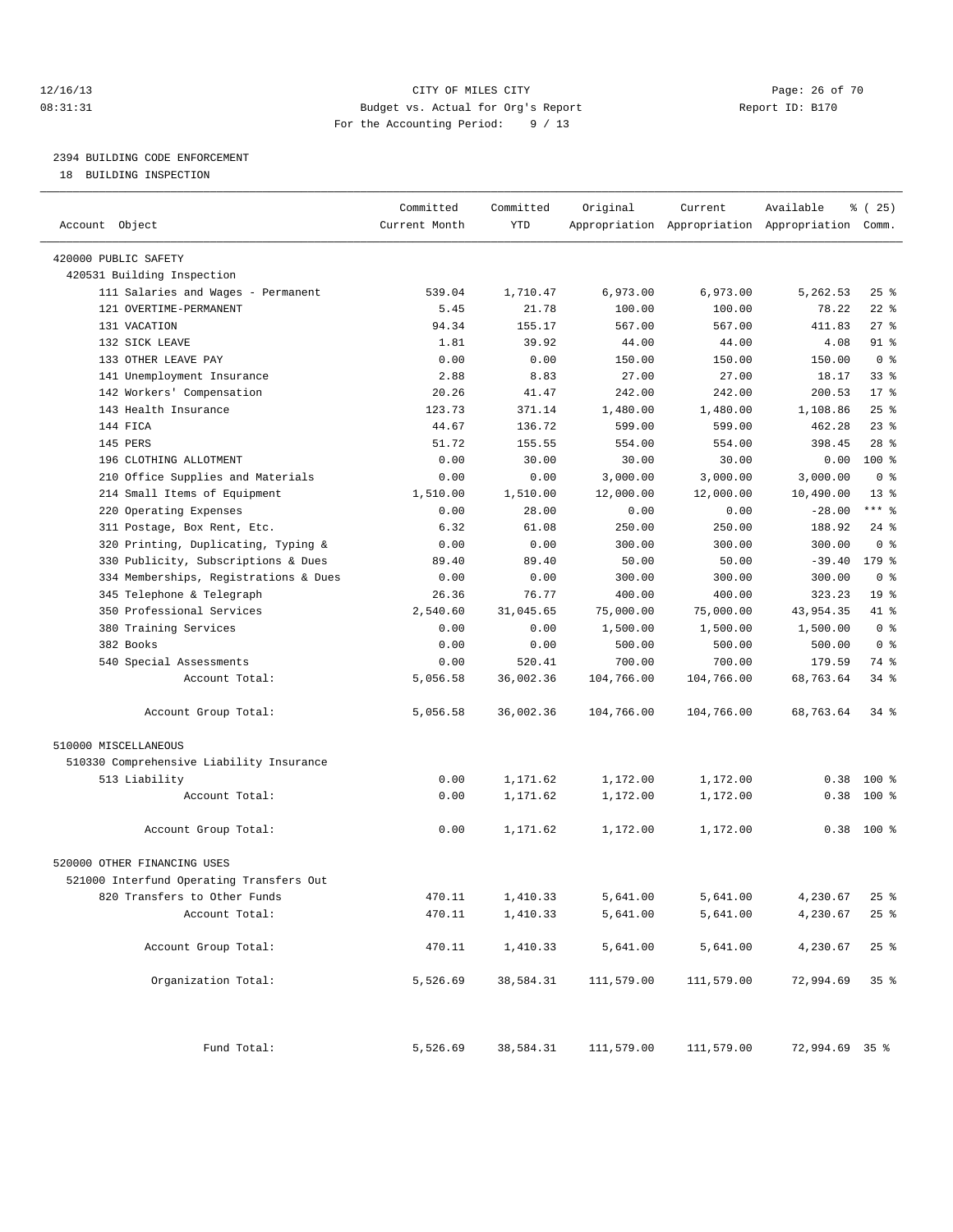### 12/16/13 Page: 27 of 70 08:31:31 Budget vs. Actual for Org's Report Report ID: B170 For the Accounting Period: 9 / 13

### 2400 LTG M D#165-(Gen City) 46 SID #165

| Account Object                           | Committed<br>Current Month | Committed<br><b>YTD</b> | Original   | Current<br>Appropriation Appropriation Appropriation | Available   | % (25)<br>Comm. |  |
|------------------------------------------|----------------------------|-------------------------|------------|------------------------------------------------------|-------------|-----------------|--|
| 430000 Public Works                      |                            |                         |            |                                                      |             |                 |  |
| 430263 STREET LIGHTING                   |                            |                         |            |                                                      |             |                 |  |
| 341 Electric Utility Services            | 9,037.71                   | 23, 358.82              | 110,000.00 | 110,000.00                                           | 86,641.18   | $21$ %          |  |
| 533 Machinery and Equipment Rental       | 4,191.75                   | 17,597.53               | 47,000.00  | 47,000.00                                            | 29, 402. 47 | 37 <sup>8</sup> |  |
| Account Total:                           | 13,229.46                  | 40,956.35               | 157,000.00 | 157,000.00                                           | 116,043.65  | 26%             |  |
| Account Group Total:                     | 13,229.46                  | 40,956.35               | 157,000.00 | 157,000.00                                           | 116,043.65  | 26%             |  |
| 520000 OTHER FINANCING USES              |                            |                         |            |                                                      |             |                 |  |
| 521000 Interfund Operating Transfers Out |                            |                         |            |                                                      |             |                 |  |
| 820 Transfers to Other Funds             | 0.00                       | 1,000.00                | 1,000.00   | 1,000.00                                             | 0.00        | 100 %           |  |
| Account Total:                           | 0.00                       | 1,000.00                | 1,000.00   | 1,000.00                                             | 0.00        | 100 %           |  |
| Account Group Total:                     | 0.00                       | 1,000.00                | 1,000.00   | 1,000.00                                             |             | $0.00$ 100 %    |  |
| Organization Total:                      | 13,229.46                  | 41,956.35               | 158,000.00 | 158,000.00                                           | 116,043.65  | $27$ $%$        |  |
|                                          |                            |                         |            |                                                      |             |                 |  |
| Fund Total:                              | 13,229.46                  | 41,956.35               | 158,000.00 | 158,000.00                                           | 116,043.65  | $27$ %          |  |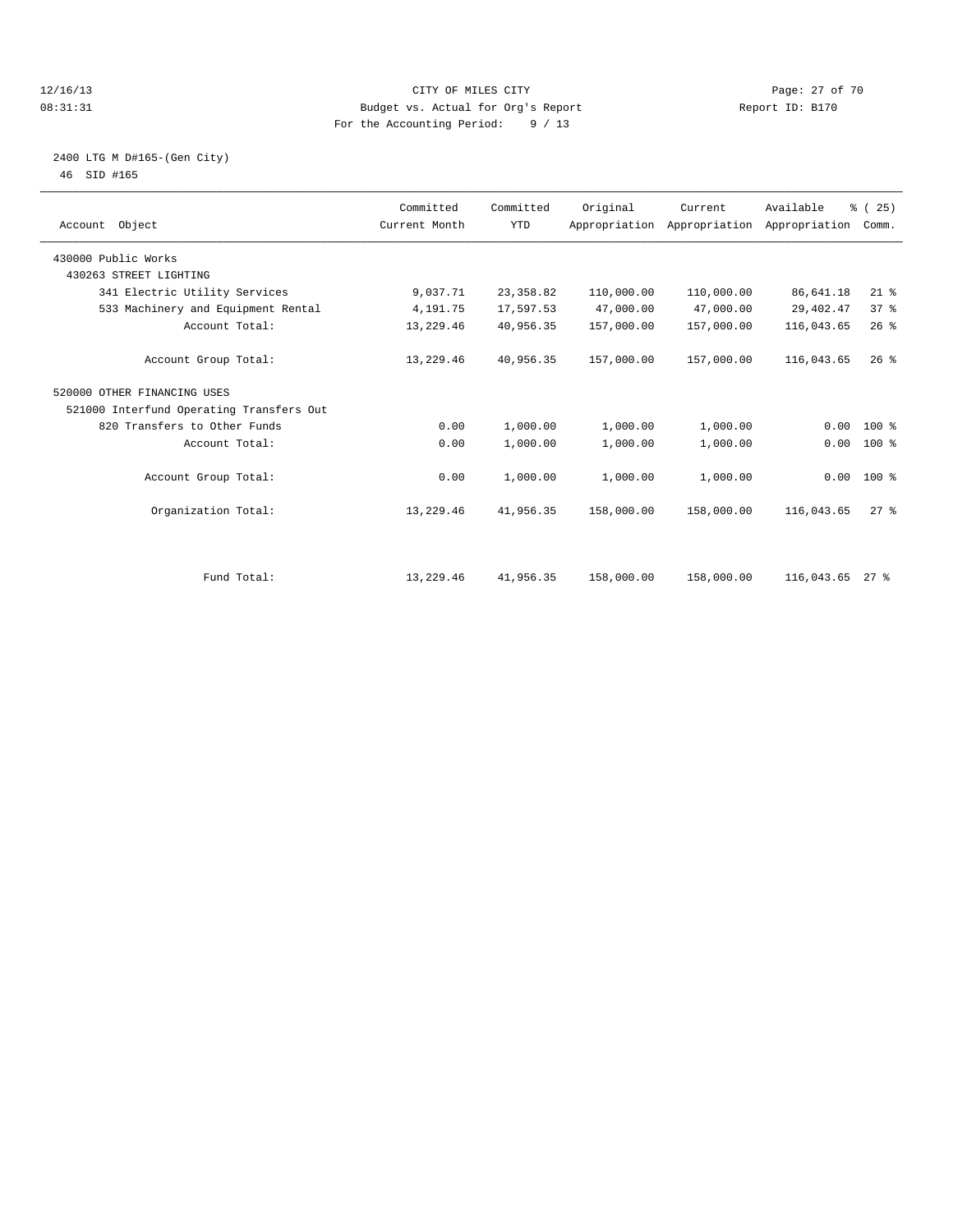### 12/16/13 Page: 28 of 70 08:31:31 Budget vs. Actual for Org's Report Report ID: B170 For the Accounting Period: 9 / 13

## 2420 LTG M D#167-(MilesAddn Etc)

48 SID #167

| Account Object                           | Committed<br>Current Month | Committed<br><b>YTD</b> | Original  | Current<br>Appropriation Appropriation Appropriation | Available      | % (25)<br>Comm.    |  |
|------------------------------------------|----------------------------|-------------------------|-----------|------------------------------------------------------|----------------|--------------------|--|
| 430000 Public Works                      |                            |                         |           |                                                      |                |                    |  |
| 430263 STREET LIGHTING                   |                            |                         |           |                                                      |                |                    |  |
| 341 Electric Utility Services            | 1,657.01                   | 5,206.99                | 19,900.00 | 19,900.00                                            | 14,693.01      | 26%                |  |
| 533 Machinery and Equipment Rental       | 667.90                     | 2,003.70                | 9,000.00  | 9,000.00                                             | 6,996.30       | $22$ %             |  |
| Account Total:                           | 2,324.91                   | 7,210.69                | 28,900.00 | 28,900.00                                            | 21,689.31      | 25%                |  |
| Account Group Total:                     | 2,324.91                   | 7,210.69                | 28,900.00 | 28,900.00                                            | 21,689.31      | $25$ $%$           |  |
| 520000 OTHER FINANCING USES              |                            |                         |           |                                                      |                |                    |  |
| 521000 Interfund Operating Transfers Out |                            |                         |           |                                                      |                |                    |  |
| 820 Transfers to Other Funds             | 0.00                       | 1,000.00                | 1,000.00  | 1,000.00                                             | 0.00           | $100*$             |  |
| Account Total:                           | 0.00                       | 1,000.00                | 1,000.00  | 1,000.00                                             | 0.00           | 100 %              |  |
| Account Group Total:                     | 0.00                       | 1,000.00                | 1,000.00  | 1,000.00                                             | 0.00           | 100 %              |  |
| Organization Total:                      | 2,324.91                   | 8,210.69                | 29,900.00 | 29,900.00                                            | 21,689.31      | $27$ $\frac{6}{3}$ |  |
|                                          |                            |                         |           |                                                      |                |                    |  |
| Fund Total:                              | 2,324.91                   | 8,210.69                | 29,900.00 | 29,900.00                                            | 21,689.31 27 % |                    |  |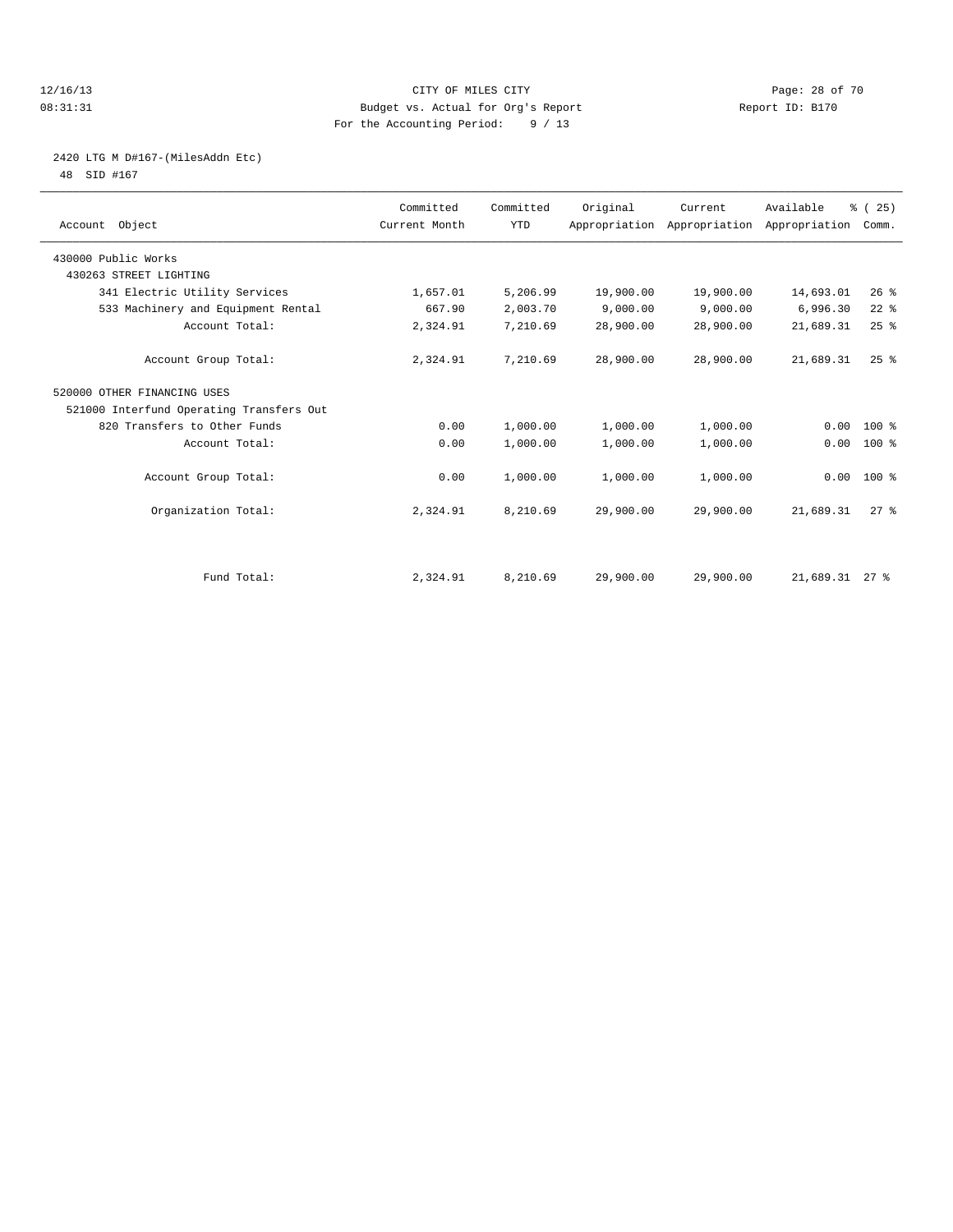### 12/16/13 Page: 29 of 70 08:31:31 Budget vs. Actual for Org's Report Changer Report ID: B170 For the Accounting Period: 9 / 13

### 2430 LTG M D#171-(Balsam Est) 49 SID #171

| Account Object                           | Committed<br>Current Month | Committed<br><b>YTD</b> | Original | Current<br>Appropriation Appropriation Appropriation | Available       | % (25)<br>Comm. |
|------------------------------------------|----------------------------|-------------------------|----------|------------------------------------------------------|-----------------|-----------------|
| 430000 Public Works                      |                            |                         |          |                                                      |                 |                 |
| 430263 STREET LIGHTING                   |                            |                         |          |                                                      |                 |                 |
| 230 Repair and Maintenance Supplies      | 0.00                       | 0.00                    | 500.00   | 500.00                                               | 500.00          | 0 <sup>8</sup>  |
| 341 Electric Utility Services            | 117.14                     | 367.73                  | 1,400.00 | 1,400.00                                             | 1,032.27        | 26%             |
| 360 Contr R & M                          | 0.00                       | 0.00                    | 300.00   | 300.00                                               | 300.00          | 0 <sup>8</sup>  |
| Account Total:                           | 117.14                     | 367.73                  | 2,200.00 | 2,200.00                                             | 1,832.27        | $17*$           |
| Account Group Total:                     | 117.14                     | 367.73                  | 2,200.00 | 2,200.00                                             | 1,832.27        | $17*$           |
| 520000 OTHER FINANCING USES              |                            |                         |          |                                                      |                 |                 |
| 521000 Interfund Operating Transfers Out |                            |                         |          |                                                      |                 |                 |
| 820 Transfers to Other Funds             | 0.00                       | 1,000.00                | 1,000.00 | 1,000.00                                             | 0.00            | $100*$          |
| Account Total:                           | 0.00                       | 1,000.00                | 1,000.00 | 1,000.00                                             | 0.00            | 100 %           |
| Account Group Total:                     | 0.00                       | 1,000.00                | 1,000.00 | 1,000.00                                             | 0.00            | $100*$          |
| Organization Total:                      | 117.14                     | 1,367.73                | 3,200.00 | 3,200.00                                             | 1,832.27        | 43.8            |
|                                          |                            |                         |          |                                                      |                 |                 |
| Fund Total:                              | 117.14                     | 1,367.73                | 3,200.00 | 3,200.00                                             | $1,832.27$ 43 % |                 |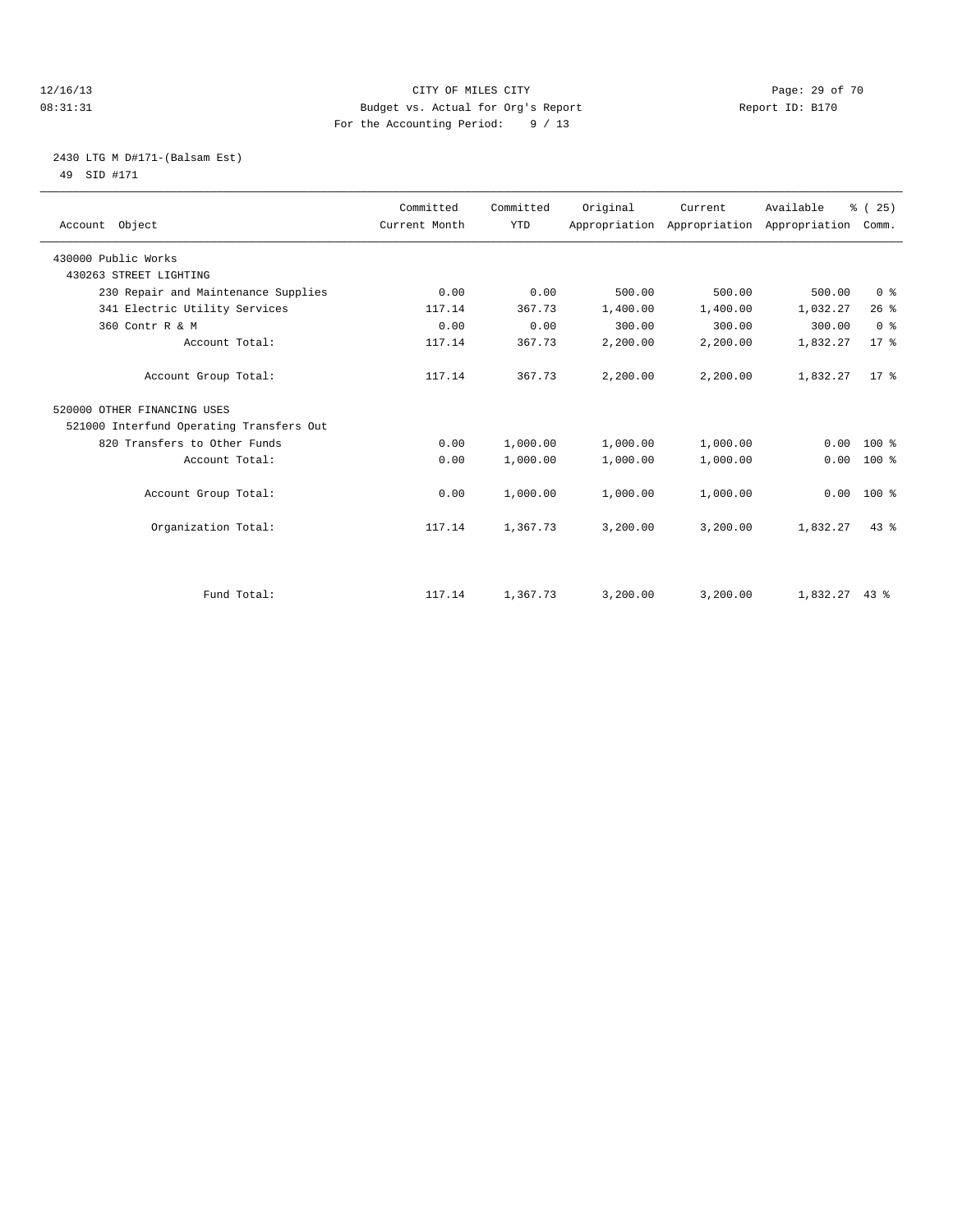### 12/16/13 Page: 30 of 70 08:31:31 Budget vs. Actual for Org's Report Changer Report ID: B170 For the Accounting Period: 9 / 13

### 2440 LTG M D#172-(Main Str) 50 SID #172

| Account Object                           | Committed<br>Current Month | Committed<br><b>YTD</b> | Original  | Current<br>Appropriation Appropriation | Available<br>Appropriation | % (25)<br>Comm. |
|------------------------------------------|----------------------------|-------------------------|-----------|----------------------------------------|----------------------------|-----------------|
| 430000 Public Works                      |                            |                         |           |                                        |                            |                 |
| 430263 STREET LIGHTING                   |                            |                         |           |                                        |                            |                 |
| 230 Repair and Maintenance Supplies      | 0.00                       | 0.00                    | 5,700.00  | 5,700.00                               | 5,700.00                   | 0 <sup>8</sup>  |
| 341 Electric Utility Services            | 1,028.37                   | 3,200.29                | 13,000.00 | 13,000.00                              | 9,799.71                   | 25%             |
| 360 Contr R & M                          | 0.00                       | 0.00                    | 1,700.00  | 1,700.00                               | 1,700.00                   | 0 <sup>8</sup>  |
| Account Total:                           | 1,028.37                   | 3,200.29                | 20,400.00 | 20,400.00                              | 17,199.71                  | 16 <sup>°</sup> |
| Account Group Total:                     | 1,028.37                   | 3,200.29                | 20,400.00 | 20,400.00                              | 17,199.71                  | 16 <sup>8</sup> |
| 520000 OTHER FINANCING USES              |                            |                         |           |                                        |                            |                 |
| 521000 Interfund Operating Transfers Out |                            |                         |           |                                        |                            |                 |
| 820 Transfers to Other Funds             | 0.00                       | 1,000.00                | 1,000.00  | 1,000.00                               | 0.00                       | $100*$          |
| Account Total:                           | 0.00                       | 1,000.00                | 1,000.00  | 1,000.00                               | 0.00                       | $100*$          |
| Account Group Total:                     | 0.00                       | 1,000.00                | 1,000.00  | 1,000.00                               | 0.00                       | $100*$          |
| Organization Total:                      | 1,028.37                   | 4,200.29                | 21,400.00 | 21,400.00                              | 17,199.71                  | $20*$           |
|                                          |                            |                         |           |                                        |                            |                 |
| Fund Total:                              | 1,028.37                   | 4,200.29                | 21,400.00 | 21,400.00                              | 17, 199. 71 20 %           |                 |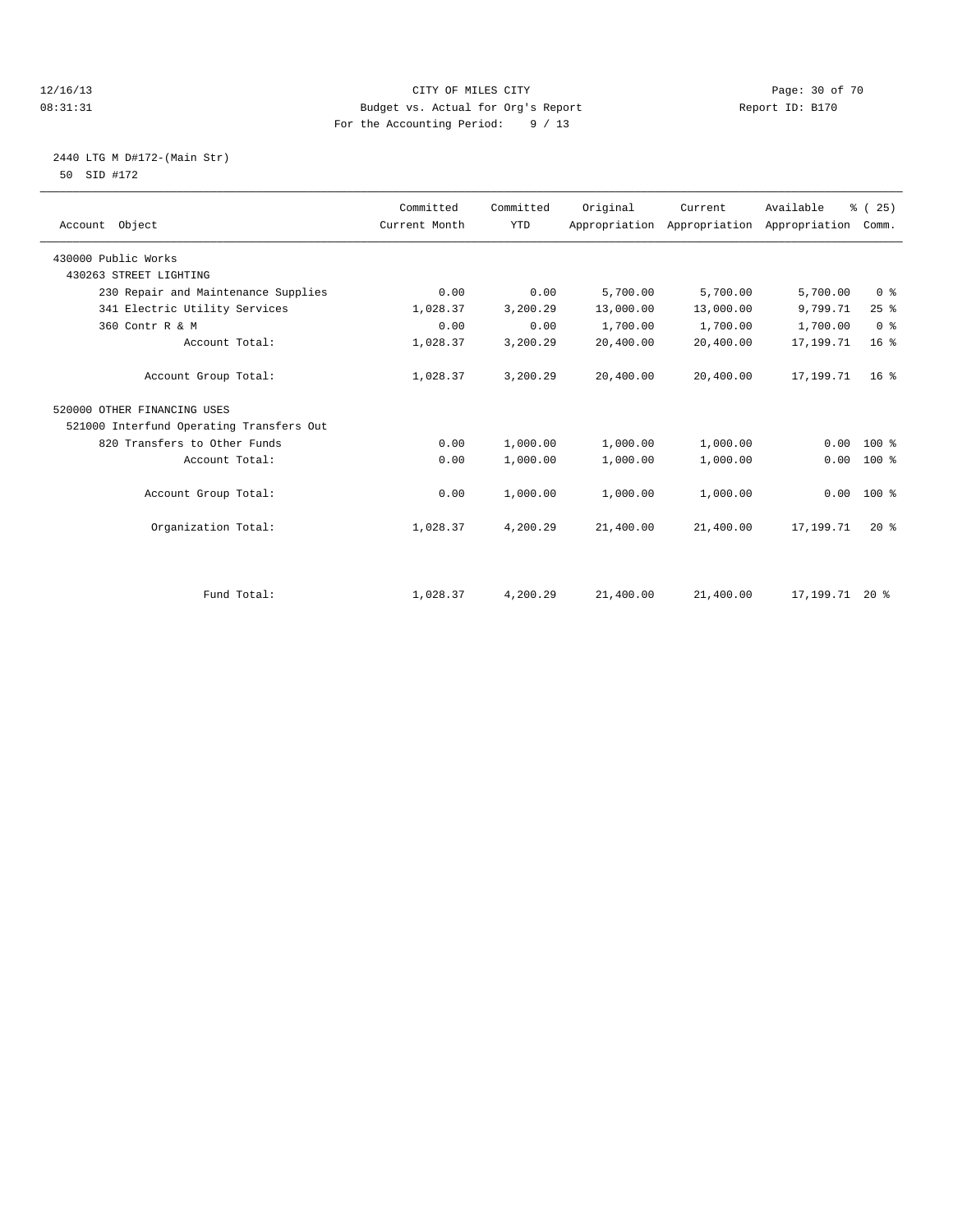### 12/16/13 Page: 31 of 70 08:31:31 Budget vs. Actual for Org's Report Changer Report ID: B170 For the Accounting Period: 9 / 13

### 2450 LTG M D#195-(SG-Trico) 51 SID #195

| Account Object                           | Committed<br>Current Month | Committed<br><b>YTD</b> | Original | Current<br>Appropriation Appropriation Appropriation | Available | % (25)<br>Comm. |  |
|------------------------------------------|----------------------------|-------------------------|----------|------------------------------------------------------|-----------|-----------------|--|
| 430000 Public Works                      |                            |                         |          |                                                      |           |                 |  |
| 430263 STREET LIGHTING                   |                            |                         |          |                                                      |           |                 |  |
| 341 Electric Utility Services            | 803.68                     | 1,205.52                | 5,000.00 | 5,000.00                                             | 3,794.48  | $24$ %          |  |
| Account Total:                           | 803.68                     | 1,205.52                | 5,000.00 | 5,000.00                                             | 3,794.48  | $24$ %          |  |
| Account Group Total:                     | 803.68                     | 1,205.52                | 5,000.00 | 5,000.00                                             | 3,794.48  | $24$ $%$        |  |
| 520000 OTHER FINANCING USES              |                            |                         |          |                                                      |           |                 |  |
| 521000 Interfund Operating Transfers Out |                            |                         |          |                                                      |           |                 |  |
| 820 Transfers to Other Funds             | 0.00                       | 1,000.00                | 1,000.00 | 1,000.00                                             |           | $0.00 100$ %    |  |
| Account Total:                           | 0.00                       | 1,000.00                | 1,000.00 | 1,000.00                                             | 0.00      | 100 %           |  |
| Account Group Total:                     | 0.00                       | 1,000.00                | 1,000.00 | 1,000.00                                             |           | $0.00$ 100 %    |  |
| Organization Total:                      | 803.68                     | 2,205.52                | 6,000.00 | 6,000.00                                             | 3,794.48  | 37 <sup>8</sup> |  |
|                                          |                            |                         |          |                                                      |           |                 |  |
| Fund Total:                              | 803.68                     | 2,205.52                | 6,000.00 | 6,000.00                                             | 3,794.48  | 37 <sup>8</sup> |  |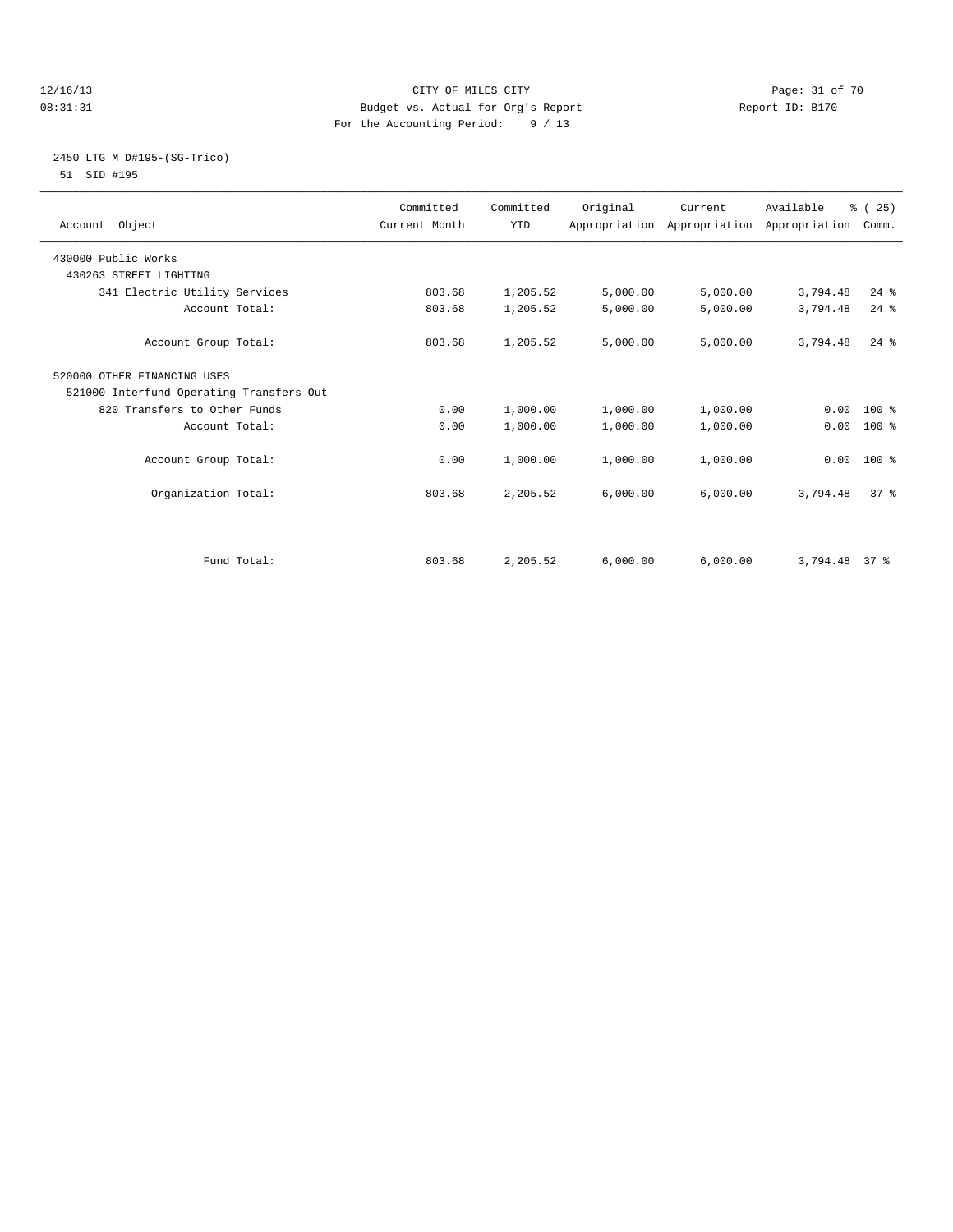### 12/16/13 Page: 32 of 70 08:31:31 Budget vs. Actual for Org's Report Changer Report ID: B170 For the Accounting Period: 9 / 13

### 2470 LTG M D#202-(SG-MDU&NV) 72 SID #202

| Account Object                           | Committed<br>Current Month | Committed<br><b>YTD</b> | Original | Current<br>Appropriation Appropriation Appropriation | Available | % (25)<br>Comm. |  |
|------------------------------------------|----------------------------|-------------------------|----------|------------------------------------------------------|-----------|-----------------|--|
| 430000 Public Works                      |                            |                         |          |                                                      |           |                 |  |
| 430263 STREET LIGHTING                   |                            |                         |          |                                                      |           |                 |  |
| 341 Electric Utility Services            | 251.00                     | 788.63                  | 3,650.00 | 3,650.00                                             | 2,861.37  | $22$ $%$        |  |
| 533 Machinery and Equipment Rental       | 304.12                     | 912.36                  | 3,200.00 | 3,200.00                                             | 2,287.64  | 29%             |  |
| Account Total:                           | 555.12                     | 1,700.99                | 6,850.00 | 6,850.00                                             | 5,149.01  | 25%             |  |
| Account Group Total:                     | 555.12                     | 1,700.99                | 6,850.00 | 6,850.00                                             | 5,149.01  | 25%             |  |
| 520000 OTHER FINANCING USES              |                            |                         |          |                                                      |           |                 |  |
| 521000 Interfund Operating Transfers Out |                            |                         |          |                                                      |           |                 |  |
| 820 Transfers to Other Funds             | 0.00                       | 1,000.00                | 1,000.00 | 1,000.00                                             | 0.00      | $100*$          |  |
| Account Total:                           | 0.00                       | 1,000.00                | 1,000.00 | 1,000.00                                             | 0.00      | $100*$          |  |
| Account Group Total:                     | 0.00                       | 1,000.00                | 1,000.00 | 1,000.00                                             |           | $0.00$ 100 %    |  |
| Organization Total:                      | 555.12                     | 2,700.99                | 7,850.00 | 7,850.00                                             | 5,149.01  | $34$ $%$        |  |
|                                          |                            |                         |          |                                                      |           |                 |  |
| Fund Total:                              | 555.12                     | 2,700.99                | 7,850.00 | 7,850.00                                             | 5,149.01  | $34$ $%$        |  |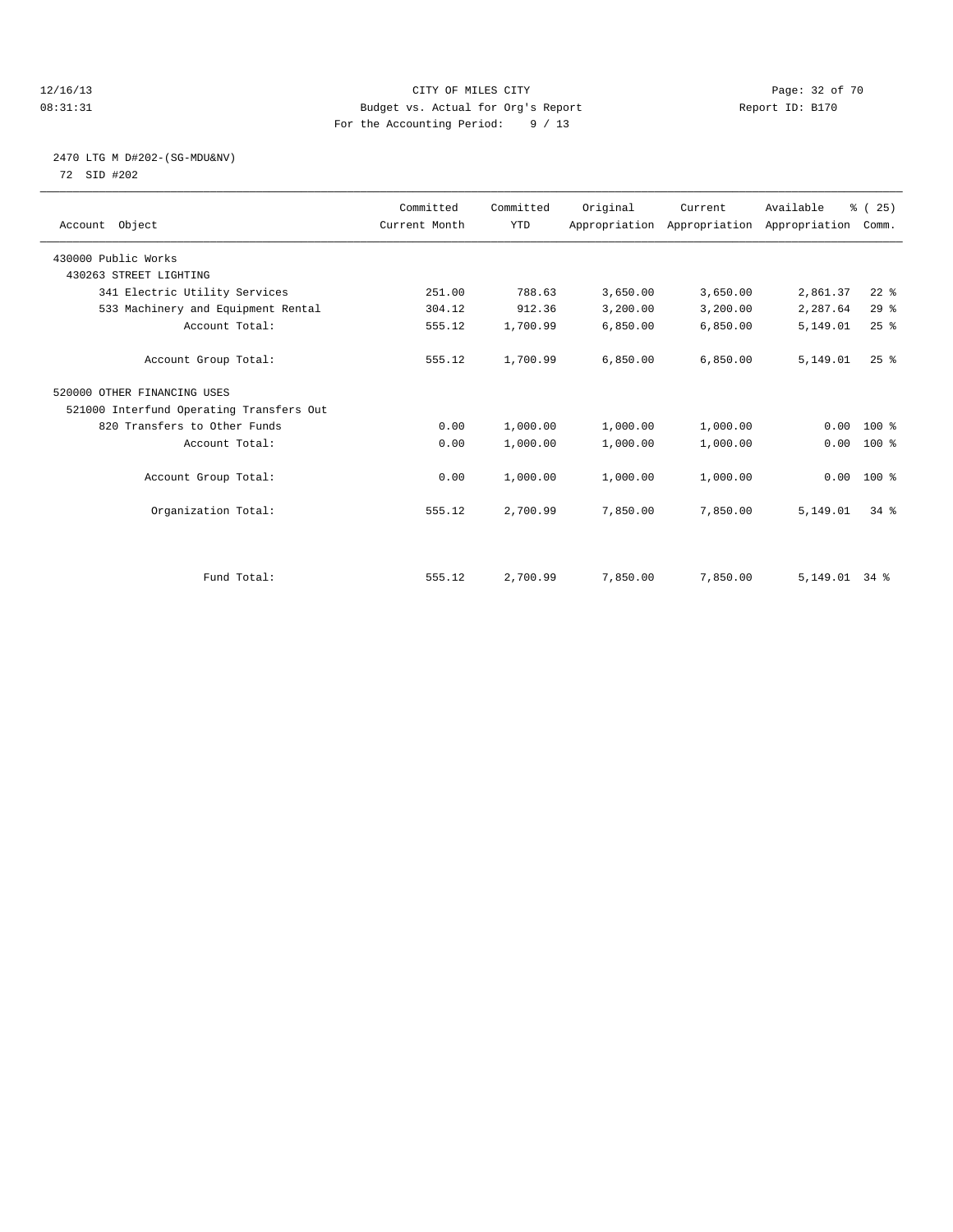### 12/16/13 Page: 33 of 70 08:31:31 Budget vs. Actual for Org's Report Report ID: B170 For the Accounting Period: 9 / 13

### 2480 LTG M M#173-(Milestown Estates)

47 SID #173(Ltg-Milestown)

| Account Object                                | Committed<br>Current Month | Committed<br><b>YTD</b> | Original | Current<br>Appropriation Appropriation Appropriation | Available       | % (25)<br>Comm. |  |
|-----------------------------------------------|----------------------------|-------------------------|----------|------------------------------------------------------|-----------------|-----------------|--|
| 430000 Public Works<br>430263 STREET LIGHTING |                            |                         |          |                                                      |                 |                 |  |
| 230 Repair and Maintenance Supplies           | 0.00                       | 0.00                    | 460.00   | 460.00                                               | 460.00          | 0 <sup>8</sup>  |  |
| 341 Electric Utility Services                 | 54.68                      | 171.86                  | 700.00   | 700.00                                               | 528.14          | 25%             |  |
| Account Total:                                | 54.68                      | 171.86                  | 1,160.00 | 1,160.00                                             | 988.14          | 15 <sup>8</sup> |  |
|                                               |                            |                         |          |                                                      |                 |                 |  |
| Account Group Total:                          | 54.68                      | 171.86                  | 1,160.00 | 1,160.00                                             | 988.14          | 15 <sup>8</sup> |  |
| 520000 OTHER FINANCING USES                   |                            |                         |          |                                                      |                 |                 |  |
| 521000 Interfund Operating Transfers Out      |                            |                         |          |                                                      |                 |                 |  |
| 820 Transfers to Other Funds                  | 0.00                       | 0.00                    | 250.00   | 250.00                                               | 250.00          | 0 <sup>8</sup>  |  |
| Account Total:                                | 0.00                       | 0.00                    | 250.00   | 250.00                                               | 250.00          | 0 <sup>8</sup>  |  |
| Account Group Total:                          | 0.00                       | 0.00                    | 250.00   | 250.00                                               | 250.00          | 0 <sup>8</sup>  |  |
| Organization Total:                           | 54.68                      | 171.86                  | 1,410.00 | 1,410.00                                             | 1,238.14        | $12*$           |  |
|                                               |                            |                         |          |                                                      |                 |                 |  |
| Fund Total:                                   | 54.68                      | 171.86                  | 1,410.00 | 1,410.00                                             | $1,238.14$ 12 % |                 |  |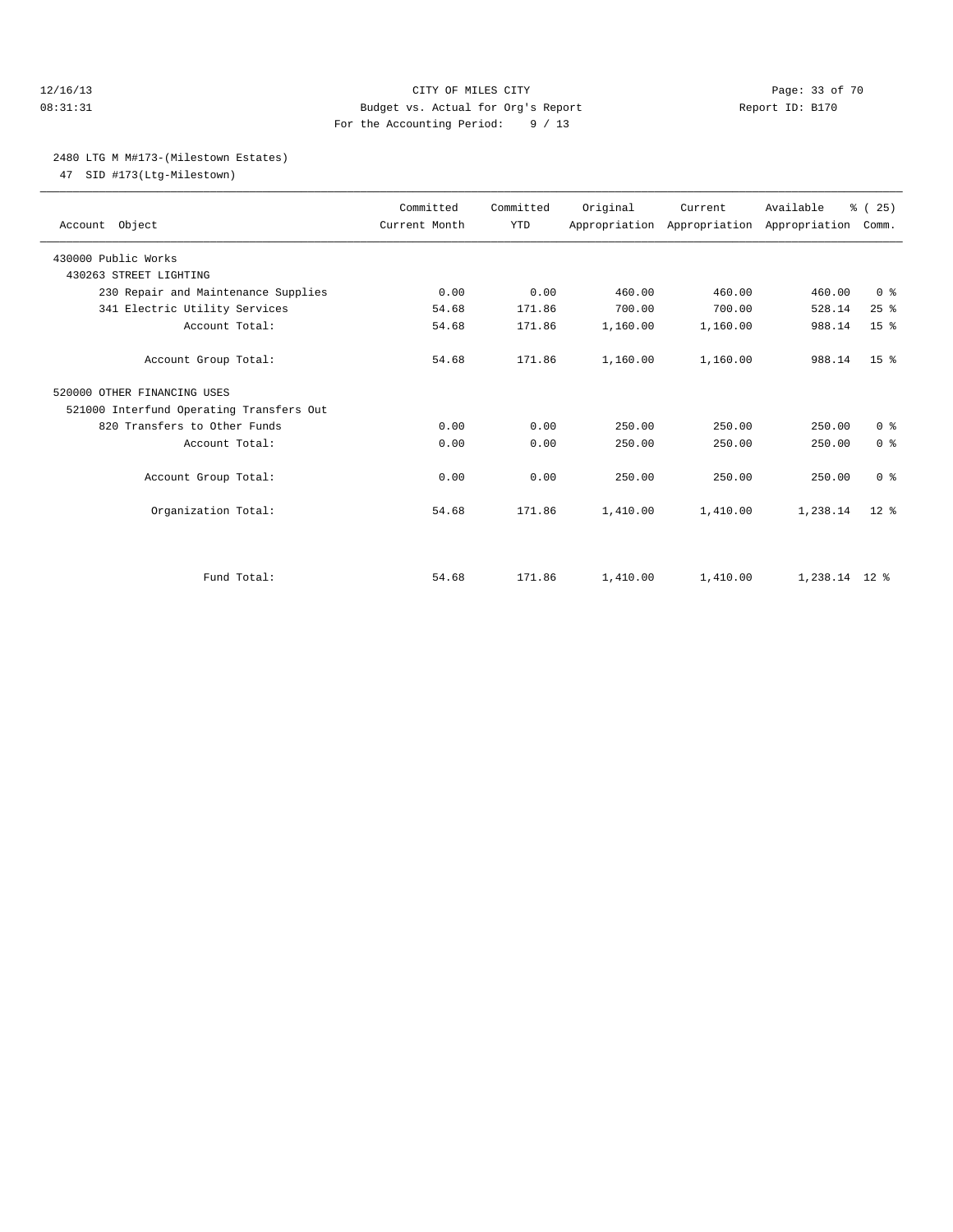### 12/16/13 Page: 34 of 70 08:31:31 Budget vs. Actual for Org's Report Report ID: B170 For the Accounting Period: 9 / 13

————————————————————————————————————————————————————————————————————————————————————————————————————————————————————————————————————

2510 STR MAINT DIST #204

107 Paved St. Maint. Dist.#204

|                                                                     | Committed     | Committed    | Original         | Current               | Available                                       | <sub>है</sub> (25)       |
|---------------------------------------------------------------------|---------------|--------------|------------------|-----------------------|-------------------------------------------------|--------------------------|
| Account Object                                                      | Current Month | YTD          |                  |                       | Appropriation Appropriation Appropriation Comm. |                          |
|                                                                     |               |              |                  |                       |                                                 |                          |
| 430000 Public Works                                                 |               |              |                  |                       |                                                 |                          |
| 430220 Operations                                                   |               |              |                  |                       |                                                 |                          |
| 111 Salaries and Wages - Permanent                                  | 16,726.61     | 48,008.39    | 180,062.00       | 180,062.00            | 132,053.61                                      | $27$ %                   |
| 121 OVERTIME-PERMANENT                                              | 136.30        | 303.00       | 5,119.00         | 5,119.00              | 4,816.00                                        | 6 %                      |
| 131 VACATION                                                        | 1,153.41      | 4,007.58     | 14,000.00        | 14,000.00             | 9,992.42                                        | $29$ %                   |
| 132 SICK LEAVE                                                      | 118.47        | 680.63       | 11,000.00        | 11,000.00             | 10,319.37                                       | 6 %                      |
| 133 OTHER LEAVE PAY                                                 | 0.00          | 0.00         | 9,480.00         | 9,480.00              | 9,480.00                                        | 0 <sup>8</sup>           |
| 134 HOLIDAY PAY                                                     | 65.76         | 65.76        | 6,446.00         | 6,446.00              | 6,380.24                                        | 1 <sup>8</sup>           |
| 141 Unemployment Insurance                                          | 81.93         | 241.51       | 1,016.00         | 1,016.00              | 774.49                                          | $24$ %                   |
| 142 Workers' Compensation                                           | 975.81        | 2,882.19     | 11,572.00        | 11,572.00             | 8,689.81                                        | $25$ %                   |
| 143 Health Insurance                                                | 3,073.92      | 8,173.38     | 33,622.00        | 33,622.00             | 25, 448.62                                      | $24$ %                   |
| 144 FICA                                                            | 1,325.77      | 3,910.28     | 17,266.00        | 17,266.00             | 13, 355. 72                                     | $23$ $%$                 |
| 145 PERS                                                            | 1,468.79      | 3,963.47     | 17,596.00        | 17,596.00             | 13,632.53                                       | $23$ $%$                 |
| 196 CLOTHING ALLOTMENT                                              | 0.00          | 592.50       | 550.00           | 550.00                | $-42.50$                                        | 108 %                    |
| 210 Office Supplies and Materials                                   | 124.33        | 175.08       | 500.00           | 500.00                | 324.92                                          | 35 <sup>8</sup>          |
| 214 Small Items of Equipment                                        | 800.00        | 1,063.88     | 6,000.00         | 6,000.00              | 4,936.12                                        | 18 <sup>°</sup>          |
| 220 Operating Expenses                                              | 106.83        | 410.23       | 9,000.00         | 9,000.00              | 8,589.77                                        | 5 <sup>°</sup>           |
| 222 Chemicals, Lab & Med Supplies                                   | 0.00          | 438.00       | 400.00           | 400.00                | $-38.00$                                        | 110 %                    |
| 226 Clothing and Uniforms                                           | 191.98        | 191.98       | 550.00           | 550.00                | 358.02                                          | 35 <sup>8</sup>          |
| 230 Repair and Maintenance Supplies                                 | 234.56        | 1,924.48     | 18,000.00        | 18,000.00             | 16,075.52                                       | $11$ %                   |
| 231 Gas, Oil, Diesel Fuel, Grease, etc.                             | 2,811.72      | 5,383.93     | 35,000.00        | 35,000.00             | 29,616.07                                       | 15 <sup>°</sup>          |
| 241 Consumable Tools                                                | 0.00          | 0.00         | 50.00            | 50.00                 | 50.00                                           | 0 <sup>8</sup>           |
| 242 Sign Parts and Supplies                                         | 2,073.48      | 2,073.48     | 7,000.00         | 7,000.00              | 4,926.52                                        | $30*$                    |
| 311 Postage, Box Rent, Etc.                                         | 0.00          | 0.00         | 75.00            | 75.00                 | 75.00                                           | 0 <sup>8</sup>           |
| 320 Printing, Duplicating, Typing &                                 | 0.00          | 0.00         | 100.00           | 100.00                | 100.00                                          | 0 <sup>8</sup>           |
| 330 Publicity, Subscriptions & Dues                                 | 0.00          | 0.00         | 400.00           | 400.00                | 400.00                                          | 0 <sup>8</sup>           |
| 334 Memberships, Registrations & Dues                               | 0.00          | 0.00         | 150.00           | 150.00                | 150.00                                          | 0 <sup>8</sup>           |
| 341 Electric Utility Services                                       | 86.42         | 263.73       | 1,000.00         | 1,000.00              | 736.27                                          | $26$ %                   |
| 344 Gas Utility Service                                             | 7.00          | 21.40        | 1,000.00         | 1,000.00              | 978.60                                          | 2 <sub>8</sub>           |
| 345 Telephone & Telegraph                                           | 139.71        | 437.33       | 1,500.00         | 1,500.00              | 1,062.67                                        | 29%                      |
| 346 Garbage Service                                                 | 0.00          | 0.00         | 175.00           | 175.00                | 175.00                                          | 0 <sup>8</sup>           |
| 347 Telephone-Internet<br>350 Professional Services                 | 0.00          | 0.00         | 200.00           | 200.00                | 200.00                                          | 0 <sup>8</sup>           |
|                                                                     | 38.40         | 240.00       | 2,000.00         | 2,000.00              | 1,760.00<br>5,827.84                            | $12$ %<br>3 <sup>8</sup> |
| 360 Contr R & M                                                     | 86.08         | 172.16       | 6,000.00         | 6,000.00<br>80,000.00 |                                                 | 32%                      |
| 363 R&M Vehicles/Equip/Labor-PW<br>370 Travel                       | 20,086.25     | 25, 354.86   | 80,000.00        | 800.00                | 54,645.14<br>800.00                             | 0 <sup>8</sup>           |
| 380 Training Services                                               | 0.00<br>0.00  | 0.00<br>0.00 | 800.00<br>700.00 | 700.00                | 700.00                                          | 0 <sup>8</sup>           |
| 382 Books                                                           | 111.39        | 111.39       | 200.00           | 200.00                | 88.61                                           | 56%                      |
|                                                                     | 0.00          | 547.98       | 548.00           | 548.00                | 0.02                                            | $100$ %                  |
| 511 Insurance on Buildings<br>512 Insurance on Vehicles & Equipment | 0.00          | 2,448.31     | 2,448.00         | 2,448.00              |                                                 | $-0.31$ 100 %            |
| 531 Building & Office Rental                                        | 350.00        | 1,050.00     | 4,200.00         | 4,200.00              | 3,150.00                                        | $25$ $%$                 |
| 532 Land Rental                                                     | 0.00          | 4,560.37     | 8,100.00         | 8,100.00              | 3,539.63                                        | 56 %                     |
| Account Total:                                                      | 52, 374.92    | 119,697.28   | 493,825.00       | 493,825.00            | 374, 127. 72                                    | $24$ %                   |
|                                                                     |               |              |                  |                       |                                                 |                          |
| 430233 Roadway/Re-surfacing                                         |               |              |                  |                       |                                                 |                          |
| 230 Repair and Maintenance Supplies                                 | 50,795.16     | 50,795.16    | 0.00             | 0.00                  | $-50,795.16$                                    | *** 응                    |
| 350 Professional Services                                           | 210,891.91    | 183,778.94   | 686,990.00       | 686,990.00            | 503,211.06                                      | 27%                      |
| Account Total:                                                      | 261,687.07    | 234,574.10   | 686,990.00       | 686,990.00            | 452, 415.90                                     | $34$ $\frac{6}{5}$       |

430234 CURB AND GUTTER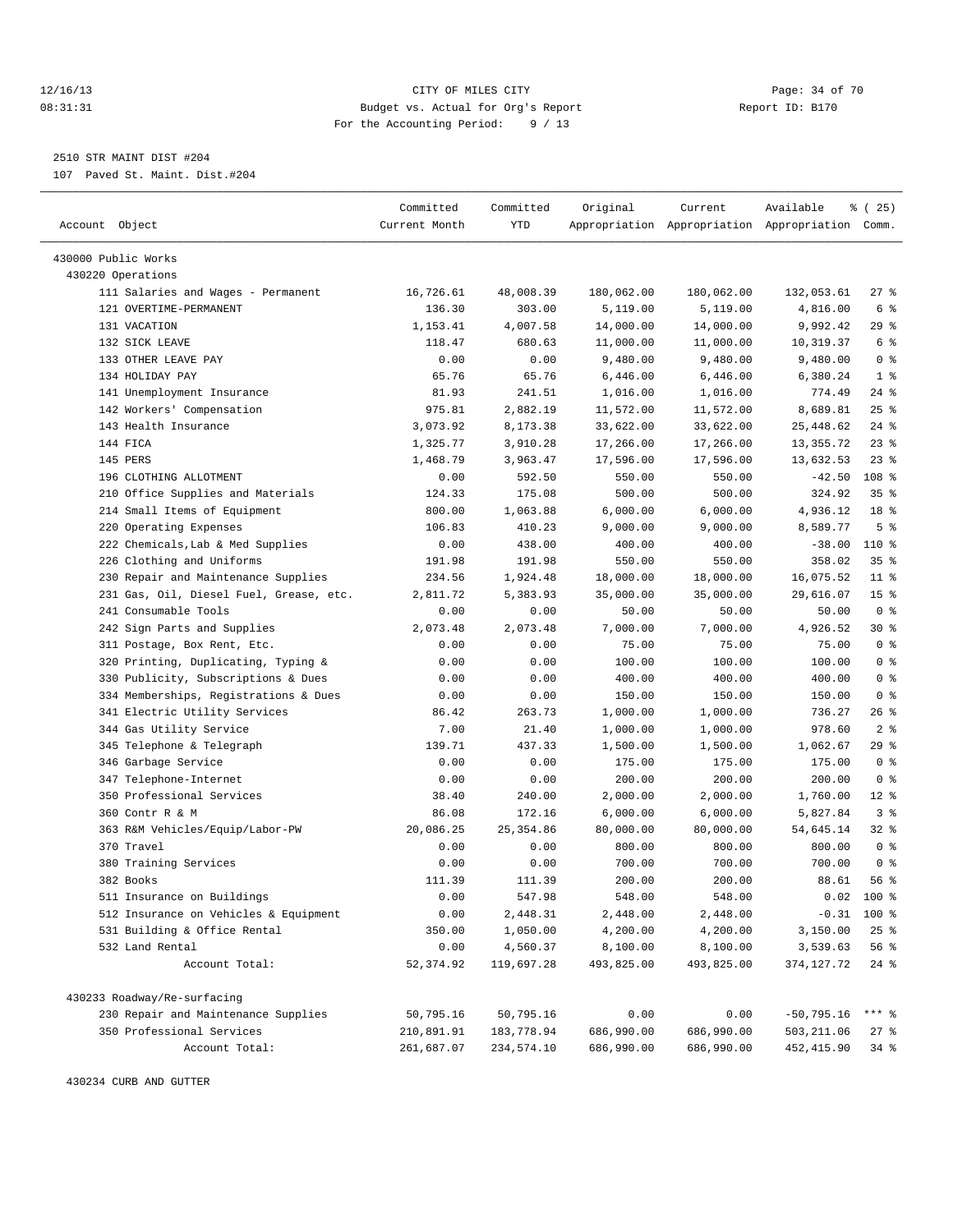### 12/16/13 Page: 35 of 70 08:31:31 Budget vs. Actual for Org's Report Changer Report ID: B170 For the Accounting Period: 9 / 13

### 2510 STR MAINT DIST #204

107 Paved St. Maint. Dist.#204

|                                          | Committed     | Committed    | Original     | Current      | Available                                 | % (25)         |
|------------------------------------------|---------------|--------------|--------------|--------------|-------------------------------------------|----------------|
| Account Object                           | Current Month | <b>YTD</b>   |              |              | Appropriation Appropriation Appropriation | Comm.          |
| 350 Professional Services                | 0.00          | 0.00         | 142,000.00   | 142,000.00   | 142,000.00                                | 0 <sup>8</sup> |
| Account Total:                           | 0.00          | 0.00         | 142,000.00   | 142,000.00   | 142,000.00                                | 0 <sup>8</sup> |
| 430235 Storm Drain & Culvert Maintenance |               |              |              |              |                                           |                |
| 230 Repair and Maintenance Supplies      | 1,328.27      | $-5, 363.45$ | 68,235.00    | 68,235.00    | 73,598.45                                 | $-8$ %         |
| 350 Professional Services                | 1,380.00      | 1,380.00     | 10,000.00    | 10,000.00    | 8,620.00                                  | 14 %           |
| Account Total:                           | 2,708.27      | $-3,983.45$  | 78,235.00    | 78,235.00    | 82, 218.45                                | $-5$ $%$       |
| Account Group Total:                     | 316,770.26    | 350, 287.93  | 1,401,050.00 | 1,401,050.00 | 1,050,762.07                              | $25$ %         |
| 510000 MISCELLANEOUS                     |               |              |              |              |                                           |                |
| 510330 Comprehensive Liability Insurance |               |              |              |              |                                           |                |
| 513 Liability                            | 0.00          | 9,689.94     | 9,690.00     | 9,690.00     | 0.06                                      | $100*$         |
| Account Total:                           | 0.00          | 9,689.94     | 9,690.00     | 9,690.00     | 0.06                                      | 100 %          |
| Account Group Total:                     | 0.00          | 9,689.94     | 9,690.00     | 9,690.00     |                                           | $0.06$ 100 %   |
| 520000 OTHER FINANCING USES              |               |              |              |              |                                           |                |
| 521000 Interfund Operating Transfers Out |               |              |              |              |                                           |                |
| 820 Transfers to Other Funds             | 1,792.00      | 5,376.00     | 53, 412.00   | 53, 412.00   | 48,036.00                                 | $10*$          |
| Account Total:                           | 1,792.00      | 5,376.00     | 53, 412.00   | 53, 412.00   | 48,036.00                                 | $10*$          |
| Account Group Total:                     | 1,792.00      | 5,376.00     | 53, 412.00   | 53, 412.00   | 48,036.00                                 | $10*$          |
| Organization Total:                      | 318,562.26    | 365, 353.87  | 1,464,152.00 | 1,464,152.00 | 1,098,798.13                              | 25%            |
|                                          |               |              |              |              |                                           |                |
| Fund Total:                              | 318,562.26    | 365, 353.87  | 1,464,152.00 | 1,464,152.00 | 1,098,798.13 25 %                         |                |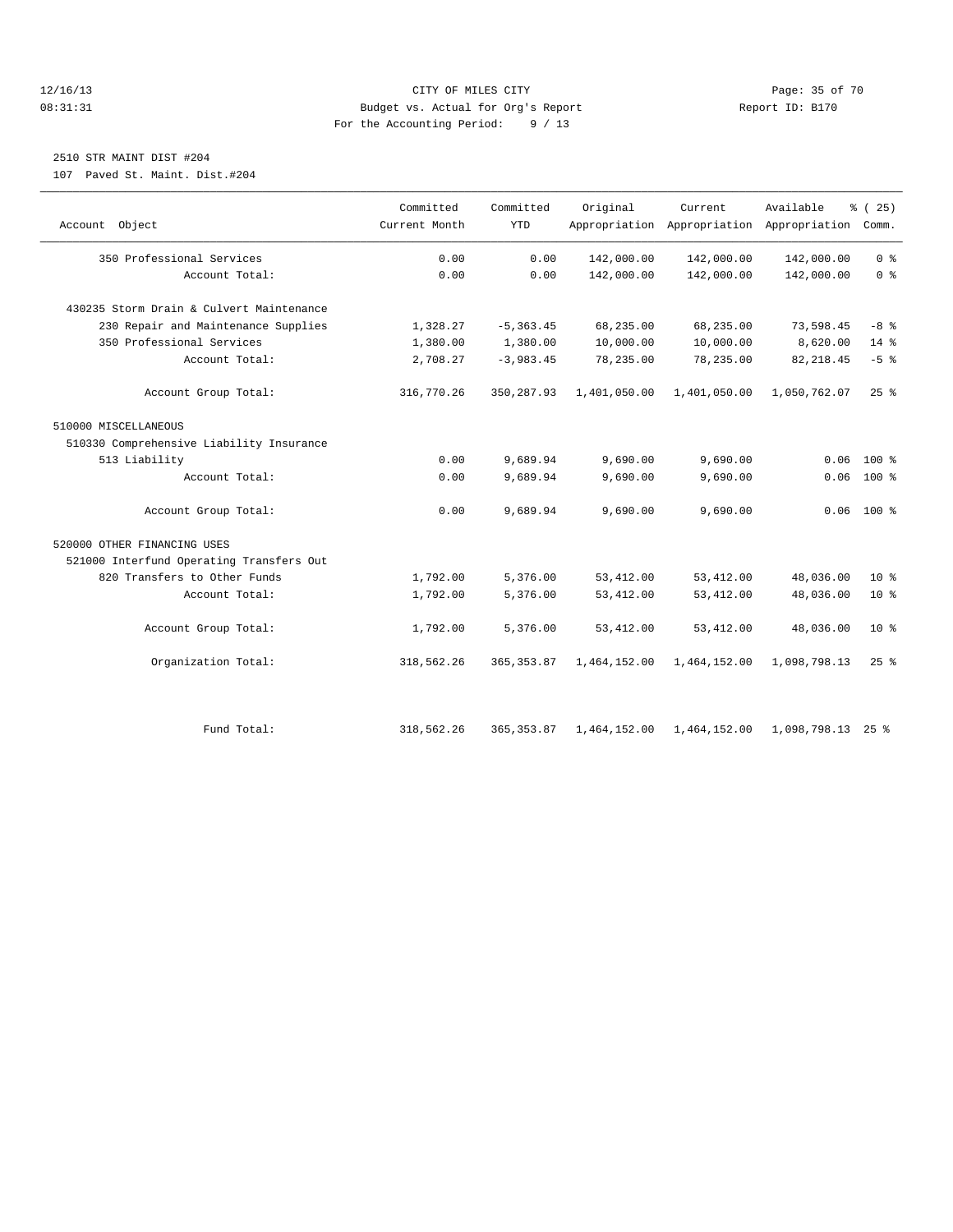### 12/16/13 Page: 36 of 70 08:31:31 Budget vs. Actual for Org's Report Report ID: B170 For the Accounting Period: 9 / 13

————————————————————————————————————————————————————————————————————————————————————————————————————————————————————————————————————

2520 STR MAINT DIST #205

108 Unpaved St.Maint.Dist#205

|                                          | Committed     | Committed | Original   | Current    | Available                                       | <sub>ර</sub> ි (25) |
|------------------------------------------|---------------|-----------|------------|------------|-------------------------------------------------|---------------------|
| Account Object                           | Current Month | YTD       |            |            | Appropriation Appropriation Appropriation Comm. |                     |
| 430000 Public Works                      |               |           |            |            |                                                 |                     |
| 430220 Operations                        |               |           |            |            |                                                 |                     |
| 111 Salaries and Wages - Permanent       | 4,931.80      | 14,289.26 | 61,360.00  | 61,360.00  | 47,070.74                                       | $23$ %              |
| 121 OVERTIME-PERMANENT                   | 42.63         | 109.21    | 1,296.00   | 1,296.00   | 1,186.79                                        | 8 %                 |
| 131 VACATION                             | 432.89        | 1,188.59  | 4,000.00   | 4,000.00   | 2,811.41                                        | $30*$               |
| 132 SICK LEAVE                           | 32.70         | 207.42    | 4,000.00   | 4,000.00   | 3,792.58                                        | 5 <sup>°</sup>      |
| 133 OTHER LEAVE PAY                      | 0.00          | 0.00      | 2,400.00   | 2,400.00   | 2,400.00                                        | 0 <sup>8</sup>      |
| 134 HOLIDAY PAY                          | 16.65         | 16.65     | 1,632.00   | 1,632.00   | 1,615.35                                        | 1 <sup>8</sup>      |
| 141 Unemployment Insurance               | 24.59         | 72.03     | 336.00     | 336.00     | 263.97                                          | $21$ %              |
| 142 Workers' Compensation                | 271.68        | 530.02    | 3,611.00   | 3,611.00   | 3,080.98                                        | 15 <sup>8</sup>     |
| 143 Health Insurance                     | 915.36        | 2,458.45  | 11,653.00  | 11,653.00  | 9,194.55                                        | $21$ %              |
| 144 FICA                                 | 391.22        | 1,146.90  | 5,706.00   | 5,706.00   | 4,559.10                                        | $20*$               |
| 145 PERS                                 | 440.34        | 1,195.19  | 5,863.00   | 5,863.00   | 4,667.81                                        | $20*$               |
| 196 CLOTHING ALLOTMENT                   | 0.00          | 172.50    | 180.00     | 180.00     | 7.50                                            | 96%                 |
| 210 Office Supplies and Materials        | 31.08         | 57.36     | 200.00     | 200.00     | 142.64                                          | 29 %                |
| 214 Small Items of Equipment             | 200.00        | 265.97    | 3,000.00   | 3,000.00   | 2,734.03                                        | 9 <sup>°</sup>      |
| 220 Operating Expenses                   | 26.71         | 102.55    | 3,500.00   | 3,500.00   | 3,397.45                                        | 3 <sup>8</sup>      |
| 222 Chemicals, Lab & Med Supplies        | 0.00          | 0.00      | 500.00     | 500.00     | 500.00                                          | 0 <sup>8</sup>      |
| 226 Clothing and Uniforms                | 47.99         | 47.99     | 150.00     | 150.00     | 102.01                                          | $32$ $%$            |
| 230 Repair and Maintenance Supplies      | 58.64         | 481.12    | 5,000.00   | 5,000.00   | 4,518.88                                        | $10*$               |
| 231 Gas, Oil, Diesel Fuel, Grease, etc.  | 702.93        | 1,345.99  | 10,000.00  | 10,000.00  | 8,654.01                                        | $13*$               |
| 242 Sign Parts and Supplies              | 518.37        | 518.37    | 2,600.00   | 2,600.00   | 2,081.63                                        | $20*$               |
| 311 Postage, Box Rent, Etc.              | 0.00          | 0.00      | 40.00      | 40.00      | 40.00                                           | 0 <sup>8</sup>      |
| 330 Publicity, Subscriptions & Dues      | 0.00          | 0.00      | 100.00     | 100.00     | 100.00                                          | 0 <sup>8</sup>      |
| 334 Memberships, Registrations & Dues    | 0.00          | 0.00      | 50.00      | 50.00      | 50.00                                           | 0 <sup>8</sup>      |
| 341 Electric Utility Services            | 4.32          | 13.39     | 150.00     | 150.00     | 136.61                                          | 9 <sub>8</sub>      |
| 344 Gas Utility Service                  | 1.75          | 5.35      | 200.00     | 200.00     | 194.65                                          | 3%                  |
| 345 Telephone & Telegraph                | 54.83         | 207.80    | 500.00     | 500.00     | 292.20                                          | 42 %                |
| 347 Telephone-Internet                   | 0.00          | 0.00      | 150.00     | 150.00     | 150.00                                          | 0 <sup>8</sup>      |
| 350 Professional Services                | 9.60          | 42.00     | 500.00     | 500.00     | 458.00                                          | 8 %                 |
| 360 Contr R & M                          | 34.07         | 68.14     | 1,000.00   | 1,000.00   | 931.86                                          | 7 %                 |
| 363 R&M Vehicles/Equip/Labor-PW          | 7,493.46      | 8,766.86  | 35,000.00  | 35,000.00  | 26, 233. 14                                     | $25$ %              |
| 370 Travel                               | 0.00          | 0.00      | 250.00     | 250.00     | 250.00                                          | 0 <sup>8</sup>      |
| 380 Training Services                    | 0.00          | 0.00      | 150.00     | 150.00     | 150.00                                          | 0 <sup>8</sup>      |
| 382 Books                                | 27.85         | 27.85     | 100.00     | 100.00     | 72.15                                           | $28$ %              |
| 511 Insurance on Buildings               | 0.00          | 137.00    | $-44.00$   | $-44.00$   | $-181.00$                                       | $***$ $-$           |
| 512 Insurance on Vehicles & Equipment    | 0.00          | 532.37    | 532.00     | 532.00     | $-0.37$                                         | $100$ %             |
| 531 Building & Office Rental             | 166.66        | 499.98    | 2,000.00   | 2,000.00   | 1,500.02                                        | $25$ $%$            |
| 532 Land Rental                          | 0.00          | 0.00      | 1,500.00   | 1,500.00   | 1,500.00                                        | 0 <sup>8</sup>      |
| Account Total:                           | 16,878.12     | 34,506.31 | 169,165.00 | 169,165.00 | 134,658.69                                      | $20*$               |
|                                          |               |           |            |            |                                                 |                     |
| 430233 Roadway/Re-surfacing              |               |           |            |            |                                                 |                     |
| 230 Repair and Maintenance Supplies      | 0.00          | 0.00      | 12,400.00  | 12,400.00  | 12,400.00                                       | $0$ %               |
| 350 Professional Services                | 0.00          | 0.00      | 125,000.00 | 125,000.00 | 125,000.00                                      | 0 <sub>8</sub>      |
| Account Total:                           | 0.00          | 0.00      | 137,400.00 | 137,400.00 | 137,400.00                                      | $0$ %               |
| 430235 Storm Drain & Culvert Maintenance |               |           |            |            |                                                 |                     |
| 230 Repair and Maintenance Supplies      | 0.00          | 0.00      | 50,000.00  | 50,000.00  | 50,000.00                                       | 0 %                 |
| 350 Professional Services                | 0.00          | 0.00      | 50,000.00  | 50,000.00  | 50,000.00                                       | $0$ %               |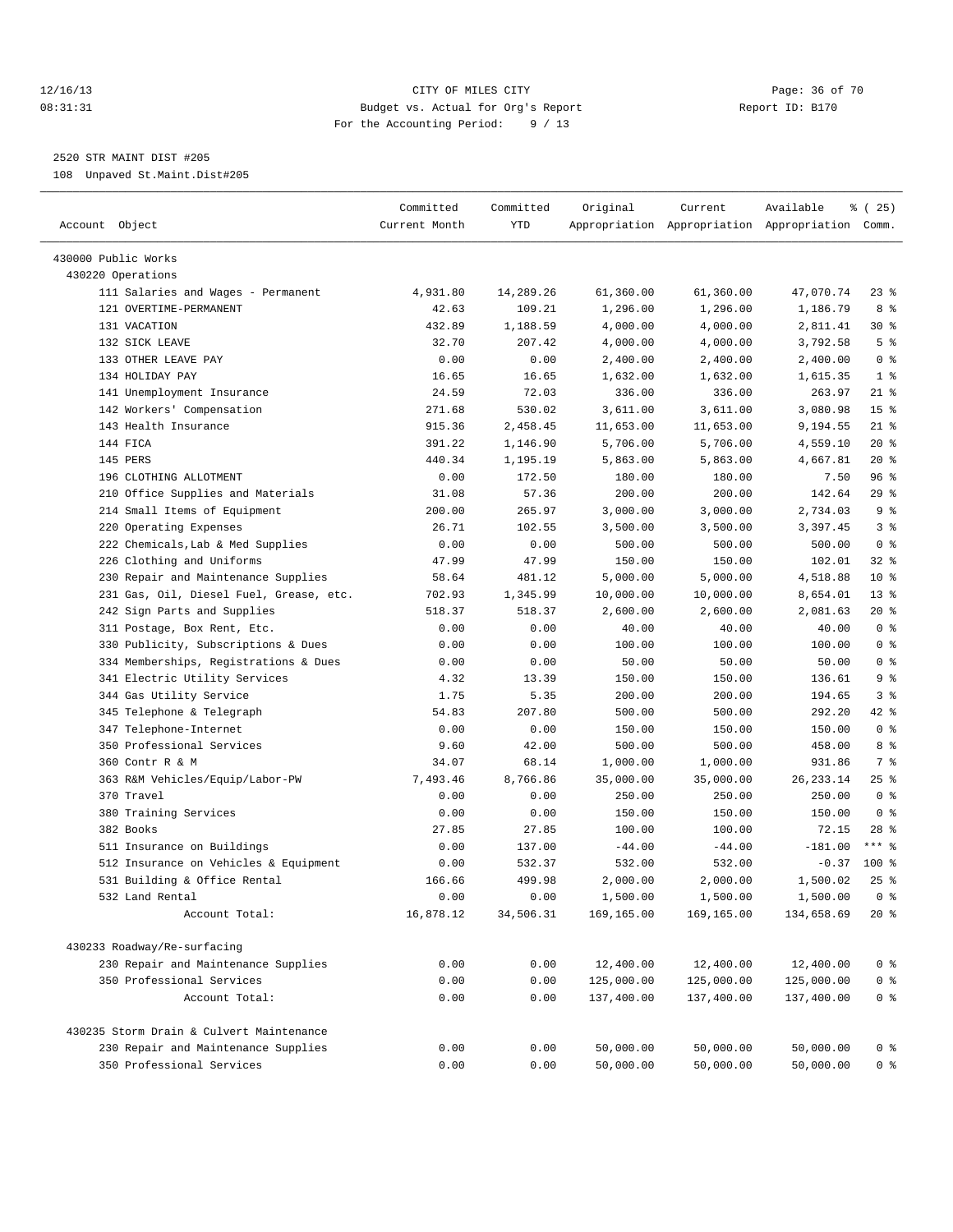### 12/16/13 Page: 37 of 70 08:31:31 Budget vs. Actual for Org's Report Changer Report ID: B170 For the Accounting Period: 9 / 13

### 2520 STR MAINT DIST #205

108 Unpaved St.Maint.Dist#205

| Account Object                           | Committed<br>Current Month | Committed<br><b>YTD</b> | Original   | Current<br>Appropriation Appropriation | Available<br>Appropriation | % (25)<br>Comm. |  |
|------------------------------------------|----------------------------|-------------------------|------------|----------------------------------------|----------------------------|-----------------|--|
| Account Total:                           | 0.00                       | 0.00                    | 100,000.00 | 100,000.00                             | 100,000.00                 | 0 <sup>8</sup>  |  |
|                                          |                            |                         |            |                                        |                            | 8 %             |  |
| Account Group Total:                     | 16,878.12                  | 34,506.31               | 406,565.00 | 406,565.00                             | 372,058.69                 |                 |  |
| 510000 MISCELLANEOUS                     |                            |                         |            |                                        |                            |                 |  |
| 510330 Comprehensive Liability Insurance |                            |                         |            |                                        |                            |                 |  |
| 513 Liability                            | 0.00                       | 896.70                  | 897.00     | 897.00                                 | 0.30                       | $100*$          |  |
| Account Total:                           | 0.00                       | 896.70                  | 897.00     | 897.00                                 |                            | $0.30 100$ %    |  |
|                                          |                            |                         |            |                                        |                            |                 |  |
| Account Group Total:                     | 0.00                       | 896.70                  | 897.00     | 897.00                                 |                            | $0.30$ 100 %    |  |
| 520000 OTHER FINANCING USES              |                            |                         |            |                                        |                            |                 |  |
| 521000 Interfund Operating Transfers Out |                            |                         |            |                                        |                            |                 |  |
| 820 Transfers to Other Funds             | 949.76                     | 2,849.28                | 31,394.00  | 31,394.00                              | 28,544.72                  | 9 <sup>°</sup>  |  |
| Account Total:                           | 949.76                     | 2,849.28                | 31,394.00  | 31,394.00                              | 28,544.72                  | 9 <sup>°</sup>  |  |
| Account Group Total:                     | 949.76                     | 2,849.28                | 31,394.00  | 31,394.00                              | 28,544.72                  | 9 <sup>8</sup>  |  |
|                                          |                            |                         |            |                                        |                            |                 |  |
| Organization Total:                      | 17,827.88                  | 38, 252. 29             | 438,856.00 | 438,856.00                             | 400,603.71                 | 9 <sup>°</sup>  |  |
|                                          |                            |                         |            |                                        |                            |                 |  |
|                                          |                            |                         |            |                                        |                            |                 |  |
| Fund Total:                              | 17,827.88                  | 38, 252. 29             | 438,856.00 | 438,856.00                             | 400,603.71                 | 9%              |  |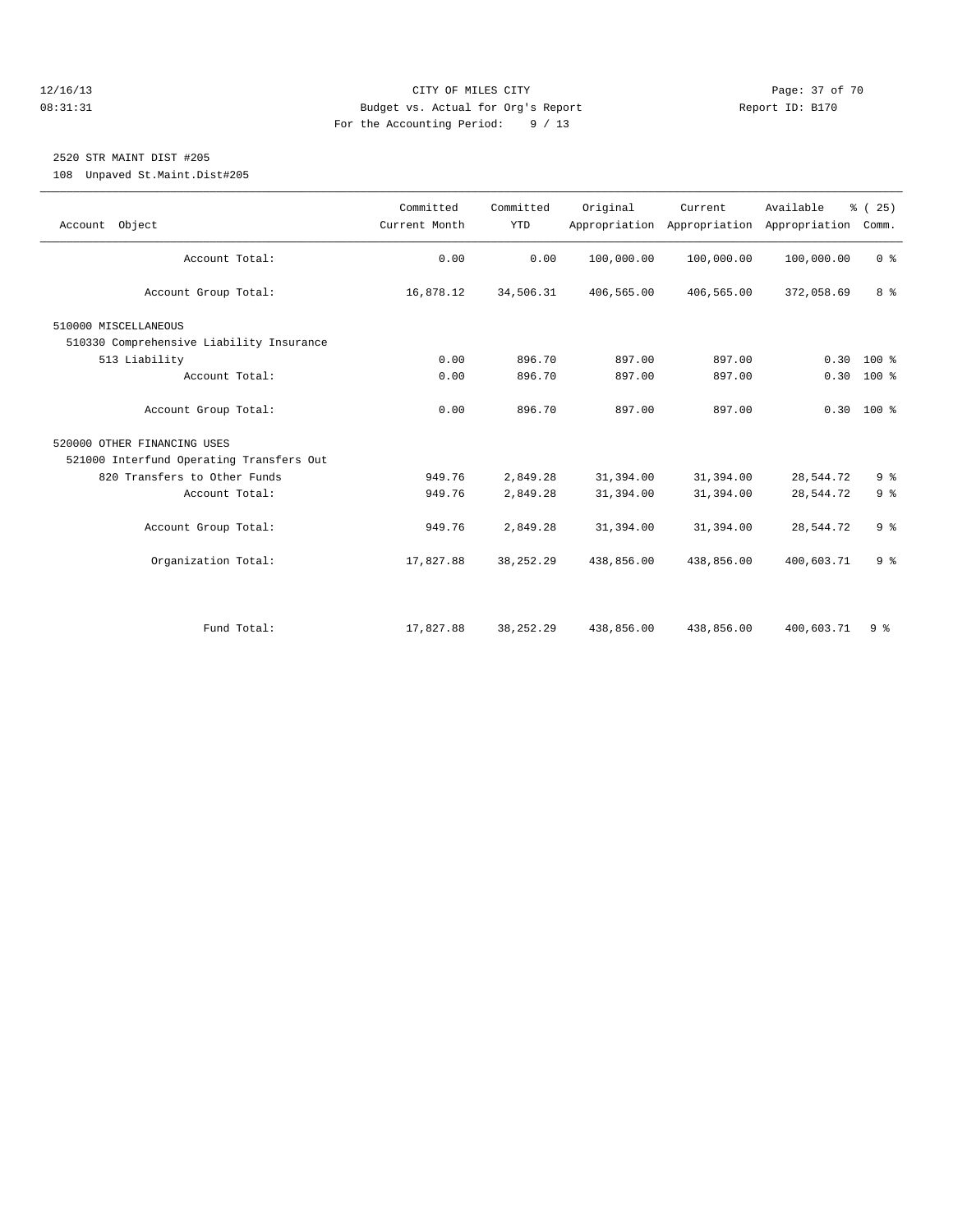### 12/16/13 Page: 38 of 70 08:31:31 Budget vs. Actual for Org's Report Report ID: B170 For the Accounting Period: 9 / 13

### 2540 STR MAINT DIST#207-(MILESTOWN ESTATES)

109 Milestown Estates Maintenance Dist.

| Account Object                           | Committed<br>Current Month | Committed<br><b>YTD</b> | Original | Current  | Available<br>Appropriation Appropriation Appropriation | % (25)<br>Comm. |
|------------------------------------------|----------------------------|-------------------------|----------|----------|--------------------------------------------------------|-----------------|
| 430000 Public Works                      |                            |                         |          |          |                                                        |                 |
| 430220 Operations                        |                            |                         |          |          |                                                        |                 |
| 111 Salaries and Wages - Permanent       | 232.10                     | 691.50                  | 3,004.00 | 3,004.00 | 2,312.50                                               | $23*$           |
| 121 OVERTIME-PERMANENT                   | 2.13                       | 5.46                    | 65.00    | 65.00    | 59.54                                                  | $8\degree$      |
| 131 VACATION                             | 21.66                      | 62.00                   | 310.00   | 310.00   | 248.00                                                 | $20*$           |
| 132 SICK LEAVE                           | 1.63                       | 9.91                    | 100.00   | 100.00   | 90.09                                                  | $10*$           |
| 133 OTHER LEAVE PAY                      | 0.00                       | 0.00                    | 120.00   | 120.00   | 120.00                                                 | 0 <sup>8</sup>  |
| 134 HOLIDAY PAY                          | 0.83                       | 0.83                    | 12.00    | 12.00    | 11.17                                                  | 7 <sup>°</sup>  |
| 141 Unemployment Insurance               | 1.13                       | 3.47                    | 15.00    | 15.00    |                                                        | $23$ $%$        |
|                                          | 12.81                      | 26.22                   | 160.00   | 160.00   | 11.53<br>133.78                                        | 16 <sup>8</sup> |
| 142 Workers' Compensation                | 43.33                      |                         | 520.00   | 520.00   | 402.43                                                 |                 |
| 143 Health Insurance                     |                            | 117.57                  |          |          |                                                        | $23$ $%$        |
| 144 FICA                                 | 18.52                      | 55.77                   | 256.00   | 256.00   | 200.23                                                 | $22$ $%$        |
| 145 PERS                                 | 20.84                      | 58.05                   | 262.00   | 262.00   | 203.95                                                 | $22$ $%$        |
| 196 CLOTHING ALLOTMENT                   | 0.00                       | 9.00                    | 8.00     | 8.00     | $-1.00$                                                | 113 %           |
| Account Total:                           | 354.98                     | 1,039.78                | 4,832.00 | 4,832.00 | 3,792.22                                               | $22$ %          |
| Account Group Total:                     | 354.98                     | 1,039.78                | 4,832.00 | 4,832.00 | 3,792.22                                               | $22*$           |
| 510000 MISCELLANEOUS                     |                            |                         |          |          |                                                        |                 |
| 510330 Comprehensive Liability Insurance |                            |                         |          |          |                                                        |                 |
| 513 Liability                            | 0.00                       | 46.27                   | 46.00    | 46.00    |                                                        | $-0.27$ 101 %   |
| Account Total:                           | 0.00                       | 46.27                   | 46.00    | 46.00    |                                                        | $-0.27$ 101 %   |
| Account Group Total:                     | 0.00                       | 46.27                   | 46.00    | 46.00    |                                                        | $-0.27$ 101 %   |
| Organization Total:                      | 354.98                     | 1,086.05                | 4,878.00 | 4,878.00 | 3,791.95                                               | $22*$           |
| Fund Total:                              | 354.98                     | 1,086.05                | 4,878.00 | 4,878.00 | 3,791.95 22 %                                          |                 |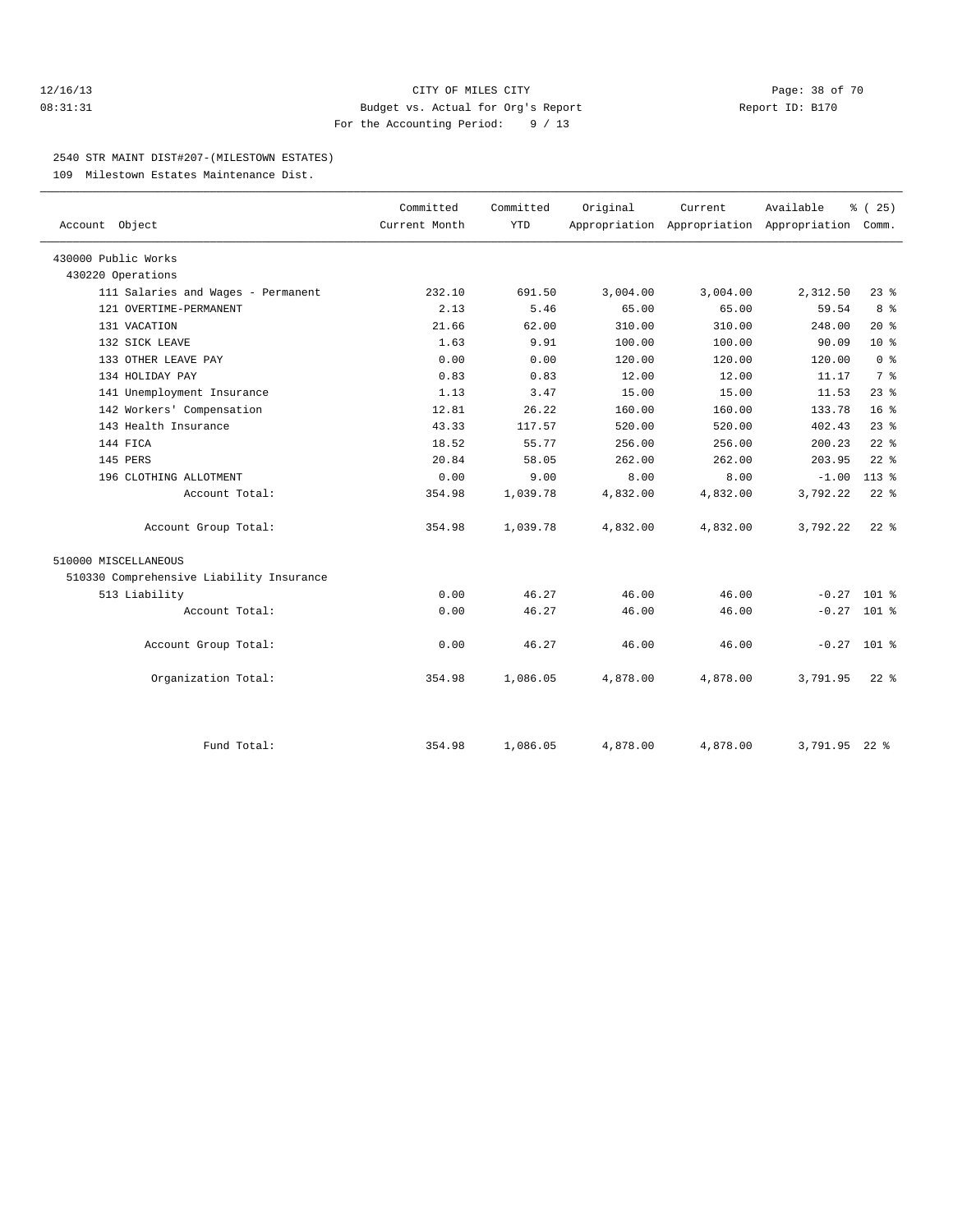### 12/16/13 Page: 39 of 70 08:31:31 Budget vs. Actual for Org's Report Changer Report ID: B170 For the Accounting Period: 9 / 13

### 2820 GAS TAX 34 Gas Tax

| Account Object                           | Committed<br>Current Month | Committed<br><b>YTD</b> | Original   | Current<br>Appropriation Appropriation Appropriation | Available  | % (25)<br>Comm. |  |
|------------------------------------------|----------------------------|-------------------------|------------|------------------------------------------------------|------------|-----------------|--|
| 520000 OTHER FINANCING USES              |                            |                         |            |                                                      |            |                 |  |
| 521000 Interfund Operating Transfers Out |                            |                         |            |                                                      |            |                 |  |
| 820 Transfers to Other Funds             | 480.39                     | 1,441.17                | 5,765.00   | 5,765.00                                             | 4,323.83   | 25%             |  |
| Account Total:                           | 480.39                     | 1,441.17                | 5,765.00   | 5,765.00                                             | 4,323.83   | $25$ $%$        |  |
| 521204 TRANSFER:<br>SID 204              |                            |                         |            |                                                      |            |                 |  |
| 820 Transfers to Other Funds             | 0.00                       | 0.00                    | 90,632.00  | 90,632.00                                            | 90,632.00  | 0 <sup>8</sup>  |  |
| Account Total:                           | 0.00                       | 0.00                    | 90,632.00  | 90,632.00                                            | 90,632.00  | 0 <sup>8</sup>  |  |
| 521205 TRANSFER:<br>SID 205              |                            |                         |            |                                                      |            |                 |  |
| 820 Transfers to Other Funds             | 0.00                       | 0.00                    | 90,633.00  | 90,633.00                                            | 90,633.00  | 0 <sup>8</sup>  |  |
| Account Total:                           | 0.00                       | 0.00                    | 90,633.00  | 90,633.00                                            | 90,633.00  | 0 <sup>8</sup>  |  |
| Account Group Total:                     | 480.39                     | 1,441.17                | 187,030.00 | 187,030.00                                           | 185,588.83 | 1 <sup>8</sup>  |  |
| Organization Total:                      | 480.39                     | 1,441.17                | 187,030.00 | 187,030.00                                           | 185,588.83 | 1 <sup>8</sup>  |  |
|                                          |                            |                         |            |                                                      |            |                 |  |
| Fund Total:                              | 480.39                     | 1,441.17                | 187,030.00 | 187,030.00                                           | 185,588.83 | 1 <sup>8</sup>  |  |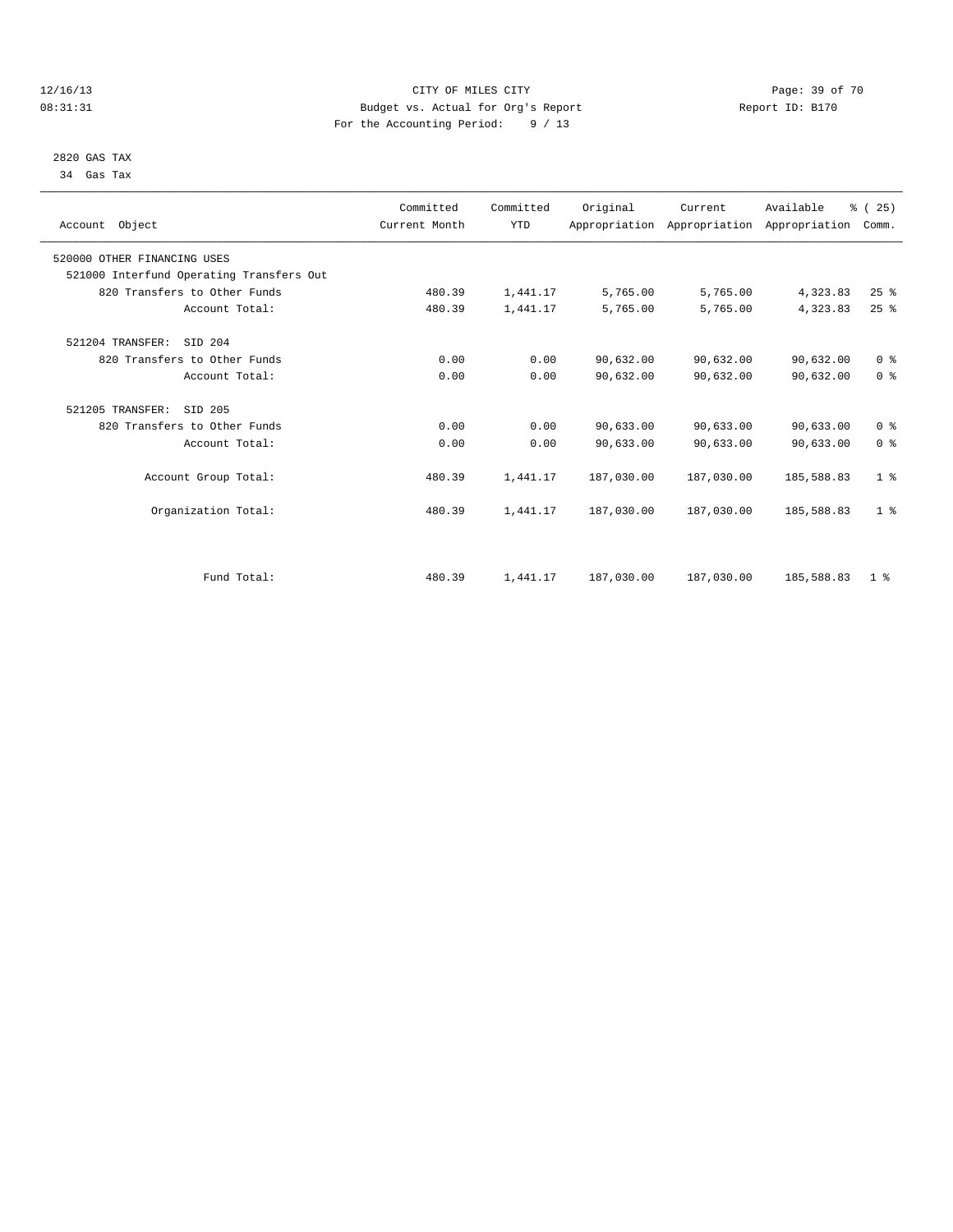### 12/16/13 Page: 40 of 70 08:31:31 Budget vs. Actual for Org's Report Changer Report ID: B170 For the Accounting Period: 9 / 13

### 2850 911 EMERGENCY

105 Enhanced 911

| Account Object                             | Committed<br>Current Month | Committed<br><b>YTD</b> | Original   | Current    | Available<br>Appropriation Appropriation Appropriation Comm. | % (25)             |
|--------------------------------------------|----------------------------|-------------------------|------------|------------|--------------------------------------------------------------|--------------------|
| 420000 PUBLIC SAFETY                       |                            |                         |            |            |                                                              |                    |
| 420140 Crime Control and Investigation(05) |                            |                         |            |            |                                                              |                    |
| 210 Office Supplies and Materials          | 0.00                       | 0.00                    | 5,000.00   | 5,000.00   | 5,000.00                                                     | 0 <sup>8</sup>     |
| 214 Small Items of Equipment               | 0.00                       | 0.00                    | 10,000.00  | 10,000.00  | 10,000.00                                                    | 0 <sup>8</sup>     |
| 220 Operating Expenses                     | 0.00                       | 8,575.00                | 20,000.00  | 20,000.00  | 11,425.00                                                    | 43.8               |
| 231 Gas, Oil, Diesel Fuel, Grease, etc.    | 0.00                       | 0.00                    | 200.00     | 200.00     | 200.00                                                       | 0 <sup>8</sup>     |
| 311 Postage, Box Rent, Etc.                | 0.00                       | 0.00                    | 500.00     | 500.00     | 500.00                                                       | 0 <sup>8</sup>     |
| 320 Printing, Duplicating, Typing &        | 0.00                       | 0.00                    | 500.00     | 500.00     | 500.00                                                       | 0 <sup>8</sup>     |
| 334 Memberships, Registrations & Dues      | 0.00                       | 0.00                    | 300.00     | 300.00     | 300.00                                                       | 0 <sup>8</sup>     |
| 341 Electric Utility Services              | 99.03                      | 147.15                  | 1,500.00   | 1,500.00   | 1,352.85                                                     | 10 <sup>8</sup>    |
| 345 Telephone & Telegraph                  | 3,931.74                   | 6,274.81                | 30,000.00  | 30,000.00  | 23,725.19                                                    | $21$ %             |
| 350 Professional Services                  | 4,169.93                   | 5,717.27                | 100,000.00 | 100,000.00 | 94, 282. 73                                                  | 6 %                |
| 370 Travel                                 | 0.00                       | 0.00                    | 5,000.00   | 5,000.00   | 5,000.00                                                     | 0 <sup>8</sup>     |
| 380 Training Services                      | 0.00                       | 378.00                  | 5,000.00   | 5,000.00   | 4,622.00                                                     | 8 %                |
| 512 Insurance on Vehicles & Equipment      | 0.00                       | 124.41                  | 124.00     | 124.00     | $-0.41$                                                      | $100*$             |
| 940 Machinery & Equipment                  | 0.00                       | 0.00                    | 35,000.00  | 35,000.00  | 35,000.00                                                    | 0 <sup>8</sup>     |
| 941 911 Eq & Software (2/01)               | 0.00                       | 0.00                    | 23,030.00  | 23,030.00  | 23,030.00                                                    | 0 <sup>8</sup>     |
| Account Total:                             | 8,200.70                   | 21, 216.64              | 236,154.00 | 236,154.00 | 214,937.36                                                   | 9 %                |
| Account Group Total:                       | 8,200.70                   | 21, 216.64              | 236,154.00 | 236,154.00 | 214,937.36                                                   | 9%                 |
| 520000 OTHER FINANCING USES                |                            |                         |            |            |                                                              |                    |
| 521000 Interfund Operating Transfers Out   |                            |                         |            |            |                                                              |                    |
| 820 Transfers to Other Funds               | 27, 264.96                 | 27, 264.96              | 112,000.00 | 112,000.00 | 84,735.04                                                    | $24$ %             |
| Account Total:                             | 27, 264.96                 | 27, 264.96              | 112,000.00 | 112,000.00 | 84,735.04                                                    | $24$ %             |
| Account Group Total:                       | 27, 264.96                 | 27, 264.96              | 112,000.00 | 112,000.00 | 84,735.04                                                    | $24$ $\frac{6}{5}$ |
| Organization Total:                        | 35,465.66                  | 48,481.60               | 348,154.00 | 348,154.00 | 299,672.40                                                   | $14*$              |
| Fund Total:                                | 35,465.66                  | 48,481.60               | 348,154.00 | 348,154.00 | 299,672.40 14 %                                              |                    |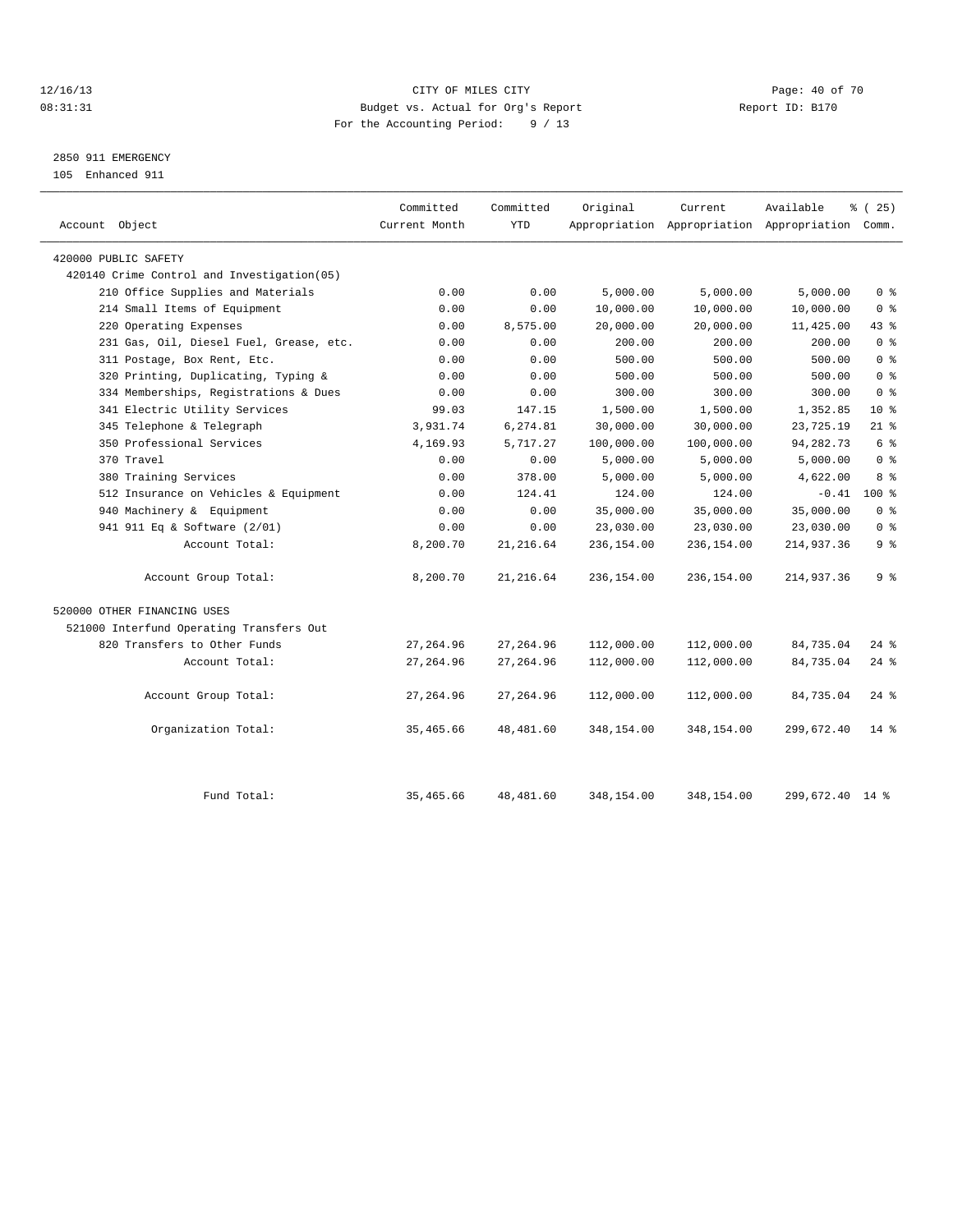### 12/16/13 Page: 41 of 70 08:31:31 Budget vs. Actual for Org's Report Changer Report ID: B170 For the Accounting Period: 9 / 13

### 2880 LIBRARY GRANTS

39 HB#193-Interlibrary Loan Reimb

| Object<br>Account                                            | Committed<br>Current Month | Committed<br><b>YTD</b> | Original<br>Appropriation | Current<br>Appropriation | Available<br>Appropriation | 25)<br>ී (<br>Comm. |
|--------------------------------------------------------------|----------------------------|-------------------------|---------------------------|--------------------------|----------------------------|---------------------|
| 460000 CULTURE AND RECREATION<br>460100 Library Services(16) |                            |                         |                           |                          |                            |                     |
| 311 Postage, Box Rent, Etc.                                  | 224.00                     | 425.00                  | 4,400.00                  | 4,400.00                 | 3,975.00                   | $10*$               |
| 382 Books                                                    | 0.00                       | 0.00                    | 100.00                    | 100.00                   | 100.00                     | 0 <sup>8</sup>      |
| Account Total:                                               | 224.00                     | 425.00                  | 4,500.00                  | 4,500.00                 | 4,075.00                   | 9 %                 |
| Account Group Total:                                         | 224.00                     | 425.00                  | 4,500.00                  | 4,500.00                 | 4,075.00                   | 9 <sup>8</sup>      |
| Organization Total:                                          | 224.00                     | 425.00                  | 4,500.00                  | 4,500.00                 | 4,075.00                   | 9 <sup>8</sup>      |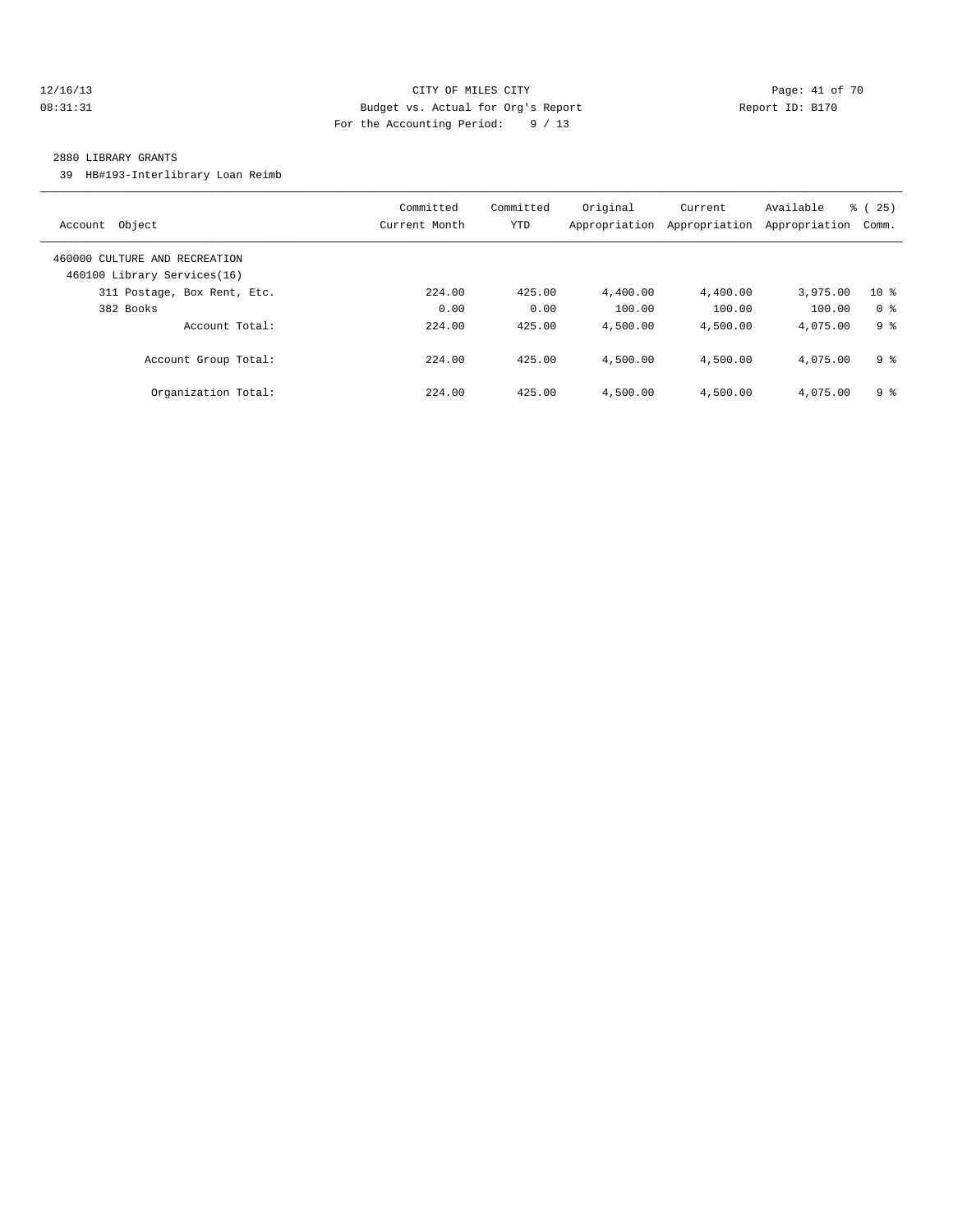### 12/16/13 Page: 42 of 70 08:31:31 Budget vs. Actual for Org's Report Changer Report ID: B170 For the Accounting Period: 9 / 13

#### 2880 LIBRARY GRANTS

41 Sagebrush Fed/Coal Sev Tax

| Object<br>Account                                            | Committed<br>Current Month | Committed<br>YTD | Original<br>Appropriation | Current<br>Appropriation | Available<br>Appropriation | % (25)<br>Comm. |
|--------------------------------------------------------------|----------------------------|------------------|---------------------------|--------------------------|----------------------------|-----------------|
| 460000 CULTURE AND RECREATION<br>460100 Library Services(16) |                            |                  |                           |                          |                            |                 |
| 210 Office Supplies and Materials                            | 0.00                       | 0.00             | 150.00                    | 150.00                   | 150.00                     | 0 <sup>8</sup>  |
| 350 Professional Services                                    | 0.00                       | 0.00             | 2,484.00                  | 2,484.00                 | 2,484.00                   | 0 <sup>8</sup>  |
| 370 Travel                                                   | 0.00                       | 0.00             | 2,526.00                  | 2,526.00                 | 2,526.00                   | 0 <sup>8</sup>  |
| 380 Training Services                                        | 0.00                       | 0.00             | 1,000.00                  | 1,000.00                 | 1,000.00                   | 0 <sup>8</sup>  |
| Account Total:                                               | 0.00                       | 0.00             | 6,160.00                  | 6,160.00                 | 6, 160.00                  | 0 <sup>8</sup>  |
| Account Group Total:                                         | 0.00                       | 0.00             | 6.160.00                  | 6.160.00                 | 6,160.00                   | 0 <sup>8</sup>  |
| Organization Total:                                          | 0.00                       | 0.00             | 6.160.00                  | 6.160.00                 | 6,160.00                   | 0 <sup>8</sup>  |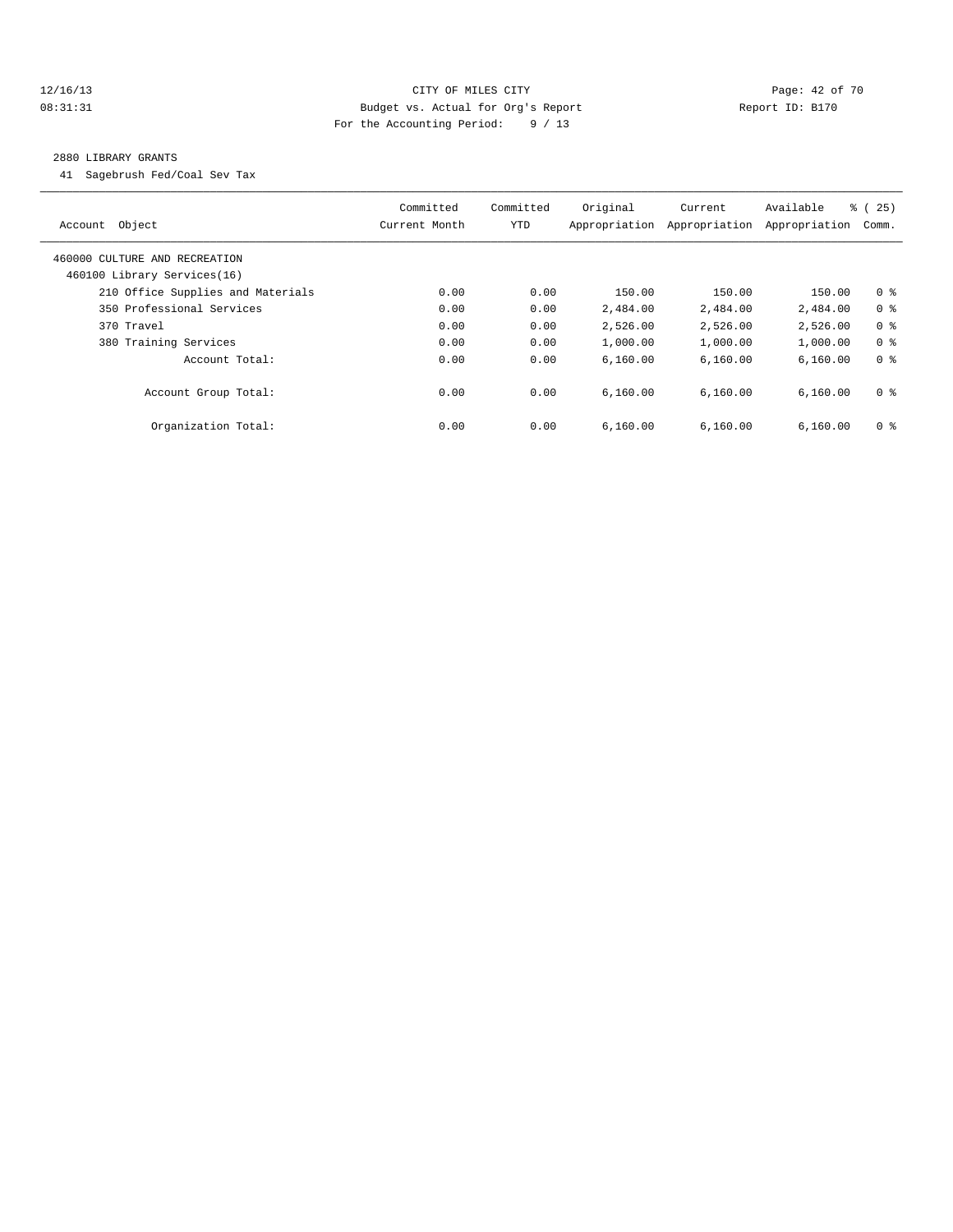### 12/16/13 Page: 43 of 70 08:31:31 Budget vs. Actual for Org's Report Changer Report ID: B170 For the Accounting Period: 9 / 13

#### 2880 LIBRARY GRANTS

43 State Aid Per Capita-Tech Serv

| Account Object                                               | Committed<br>Current Month | Committed<br>YTD | Original<br>Appropriation | Current<br>Appropriation | Available<br>Appropriation | $\frac{3}{6}$ ( 25 )<br>Comm. |
|--------------------------------------------------------------|----------------------------|------------------|---------------------------|--------------------------|----------------------------|-------------------------------|
| 460000 CULTURE AND RECREATION<br>460100 Library Services(16) |                            |                  |                           |                          |                            |                               |
| 360 Contr R & M                                              | 0.00                       | 0.00             | 6.417.00                  | 6,417.00                 | 6.417.00                   | 0 <sup>8</sup>                |
| Account Total:                                               | 0.00                       | 0.00             | 6.417.00                  | 6.417.00                 | 6,417.00                   | 0 <sup>8</sup>                |
| Account Group Total:                                         | 0.00                       | 0.00             | 6.417.00                  | 6.417.00                 | 6.417.00                   | 0 <sup>8</sup>                |
| Organization Total:                                          | 0.00                       | 0.00             | 6.417.00                  | 6,417.00                 | 6.417.00                   | 0 <sup>8</sup>                |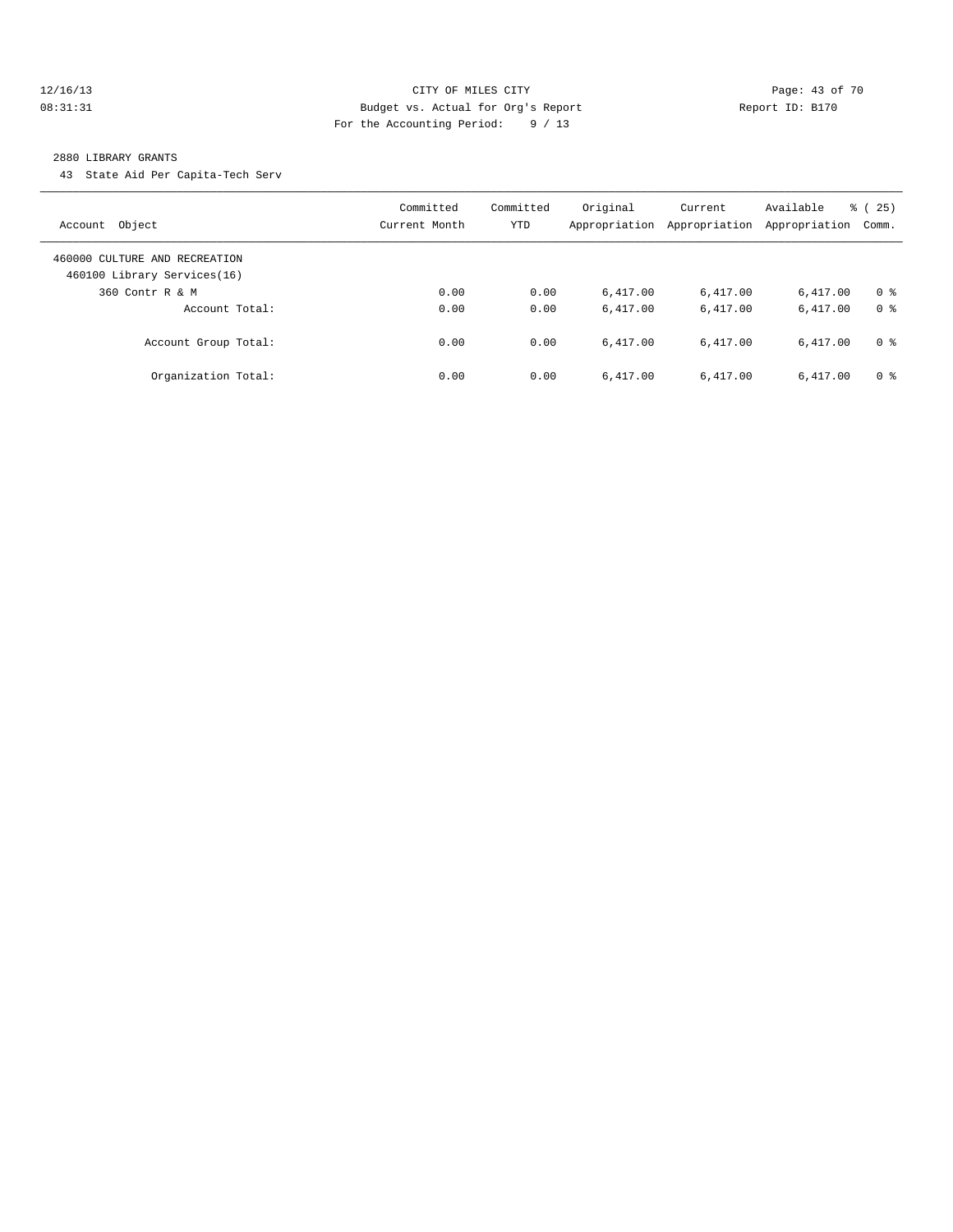### 12/16/13 Page: 44 of 70 08:31:31 Budget vs. Actual for Org's Report Report ID: B170 For the Accounting Period: 9 / 13

## 2880 LIBRARY GRANTS

44 Humanities Grant

| Account Object                      | Committed<br>Current Month | Committed<br><b>YTD</b> | Original  | Current<br>Appropriation Appropriation Appropriation | Available | % (25)<br>Comm. |  |
|-------------------------------------|----------------------------|-------------------------|-----------|------------------------------------------------------|-----------|-----------------|--|
| 460000 CULTURE AND RECREATION       |                            |                         |           |                                                      |           |                 |  |
| 460100 Library Services(16)         |                            |                         |           |                                                      |           |                 |  |
| 210 Office Supplies and Materials   | 0.00                       | 0.00                    | 571.00    | 571.00                                               | 571.00    | 0 <sup>8</sup>  |  |
| 220 Operating Expenses              | 0.00                       | 0.00                    | 87.00     | 87.00                                                | 87.00     | 0 <sup>8</sup>  |  |
| 311 Postage, Box Rent, Etc.         | 0.00                       | 0.00                    | 87.00     | 87.00                                                | 87.00     | 0 <sup>8</sup>  |  |
| 320 Printing, Duplicating, Typing & | 0.00                       | 0.00                    | 159.00    | 159.00                                               | 159.00    | 0 <sup>8</sup>  |  |
| 330 Publicity, Subscriptions & Dues | 0.00                       | 0.00                    | 250.00    | 250.00                                               | 250.00    | 0 <sup>8</sup>  |  |
| 350 Professional Services           | 0.00                       | 400.00                  | 1,066.00  | 1,066.00                                             | 666.00    | 38 %            |  |
| 370 Travel                          | 0.00                       | 301.63                  | 88.00     | 88.00                                                | $-213.63$ | $343$ $%$       |  |
| 382 Books                           | 0.00                       | 0.00                    | 153.00    | 153.00                                               | 153.00    | 0 <sup>8</sup>  |  |
| Account Total:                      | 0.00                       | 701.63                  | 2,461.00  | 2,461.00                                             | 1,759.37  | 29%             |  |
| Account Group Total:                | 0.00                       | 701.63                  | 2,461.00  | 2,461.00                                             | 1,759.37  | $29$ %          |  |
| Organization Total:                 | 0.00                       | 701.63                  | 2,461.00  | 2,461.00                                             | 1,759.37  | $29*$           |  |
|                                     |                            |                         |           |                                                      |           |                 |  |
| Fund Total:                         | 224.00                     | 1,126.63                | 19,538.00 | 19,538.00                                            | 18,411.37 | 6 %             |  |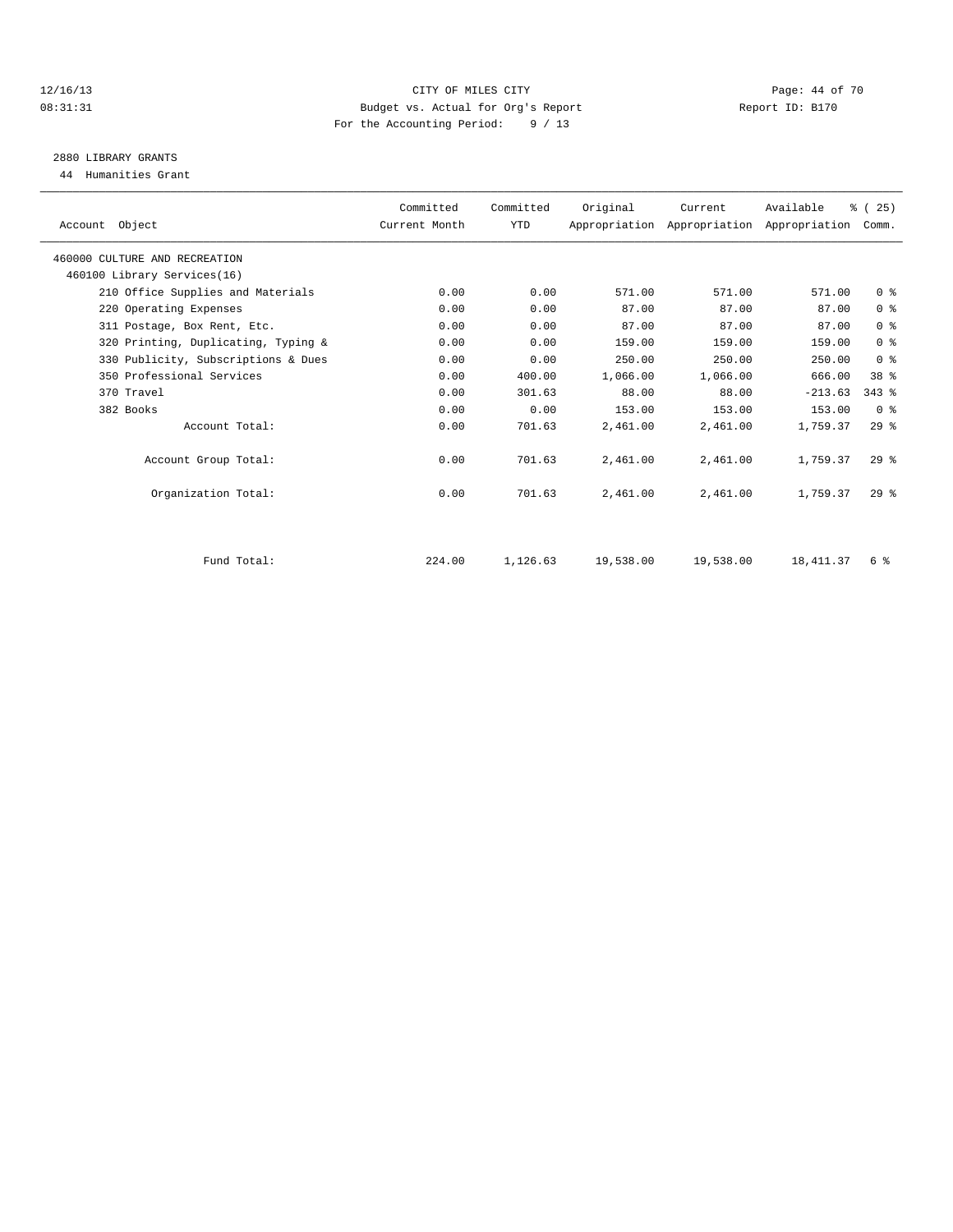### 12/16/13 Page: 45 of 70 08:31:31 Budget vs. Actual for Org's Report Changer Report ID: B170 For the Accounting Period: 9 / 13

2935 Historic Preservation

11 Historic Preservation

| Account Object                              | Committed<br>Current Month | Committed<br>YTD | Original  | Current<br>Appropriation Appropriation Appropriation | Available   | % (25)<br>Comm.    |  |
|---------------------------------------------|----------------------------|------------------|-----------|------------------------------------------------------|-------------|--------------------|--|
| 460000 CULTURE AND RECREATION               |                            |                  |           |                                                      |             |                    |  |
| 460461 Historic Preservation-Administration |                            |                  |           |                                                      |             |                    |  |
| 111 Salaries and Wages - Permanent          | 1,473.58                   | 2,980.18         | 15,834.00 | 15,834.00                                            | 12,853.82   | 19 <sup>°</sup>    |  |
| 131 VACATION                                | 0.00                       | 314.40           | 0.00      | 0.00                                                 | $-314.40$   | $***$ $-$          |  |
| 141 Unemployment Insurance                  | 6.63                       | 14.82            | 71.00     | 71.00                                                | 56.18       | $21$ %             |  |
| 142 Workers' Compensation                   | 16.99                      | 37.98            | 183.00    | 183.00                                               | 145.02      | $21$ %             |  |
| 144 FICA                                    | 112.72                     | 252.03           | 1,211.00  | 1,211.00                                             | 958.97      | $21$ %             |  |
| 145 PERS                                    | 118.91                     | 265.87           | 1,278.00  | 1,278.00                                             | 1,012.13    | $21$ %             |  |
| 210 Office Supplies and Materials           | 0.00                       | 0.00             | 750.00    | 750.00                                               | 750.00      | 0 <sup>8</sup>     |  |
| 220 Operating Expenses                      | 0.00                       | 0.00             | 200.00    | 200.00                                               | 200.00      | 0 <sup>8</sup>     |  |
| 320 Printing, Duplicating, Typing &         | 0.00                       | 0.00             | 200.00    | 200.00                                               | 200.00      | 0 <sup>8</sup>     |  |
| 330 Publicity, Subscriptions & Dues         | 0.00                       | 0.00             | 125.00    | 125.00                                               | 125.00      | 0 <sup>8</sup>     |  |
| 345 Telephone & Telegraph                   | 118.13                     | 334.49           | 1,380.00  | 1,380.00                                             | 1,045.51    | $24$ $\frac{6}{5}$ |  |
| 360 Contr R & M                             | 0.00                       | 0.00             | 100.00    | 100.00                                               | 100.00      | 0 <sup>8</sup>     |  |
| 370 Travel                                  | 438.08                     | 438.08           | 985.00    | 985.00                                               | 546.92      | 44 %               |  |
| 531 Building & Office Rental                | 300.00                     | 900.00           | 3,600.00  | 3,600.00                                             | 2,700.00    | 25%                |  |
| Account Total:                              | 2,585.04                   | 5,537.85         | 25,917.00 | 25,917.00                                            | 20, 379.15  | $21$ %             |  |
| Account Group Total:                        | 2,585.04                   | 5,537.85         | 25,917.00 | 25,917.00                                            | 20, 379. 15 | $21*$              |  |
| Organization Total:                         | 2,585.04                   | 5,537.85         | 25,917.00 | 25,917.00                                            | 20, 379.15  | $21$ %             |  |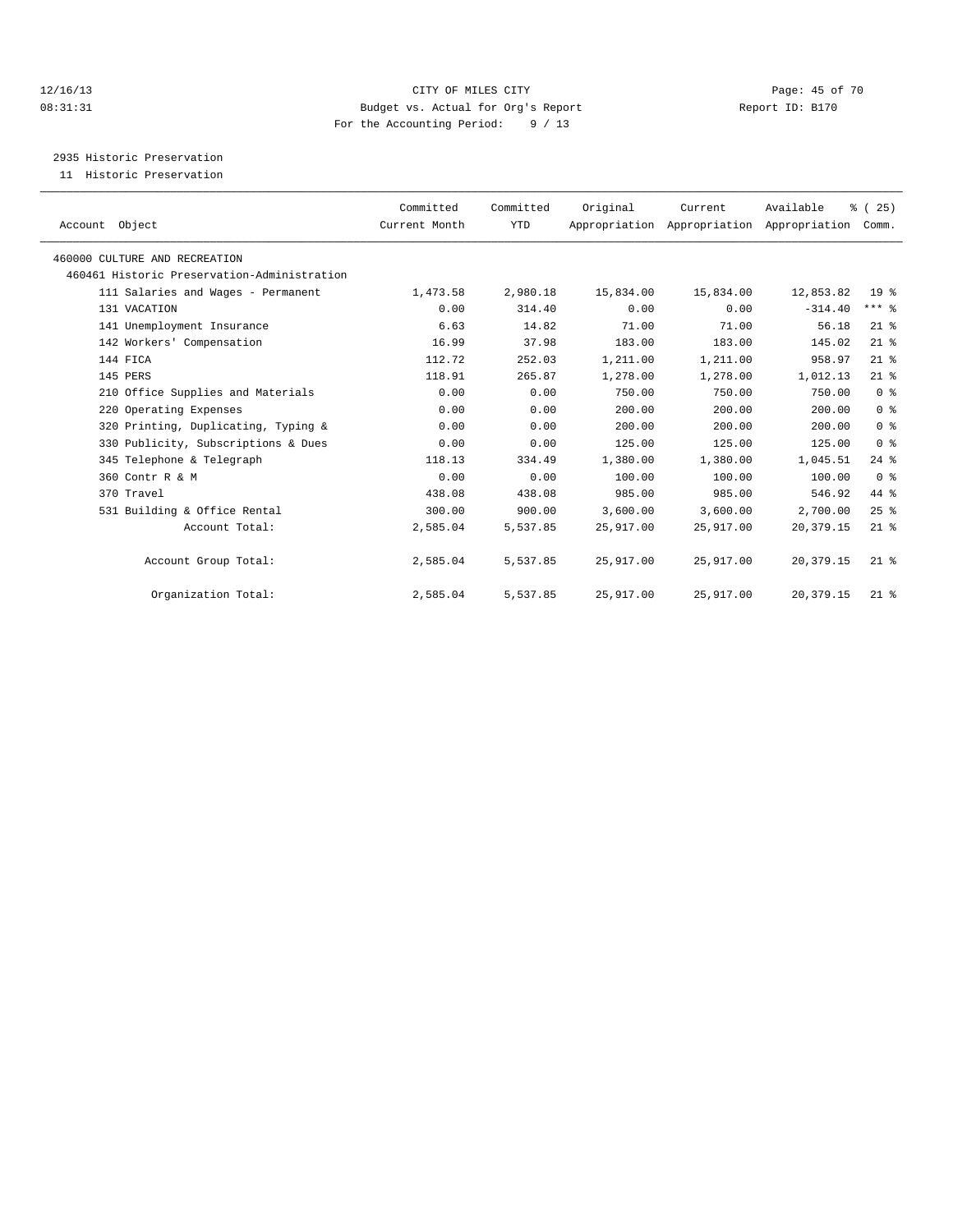### 12/16/13 Page: 46 of 70 08:31:31 Budget vs. Actual for Org's Report Changer Report ID: B170 For the Accounting Period: 9 / 13

### 2935 Historic Preservation

91 CCHS Grant

| Account Object                                                               | Committed<br>Current Month | Committed<br>YTD | Original  | Current<br>Appropriation Appropriation Appropriation | Available | % (25)<br>Comm. |
|------------------------------------------------------------------------------|----------------------------|------------------|-----------|------------------------------------------------------|-----------|-----------------|
| 460000 CULTURE AND RECREATION<br>460461 Historic Preservation-Administration |                            |                  |           |                                                      |           |                 |
| 380 Training Services                                                        | 95.00                      | 95.00            | 0.00      | 0.00                                                 | $-95.00$  | $***$ 2         |
| Account Total:                                                               | 95.00                      | 95.00            | 0.00      | 0.00                                                 | $-95.00$  | $***$ 2         |
| Account Group Total:                                                         | 95.00                      | 95.00            | 0.00      | 0.00                                                 | $-95.00$  | $***$ 2         |
| Organization Total:                                                          | 95.00                      | 95.00            | 0.00      | 0.00                                                 | $-95.00$  | $***$ 2         |
|                                                                              |                            |                  |           |                                                      |           |                 |
| Fund Total:                                                                  | 2,680.04                   | 5,632.85         | 25,917.00 | 25,917.00                                            | 20,284.15 | $22$ $%$        |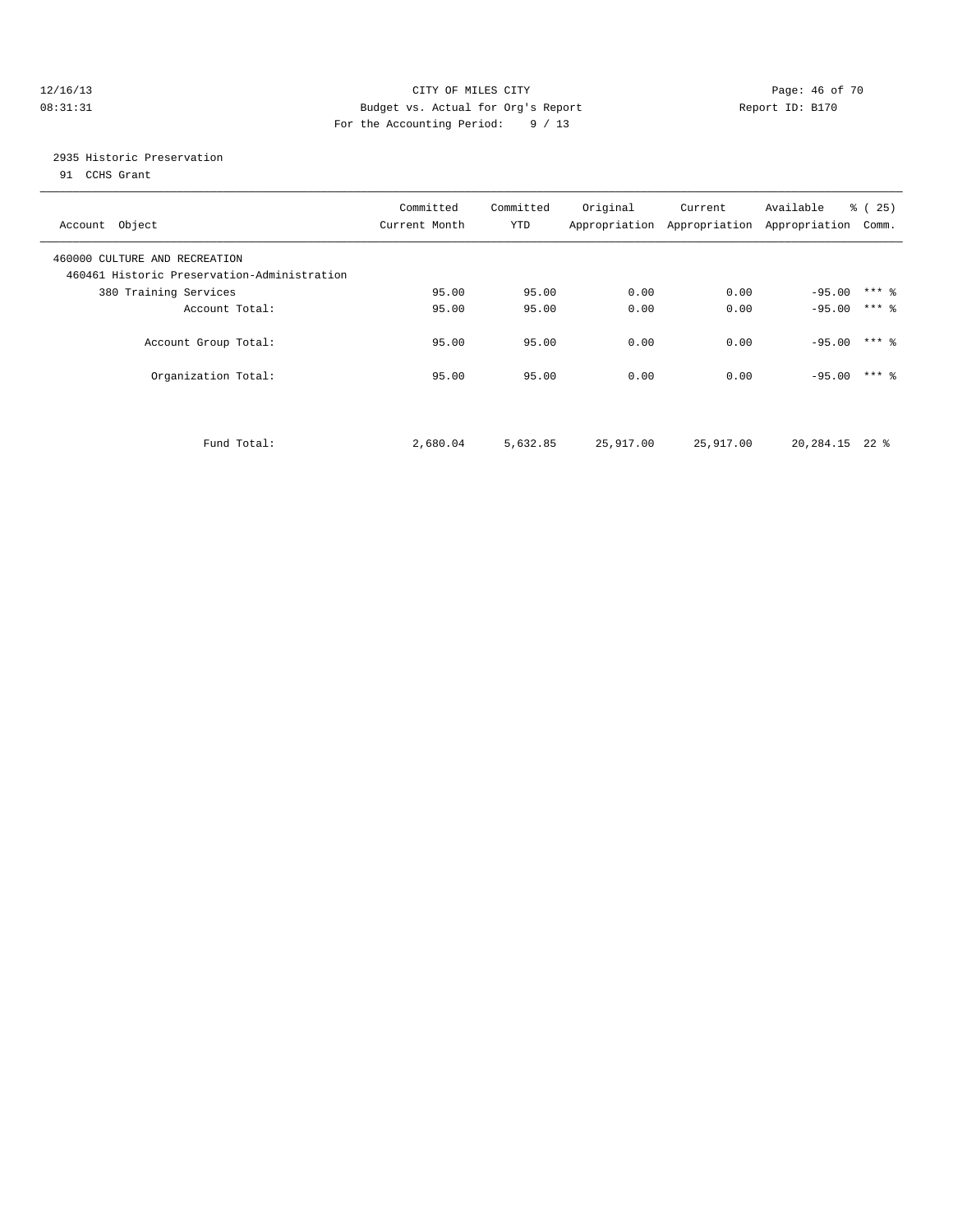### 12/16/13 Page: 47 of 70 08:31:31 Budget vs. Actual for Org's Report Report ID: B170 For the Accounting Period: 9 / 13

#### 2985 RETIRED SENIOR VOLUNTEER PROG (RSVP)

15 Retired Senior Volunteer Program

|                                            | Committed     | Committed  | Original  | Current   | Available                                       | % (25)           |
|--------------------------------------------|---------------|------------|-----------|-----------|-------------------------------------------------|------------------|
| Account Object                             | Current Month | <b>YTD</b> |           |           | Appropriation Appropriation Appropriation Comm. |                  |
| 450000 Social and Economic Services        |               |            |           |           |                                                 |                  |
| 450300 RETIRED SENIOR VOLUNTEER PROG(RSVP) |               |            |           |           |                                                 |                  |
| 111 Salaries and Wages - Permanent         | 3,073.27      | 8,821.30   | 40,359.00 | 40,359.00 | 31,537.70                                       | $22$ $%$         |
| 131 VACATION                               | 0.00          | 280.26     | 0.00      | 0.00      | $-280.26$                                       | $***$ $_{8}$     |
| 132 SICK LEAVE                             | 77.31         | 77.31      | 0.00      | 0.00      | $-77.31$                                        | $***$ 8          |
| 133 OTHER LEAVE PAY                        | 212.62        | 289.93     | 0.00      | 0.00      | $-289.93$                                       | $***$ 8          |
| 141 Unemployment Insurance                 | 15.14         | 45.42      | 144.00    | 144.00    | 98.58                                           | $32*$            |
| 142 Workers' Compensation                  | 38.78         | 116.34     | 452.00    | 452.00    | 335.66                                          | $26$ %           |
| 143 Health Insurance                       | 618.15        | 1,854.45   | 7,980.00  | 7,980.00  | 6,125.55                                        | 23%              |
| 144 FICA                                   | 257.28        | 771.84     | 3,120.00  | 3,120.00  | 2,348.16                                        | 25%              |
| 145 PERS                                   | 271.42        | 814.25     | 2,856.00  | 2,856.00  | 2,041.75                                        | 29%              |
| 210 Office Supplies and Materials          | 0.00          | 0.00       | 617.00    | 617.00    | 617.00                                          | 0 <sup>8</sup>   |
| 370 Travel                                 | 56.85         | 764.00     | 4,200.00  | 4,200.00  | 3,436.00                                        | 18 <sup>8</sup>  |
| Account Total:                             | 4,620.82      | 13,835.10  | 59,728.00 | 59,728.00 | 45,892.90                                       | $23$ $%$         |
| 450330 RSVP Non-Federal                    |               |            |           |           |                                                 |                  |
| 111 Salaries and Wages - Permanent         | 0.00          | 620.80     | 2,825.00  | 2,825.00  | 2,204.20                                        | $22$ %           |
| 141 Unemployment Insurance                 | 0.00          | 0.00       | 14.00     | 14.00     | 14.00                                           | 0 <sup>8</sup>   |
| 142 Workers' Compensation                  | 0.00          | 0.00       | 36.00     | 36.00     | 36.00                                           | 0 <sup>8</sup>   |
| 144 FICA                                   | 0.00          | 0.00       | 240.00    | 240.00    | 240.00                                          | 0 <sup>8</sup>   |
| 145 PERS                                   | 0.00          | 0.00       | 204.00    | 204.00    | 204.00                                          | 0 <sup>8</sup>   |
| 210 Office Supplies and Materials          | 0.00          | 21.47      | 3,870.00  | 3,870.00  | 3,848.53                                        | 1 <sup>8</sup>   |
| Operating Expenses<br>220                  | 778.19        | 2,262.05   | 3,750.00  | 3,750.00  | 1,487.95                                        | 60 %             |
| 311 Postage, Box Rent, Etc.                | 6.60          | 64.01      | 1,150.00  | 1,150.00  | 1,085.99                                        | 6 %              |
| 330 Publicity, Subscriptions & Dues        | 0.00          | 136.80     | 130.00    | 130.00    | $-6.80$                                         | 105 <sub>8</sub> |
| 334 Memberships, Registrations & Dues      | 0.00          | 50.00      | 0.00      | 0.00      | $-50.00$                                        | $***$ 8          |
| 345 Telephone & Telegraph                  | 119.95        | 372.75     | 1,680.00  | 1,680.00  | 1,307.25                                        | $22$ %           |
| 370 Travel                                 | 0.00          | 45.20      | 500.00    | 500.00    | 454.80                                          | 9 <sup>°</sup>   |
| 512 Insurance on Vehicles & Equipment      | 0.00          | 0.00       | 300.00    | 300.00    | 300.00                                          | 0 <sup>8</sup>   |
| 530 Rent                                   | 0.00          | 505.02     | 2,040.00  | 2,040.00  | 1,534.98                                        | 25%              |
| Account Total:                             | 904.74        | 4,078.10   | 16,739.00 | 16,739.00 | 12,660.90                                       | $24$ %           |
| Account Group Total:                       | 5,525.56      | 17,913.20  | 76,467.00 | 76,467.00 | 58,553.80                                       | $23$ $%$         |
| Organization Total:                        | 5,525.56      | 17,913.20  | 76,467.00 | 76,467.00 | 58,553.80                                       | $23*$            |
| Fund Total:                                | 5,525.56      | 17,913.20  | 76,467.00 | 76,467.00 | 58, 553.80                                      | $23$ $%$         |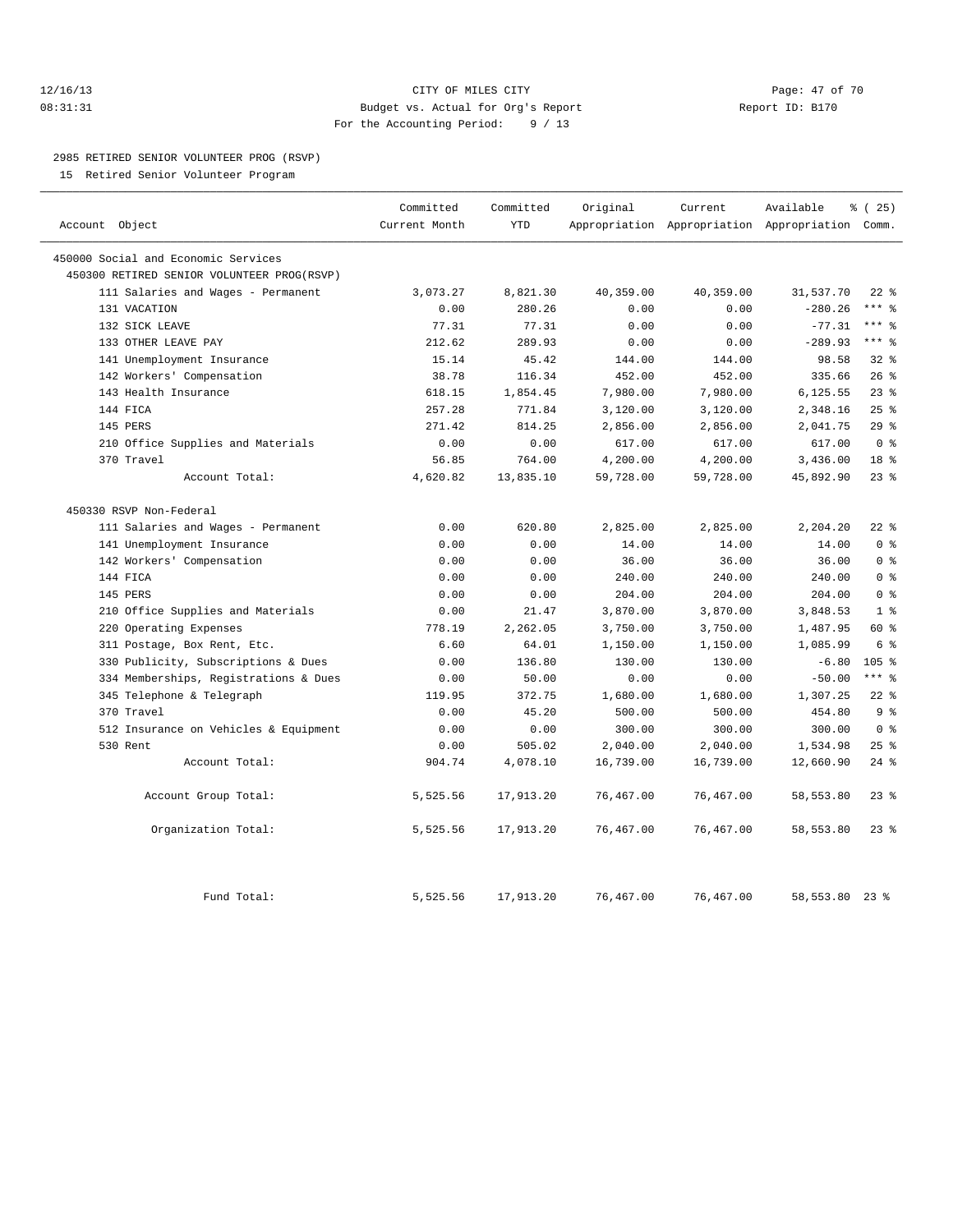### 12/16/13 Page: 48 of 70 08:31:31 Budget vs. Actual for Org's Report Report ID: B170 For the Accounting Period: 9 / 13

### 4000 General Fund Capitol Improvement Fund

501 Capital Purchases

| Object<br>Account                                            | Committed<br>Current Month | Committed<br>YTD | Original<br>Appropriation | Current<br>Appropriation | Available<br>Appropriation | % (25)<br>Comm. |
|--------------------------------------------------------------|----------------------------|------------------|---------------------------|--------------------------|----------------------------|-----------------|
| 410000 GENERAL GOVERNMENT<br>410100 Legislative Services(02) |                            |                  |                           |                          |                            |                 |
| 940 Machinery & Equipment                                    | 0.00                       | 0.00             | 46,000.00                 | 46,000.00                | 46,000.00                  | 0 <sup>8</sup>  |
| Account Total:                                               | 0.00                       | 0.00             | 46,000.00                 | 46,000.00                | 46,000.00                  | 0 <sup>8</sup>  |
| Account Group Total:                                         | 0.00                       | 0.00             | 46,000.00                 | 46,000.00                | 46,000.00                  | 0 <sup>8</sup>  |
| Organization Total:                                          | 0.00                       | 0.00             | 46,000.00                 | 46,000.00                | 46,000.00                  | 0 <sup>8</sup>  |
|                                                              |                            |                  |                           |                          |                            |                 |
| Fund Total:                                                  | 0.00                       | 0.00             | 46,000.00                 | 46,000.00                | 46,000.00                  | 0 <sup>8</sup>  |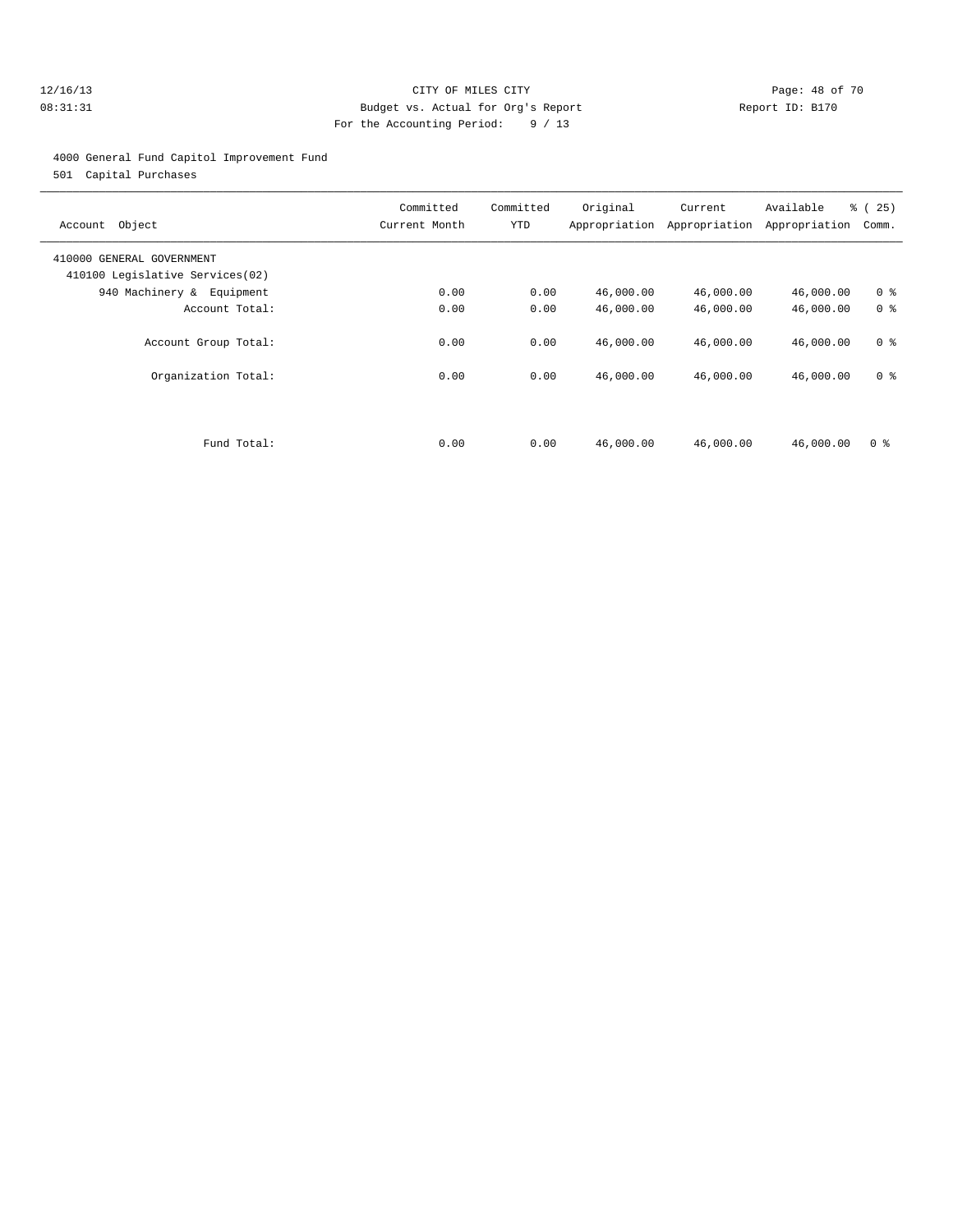### 12/16/13 Page: 49 of 70 08:31:31 Budget vs. Actual for Org's Report Changer Report ID: B170 For the Accounting Period: 9 / 13

### 4060 CAPITAL IMPROV-PUBLIC WORKS

911 Public Works Operations

| Object<br>Account                                  | Committed<br>Current Month | Committed<br>YTD | Original<br>Appropriation | Current<br>Appropriation | Available<br>Appropriation | % (25)<br>Comm. |
|----------------------------------------------------|----------------------------|------------------|---------------------------|--------------------------|----------------------------|-----------------|
| 430000 Public Works<br>430233 Roadway/Re-surfacing |                            |                  |                           |                          |                            |                 |
| 940 Machinery & Equipment                          | 0.00                       | 46, 488. 75      | 119,400.00                | 119,400.00               | 72,911.25                  | 39 <sup>8</sup> |
| Account Total:                                     | 0.00                       | 46,488.75        | 119,400.00                | 119,400.00               | 72,911.25                  | 39 <sup>8</sup> |
| Account Group Total:                               | 0.00                       | 46,488.75        | 119,400.00                | 119,400.00               | 72,911.25                  | 39 <sup>8</sup> |
| Organization Total:                                | 0.00                       | 46, 488. 75      | 119,400.00                | 119,400.00               | 72,911.25                  | 39 <sup>8</sup> |
| Fund Total:                                        | 0.00                       | 46,488.75        | 119,400.00                | 119,400.00               | 72,911.25 39 %             |                 |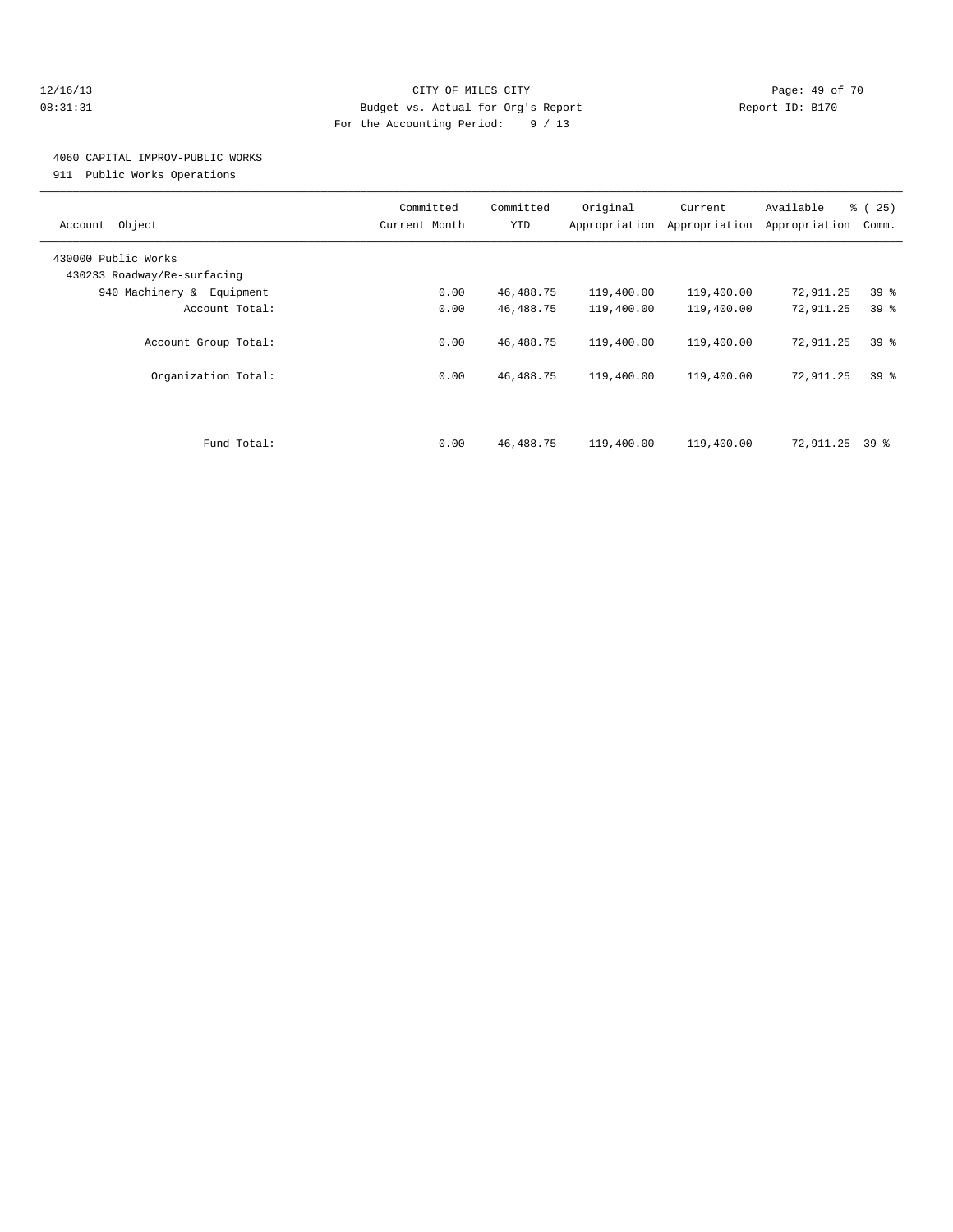### 12/16/13 Page: 50 of 70 08:31:31 Budget vs. Actual for Org's Report Changer Report ID: B170 For the Accounting Period: 9 / 13

————————————————————————————————————————————————————————————————————————————————————————————————————————————————————————————————————

### 5210 WATER UTILITY

22 Water Plant

|                                               | Committed     | Committed   | Original   | Current    | Available                                       | % (25)          |
|-----------------------------------------------|---------------|-------------|------------|------------|-------------------------------------------------|-----------------|
| Account Object                                | Current Month | <b>YTD</b>  |            |            | Appropriation Appropriation Appropriation Comm. |                 |
| 430000 Public Works                           |               |             |            |            |                                                 |                 |
| 430530 Water Source of Supply and Pumping(22) |               |             |            |            |                                                 |                 |
| 111 Salaries and Wages - Permanent            | 16,587.65     | 48,068.95   | 209,832.00 | 209,832.00 | 161,763.05                                      | 23%             |
| 121 OVERTIME-PERMANENT                        | 252.91        | 1,963.46    | 16,709.00  | 16,709.00  | 14,745.54                                       | $12*$           |
| 131 VACATION                                  | 705.75        | 3,797.55    | 15,773.00  | 15,773.00  | 11,975.45                                       | $24$ %          |
| 132 SICK LEAVE                                | 419.79        | 1,078.44    | 7,093.00   | 7,093.00   | 6,014.56                                        | 15 <sup>°</sup> |
| 133 OTHER LEAVE PAY                           | 0.00          | 14.13       | 2,516.00   | 2,516.00   | 2,501.87                                        | 1 <sup>8</sup>  |
| 134 HOLIDAY PAY                               | 808.12        | 1,387.85    | 5,002.00   | 5,002.00   | 3,614.15                                        | $28$ $%$        |
| 141 Unemployment Insurance                    | 84.47         | 256.92      | 1,145.00   | 1,145.00   | 888.08                                          | $22$ %          |
| 142 Workers' Compensation                     | 1,129.84      | 4,295.83    | 11,913.00  | 11,913.00  | 7,617.17                                        | 36%             |
| 143 Health Insurance                          | 3,092.38      | 9,277.00    | 41,563.00  | 41,563.00  | 32,286.00                                       | $22$ $%$        |
| 144 FICA                                      | 1,328.77      | 4,042.30    | 19,463.00  | 19,463.00  | 15,420.70                                       | $21$ %          |
| 145 PERS                                      | 1,515.39      | 4,544.54    | 20,531.00  | 20,531.00  | 15,986.46                                       | $22$ %          |
| 196 CLOTHING ALLOTMENT                        | 0.00          | 750.00      | 800.00     | 800.00     | 50.00                                           | 94 %            |
| 210 Office Supplies and Materials             | 0.00          | 61.41       | 200.00     | 200.00     | 138.59                                          | 31.8            |
| 220 Operating Expenses                        | 10.00         | 102.99      | 2,000.00   | 2,000.00   | 1,897.01                                        | 5 <sup>8</sup>  |
| 222 Chemicals, Lab & Med Supplies             | 0.00          | 0.00        | 150.00     | 150.00     | 150.00                                          | 0 <sup>8</sup>  |
| 226 Clothing and Uniforms                     | 0.00          | 60.00       | 400.00     | 400.00     | 340.00                                          | 15 <sup>°</sup> |
| 230 Repair and Maintenance Supplies           | 378.15        | 949.46      | 4,000.00   | 4,000.00   | 3,050.54                                        | $24$ %          |
| 231 Gas, Oil, Diesel Fuel, Grease, etc.       | 66.33         | 210.02      | 1,300.00   | 1,300.00   | 1,089.98                                        | 16 <sup>°</sup> |
| 241 Consumable Tools                          | 0.00          | 0.00        | 150.00     | 150.00     | 150.00                                          | 0 <sup>8</sup>  |
| 311 Postage, Box Rent, Etc.                   | 0.00          | 0.00        | 50.00      | 50.00      | 50.00                                           | 0 <sup>°</sup>  |
| 330 Publicity, Subscriptions & Dues           | 0.00          | 0.00        | 500.00     | 500.00     | 500.00                                          | 0 <sup>8</sup>  |
| 334 Memberships, Registrations & Dues         | 0.00          | 0.00        | 400.00     | 400.00     | 400.00                                          | 0 <sup>8</sup>  |
| 341 Electric Utility Services                 | 5,459.73      | 16,684.90   | 55,000.00  | 55,000.00  | 38, 315.10                                      | $30*$           |
| 344 Gas Utility Service                       | 34.51         | 76.69       | 20,000.00  | 20,000.00  | 19,923.31                                       | 0 <sup>8</sup>  |
| 345 Telephone & Telegraph                     | 81.55         | 245.86      | 1,200.00   | 1,200.00   | 954.14                                          | $20*$           |
| 346 Garbage Service                           | 71.12         | 71.12       | 300.00     | 300.00     | 228.88                                          | $24$ %          |
| 347 Telephone-Internet                        | 80.25         | 206.10      | 750.00     | 750.00     | 543.90                                          | $27$ $%$        |
| 350 Professional Services                     | 0.00          | 140.00      | 400.00     | 400.00     | 260.00                                          | 35%             |
| 352 Wtr/Swr Lab Testing                       | 0.00          | 0.00        | 1,000.00   | 1,000.00   | 1,000.00                                        | 0 <sup>8</sup>  |
| 357 Architectual, Engineering Serv Etc.       | 0.00          | 0.00        | 10,000.00  | 10,000.00  | 10,000.00                                       | 0 <sup>8</sup>  |
| 360 Contr R & M                               | 0.00          | 282.00      | 120,300.00 | 120,300.00 | 120,018.00                                      | 0 <sup>8</sup>  |
| 363 R&M Vehicles/Equip/Labor-PW               | 393.97        | 786.81      | 7,000.00   | 7,000.00   | 6,213.19                                        | 11 %            |
| 369 Other Repair and Maintenance              | 0.00          | 0.00        | 2,000.00   | 2,000.00   | 2,000.00                                        | 0 <sup>8</sup>  |
| 370 Travel                                    | 215.02        | 215.02      | 1,000.00   | 1,000.00   | 784.98                                          | $22$ $%$        |
| 380 Training Services                         | 204.20        | 204.20      | 1,400.00   | 1,400.00   | 1,195.80                                        | 15 <sup>°</sup> |
| 382 Books                                     | 0.00          | 0.00        | 200.00     | 200.00     | 200.00                                          | 0 <sup>8</sup>  |
| 400 BUILDING MATERIALS                        | 0.00          | 0.00        | 500.00     | 500.00     | 500.00                                          | 0 <sup>8</sup>  |
| 511 Insurance on Buildings                    | 0.00          | 7,235.61    | 7,236.00   | 7,236.00   | 0.39                                            | $100*$          |
| 512 Insurance on Vehicles & Equipment         | 0.00          | 206.25      | 206.00     | 206.00     | $-0.25$                                         | $100*$          |
| 940 Machinery & Equipment                     | 0.00          | 0.00        | 45,000.00  | 45,000.00  | 45,000.00                                       | 0 <sup>8</sup>  |
| Account Total:                                | 32,919.90     | 107, 215.41 | 634,982.00 | 634,982.00 | 527,766.59                                      | $17*$           |
| Account Group Total:                          | 32,919.90     | 107, 215.41 | 634,982.00 | 634,982.00 | 527,766.59                                      | 17.8            |
|                                               |               |             |            |            |                                                 |                 |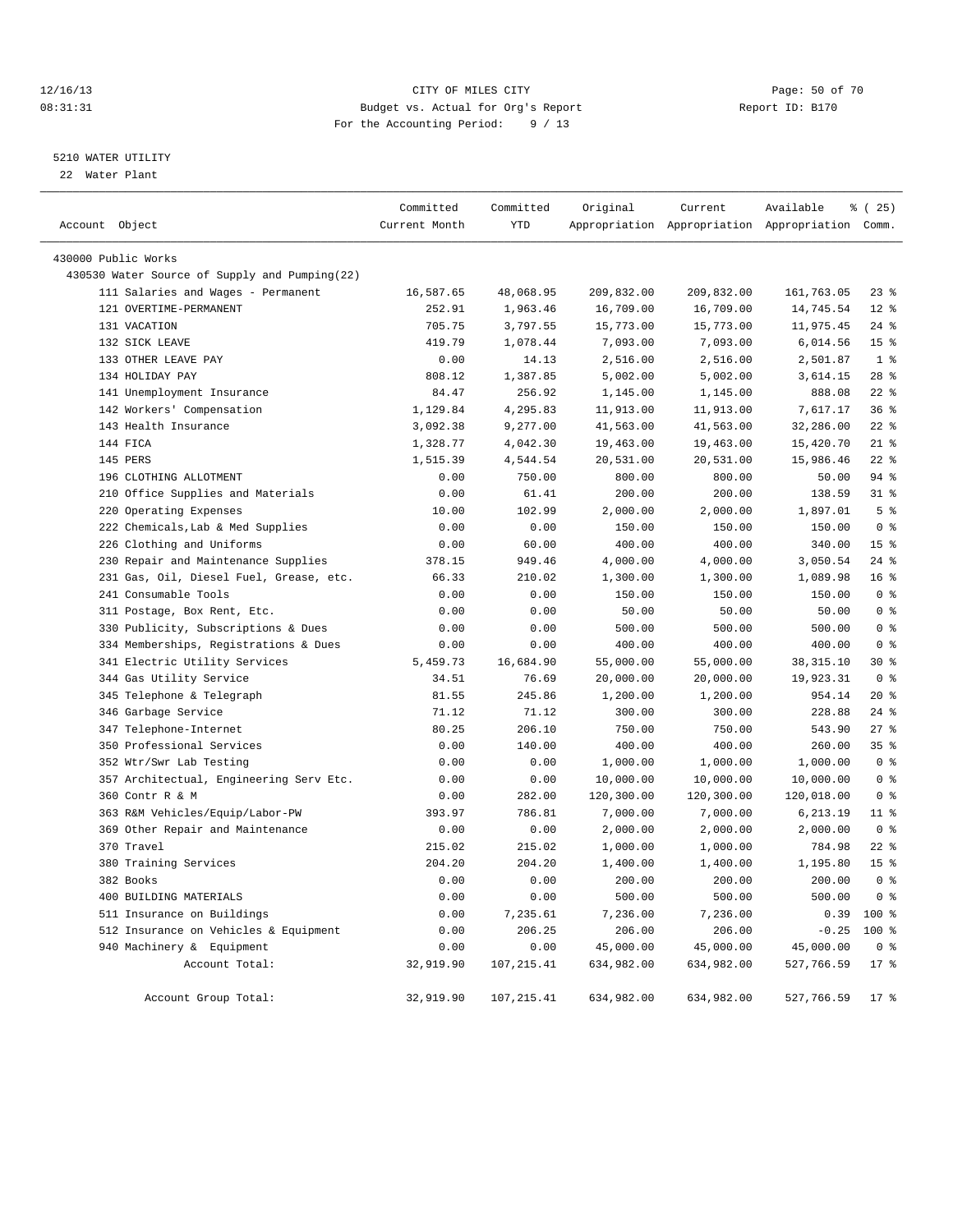### 12/16/13 Page: 51 of 70 08:31:31 Budget vs. Actual for Org's Report Changer Report ID: B170 For the Accounting Period: 9 / 13

# 5210 WATER UTILITY

22 Water Plant

| Object<br>Account                                                       | Committed<br>Current Month | Committed<br><b>YTD</b> | Original<br>Appropriation | Current<br>Appropriation | Available<br>Appropriation | $\frac{3}{6}$ ( 25 )<br>Comm. |
|-------------------------------------------------------------------------|----------------------------|-------------------------|---------------------------|--------------------------|----------------------------|-------------------------------|
| 520000 OTHER FINANCING USES<br>521000 Interfund Operating Transfers Out |                            |                         |                           |                          |                            |                               |
| 820 Transfers to Other Funds                                            | 0.00                       | 0.00                    | 6.419.00                  | 6,419.00                 | 6.419.00                   | 0 <sup>8</sup>                |
| Account Total:                                                          | 0.00                       | 0.00                    | 6.419.00                  | 6.419.00                 | 6.419.00                   | 0 <sup>8</sup>                |
| Account Group Total:                                                    | 0.00                       | 0.00                    | 6.419.00                  | 6.419.00                 | 6.419.00                   | 0 <sup>8</sup>                |
| Organization Total:                                                     | 32,919.90                  | 107.215.41              | 641,401.00                | 641,401.00               | 534, 185.59                | $17*$                         |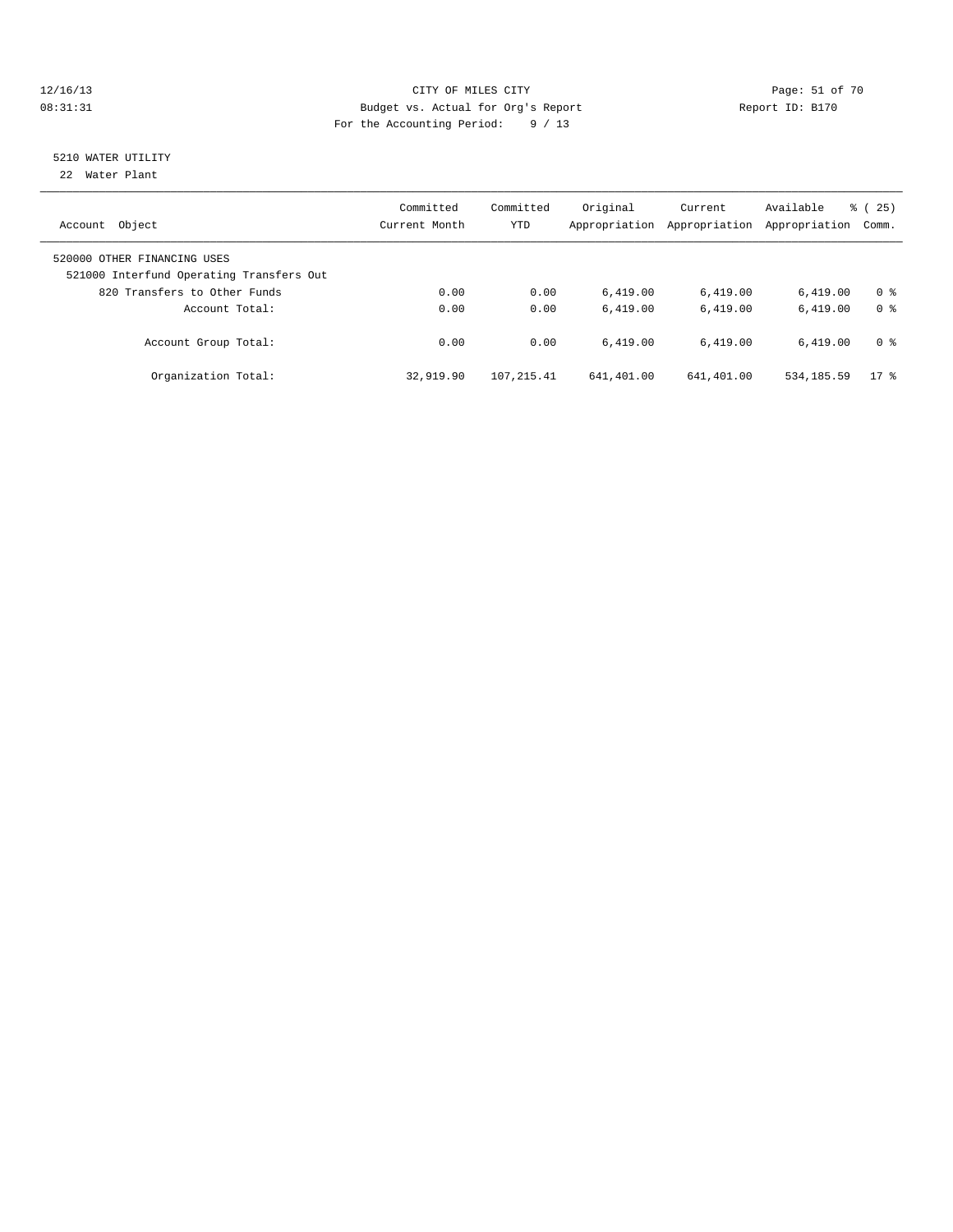### 12/16/13 Page: 52 of 70 08:31:31 Budget vs. Actual for Org's Report Changer Report ID: B170 For the Accounting Period: 9 / 13

————————————————————————————————————————————————————————————————————————————————————————————————————————————————————————————————————

### 5210 WATER UTILITY

23 Water Lines

|                                          | Committed     | Committed  | Original     | Current      | Available                                       | 8 (25)          |
|------------------------------------------|---------------|------------|--------------|--------------|-------------------------------------------------|-----------------|
| Account Object                           | Current Month | YTD        |              |              | Appropriation Appropriation Appropriation Comm. |                 |
| 430000 Public Works                      |               |            |              |              |                                                 |                 |
| 430550 Transmission and Distribution(23) |               |            |              |              |                                                 |                 |
| 111 Salaries and Wages - Permanent       | 11,380.92     | 36,730.60  | 163,673.00   | 163,673.00   | 126,942.40                                      | 22 %            |
| 121 OVERTIME-PERMANENT                   | 218.76        | 894.32     | 10,598.00    | 10,598.00    | 9,703.68                                        | 8 %             |
| 131 VACATION                             | 254.31        | 2,492.01   | 15,773.00    | 15,773.00    | 13,280.99                                       | 16 <sup>8</sup> |
| 132 SICK LEAVE                           | 221.98        | 1,422.44   | 7,093.00     | 7,093.00     | 5,670.56                                        | $20*$           |
| 133 OTHER LEAVE PAY                      | 0.00          | 0.00       | 2,738.00     | 2,738.00     | 2,738.00                                        | 0 <sup>8</sup>  |
| 134 HOLIDAY PAY                          | 0.00          | 123.46     | 4,558.00     | 4,558.00     | 4,434.54                                        | 3 <sup>8</sup>  |
| 141 Unemployment Insurance               | 54.32         | 190.11     | 954.00       | 954.00       | 763.89                                          | $20*$           |
| 142 Workers' Compensation                | 602.08        | 2,414.61   | 10,891.00    | 10,891.00    | 8,476.39                                        | $22$ %          |
| 143 Health Insurance                     | 2,535.32      | 7,065.38   | 32,286.00    | 32,286.00    | 25, 220.62                                      | $22$ %          |
| 144 FICA                                 | 909.49        | 3,183.55   | 16,215.00    | 16,215.00    | 13,031.45                                       | $20*$           |
| 145 PERS                                 | 974.52        | 3,362.13   | 17,106.00    | 17,106.00    | 13,743.87                                       | $20*$           |
| 196 CLOTHING ALLOTMENT                   | 0.00          | 577.50     | 670.00       | 670.00       | 92.50                                           | 86 %            |
| 210 Office Supplies and Materials        | 0.00          | 5.40       | 500.00       | 500.00       | 494.60                                          | 1 <sup>8</sup>  |
| 214 Small Items of Equipment             | 60.00         | 60.00      | 6,000.00     | 6,000.00     | 5,940.00                                        | 1 <sup>°</sup>  |
| 220 Operating Expenses                   | 332.75        | 2,879.27   | 13,000.00    | 13,000.00    | 10,120.73                                       | 22 %            |
| 222 Chemicals, Lab & Med Supplies        | 0.00          | 0.00       | 200.00       | 200.00       | 200.00                                          | 0 <sup>8</sup>  |
| 226 Clothing and Uniforms                | 0.00          | 0.00       | 1,000.00     | 1,000.00     | 1,000.00                                        | 0 <sup>8</sup>  |
| 230 Repair and Maintenance Supplies      | 416.41        | 746.80     | 25,000.00    | 25,000.00    | 24, 253. 20                                     | 3%              |
| 231 Gas, Oil, Diesel Fuel, Grease, etc.  | 1,181.95      | 2,039.62   | 12,000.00    | 12,000.00    | 9,960.38                                        | $17$ %          |
| 233 Water Main Replacement and Street    | 0.00          | 0.00       | 10,000.00    | 10,000.00    | 10,000.00                                       | 0 <sup>8</sup>  |
| 234 Hydrant Replacement, Valves          | 613.75        | 613.75     | 40,000.00    | 40,000.00    | 39,386.25                                       | 2 <sup>°</sup>  |
| 235 Curb Stop Replacement                | 176.25        | 176.25     | 10,000.00    | 10,000.00    | 9,823.75                                        | 2 <sup>°</sup>  |
| 241 Consumable Tools                     | 0.00          | 0.00       | 200.00       | 200.00       | 200.00                                          | 0 <sup>8</sup>  |
| 311 Postage, Box Rent, Etc.              | 0.00          | 0.00       | 100.00       | 100.00       | 100.00                                          | 0 <sup>8</sup>  |
| 320 Printing, Duplicating, Typing &      | 0.00          | 0.00       | 150.00       | 150.00       | 150.00                                          | 0 <sup>8</sup>  |
| 330 Publicity, Subscriptions & Dues      | 0.00          | 0.00       | 200.00       | 200.00       | 200.00                                          | 0 <sup>8</sup>  |
| 334 Memberships, Registrations & Dues    | 0.00          | 125.00     | 300.00       | 300.00       | 175.00                                          | 42 %            |
| 341 Electric Utility Services            | 10.81         | 33.50      | 300.00       | 300.00       | 266.50                                          | $11$ %          |
| 344 Gas Utility Service                  | 4.38          | 13.38      | 500.00       | 500.00       | 486.62                                          | 3%              |
| 345 Telephone & Telegraph                | 42.26         | 128.96     | 800.00       | 800.00       | 671.04                                          | $16*$           |
| 347 Telephone-Internet                   | 11.40         | 32.20      | 250.00       | 250.00       | 217.80                                          | $13*$           |
| 350 Professional Services                | 33.00         | 54.00      | 6,000.00     | 6,000.00     | 5,946.00                                        | 1 <sup>8</sup>  |
| 357 Architectual, Engineering Serv Etc.  | 0.00          | 0.00       | 20,000.00    | 20,000.00    | 20,000.00                                       | 0 <sup>8</sup>  |
| 360 Contr R & M                          | 135.26        | 1,840.49   | 8,000.00     | 8,000.00     | 6,159.51                                        | $23$ $%$        |
| 363 R&M Vehicles/Equip/Labor-PW          | 6,618.31      | 8,612.88   | 25,000.00    | 25,000.00    | 16,387.12                                       | $34$ $%$        |
| 369 Other Repair and Maintenance         | 0.00          | 0.00       | 1,000.00     | 1,000.00     | 1,000.00                                        | 0 <sup>8</sup>  |
| 370 Travel                               | 0.00          | 0.00       | 750.00       | 750.00       | 750.00                                          | 0 <sup>8</sup>  |
| 380 Training Services                    | 0.00          | 0.00       | 1,000.00     | 1,000.00     | 1,000.00                                        | 0 <sup>8</sup>  |
| 382 Books                                | 69.63         | 69.63      | 200.00       | 200.00       | 130.37                                          | 35%             |
| 400 BUILDING MATERIALS                   | 0.00          | 0.00       | 500.00       | 500.00       | 500.00                                          | 0 <sup>8</sup>  |
| 511 Insurance on Buildings               | 0.00          | 3,046.85   | 3,047.00     | 3,047.00     | 0.15                                            | 100 %           |
| 512 Insurance on Vehicles & Equipment    | 0.00          | 606.15     | 606.00       | 606.00       | $-0.15$                                         | $100$ %         |
| 532 Land Rental                          | 0.00          | 132.87     | 1,500.00     | 1,500.00     | 1,367.13                                        | 9 %             |
| 533 Machinery and Equipment Rental       | 0.00          | 0.00       | 1,000.00     | 1,000.00     | 1,000.00                                        | 0 <sup>8</sup>  |
| 940 Machinery & Equipment                | 0.00          | 32,942.23  | 164,280.00   | 164,280.00   | 131,337.77                                      | 20 %            |
| 957 Cenex /Dickinson Water Line          | 0.00          | 0.00       | 845,441.00   | 845,441.00   | 845,441.00                                      | 0 <sup>8</sup>  |
| 958 Strevell/Merriam Wtr Line Proj       | 335, 333.09   | 292,221.53 | 8,455,441.00 | 8,455,441.00 | 8, 163, 219. 47                                 | 3%              |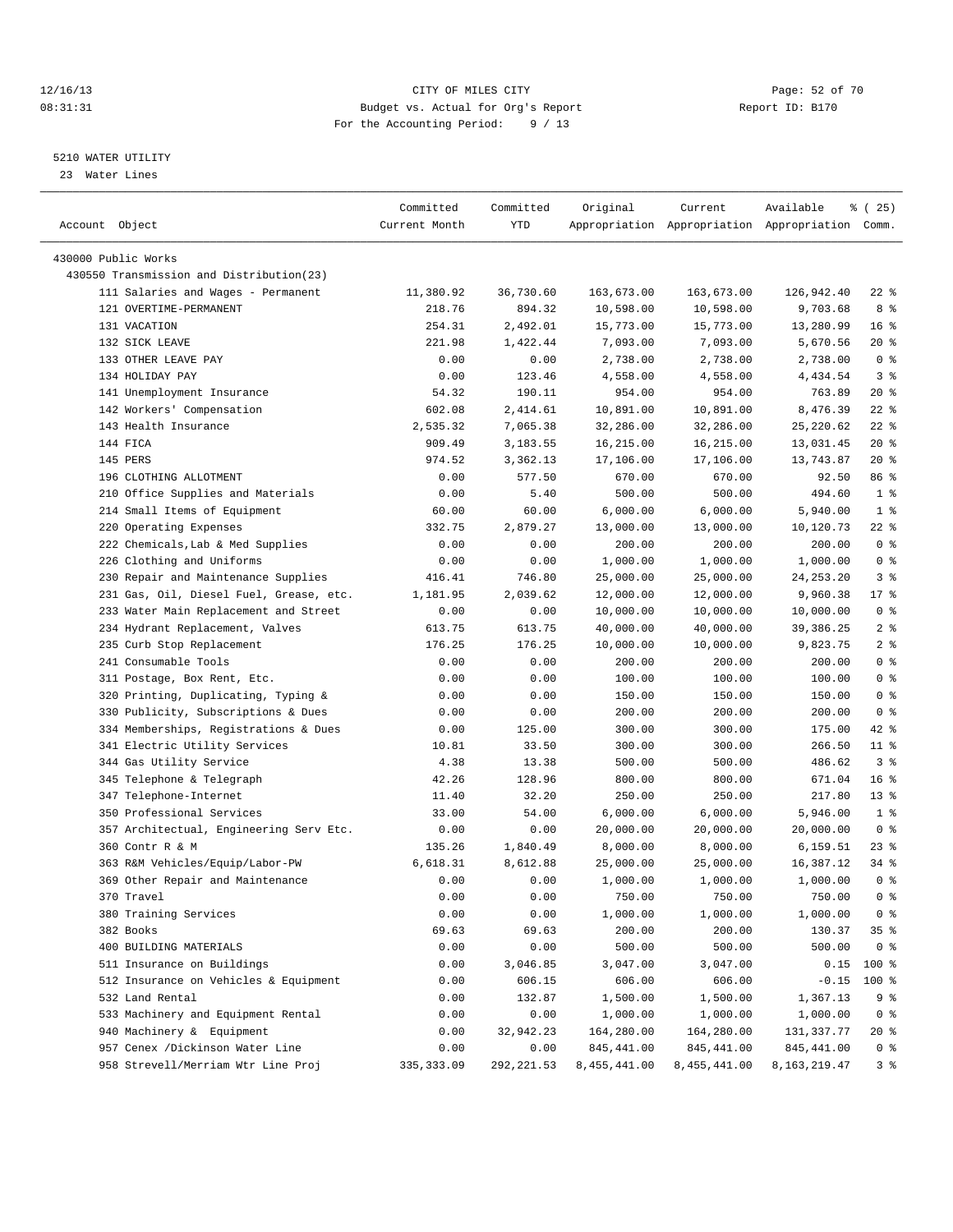### 12/16/13 Page: 53 of 70 08:31:31 Budget vs. Actual for Org's Report Changer Report ID: B170 For the Accounting Period: 9 / 13

### 5210 WATER UTILITY

23 Water Lines

| Account Object                             | Committed<br>Current Month | Committed<br><b>YTD</b> | Original                               | Current      | Available<br>Appropriation Appropriation Appropriation Comm. | % (25)         |
|--------------------------------------------|----------------------------|-------------------------|----------------------------------------|--------------|--------------------------------------------------------------|----------------|
| Account Total:                             | 362,190.95                 | 404,836.87              | 9,936,820.00                           | 9,936,820.00 | 9,531,983.13                                                 | 4%             |
| Account Group Total:                       | 362,190.95                 | 404,836.87              | 9,936,820.00                           | 9,936,820.00 | 9,531,983.13                                                 | 4%             |
| 490000 DEBT SERVICE                        |                            |                         |                                        |              |                                                              |                |
| 490200 Revenue Bonds                       |                            |                         |                                        |              |                                                              |                |
| 611 Principal-NE Wtr Line Phase II         | 0.00                       | 0.00                    | 16,000.00                              | 16,000.00    | 16,000.00                                                    | 0 <sup>8</sup> |
| 615 Principal-Northeast Water Ln \$2.2     | 0.00                       | 0.00                    | 52,000.00                              | 52,000.00    | 52,000.00                                                    | 0 <sup>8</sup> |
| 616 Principal-Carbon Hill Water Tank \$2.2 | 0.00                       | 0.00                    | 52,000.00                              | 52,000.00    | 52,000.00                                                    | 0 <sup>8</sup> |
| 617 Principal - NE Wtr Line \$500k         | 0.00                       | 0.00                    | 13,000.00                              | 13,000.00    | 13,000.00                                                    | 0 <sup>8</sup> |
| 618 Principal-Carbon Hill \$500k           | 0.00                       | 0.00                    | 13,000.00                              | 13,000.00    | 13,000.00                                                    | 0 <sup>8</sup> |
| 622 Interest-NE Wtr Line Phase II          | 0.00                       | 0.00                    | 2,078.00                               | 2,078.00     | 2,078.00                                                     | 0 <sup>8</sup> |
| 631 Interest - NE Wtr Line \$500k          | 0.00                       | 0.00                    | 12,320.00                              | 12,320.00    | 12,320.00                                                    | 0 <sup>8</sup> |
| 632 Interest - Carbon Hill Wtr Tank \$500k | 0.00                       | 0.00                    | 12,320.00                              | 12,320.00    | 12,320.00                                                    | 0 <sup>8</sup> |
| 634 Interest-Northeast Wtr Ln \$2.2        | 0.00                       | 0.00                    | 75, 375.00                             | 75, 375.00   | 75, 375.00                                                   | 0 <sup>8</sup> |
| 638 Interest-Carbon Hill Tank \$2.2        | 0.00                       | 0.00                    | 75, 375.00                             | 75, 375.00   | 75, 375.00                                                   | 0 <sup>8</sup> |
| Account Total:                             | 0.00                       | 0.00                    | 323,468.00                             | 323,468.00   | 323,468.00                                                   | 0 <sup>8</sup> |
| Account Group Total:                       | 0.00                       | 0.00                    | 323,468.00                             | 323,468.00   | 323,468.00                                                   | 0 <sup>8</sup> |
| 510000 MISCELLANEOUS                       |                            |                         |                                        |              |                                                              |                |
| 510330 Comprehensive Liability Insurance   |                            |                         |                                        |              |                                                              |                |
| 513 Liability                              | 0.00                       | 0.00                    | 4,775.00                               | 4,775.00     | 4,775.00                                                     | 0 <sup>8</sup> |
| Account Total:                             | 0.00                       | 0.00                    | 4,775.00                               | 4,775.00     | 4,775.00                                                     | 0 <sup>8</sup> |
| Account Group Total:                       | 0.00                       | 0.00                    | 4,775.00                               | 4,775.00     | 4.775.00                                                     | 0 <sup>8</sup> |
| 520000 OTHER FINANCING USES                |                            |                         |                                        |              |                                                              |                |
| 521000 Interfund Operating Transfers Out   |                            |                         |                                        |              |                                                              |                |
| 820 Transfers to Other Funds               | 0.00                       | 0.00                    | 9,943.00                               | 9,943.00     | 9,943.00                                                     | 0 <sup>8</sup> |
| Account Total:                             | 0.00                       | 0.00                    | 9,943.00                               | 9,943.00     | 9,943.00                                                     | 0 <sup>8</sup> |
| Account Group Total:                       | 0.00                       | 0.00                    | 9,943.00                               | 9,943.00     | 9,943.00                                                     | 0 <sup>8</sup> |
| Organization Total:                        | 362,190.95                 |                         | 404,836.87 10,275,006.00 10,275,006.00 |              | 9,870,169.13                                                 | 4%             |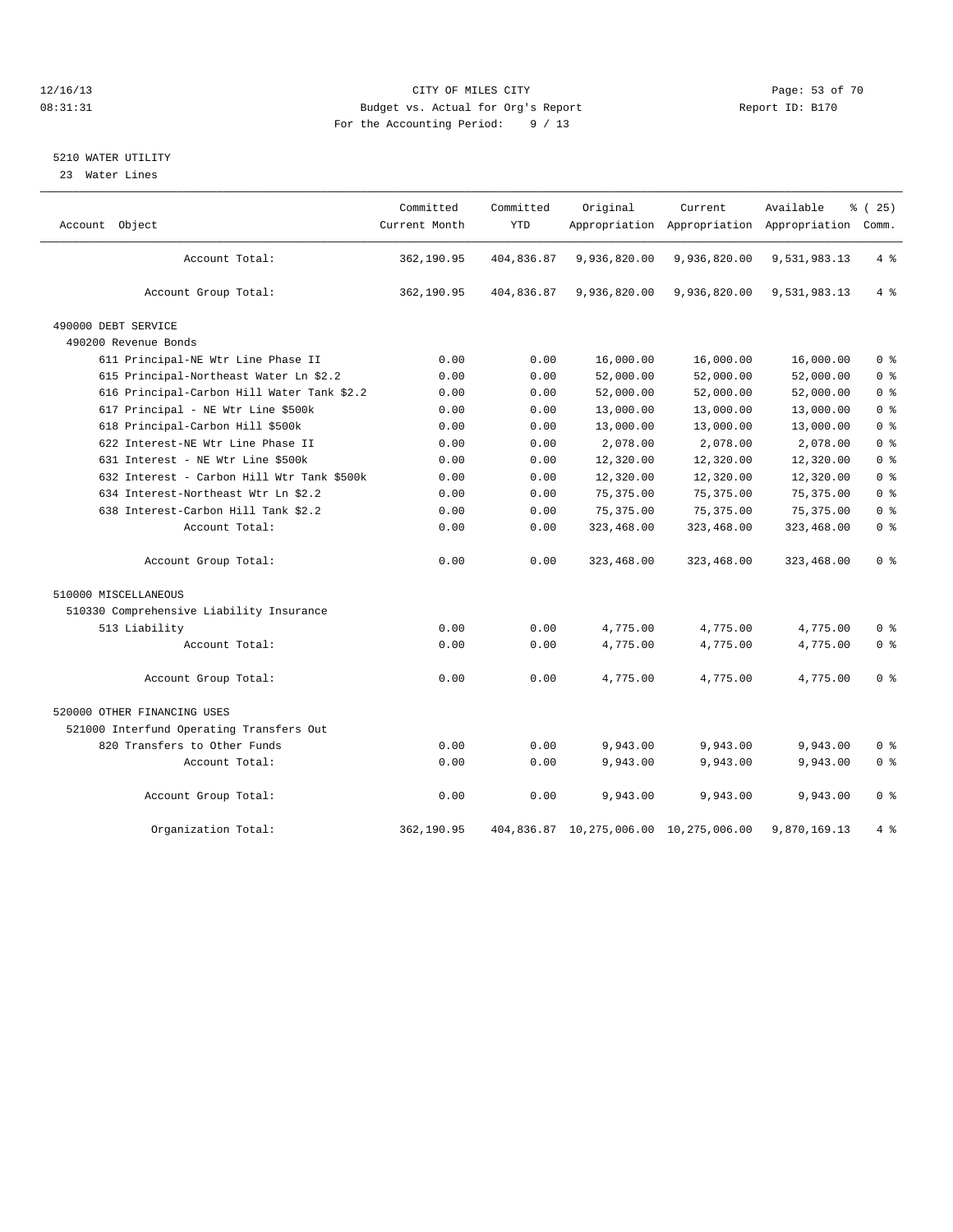### 12/16/13 Page: 54 of 70 08:31:31 Budget vs. Actual for Org's Report Changer Report ID: B170 For the Accounting Period: 9 / 13

————————————————————————————————————————————————————————————————————————————————————————————————————————————————————————————————————

### 5210 WATER UTILITY

25 Water Administration

|                                            | Committed     | Committed  | Original  | Current   | Available                                       | % (25)             |
|--------------------------------------------|---------------|------------|-----------|-----------|-------------------------------------------------|--------------------|
| Account Object                             | Current Month | <b>YTD</b> |           |           | Appropriation Appropriation Appropriation Comm. |                    |
| 430000 Public Works                        |               |            |           |           |                                                 |                    |
| 430510 Water Administration(25)            |               |            |           |           |                                                 |                    |
| 111 Salaries and Wages - Permanent         | 2,005.14      | 5,771.76   | 26,663.00 | 26,663.00 | 20,891.24                                       | $22$ %             |
| 121 OVERTIME-PERMANENT                     | 0.00          | 28.99      | 0.00      | 0.00      | $-28.99$                                        | $***$ $-$          |
| 131 VACATION                               | 136.14        | 483.49     | 0.00      | 0.00      | $-483.49$                                       | $***$ $-$          |
| 132 SICK LEAVE                             | 15.96         | 75.84      | 0.00      | 0.00      | $-75.84$                                        | $***$ $-$          |
| 141 Unemployment Insurance                 | 9.69          | 29.09      | 115.00    | 115.00    | 85.91                                           | $25$ $%$           |
| 142 Workers' Compensation                  | 24.89         | 98.98      | 296.00    | 296.00    | 197.02                                          | $33$ $%$           |
| 143 Health Insurance                       | 309.06        | 927.22     | 3,711.00  | 3,711.00  | 2,783.78                                        | $25$ %             |
| 144 FICA                                   | 165.00        | 495.07     | 1,960.00  | 1,960.00  | 1,464.93                                        | $25$ $%$           |
| 145 PERS                                   | 113.42        | 337.76     | 2,068.00  | 2,068.00  | 1,730.24                                        | $16*$              |
| 196 CLOTHING ALLOTMENT                     | 0.00          | 112.50     | 128.00    | 128.00    | 15.50                                           | 88 %               |
| 210 Office Supplies and Materials          | 208.47        | 333.87     | 2,000.00  | 2,000.00  | 1,666.13                                        | $17*$              |
| 214 Small Items of Equipment               | 0.00          | 0.00       | 3,067.00  | 3,067.00  | 3,067.00                                        | 0 <sup>8</sup>     |
| 220 Operating Expenses                     | 1.66          | 80.48      | 1,500.00  | 1,500.00  | 1,419.52                                        | 5 <sup>°</sup>     |
| 230 Repair and Maintenance Supplies        | 0.00          | 0.00       | 200.00    | 200.00    | 200.00                                          | 0 <sup>8</sup>     |
| 311 Postage, Box Rent, Etc.                | 627.68        | 1,829.23   | 10,000.00 | 10,000.00 | 8,170.77                                        | 18 <sup>8</sup>    |
| 320 Printing, Duplicating, Typing &        | 0.00          | 70.65      | 2,100.00  | 2,100.00  | 2,029.35                                        | 3%                 |
| 330 Publicity, Subscriptions & Dues        | 26.67         | 26.67      | 1,000.00  | 1,000.00  | 973.33                                          | 3 <sup>8</sup>     |
| 345 Telephone & Telegraph                  | 52.44         | 159.50     | 600.00    | 600.00    | 440.50                                          | $27$ %             |
| 347 Telephone-Internet                     | 19.52         | 60.91      | 200.00    | 200.00    | 139.09                                          | $30*$              |
| 350 Professional Services                  | 4,790.15      | 6,459.27   | 4,000.00  | 4,000.00  | $-2,459.27$                                     | $161$ %            |
| 360 Contr R & M                            | 151.31        | 4,875.29   | 4,000.00  | 4,000.00  | $-875.29$                                       | $122$ %            |
| 370 Travel                                 | 0.00          | 0.00       | 225.00    | 225.00    | 225.00                                          | 0 <sup>8</sup>     |
| 380 Training Services                      | 0.00          | 0.00       | 300.00    | 300.00    | 300.00                                          | 0 <sup>8</sup>     |
| 513 Liability                              | 0.00          | 0.00       | 200.00    | 200.00    | 200.00                                          | 0 <sup>8</sup>     |
| 521 Surety Bonds for Officials & Employees | 0.00          | 0.00       | 400.00    | 400.00    | 400.00                                          | 0 <sup>8</sup>     |
| 531 Building & Office Rental               | 500.00        | 1,500.00   | 6,000.00  | 6,000.00  | 4,500.00                                        | $25$ %             |
| 810 Losses (Bad debt expense - Enterprise  | 0.00          | 1.00       | 500.00    | 500.00    | 499.00                                          | 0 <sup>8</sup>     |
| Account Total:                             | 9,157.20      | 23,757.57  | 71,233.00 | 71,233.00 | 47, 475. 43                                     | $33$ $%$           |
| Account Group Total:                       | 9,157.20      | 23,757.57  | 71,233.00 | 71,233.00 | 47, 475. 43                                     | $33*$              |
| 510000 MISCELLANEOUS                       |               |            |           |           |                                                 |                    |
| 510330 Comprehensive Liability Insurance   |               |            |           |           |                                                 |                    |
| 513 Liability                              | 0.00          | 11,864.72  | 11,865.00 | 11,865.00 | 0.28                                            | $100$ %            |
| Account Total:                             | 0.00          | 11,864.72  | 11,865.00 | 11,865.00 |                                                 | $0.28$ 100 %       |
| Account Group Total:                       | 0.00          | 11,864.72  | 11,865.00 | 11,865.00 |                                                 | $0.28$ 100 %       |
| 520000 OTHER FINANCING USES                |               |            |           |           |                                                 |                    |
| 521000 Interfund Operating Transfers Out   |               |            |           |           |                                                 |                    |
| 820 Transfers to Other Funds               | 4,597.52      | 13,792.56  | 55,170.00 | 55,170.00 | 41,377.44                                       | $25$ $\frac{6}{5}$ |
| Account Total:                             | 4,597.52      | 13,792.56  | 55,170.00 | 55,170.00 | 41,377.44                                       | $25$ $%$           |
| Account Group Total:                       | 4,597.52      | 13,792.56  | 55,170.00 | 55,170.00 | 41,377.44                                       | $25$ $%$           |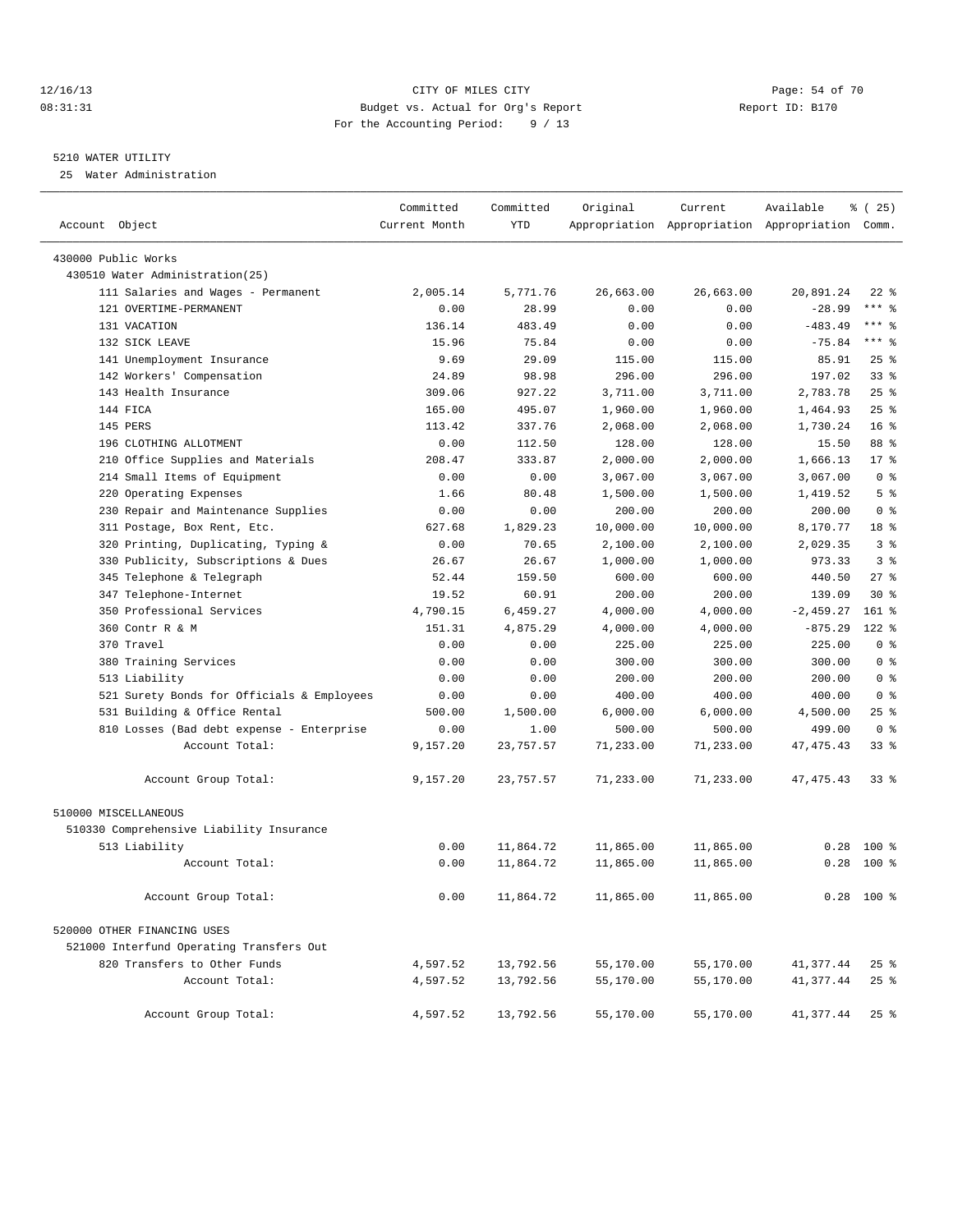### 12/16/13 Page: 55 of 70 08:31:31 Budget vs. Actual for Org's Report Changer Report ID: B170 For the Accounting Period: 9 / 13

# 5210 WATER UTILITY

25 Water Administration

| Account Object |                     | Committed<br>Current Month | Committed<br>YTD | Original   | Current<br>Appropriation Appropriation Appropriation Comm. | Available      | 8 (25) |
|----------------|---------------------|----------------------------|------------------|------------|------------------------------------------------------------|----------------|--------|
|                | Organization Total: | 13,754.72                  | 49, 414.85       | 138,268.00 | 138,268.00                                                 | 88,853.15 36 % |        |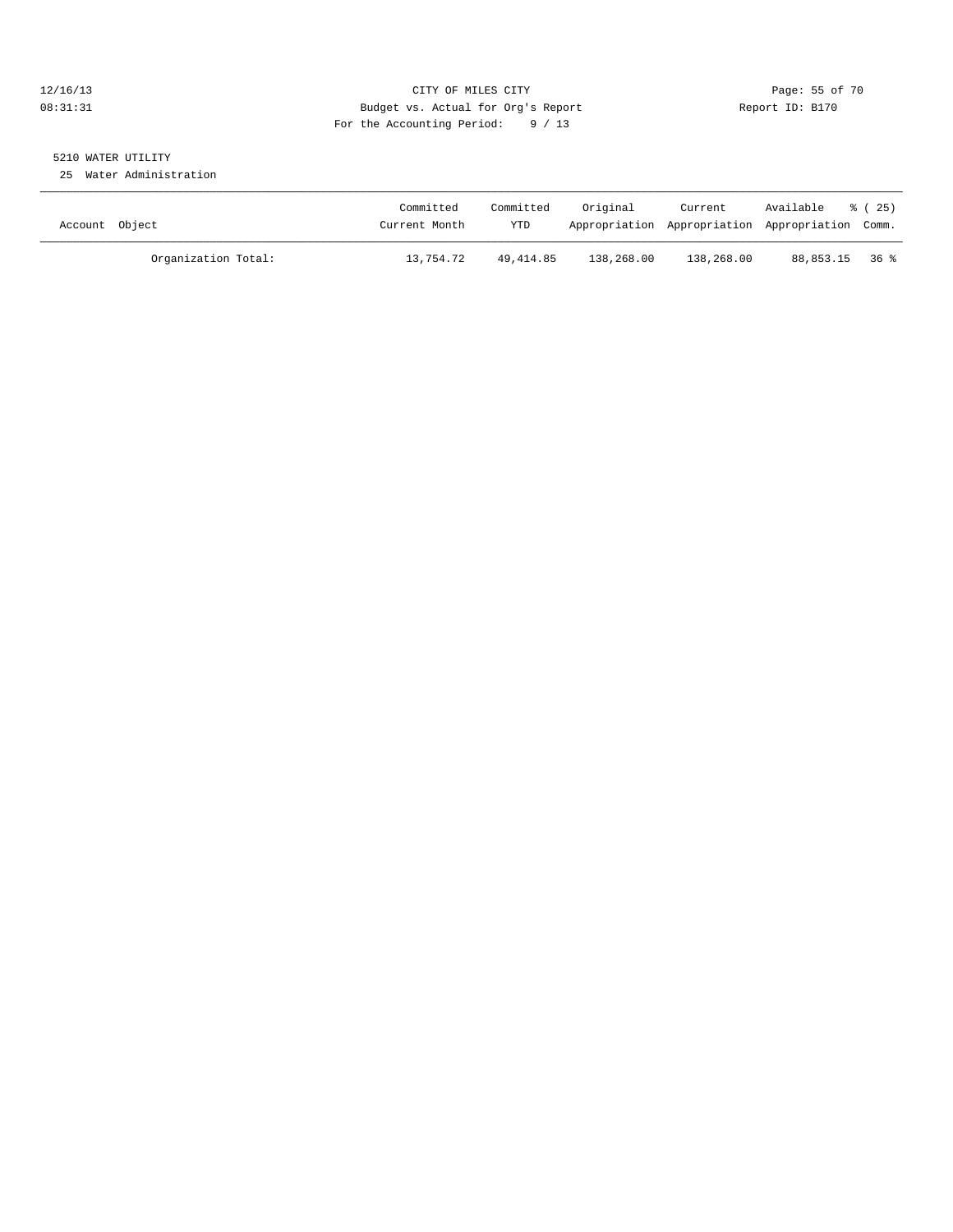### 12/16/13 Page: 56 of 70 08:31:31 Budget vs. Actual for Org's Report Report ID: B170 For the Accounting Period: 9 / 13

### 5210 WATER UTILITY

80 Water Purification

| Account Object                          | Committed<br>Current Month | Committed<br><b>YTD</b> | Original   | Current    | Available<br>Appropriation Appropriation Appropriation | 8 (25)<br>Comm. |
|-----------------------------------------|----------------------------|-------------------------|------------|------------|--------------------------------------------------------|-----------------|
| 430000 Public Works                     |                            |                         |            |            |                                                        |                 |
| 430540 Water Purification and Treatment |                            |                         |            |            |                                                        |                 |
| 210 Office Supplies and Materials       | 0.00                       | 61.40                   | 200.00     | 200.00     | 138.60                                                 | $31*$           |
| 214 Small Items of Equipment            | 0.00                       | 0.00                    | 17,814.00  | 17,814.00  | 17,814.00                                              | 0 <sup>8</sup>  |
| 220 Operating Expenses                  | 19.99                      | 97.96                   | 3,000.00   | 3,000.00   | 2,902.04                                               | 3 <sup>8</sup>  |
| 222 Chemicals, Lab & Med Supplies       | 7,285.78                   | 16,297.94               | 58,350.00  | 58,350.00  | 42,052.06                                              | $28$ %          |
| 226 Clothing and Uniforms               | 0.00                       | 59.99                   | 400.00     | 400.00     | 340.01                                                 | 15 <sup>8</sup> |
| 230 Repair and Maintenance Supplies     | 212.23                     | 739.60                  | 9,500.00   | 9,500.00   | 8,760.40                                               | 8 %             |
| 231 Gas, Oil, Diesel Fuel, Grease, etc. | 77.39                      | 246.06                  | 1,290.00   | 1,290.00   | 1,043.94                                               | 19 <sup>°</sup> |
| 241 Consumable Tools                    | 0.00                       | 0.00                    | 100.00     | 100.00     | 100.00                                                 | 0 <sup>8</sup>  |
| 311 Postage, Box Rent, Etc.             | 0.66                       | 9.63                    | 150.00     | 150.00     | 140.37                                                 | 6 <sup>°</sup>  |
| 320 Printing, Duplicating, Typing &     | 0.00                       | 0.00                    | 100.00     | 100.00     | 100.00                                                 | 0 <sup>8</sup>  |
| 330 Publicity, Subscriptions & Dues     | 0.00                       | 0.00                    | 400.00     | 400.00     | 400.00                                                 | 0 <sup>8</sup>  |
| 334 Memberships, Registrations & Dues   | 0.00                       | 0.00                    | 430.00     | 430.00     | 430.00                                                 | 0 <sup>8</sup>  |
| 345 Telephone & Telegraph               | 0.00                       | 0.00                    | 200.00     | 200.00     | 200.00                                                 | 0 <sup>8</sup>  |
| 352 Wtr/Swr Lab Testing                 | 385.00                     | 1,847.00                | 10,000.00  | 10,000.00  | 8,153.00                                               | 18 %            |
| 357 Architectual, Engineering Serv Etc. | 0.00                       | 0.00                    | 12,000.00  | 12,000.00  | 12,000.00                                              | 0 <sup>8</sup>  |
| 360 Contr R & M                         | 0.00                       | 245.10                  | 6,000.00   | 6,000.00   | 5,754.90                                               | 4%              |
| 369 Other Repair and Maintenance        | 0.00                       | 0.00                    | 1,500.00   | 1,500.00   | 1,500.00                                               | 0 <sup>8</sup>  |
| 370 Travel                              | 167.24                     | 167.24                  | 1,200.00   | 1,200.00   | 1,032.76                                               | $14*$           |
| 380 Training Services                   | 121.92                     | 121.92                  | 1,000.00   | 1,000.00   | 878.08                                                 | $12*$           |
| 382 Books                               | 0.00                       | 0.00                    | 200.00     | 200.00     | 200.00                                                 | 0 <sup>8</sup>  |
| 533 Machinery and Equipment Rental      | 0.00                       | 0.00                    | 1,000.00   | 1,000.00   | 1,000.00                                               | 0 <sup>8</sup>  |
| Account Total:                          | 8,270.21                   | 19,893.84               | 124,834.00 | 124,834.00 | 104,940.16                                             | 16 <sup>8</sup> |
| Account Group Total:                    | 8,270.21                   | 19,893.84               | 124,834.00 | 124,834.00 | 104,940.16                                             | 16 <sub>8</sub> |
| Organization Total:                     | 8,270.21                   | 19,893.84               | 124,834.00 | 124,834.00 | 104,940.16                                             | 16 <sup>8</sup> |
|                                         |                            |                         |            |            |                                                        |                 |

Fund Total: 417,135.78 581,360.97 11,179,509.00 11,179,509.00 10,598,148.03 5 %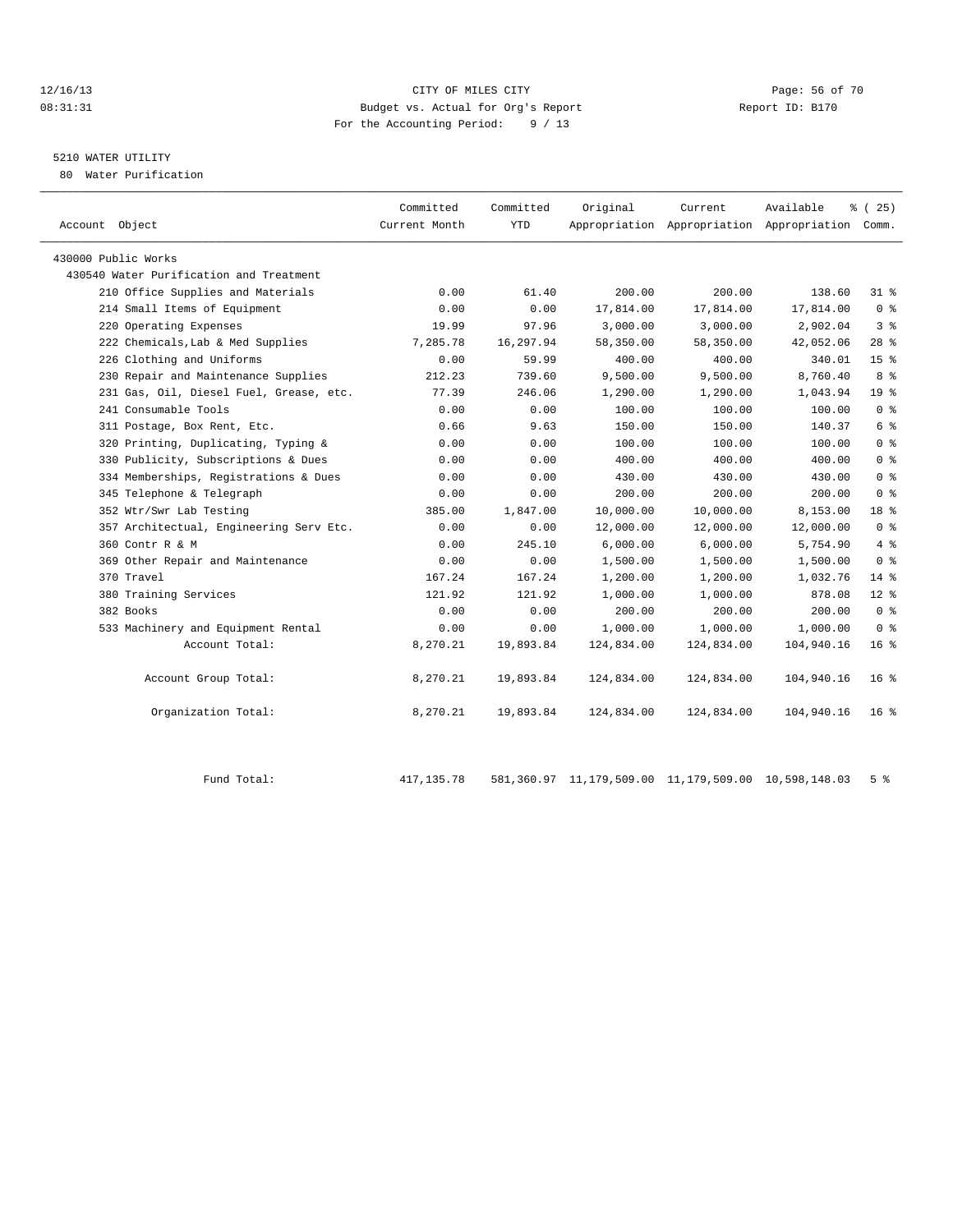### 12/16/13 Page: 57 of 70 08:31:31 Budget vs. Actual for Org's Report Changer Report ID: B170 For the Accounting Period: 9 / 13

### 5310 SEWER UTILITY

29 Sewer Administration

| Account Object                                               | Committed<br>Current Month | Committed<br>YTD | Original   | Current    | Available<br>Appropriation Appropriation Appropriation Comm. | <sub>है</sub> (25) |
|--------------------------------------------------------------|----------------------------|------------------|------------|------------|--------------------------------------------------------------|--------------------|
| 430000 Public Works                                          |                            |                  |            |            |                                                              |                    |
| 430610 Sewer Administration (29)                             |                            |                  |            |            |                                                              |                    |
|                                                              | 2,005.16                   | 5,771.55         | 25,623.00  | 25,623.00  | 19,851.45                                                    | $23$ $%$           |
| 111 Salaries and Wages - Permanent<br>121 OVERTIME-PERMANENT | 0.00                       | 29.00            | 0.00       | 0.00       | $-29.00$                                                     | $***$ 8            |
| 131 VACATION                                                 | 136.15                     | 483.51           | 0.00       | 0.00       | $-483.51$                                                    | $***$ $-$          |
| 132 SICK LEAVE                                               | 15.98                      | 75.73            | 0.00       | 0.00       | $-75.73$                                                     | $***$ $-$          |
| 141 Unemployment Insurance                                   | 9.72                       | 29.15            | 115.00     | 115.00     | 85.85                                                        | $25$ $%$           |
| 142 Workers' Compensation                                    | 24.88                      | 50.13            | 296.00     | 296.00     | 245.87                                                       | $17*$              |
| 143 Health Insurance                                         | 309.09                     | 927.23           |            | 3,711.00   | 2,783.77                                                     | 25%                |
| 144 FICA                                                     | 165.06                     | 495.22           | 3,711.00   |            |                                                              | 25%                |
|                                                              |                            | 337.70           | 1,960.00   | 1,960.00   | 1,464.78                                                     | $16*$              |
| 145 PERS                                                     | 113.40                     |                  | 2,068.00   | 2,068.00   | 1,730.30                                                     | 88 %               |
| 196 CLOTHING ALLOTMENT                                       | 0.00                       | 112.50           | 128.00     | 128.00     | 15.50                                                        |                    |
| 210 Office Supplies and Materials                            | 208.46                     | 333.87           | 2,000.00   | 2,000.00   | 1,666.13                                                     | $17*$              |
| 214 Small Items of Equipment                                 | 0.00                       | 0.00             | 3,067.00   | 3,067.00   | 3,067.00                                                     | 0 <sup>8</sup>     |
| Operating Expenses<br>220                                    | 1.67                       | 151.14           | 1,500.00   | 1,500.00   | 1,348.86                                                     | $10*$              |
| 230 Repair and Maintenance Supplies                          | 0.00                       | 0.00             | 200.00     | 200.00     | 200.00                                                       | 0 <sup>8</sup>     |
| 311 Postage, Box Rent, Etc.                                  | 627.68                     | 1,829.23         | 6,000.00   | 6,000.00   | 4,170.77                                                     | $30*$              |
| 320 Printing, Duplicating, Typing &                          | 0.00                       | 0.00             | 2,100.00   | 2,100.00   | 2,100.00                                                     | 0 <sup>8</sup>     |
| Publicity, Subscriptions & Dues<br>330                       | 26.66                      | 26.66            | 1,000.00   | 1,000.00   | 973.34                                                       | 3 <sup>8</sup>     |
| Telephone & Telegraph<br>345                                 | 52.42                      | 159.44           | 600.00     | 600.00     | 440.56                                                       | $27$ %             |
| 347 Telephone-Internet                                       | 19.51                      | 60.88            | 225.00     | 225.00     | 164.12                                                       | $27$ %             |
| 350 Professional Services                                    | 4,790.15                   | 6,459.26         | 4,000.00   | 4,000.00   | $-2, 459.26$                                                 | $161$ %            |
| 360 Contr R & M                                              | 151.31                     | 4,875.28         | 3,000.00   | 3,000.00   | $-1,875.28$                                                  | $163$ %            |
| 370 Travel                                                   | 0.00                       | 0.00             | 200.00     | 200.00     | 200.00                                                       | 0 <sup>8</sup>     |
| 380 Training Services                                        | 0.00                       | 0.00             | 300.00     | 300.00     | 300.00                                                       | 0 <sup>8</sup>     |
| 382 Books                                                    | 69.63                      | 69.63            | 0.00       | 0.00       | $-69.63$                                                     | $***$ $_{8}$       |
| 513 Liability                                                | 0.00                       | 0.00             | 200.00     | 200.00     | 200.00                                                       | 0 <sup>8</sup>     |
| 521 Surety Bonds for Officials & Employees                   | 0.00                       | 0.00             | 400.00     | 400.00     | 400.00                                                       | 0 <sup>8</sup>     |
| 531 Building & Office Rental                                 | 333.33                     | 999.99           | 5,500.00   | 5,500.00   | 4,500.01                                                     | 18 %               |
| 540<br>Special Assessments                                   | 0.00                       | 0.00             | 5,200.00   | 5,200.00   | 5,200.00                                                     | 0 <sup>8</sup>     |
| 810 Losses (Bad debt expense - Enterprise                    | 0.00                       | 1.00             | 500.00     | 500.00     | 499.00                                                       | 0 <sup>8</sup>     |
| Account Total:                                               | 9,060.26                   | 23, 278.10       | 69,893.00  | 69,893.00  | 46,614.90                                                    | 33%                |
| Account Group Total:                                         | 9,060.26                   | 23, 278.10       | 69,893.00  | 69,893.00  | 46,614.90                                                    | $33*$              |
| 490000 DEBT SERVICE                                          |                            |                  |            |            |                                                              |                    |
| 490200 Revenue Bonds                                         |                            |                  |            |            |                                                              |                    |
| 608 Prpl-Wastewater Project Phase I                          | 0.00                       | 0.00             | 58,000.00  | 58,000.00  | 58,000.00                                                    | 0 <sup>8</sup>     |
| 626 Interest-Wastewater Project Phase I                      | 0.00                       | 0.00             | 43,185.00  | 43,185.00  | 43,185.00                                                    | 0 <sup>8</sup>     |
| Account Total:                                               | 0.00                       | 0.00             | 101,185.00 | 101,185.00 | 101,185.00                                                   | 0 <sup>8</sup>     |
| Account Group Total:                                         | 0.00                       | 0.00             | 101,185.00 | 101,185.00 | 101,185.00                                                   | 0 <sup>8</sup>     |
| 510000 MISCELLANEOUS                                         |                            |                  |            |            |                                                              |                    |
| 510330 Comprehensive Liability Insurance                     |                            |                  |            |            |                                                              |                    |
| 513 Liability                                                | 0.00                       | 40,152.57        | 40,153.00  | 40,153.00  |                                                              | $0.43$ 100 %       |
| Account Total:                                               | 0.00                       | 40,152.57        | 40,153.00  | 40,153.00  |                                                              | $0.43$ 100 %       |
| Account Group Total:                                         | 0.00                       | 40,152.57        | 40,153.00  | 40,153.00  |                                                              | $0.43$ 100 %       |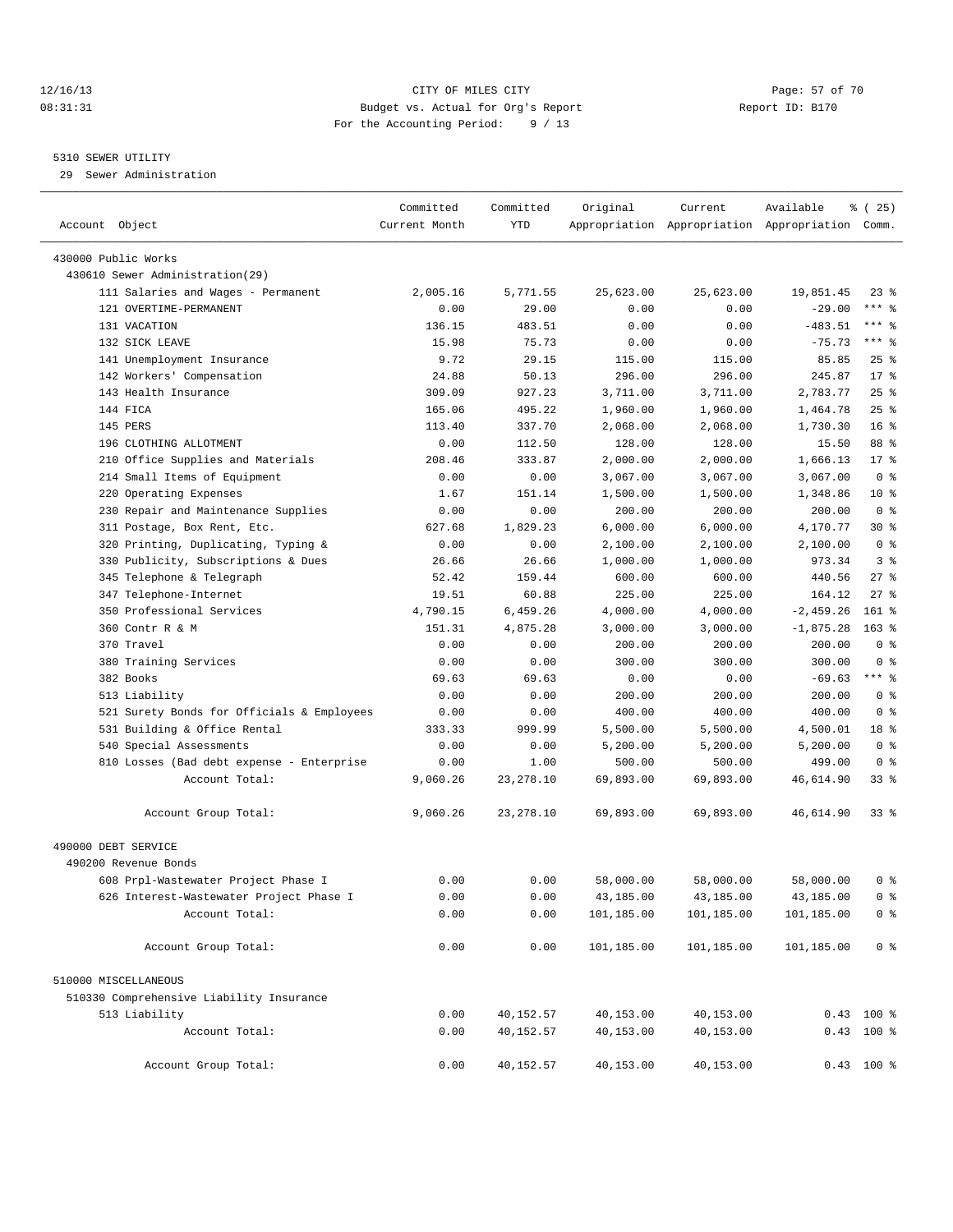### 12/16/13 Page: 58 of 70 08:31:31 Budget vs. Actual for Org's Report Changer Report ID: B170 For the Accounting Period: 9 / 13

### 5310 SEWER UTILITY

29 Sewer Administration

| Object                                                                                                  | Committed     | Committed  | Original      | Current       | Available     | $\frac{3}{6}$ ( 25 ) |
|---------------------------------------------------------------------------------------------------------|---------------|------------|---------------|---------------|---------------|----------------------|
| Account                                                                                                 | Current Month | <b>YTD</b> | Appropriation | Appropriation | Appropriation | Comm.                |
| 520000 OTHER FINANCING USES<br>521000 Interfund Operating Transfers Out<br>820 Transfers to Other Funds | 3,418.85      | 10,256.55  | 41,026.00     | 41,026.00     | 30,769.45     | $25$ $\frac{6}{5}$   |
| Account Total:                                                                                          | 3,418.85      | 10,256.55  | 41,026.00     | 41,026.00     | 30,769.45     | $25$ $\frac{6}{5}$   |
| Account Group Total:                                                                                    | 3,418.85      | 10,256.55  | 41,026.00     | 41,026.00     | 30,769.45     | $25$ $\frac{6}{5}$   |
| Organization Total:                                                                                     | 12,479.11     | 73,687.22  | 252, 257, 00  | 252, 257, 00  | 178,569.78    | 298                  |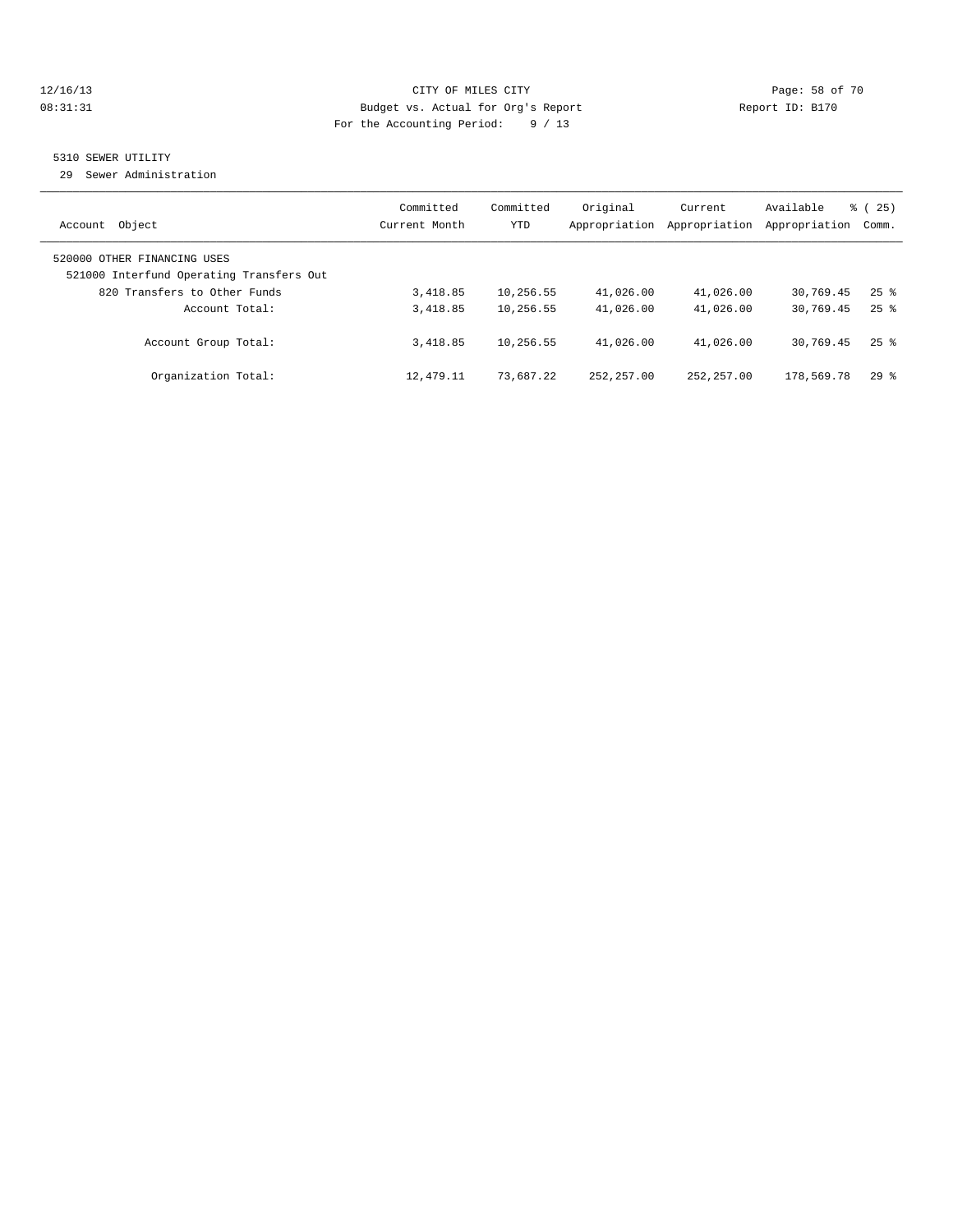### 12/16/13 Page: 59 of 70 08:31:31 Budget vs. Actual for Org's Report Changer Report ID: B170 For the Accounting Period: 9 / 13

————————————————————————————————————————————————————————————————————————————————————————————————————————————————————————————————————

### 5310 SEWER UTILITY

31 Sewer Lines

| Account Object                               | Committed<br>Current Month | Committed<br>YTD | Original   | Current    | Available<br>Appropriation Appropriation Appropriation Comm. | 8 (25)          |
|----------------------------------------------|----------------------------|------------------|------------|------------|--------------------------------------------------------------|-----------------|
|                                              |                            |                  |            |            |                                                              |                 |
| 430000 Public Works                          |                            |                  |            |            |                                                              |                 |
| 430630 Sewer Collection and Transmission(31) |                            |                  |            |            |                                                              |                 |
| 111 Salaries and Wages - Permanent           | 7,279.55                   | 24,969.42        | 114,383.00 | 114,383.00 | 89, 413.58                                                   | 22 %            |
| 121 OVERTIME-PERMANENT                       | 218.74                     | 877.96           | 10,598.00  | 10,598.00  | 9,720.04                                                     | 8 %             |
| 131 VACATION                                 | 247.92                     | 2,235.19         | 15,773.00  | 15,773.00  | 13,537.81                                                    | $14*$           |
| 132 SICK LEAVE                               | 209.18                     | 1,132.29         | 7,093.00   | 7,093.00   | 5,960.71                                                     | 16 <sup>8</sup> |
| 133 OTHER LEAVE PAY                          | 0.00                       | 0.00             | 2,738.00   | 2,738.00   | 2,738.00                                                     | 0 <sup>8</sup>  |
| 134 HOLIDAY PAY                              | 0.00                       | 36.34            | 4,558.00   | 4,558.00   | 4,521.66                                                     | 1 <sup>8</sup>  |
| 141 Unemployment Insurance                   | 35.82                      | 133.60           | 698.00     | 698.00     | 564.40                                                       | 19 <sup>°</sup> |
| 142 Workers' Compensation                    | 386.35                     | 945.83           | 8,325.00   | 8,325.00   | 7,379.17                                                     | $11*$           |
| 143 Health Insurance                         | 1,885.92                   | 5, 117.26        | 24,493.00  | 24,493.00  | 19,375.74                                                    | $21$ %          |
| 144 FICA                                     | 594.56                     | 2,223.06         | 11,871.00  | 11,871.00  | 9,647.94                                                     | 19 <sup>°</sup> |
| 145 PERS                                     | 642.00                     | 2,360.56         | 44,326.00  | 44,326.00  | 41,965.44                                                    | 5 <sup>°</sup>  |
| 196 CLOTHING ALLOTMENT                       | 0.00                       | 420.00           | 475.00     | 475.00     | 55.00                                                        | 88 %            |
| 210 Office Supplies and Materials            | 0.00                       | 0.00             | 350.00     | 350.00     | 350.00                                                       | 0 <sup>8</sup>  |
| 214 Small Items of Equipment                 | 0.00                       | 0.00             | 5,200.00   | 5,200.00   | 5,200.00                                                     | 0 <sup>8</sup>  |
| 220 Operating Expenses                       | 0.00                       | 162.50           | 3,000.00   | 3,000.00   | 2,837.50                                                     | 5 <sup>°</sup>  |
| 222 Chemicals, Lab & Med Supplies            | 0.00                       | 1,889.00         | 3,000.00   | 3,000.00   | 1,111.00                                                     | 63 %            |
| 226 Clothing and Uniforms                    | 0.00                       | 0.00             | 700.00     | 700.00     | 700.00                                                       | 0 <sup>8</sup>  |
| 230 Repair and Maintenance Supplies          | 0.00                       | 0.00             | 7,500.00   | 7,500.00   | 7,500.00                                                     | 0 <sup>8</sup>  |
| 231 Gas, Oil, Diesel Fuel, Grease, etc.      | 1,181.95                   | 2,039.61         | 11,000.00  | 11,000.00  | 8,960.39                                                     | 19 <sup>°</sup> |
| 233 Water Main Replacement and Street        | 0.00                       | 0.00             | 10,000.00  | 10,000.00  | 10,000.00                                                    | 0 <sup>8</sup>  |
| 234 Hydrant Replacement, Valves              | 0.00                       | 0.00             | 10,000.00  | 10,000.00  | 10,000.00                                                    | 0 <sup>8</sup>  |
| 241 Consumable Tools                         | 0.00                       | 0.00             | 150.00     | 150.00     | 150.00                                                       | 0 <sup>8</sup>  |
| 311 Postage, Box Rent, Etc.                  | 0.00                       | 0.00             | 50.00      | 50.00      | 50.00                                                        | 0 <sup>8</sup>  |
| 320 Printing, Duplicating, Typing &          | 0.00                       | 0.00             | 75.00      | 75.00      | 75.00                                                        | 0 <sup>8</sup>  |
| 330 Publicity, Subscriptions & Dues          | 0.00                       | 0.00             | 125.00     | 125.00     | 125.00                                                       | 0 <sup>8</sup>  |
| 334 Memberships, Registrations & Dues        | 0.00                       | 125.00           | 150.00     | 150.00     | 25.00                                                        | 83 %            |
| 341 Electric Utility Services                | 10.81                      | 33.50            | 200.00     | 200.00     | 166.50                                                       | $17*$           |
| 344 Gas Utility Service                      | 4.38                       | 13.38            | 400.00     | 400.00     | 386.62                                                       | 3%              |
| 345 Telephone & Telegraph                    | 42.25                      | 128.93           | 550.00     | 550.00     | 421.07                                                       | 23 %            |
| 346 Garbage Service                          | 0.00                       | 0.00             | 300.00     | 300.00     | 300.00                                                       | 0 <sup>8</sup>  |
| 347 Telephone-Internet                       | 11.40                      | 32.20            | 125.00     | 125.00     | 92.80                                                        | 26 %            |
| 350 Professional Services                    | 33.00                      | 54.00            | 12,000.00  | 12,000.00  | 11,946.00                                                    | 0 <sup>8</sup>  |
| 356 Purchsed Services (MMIA Div '01)         | 0.00                       | 0.00             | 2,000.00   | 2,000.00   | 2,000.00                                                     | 0 <sup>8</sup>  |
| 357 Architectual, Engineering Serv Etc.      | 0.00                       | 0.00             | 20,000.00  | 20,000.00  | 20,000.00                                                    | 0 <sup>8</sup>  |
| 360 Contr R & M                              | 423.36                     | 1,587.25         | 3,000.00   | 3,000.00   | 1,412.75                                                     | 53%             |
| 363 R&M Vehicles/Equip/Labor-PW              | 5,846.08                   | 6,963.70         | 27,000.00  | 27,000.00  | 20,036.30                                                    | $26$ %          |
| 369 Other Repair and Maintenance             | 0.00                       | 299.90           | 2,500.00   | 2,500.00   | 2,200.10                                                     | $12*$           |
| 370 Travel                                   | 0.00                       | 0.00             | 400.00     | 400.00     | 400.00                                                       | 0 <sup>8</sup>  |
| 380 Training Services                        | 0.00                       | 0.00             | 500.00     | 500.00     | 500.00                                                       | 0 <sup>8</sup>  |
| 382 Books                                    | 0.00                       | 0.00             | 100.00     | 100.00     | 100.00                                                       | $0$ %           |
| 400 BUILDING MATERIALS                       | 0.00                       | 0.00             | 500.00     | 500.00     | 500.00                                                       | 0 <sup>8</sup>  |
| 512 Insurance on Vehicles & Equipment        | 0.00                       | 1,304.99         | 1,305.00   | 1,305.00   | 0.01                                                         | 100 %           |
| 513 Liability                                | 0.00                       | 0.00             | 5,000.00   | 5,000.00   | 5,000.00                                                     | 0 <sup>8</sup>  |
| 532 Land Rental                              | 0.00                       | 515.00           | 500.00     | 500.00     | $-15.00$                                                     | $103$ %         |
| 533 Machinery and Equipment Rental           | 0.00                       | 0.00             | 1,000.00   | 1,000.00   | 1,000.00                                                     | 0 <sup>8</sup>  |
| 940 Machinery & Equipment                    | 0.00                       | 19,324.50        | 159,520.00 | 159,520.00 | 140,195.50                                                   | $12*$           |
| Account Total:                               | 19,053.27                  | 74,924.97        | 533,531.00 | 533,531.00 | 458,606.03                                                   | $14$ %          |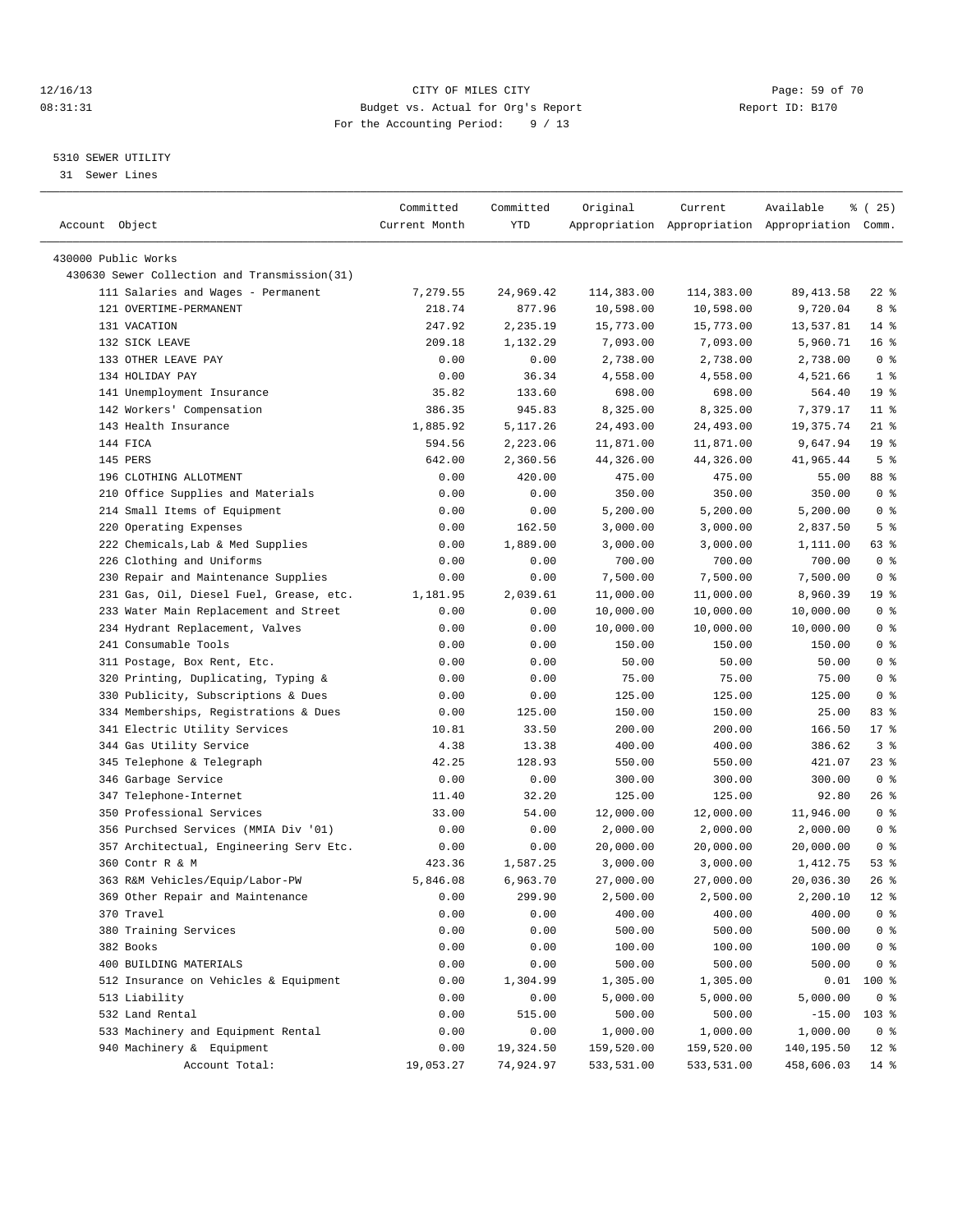### 12/16/13 Page: 60 of 70 08:31:31 Budget vs. Actual for Org's Report Changer Report ID: B170 For the Accounting Period: 9 / 13

### 5310 SEWER UTILITY

31 Sewer Lines

| Object<br>Account                                                       | Committed<br>Current Month | Committed<br><b>YTD</b> | Original<br>Appropriation | Current<br>Appropriation | Available<br>Appropriation | % (<br>25)<br>Comm. |
|-------------------------------------------------------------------------|----------------------------|-------------------------|---------------------------|--------------------------|----------------------------|---------------------|
| Account Group Total:                                                    | 19,053.27                  | 74,924.97               | 533,531.00                | 533,531.00               | 458,606.03                 | $14*$               |
| 520000 OTHER FINANCING USES<br>521000 Interfund Operating Transfers Out |                            |                         |                           |                          |                            |                     |
| 820 Transfers to Other Funds                                            | 0.00                       | 0.00                    | 16,362.00                 | 16,362.00                | 16,362.00                  | 0 <sup>8</sup>      |
| Account Total:                                                          | 0.00                       | 0.00                    | 16,362.00                 | 16,362.00                | 16,362.00                  | 0 <sup>8</sup>      |
| Account Group Total:                                                    | 0.00                       | 0.00                    | 16,362.00                 | 16,362.00                | 16,362.00                  | 0 <sup>8</sup>      |
| Organization Total:                                                     | 19,053.27                  | 74,924.97               | 549,893.00                | 549,893.00               | 474,968.03                 | $14 \text{ }$       |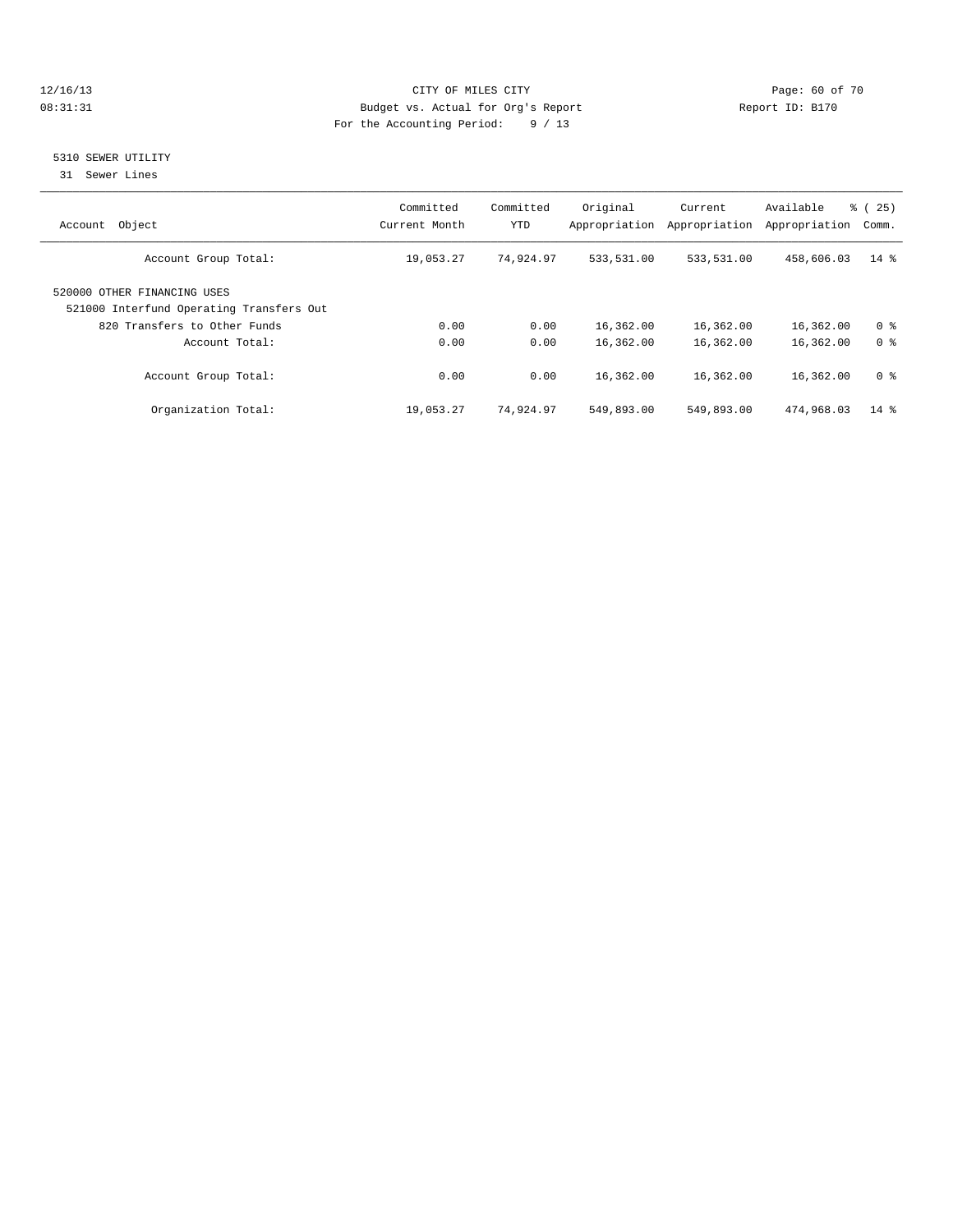### 12/16/13 Page: 61 of 70 08:31:31 Budget vs. Actual for Org's Report Changer Report ID: B170 For the Accounting Period: 9 / 13

### 5310 SEWER UTILITY

32 Sewer Lifts

|                                         | Committed     | Committed  | Original   | Current    | Available                                       | % (25)          |
|-----------------------------------------|---------------|------------|------------|------------|-------------------------------------------------|-----------------|
| Account Object                          | Current Month | <b>YTD</b> |            |            | Appropriation Appropriation Appropriation Comm. |                 |
| 430000 Public Works                     |               |            |            |            |                                                 |                 |
| 430690 Sewer Lift Stations(32)          |               |            |            |            |                                                 |                 |
| 111 Salaries and Wages - Permanent      | 4,506.89      | 13,039.58  | 57,124.00  | 57,124.00  | 44,084.42                                       | $23$ %          |
| 121 OVERTIME-PERMANENT                  | 67.49         | 523.89     | 3,134.00   | 3,134.00   | 2,610.11                                        | 17.8            |
| 131 VACATION                            | 190.33        | 1,028.15   | 4,206.00   | 4,206.00   | 3,177.85                                        | $24$ %          |
| 132 SICK LEAVE                          | 116.21        | 326.13     | 1,840.00   | 1,840.00   | 1,513.87                                        | 18 <sup>8</sup> |
| 133 OTHER LEAVE PAY                     | 0.00          | 3.77       | 705.00     | 705.00     | 701.23                                          | 1 <sup>8</sup>  |
| 134 HOLIDAY PAY                         | 215.49        | 370.02     | 1,133.00   | 1,133.00   | 762.98                                          | 33%             |
| 141 Unemployment Insurance              | 22.98         | 69.74      | 306.00     | 306.00     | 236.26                                          | $23$ $%$        |
| 142 Workers' Compensation               | 306.27        | 626.79     | 3,568.00   | 3,568.00   | 2,941.21                                        | 18 %            |
| 143 Health Insurance                    | 834.95        | 2,504.83   | 11,207.00  | 11,207.00  | 8,702.17                                        | $22$ %          |
| 144 FICA                                | 361.36        | 1,099.02   | 5,213.00   | 5,213.00   | 4,113.98                                        | $21$ %          |
| 145 PERS                                | 411.60        | 1,234.36   | 5,499.00   | 5,499.00   | 4,264.64                                        | $22$ $%$        |
| 196 CLOTHING ALLOTMENT                  | 0.00          | 202.50     | 236.00     | 236.00     | 33.50                                           | 86%             |
| 210 Office Supplies and Materials       | 30.78         | 63.53      | 100.00     | 100.00     | 36.47                                           | 64 %            |
| 214 Small Items of Equipment            | 0.00          | 0.00       | 43,000.00  | 43,000.00  | 43,000.00                                       | 0 <sup>8</sup>  |
| 220 Operating Expenses                  | 0.00          | 0.00       | 1,000.00   | 1,000.00   | 1,000.00                                        | 0 <sup>8</sup>  |
| 222 Chemicals, Lab & Med Supplies       | 0.00          | 0.00       | 3,000.00   | 3,000.00   | 3,000.00                                        | 0 <sup>8</sup>  |
| 226 Clothing and Uniforms               | 0.00          | 39.00      | 100.00     | 100.00     | 61.00                                           | 39 %            |
| 230 Repair and Maintenance Supplies     | 0.00          | 87.88      | 5,500.00   | 5,500.00   | 5, 412.12                                       | 2 <sup>8</sup>  |
| 231 Gas, Oil, Diesel Fuel, Grease, etc. | 119.39        | 340.85     | 2,500.00   | 2,500.00   | 2,159.15                                        | 14.8            |
| 241 Consumable Tools                    | 0.00          | 0.00       | 50.00      | 50.00      | 50.00                                           | 0 <sup>8</sup>  |
| 311 Postage, Box Rent, Etc.             | 0.00          | 0.00       | 50.00      | 50.00      | 50.00                                           | 0 <sup>8</sup>  |
| 341 Electric Utility Services           | 1,019.50      | 3,195.34   | 11,000.00  | 11,000.00  | 7,804.66                                        | 29%             |
| 344 Gas Utility Service                 | 71.12         | 150.35     | 1,500.00   | 1,500.00   | 1,349.65                                        | $10*$           |
| 345 Telephone & Telegraph               | 0.00          | 0.00       | 500.00     | 500.00     | 500.00                                          | 0 <sup>8</sup>  |
| 347 Telephone-Internet                  | 0.00          | 0.00       | 230.00     | 230.00     | 230.00                                          | 0 <sup>8</sup>  |
| 352 Wtr/Swr Lab Testing                 | 0.00          | 132.87     | 250.00     | 250.00     | 117.13                                          | 53%             |
| 360 Contr R & M                         | 0.00          | 60.00      | 2,500.00   | 2,500.00   | 2,440.00                                        | 2 <sup>°</sup>  |
| 369 Other Repair and Maintenance        | 0.00          | 0.00       | 1,000.00   | 1,000.00   | 1,000.00                                        | 0 <sup>8</sup>  |
| 370 Travel                              | 35.84         | 35.84      | 500.00     | 500.00     | 464.16                                          | 7 %             |
| 380 Training Services                   | 60.96         | 60.96      | 500.00     | 500.00     | 439.04                                          | $12*$           |
| 382 Books                               | 0.00          | 0.00       | 50.00      | 50.00      | 50.00                                           | 0 <sup>8</sup>  |
| 400 BUILDING MATERIALS                  | 0.00          | 0.00       | 100.00     | 100.00     | 100.00                                          | 0 <sup>8</sup>  |
| 511 Insurance on Buildings              | 0.00          | 470.79     | 471.00     | 471.00     | 0.21                                            | $100*$          |
| 513 Liability                           | 0.00          | 0.00       | 3,750.00   | 3,750.00   | 3,750.00                                        | 0 <sup>8</sup>  |
| 532 Land Rental                         | 0.00          | 0.00       | 500.00     | 500.00     | 500.00                                          | 0 <sup>8</sup>  |
| 533 Machinery and Equipment Rental      | 0.00          | 0.00       | 150.00     | 150.00     | 150.00                                          | 0 <sup>8</sup>  |
| 940 Machinery & Equipment               | 0.00          | 853.59     | 153,191.00 | 153,191.00 | 152, 337.41                                     | 1 <sup>8</sup>  |
| Account Total:                          | 8,371.16      | 26,519.78  | 325,663.00 | 325,663.00 | 299, 143. 22                                    | 8 %             |
| Account Group Total:                    | 8,371.16      | 26,519.78  | 325,663.00 | 325,663.00 | 299, 143. 22                                    | 8 %             |
| Organization Total:                     | 8,371.16      | 26,519.78  | 325,663.00 | 325,663.00 | 299, 143. 22                                    | 8 %             |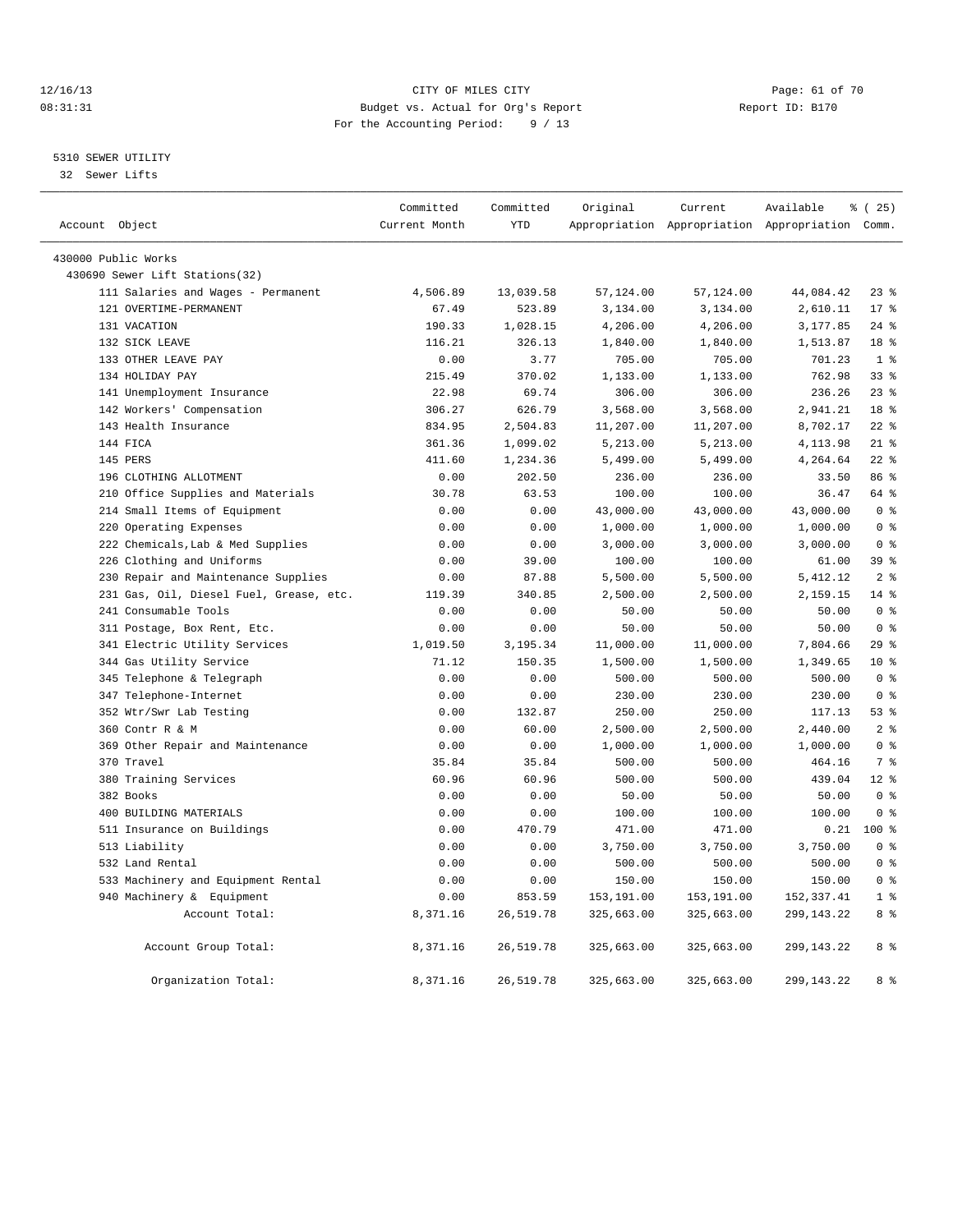### 12/16/13 Page: 62 of 70 08:31:31 Budget vs. Actual for Org's Report Changer Report ID: B170 For the Accounting Period: 9 / 13

————————————————————————————————————————————————————————————————————————————————————————————————————————————————————————————————————

### 5310 SEWER UTILITY

33 Sewer Plant

|                                           | Committed      | Committed      | Original             | Current              | Available                                       | <sub>है</sub> (25) |
|-------------------------------------------|----------------|----------------|----------------------|----------------------|-------------------------------------------------|--------------------|
| Account Object                            | Current Month  | YTD            |                      |                      | Appropriation Appropriation Appropriation Comm. |                    |
|                                           |                |                |                      |                      |                                                 |                    |
| 430000 Public Works                       |                |                |                      |                      |                                                 |                    |
| 430640 Sewer Treatment and Disposal(33)   |                |                |                      |                      |                                                 |                    |
| 111 Salaries and Wages - Permanent        | 7,151.30       | 20,571.38      | 90,664.00            | 90,664.00            | 70,092.62                                       | $23$ $%$           |
| 121 OVERTIME-PERMANENT                    | 101.12         | 785.16         | 6,848.00             | 6,848.00             | 6,062.84                                        | $11$ %             |
| 131 VACATION                              | 295.10         | 1,611.83       | 6,309.00             | 6,309.00             | 4,697.17                                        | $26$ %<br>$24$ %   |
| 132 SICK LEAVE<br>133 OTHER LEAVE PAY     | 193.53<br>0.00 | 663.47         | 2,810.00<br>1,170.00 | 2,810.00             | 2,146.53                                        | 0 <sup>8</sup>     |
| 134 HOLIDAY PAY                           | 323.25         | 5.65<br>555.21 |                      | 1,170.00<br>2,167.00 | 1,164.35<br>1,611.79                            | 26%                |
| 141 Unemployment Insurance                |                |                | 2,167.00             |                      | 384.78                                          |                    |
|                                           | 36.31          | 110.22         | 495.00<br>5,873.00   | 495.00               |                                                 | $22$ %             |
| 142 Workers' Compensation                 | 481.15         | 984.28         |                      | 5,873.00             | 4,888.72                                        | $17*$              |
| 143 Health Insurance                      | 1,298.65       | 3,896.11       | 16,922.00            | 16,922.00            | 13,025.89                                       | $23$ $%$           |
| 144 FICA                                  | 573.53         | 1,744.04       | 8,413.00             | 8,413.00             | 6,668.96                                        | $21$ %             |
| 145 PERS                                  | 651.12         | 1,952.68       | 8,874.00             | 8,874.00             | 6,921.32                                        | $22$ %             |
| 196 CLOTHING ALLOTMENT                    | 0.00           | 315.00         | 351.00               | 351.00               | 36.00                                           | 90%                |
| 210 Office Supplies and Materials         | 46.18          | 95.30          | 150.00               | 150.00               | 54.70                                           | 64 %               |
| 214 Small Items of Equipment              | 59.99          | 59.99          | 8,500.00             | 8,500.00             | 8,440.01                                        | 1 <sup>8</sup>     |
| 220 Operating Expenses                    | 0.00           | 78.99          | 3,000.00             | 3,000.00             | 2,921.01                                        | 3 <sup>8</sup>     |
| 222 Chemicals, Lab & Med Supplies         | 348.35         | 829.23         | 7,000.00             | 7,000.00             | 6,170.77                                        | $12*$              |
| 226 Clothing and Uniforms                 | 0.00           | 51.00          | 500.00               | 500.00               | 449.00                                          | $10*$              |
| 230 Repair and Maintenance Supplies       | 44.68          | 251.02         | 5,000.00             | 5,000.00             | 4,748.98                                        | 5 <sup>°</sup>     |
| 231 Gas, Oil, Diesel Fuel, Grease, etc.   | 701.09         | 820.34         | 2,000.00             | 2,000.00             | 1,179.66                                        | 41 %               |
| 241 Consumable Tools                      | 0.00           | 0.00           | 50.00                | 50.00                | 50.00                                           | 0 <sup>8</sup>     |
| 300 PURCHASED SERVICES                    | 0.00           | 0.00           | 750.00               | 750.00               | 750.00                                          | 0 <sup>8</sup>     |
| 311 Postage, Box Rent, Etc.               | 5.04           | 10.08          | 100.00               | 100.00               | 89.92                                           | $10*$              |
| 320 Printing, Duplicating, Typing &       | 0.00           | 0.00           | 100.00               | 100.00               | 100.00                                          | 0 <sup>8</sup>     |
| 330 Publicity, Subscriptions & Dues       | 0.00           | 0.00           | 100.00               | 100.00               | 100.00                                          | 0 <sup>8</sup>     |
| 334 Memberships, Registrations & Dues     | 0.00           | 0.00           | 700.00               | 700.00               | 700.00                                          | 0 <sup>8</sup>     |
| 341 Electric Utility Services             | 3,945.19       | 12,449.41      | 49,000.00            | 49,000.00            | 36,550.59                                       | $25$ $%$           |
| 342 Water Utility Services                | 67.00          | 223.15         | 1,000.00             | 1,000.00             | 776.85                                          | $22$ %             |
| 343 Sewer Utility Services                | 43.67          | 131.01         | 300.00               | 300.00               | 168.99                                          | 44 %               |
| 345 Telephone & Telegraph                 | 40.29          | 120.52         | 800.00               | 800.00               | 679.48                                          | 15 <sup>°</sup>    |
| 346 Garbage Service                       | 47.41          | 47.41          | 250.00               | 250.00               | 202.59                                          | 19 <sup>°</sup>    |
| 347 Telephone-Internet                    | 45.60          | 136.80         | 250.00               | 250.00               | 113.20                                          | $55$ $%$           |
| 350 Professional Services                 | 0.00           | 0.00           | 500.00               | 500.00               | 500.00                                          | 0 <sup>8</sup>     |
| 352 Wtr/Swr Lab Testing                   | 729.00         | 1,615.00       | 10,000.00            | 10,000.00            | 8,385.00                                        | 16 <sup>°</sup>    |
| 357 Architectual, Engineering Serv Etc.   | 0.00           | 0.00           | 5,000.00             | 5,000.00             | 5,000.00                                        | 0 <sup>8</sup>     |
| 360 Contr R & M                           | 0.00           | 160.64         | 7,500.00             | 7,500.00             | 7,339.36                                        | 2 <sup>°</sup>     |
| 363 R&M Vehicles/Equip/Labor-PW           | 20.77          | 1,031.32       | 8,000.00             | 8,000.00             | 6,968.68                                        | $13*$              |
| 370 Travel                                | 143.36         | 143.36         | 750.00               | 750.00               | 606.64                                          | 19 <sup>°</sup>    |
| 380 Training Services                     | 261.92         | 261.92         | 750.00               | 750.00               | 488.08                                          | 35%                |
| 382 Books                                 | 0.00           | 0.00           | 200.00               | 200.00               | 200.00                                          | 0 <sup>8</sup>     |
| 400 BUILDING MATERIALS                    | 0.00           | 0.00           | 100.00               | 100.00               | 100.00                                          | 0 <sup>8</sup>     |
| 511 Insurance on Buildings                | 0.00           | 6,497.73       | 6,498.00             | 6,498.00             | 0.27                                            | 100 %              |
| 512 Insurance on Vehicles & Equipment     | 0.00           | 212.14         | 212.00               | 212.00               | $-0.14$                                         | $100$ %            |
| 513 Liability                             | 0.00           | 0.00           | 2,000.00             | 2,000.00             | 2,000.00                                        | 0 <sup>8</sup>     |
| 533 Machinery and Equipment Rental        | 0.00           | 0.00           | 2,000.00             | 2,000.00             | 2,000.00                                        | 0 <sup>8</sup>     |
| 810 Losses (Bad debt expense - Enterprise | 0.00           | 0.00           | 2,000.00             | 2,000.00             | 2,000.00                                        | 0 <sup>8</sup>     |
| 920 Buildings                             | 0.00           | 0.00           | 8,008,805.00         | 8,008,805.00         | 8,008,805.00                                    | 0 <sup>8</sup>     |
| 940 Machinery & Equipment                 | $-208, 182.89$ | 192,671.89     | 8,800,805.00         | 8,800,805.00         | 8,608,133.11                                    | 2 <sub>8</sub>     |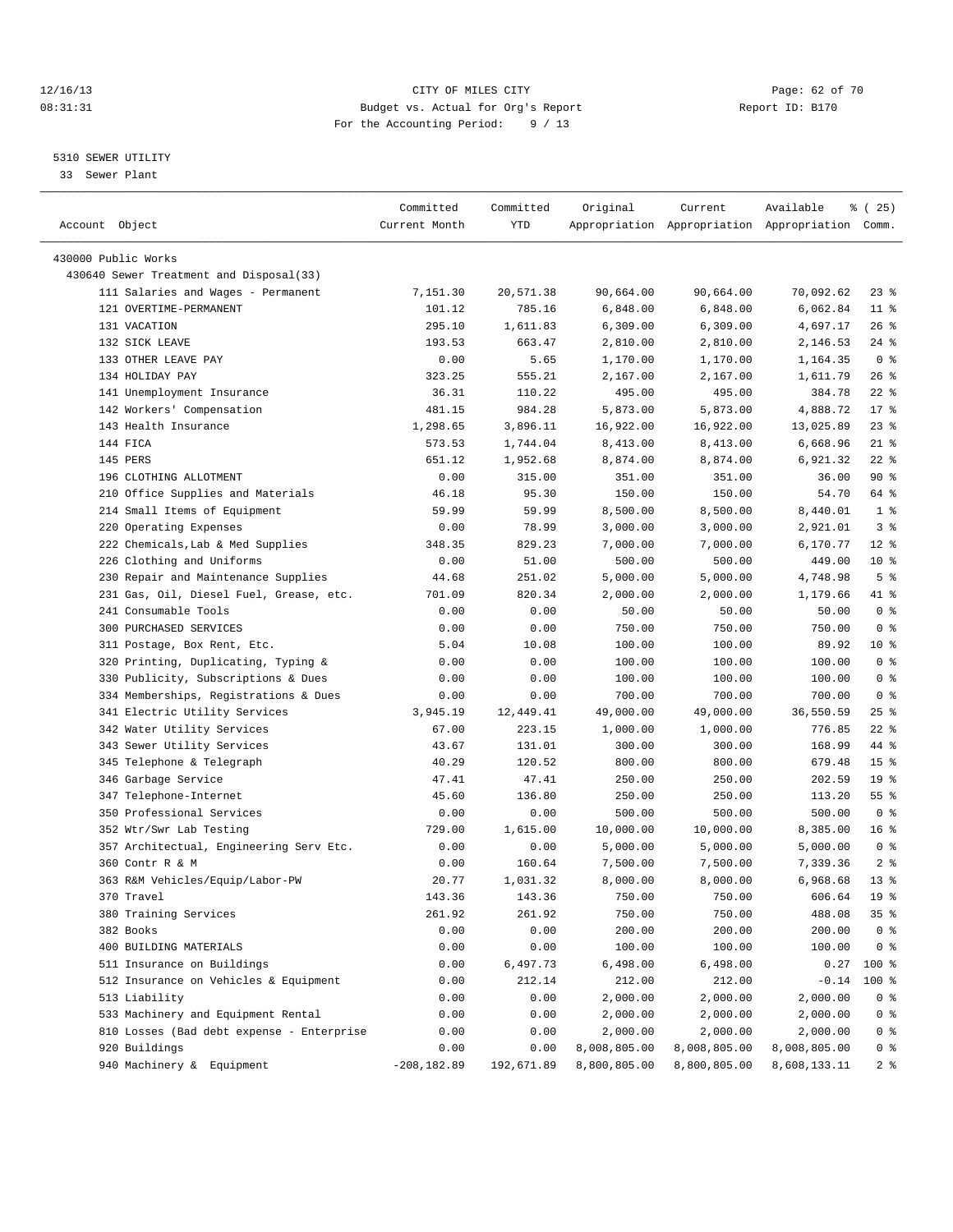### 12/16/13 Page: 63 of 70 08:31:31 Budget vs. Actual for Org's Report Changer Report ID: B170 For the Accounting Period: 9 / 13

### 5310 SEWER UTILITY

33 Sewer Plant

| Object<br>Account                                                       | Committed<br>Current Month | Committed<br><b>YTD</b> | Original                                             | Current<br>Appropriation Appropriation | Available<br>Appropriation | 8 (25)<br>Comm. |
|-------------------------------------------------------------------------|----------------------------|-------------------------|------------------------------------------------------|----------------------------------------|----------------------------|-----------------|
| Account Total:                                                          | $-190,528.29$              |                         | 251,093.28 17,085,566.00 17,085,566.00               |                                        | 16,834,472.72              | 1 <sup>8</sup>  |
| Account Group Total:                                                    | $-190,528.29$              |                         | 251,093.28 17,085,566.00 17,085,566.00 16,834,472.72 |                                        |                            | 1 <sup>8</sup>  |
| 520000 OTHER FINANCING USES<br>521000 Interfund Operating Transfers Out |                            |                         |                                                      |                                        |                            |                 |
| 820 Transfers to Other Funds                                            | 0.00                       | 0.00                    | 6,420.00                                             | 6,420.00                               | 6,420.00                   | 0 <sup>8</sup>  |
| Account Total:                                                          | 0.00                       | 0.00                    | 6.420.00                                             | 6.420.00                               | 6,420.00                   | 0 <sup>8</sup>  |
| Account Group Total:                                                    | 0.00                       | 0.00                    | 6,420.00                                             | 6,420.00                               | 6,420.00                   | 0 <sup>8</sup>  |
| Organization Total:                                                     | $-190.528.29$              |                         | 251,093.28 17,091,986.00 17,091,986.00 16,840,892.72 |                                        |                            | 1 <sup>8</sup>  |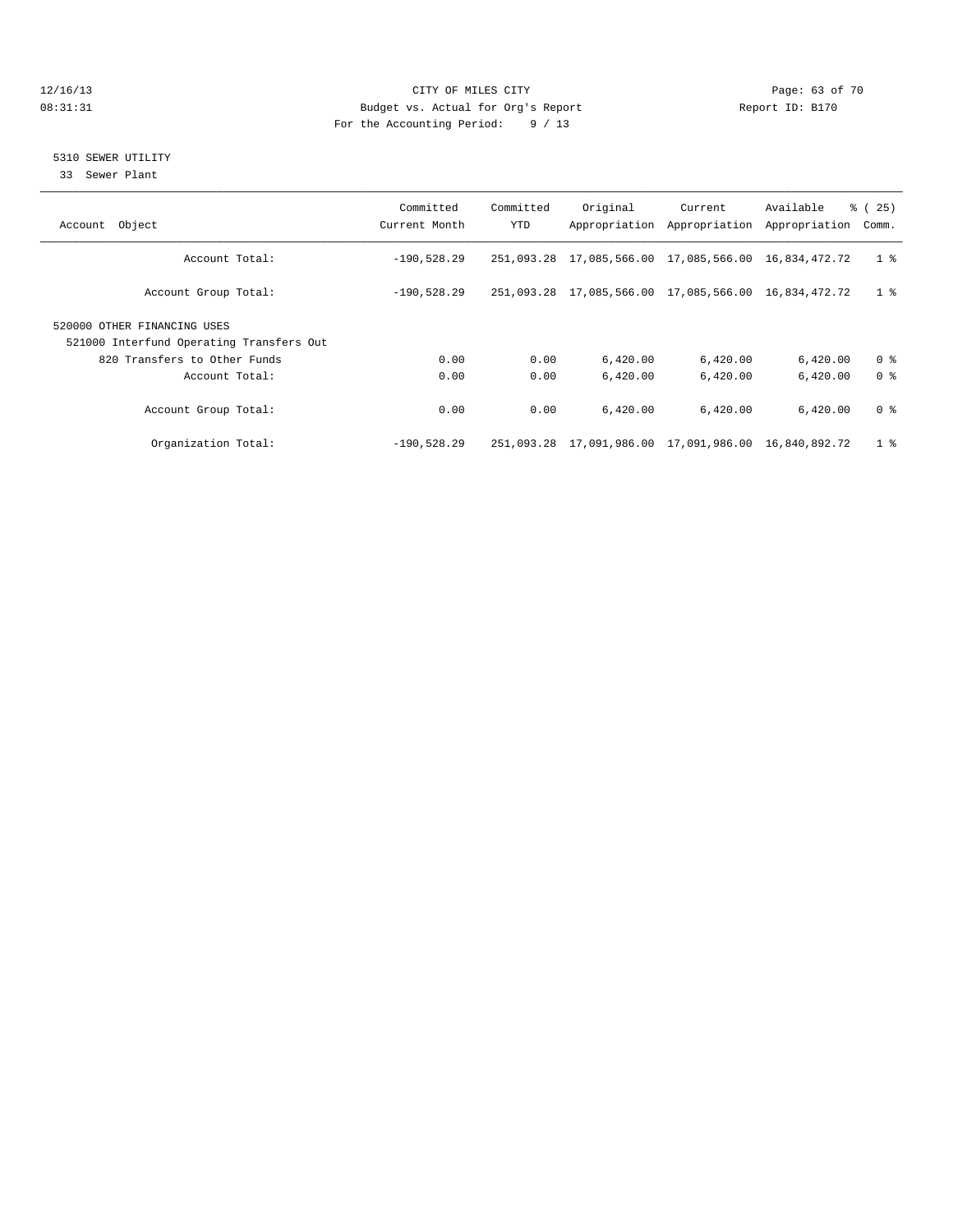### 12/16/13 Page: 64 of 70 08:31:31 Budget vs. Actual for Org's Report Changer Report ID: B170 For the Accounting Period: 9 / 13

### 5310 SEWER UTILITY

36 Planning & Community Services

| Account Object                                                 | Committed<br>Current Month | Committed<br>YTD | Original | Current<br>Appropriation Appropriation Appropriation | Available      | <b>%</b> (<br>25)<br>Comm. |
|----------------------------------------------------------------|----------------------------|------------------|----------|------------------------------------------------------|----------------|----------------------------|
| 430000 Public Works<br>430640 Sewer Treatment and Disposal(33) |                            |                  |          |                                                      |                |                            |
| 370 Travel                                                     | 35.84                      | 35.84            | 0.00     | 0.00                                                 | $-35.84$       | $***$ 2                    |
| Account Total:                                                 | 35.84                      | 35.84            | 0.00     | 0.00                                                 | $-35.84$ *** & |                            |
| Account Group Total:                                           | 35.84                      | 35.84            | 0.00     | 0.00                                                 | $-35.84$       | $***$ %                    |
| Organization Total:                                            | 35.84                      | 35.84            | 0.00     | 0.00                                                 | $-35.84$       | $***$ 2                    |

Fund Total: -150,588.91 426,261.09 18,219,799.00 18,219,799.00 17,793,537.91 2 %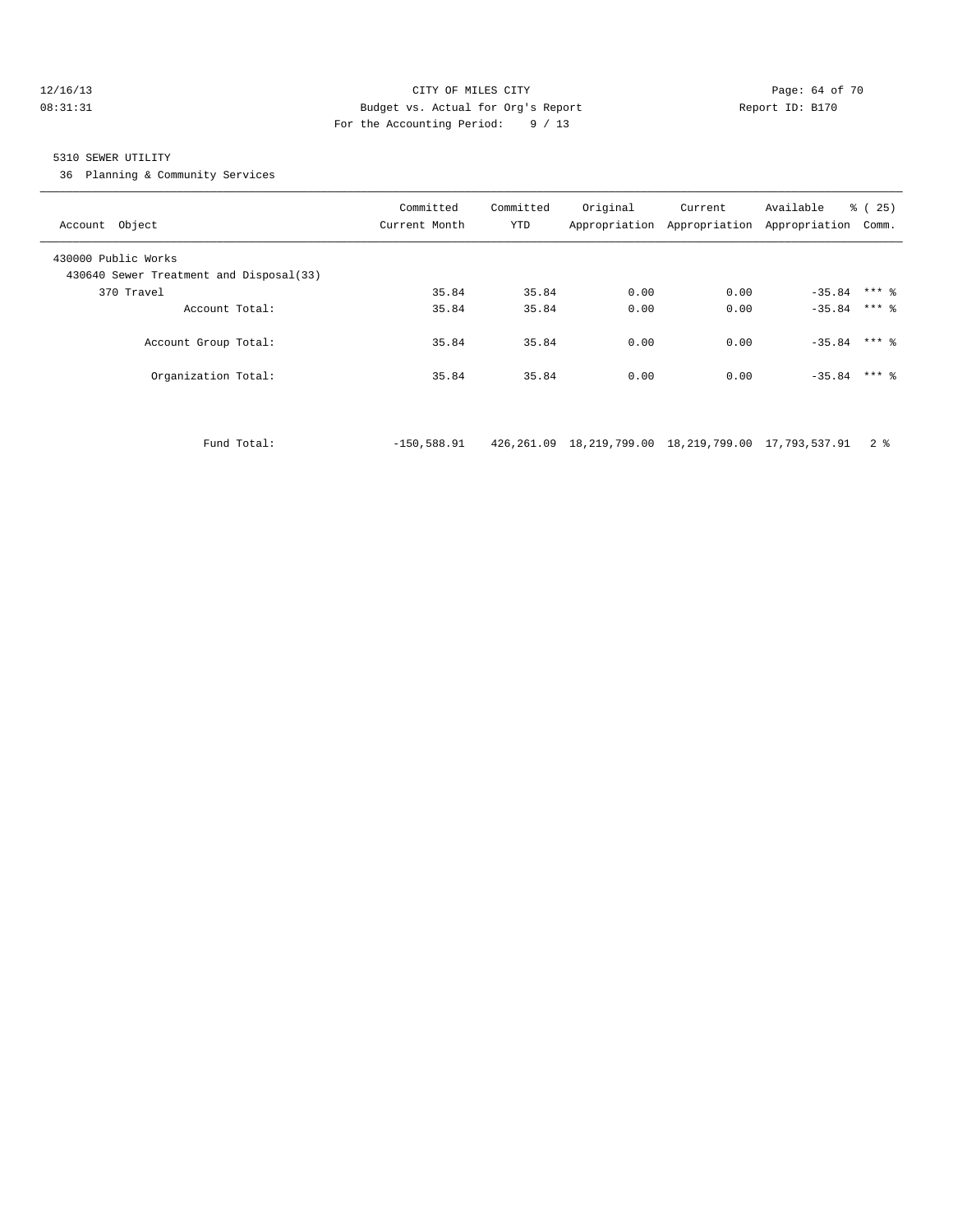### 12/16/13 Page: 65 of 70 08:31:31 Budget vs. Actual for Org's Report Changer Report ID: B170 For the Accounting Period: 9 / 13

### 5510 AMBULANCE FUND

10 Ambulance

|                |                                             | Committed     | Committed  | Original   | Current    | Available                                       | % (25)          |
|----------------|---------------------------------------------|---------------|------------|------------|------------|-------------------------------------------------|-----------------|
| Account Object |                                             | Current Month | <b>YTD</b> |            |            | Appropriation Appropriation Appropriation Comm. |                 |
|                | 420000 PUBLIC SAFETY                        |               |            |            |            |                                                 |                 |
|                | 420730 Emergency Medical Services-Ambulance |               |            |            |            |                                                 |                 |
|                | 111 Salaries and Wages - Permanent          | 21,429.71     | 63,583.63  | 263,767.00 | 263,767.00 | 200,183.37                                      | $24$ %          |
|                | 112 SALARIES AND WAGES - PART PAID          | 917.34        | 1,196.35   | 4,000.00   | 4,000.00   | 2,803.65                                        | $30*$           |
|                | 121 OVERTIME-PERMANENT                      | 8,538.72      | 19,908.13  | 60,000.00  | 60,000.00  | 40,091.87                                       | 33 <sup>8</sup> |
|                | 131 VACATION                                | 127.68        | 3,695.09   | 8,800.00   | 8,800.00   | 5,104.91                                        | $42*$           |
|                | 132 SICK LEAVE                              | 744.45        | 2,142.13   | 10,000.00  | 10,000.00  | 7,857.87                                        | $21$ %          |
|                | 133 OTHER LEAVE PAY                         | 0.00          | 9.61       | 950.00     | 950.00     | 940.39                                          | 1 <sup>°</sup>  |
|                | 134 HOLIDAY PAY                             | 590.78        | 1,146.09   | 7,000.00   | 7,000.00   | 5,853.91                                        | 16 <sup>°</sup> |
|                | 141 Unemployment Insurance                  | 145.55        | 412.58     | 1,178.00   | 1,178.00   | 765.42                                          | 35 <sup>8</sup> |
|                | 142 Workers' Compensation                   | 1,046.85      | 2,080.16   | 9,199.00   | 9,199.00   | 7,118.84                                        | $23$ $%$        |
|                | 143 Health Insurance                        | 3,725.32      | 10,911.07  | 44,680.00  | 44,680.00  | 33,768.93                                       | $24$ %          |
|                | 144 FICA                                    | 524.81        | 1,400.32   | 3,795.00   | 3,795.00   | 2,394.68                                        | 37 <sup>8</sup> |
|                | 147 Firemen's Pension                       | 2,902.32      | 9,011.21   | 37,574.00  | 37,574.00  | 28,562.79                                       | $24$ %          |
|                | 210 Office Supplies and Materials           | 0.00          | 164.66     | 1,000.00   | 1,000.00   | 835.34                                          | 16 <sup>°</sup> |
|                | 214 Small Items of Equipment                | 289.00        | 1,763.58   | 3,000.00   | 3,000.00   | 1,236.42                                        | 59 %            |
|                | 220 Operating Expenses                      | 930.59        | 2,022.12   | 4,000.00   | 4,000.00   | 1,977.88                                        | $51$ $%$        |
|                | 222 Chemicals, Lab & Med Supplies           | 217.40        | 425.66     | 8,000.00   | 8,000.00   | 7,574.34                                        | 5 <sup>°</sup>  |
|                | 230 Repair and Maintenance Supplies         | 1,659.87      | 1,921.27   | 5,000.00   | 5,000.00   | 3,078.73                                        | 38 %            |
|                | 231 Gas, Oil, Diesel Fuel, Grease, etc.     | 1,111.12      | 2,596.01   | 15,000.00  | 15,000.00  | 12,403.99                                       | $17*$           |
|                | 241 Consumable Tools                        | 0.00          | 0.00       | 50.00      | 50.00      | 50.00                                           | 0 <sup>8</sup>  |
|                | 300 PURCHASED SERVICES                      | 0.00          | 0.00       | 2,000.00   | 2,000.00   | 2,000.00                                        | 0 <sup>8</sup>  |
|                | 311 Postage, Box Rent, Etc.                 | 1.58          | 14.10      | 250.00     | 250.00     | 235.90                                          | 6 <sup>°</sup>  |
|                | 320 Printing, Duplicating, Typing &         | 32.94         | 55.21      | 200.00     | 200.00     | 144.79                                          | $28$ %          |
|                | 341 Electric Utility Services               | 263.39        | 804.09     | 2,500.00   | 2,500.00   | 1,695.91                                        | 32%             |
|                | 342 Water Utility Services                  | 22.16         | 85.10      | 400.00     | 400.00     | 314.90                                          | $21$ %          |
|                | 343 Sewer Utility Services                  | 13.98         | 46.48      | 200.00     | 200.00     | 153.52                                          | $23$ $%$        |
|                | 344 Gas Utility Service                     | 10.00         | 30.00      | 1,500.00   | 1,500.00   | 1,470.00                                        | 2 <sup>8</sup>  |
|                | 345 Telephone & Telegraph                   | 157.93        | 430.57     | 1,800.00   | 1,800.00   | 1,369.43                                        | $24$ %          |
|                | 346 Garbage Service                         | 47.41         | 493.41     | 700.00     | 700.00     | 206.59                                          | 70 %            |
|                | 347 Telephone-Internet                      | 28.24         | 84.72      | 350.00     | 350.00     | 265.28                                          | $24$ %          |
|                | 350 Professional Services                   | 2,254.86      | 7,178.63   | 30,000.00  | 30,000.00  | 22,821.37                                       | $24$ %          |
|                | 360 Contr R & M                             | 594.51        | 639.51     | 1,000.00   | 1,000.00   | 360.49                                          | 64 %            |
|                | 364 R&M Vehicles - Fire/Amb                 | 2,004.22      | 2,004.22   | 6,000.00   | 6,000.00   | 3,995.78                                        | 33 <sup>8</sup> |
|                | 370 Travel                                  | 65.01         | 458.43     | 1,912.00   | 1,912.00   | 1,453.57                                        | $24$ $%$        |
|                | 380 Training Services                       | 0.00          | 0.00       | 1,768.00   | 1,768.00   | 1,768.00                                        | 0 <sup>8</sup>  |
|                | 382 Books                                   | 0.00          | 0.00       | 200.00     | 200.00     | 200.00                                          | 0 <sup>8</sup>  |
|                | 400 BUILDING MATERIALS                      | 0.00          | 0.00       | 500.00     | 500.00     | 500.00                                          | 0 <sup>8</sup>  |
|                | 512 Insurance on Vehicles & Equipment       | 0.00          | 2,115.48   | 2,116.00   | 2,116.00   | 0.52                                            | 100 %           |
|                | 810 Losses (Bad debt expense - Enterprise   | 0.00          | 155.39     | 70,000.00  | 70,000.00  | 69,844.61                                       | 0 <sup>8</sup>  |
|                | 811 Contractual Allowances (Ambl)           | 13,097.70     | 45, 918.54 | 180,000.00 | 180,000.00 | 134,081.46                                      | $26$ $%$        |
|                | Account Total:                              | 63, 495.44    | 184,903.55 | 790,389.00 | 790,389.00 | 605, 485.45                                     | $23$ $%$        |
|                | Account Group Total:                        | 63, 495. 44   | 184,903.55 | 790,389.00 | 790,389.00 | 605, 485.45                                     | $23$ %          |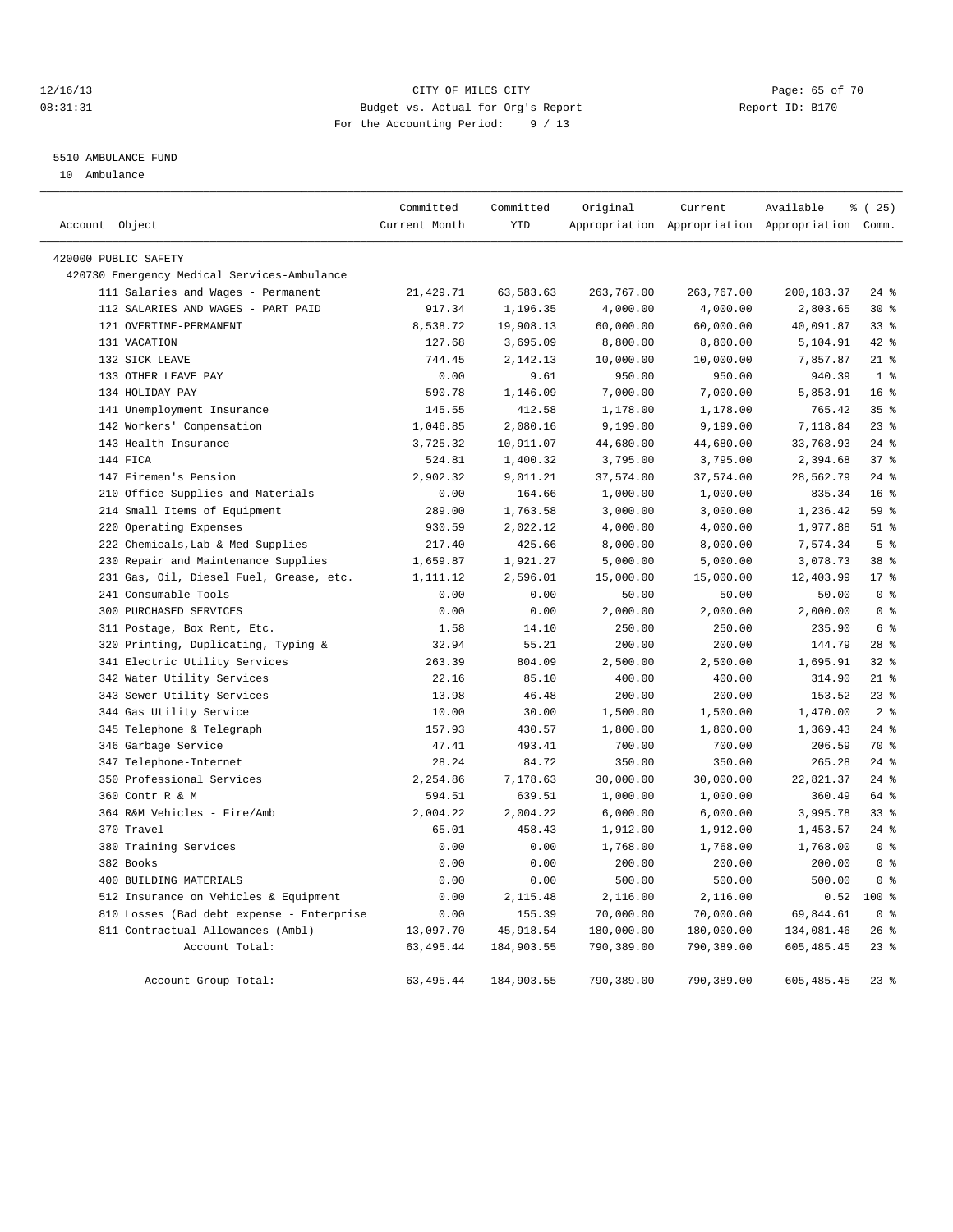### 12/16/13 Page: 66 of 70 08:31:31 Budget vs. Actual for Org's Report Changer Report ID: B170 For the Accounting Period: 9 / 13

### 5510 AMBULANCE FUND

10 Ambulance

| Account Object                           | Committed<br>Current Month | Committed<br><b>YTD</b> | Original   | Current<br>Appropriation Appropriation Appropriation Comm. | Available       | % (25)             |
|------------------------------------------|----------------------------|-------------------------|------------|------------------------------------------------------------|-----------------|--------------------|
| 490000 DEBT SERVICE                      |                            |                         |            |                                                            |                 |                    |
| 490200 Revenue Bonds                     |                            |                         |            |                                                            |                 |                    |
| 602 Prpl-Ambulance                       | 0.00                       | 12,604.28               | 0.00       | 0.00                                                       | $-12,604.28$    | *** &              |
| 629 Interest-Ambulance                   | 0.00                       | 449.44                  | 0.00       | 0.00                                                       | $-449.44$       | $***$ 2            |
| Account Total:                           | 0.00                       | 13,053.72               | 0.00       | 0.00                                                       | $-13,053.72$    | $***$ 2            |
| 490500 Other Debt Service Payments       |                            |                         |            |                                                            |                 |                    |
| 602 Prpl-Ambulance                       | 0.00                       | 0.00                    | 26,161.00  | 26,161.00                                                  | 26,161.00       | 0 <sup>8</sup>     |
| 629 Interest-Ambulance                   | 0.00                       | 0.00                    | 843.00     | 843.00                                                     | 843.00          | 0 <sup>8</sup>     |
| Account Total:                           | 0.00                       | 0.00                    | 27,004.00  | 27,004.00                                                  | 27,004.00       | 0 <sup>8</sup>     |
| Account Group Total:                     | 0.00                       | 13,053.72               | 27,004.00  | 27,004.00                                                  | 13,950.28       | 48 %               |
| 510000 MISCELLANEOUS                     |                            |                         |            |                                                            |                 |                    |
| 510330 Comprehensive Liability Insurance |                            |                         |            |                                                            |                 |                    |
| 513 Liability                            | 0.00                       | 8,433.96                | 8,434.00   | 8,434.00                                                   | 0.04            | $100*$             |
| Account Total:                           | 0.00                       | 8,433.96                | 8,434.00   | 8,434.00                                                   | 0.04            | 100 %              |
| Account Group Total:                     | 0.00                       | 8,433.96                | 8,434.00   | 8,434.00                                                   |                 | $0.04$ 100 %       |
| 520000 OTHER FINANCING USES              |                            |                         |            |                                                            |                 |                    |
| 521000 Interfund Operating Transfers Out |                            |                         |            |                                                            |                 |                    |
| 820 Transfers to Other Funds             | 2,059.67                   | 6,179.01                | 34,716.00  | 34,716.00                                                  | 28,536.99       | 18 <sup>8</sup>    |
| Account Total:                           | 2,059.67                   | 6,179.01                | 34,716.00  | 34,716.00                                                  | 28,536.99       | 18 %               |
| Account Group Total:                     | 2,059.67                   | 6,179.01                | 34,716.00  | 34,716.00                                                  | 28,536.99       | 18 <sup>8</sup>    |
| Organization Total:                      | 65,555.11                  | 212,570.24              | 860,543.00 | 860,543.00                                                 | 647, 972. 76    | $25$ $\frac{6}{5}$ |
| Fund Total:                              | 65,555.11                  | 212,570.24              | 860,543.00 | 860,543.00                                                 | 647,972.76 25 % |                    |
|                                          |                            |                         |            |                                                            |                 |                    |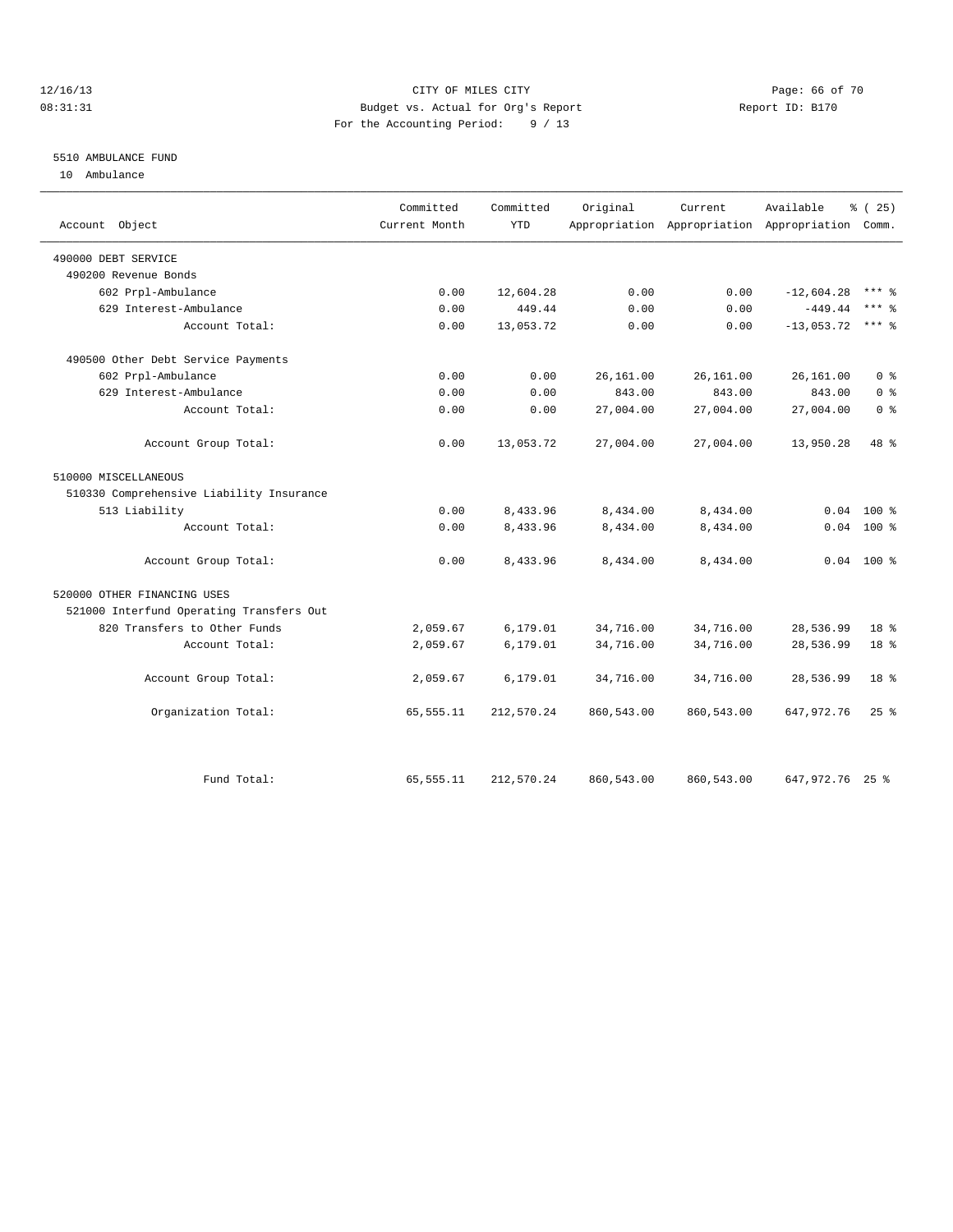### 12/16/13 Page: 67 of 70 08:31:31 Budget vs. Actual for Org's Report Changer Report ID: B170 For the Accounting Period: 9 / 13

————————————————————————————————————————————————————————————————————————————————————————————————————————————————————————————————————

### 5610 AIRPORT OPERATING

87 Airport

|                                            | Committed       | Committed      | Original         | Current          | Available                                       | 8 (25)              |
|--------------------------------------------|-----------------|----------------|------------------|------------------|-------------------------------------------------|---------------------|
| Account Object                             | Current Month   | YTD            |                  |                  | Appropriation Appropriation Appropriation Comm. |                     |
|                                            |                 |                |                  |                  |                                                 |                     |
| 430000 Public Works                        |                 |                |                  |                  |                                                 |                     |
| 430300 Airport (87)                        |                 | 27, 485.12     |                  |                  |                                                 |                     |
| 111 Salaries and Wages - Permanent         | 8,968.34        |                | 123,824.00       | 123,824.00       | 96, 338.88                                      | $22$ %              |
| 121 OVERTIME-PERMANENT<br>132 SICK LEAVE   | 60.00           | 1,221.82       | 4,511.00         | 4,511.00         | 3,289.18                                        | $27$ %<br>$***$ $-$ |
| 133 OTHER LEAVE PAY                        | 0.00            | 127.76         | 0.00             | 0.00             | $-127.76$                                       | 0 <sup>8</sup>      |
| 134 HOLIDAY PAY                            | 0.00            | 0.00<br>367.91 | 4,498.00<br>0.00 | 4,498.00<br>0.00 | 4,498.00<br>$-367.91$                           | $***$ $-$           |
| 141 Unemployment Insurance                 | 320.00<br>42.08 | 133.13         | 598.00           | 598.00           | 464.87                                          | $22$ %              |
| 142 Workers' Compensation                  | 480.05          | 1,518.10       | 6,327.00         | 6,327.00         | 4,808.90                                        | $24$ %              |
| 143 Health Insurance                       | 1,236.65        | 3,709.95       | 14,844.00        | 14,844.00        | 11,134.05                                       | 25%                 |
| 144 FICA                                   | 715.16          | 2,262.73       | 10,162.00        | 10,162.00        | 7,899.27                                        | $22$ %              |
| 145 PERS                                   | 754.40          | 2,356.65       | 9,558.00         | 9,558.00         | 7,201.35                                        | $25$ $%$            |
| 196 CLOTHING ALLOTMENT                     | 0.00            | 375.00         | 300.00           | 300.00           | $-75.00$                                        | $125$ %             |
| 210 Office Supplies and Materials          | 189.56          | 368.40         | 700.00           | 700.00           | 331.60                                          | 53%                 |
| 214 Small Items of Equipment               | 0.00            | 0.00           | 2,000.00         | 2,000.00         | 2,000.00                                        | 0 <sup>8</sup>      |
| 220 Operating Expenses                     | 2,976.27        | 3,369.79       | 3,000.00         | 3,000.00         | $-369.79$                                       | $112*$              |
| 230 Repair and Maintenance Supplies        | 282.00          | 344.00         | 18,000.00        | 18,000.00        | 17,656.00                                       | 2 <sup>°</sup>      |
| 231 Gas, Oil, Diesel Fuel, Grease, etc.    | 581.12          | 1,057.78       | 8,000.00         | 8,000.00         | 6,942.22                                        | $13*$               |
| 237 Aviation Fuel                          | 40,918.77       | 41,021.87      | 300,000.00       | 300,000.00       | 258,978.13                                      | $14*$               |
| 239 Tires, Tubes Etc.                      | 0.00            | 0.00           | 2,000.00         | 2,000.00         | 2,000.00                                        | 0 <sup>8</sup>      |
| Supplies for Resale<br>250                 | 225.00          | 225.00         | 1,000.00         | 1,000.00         | 775.00                                          | $23$ %              |
| 311 Postage, Box Rent, Etc.                | 0.00            | 2.15           | 250.00           | 250.00           | 247.85                                          | 1 <sup>8</sup>      |
| 319 Other Communication and Transportation | 36.74           | 73.48          | 350.00           | 350.00           | 276.52                                          | 21 %                |
| 330 Publicity, Subscriptions & Dues        | 0.00            | 0.00           | 100.00           | 100.00           | 100.00                                          | 0 <sup>8</sup>      |
| 334 Memberships, Registrations & Dues      | 40.00           | 40.00          | 250.00           | 250.00           | 210.00                                          | $16*$               |
| 341 Electric Utility Services              | 1,642.53        | 1,642.53       | 11,000.00        | 11,000.00        | 9,357.47                                        | 15 <sup>°</sup>     |
| 344 Gas Utility Service                    | 96.54           | 96.54          | 5,000.00         | 5,000.00         | 4,903.46                                        | 2 <sub>8</sub>      |
| 345 Telephone & Telegraph                  | 263.92          | 492.69         | 3,000.00         | 3,000.00         | 2,507.31                                        | 16 <sup>8</sup>     |
| 347 Telephone-Internet                     | 37.60           | 75.20          | 450.00           | 450.00           | 374.80                                          | $17$ %              |
| 350 Professional Services                  | 787.50          | 1,015.00       | 43,900.00        | 43,900.00        | 42,885.00                                       | 2 <sub>8</sub>      |
| 360 Contr R & M                            | 0.00            | 0.00           | 4,000.00         | 4,000.00         | 4,000.00                                        | 0 <sup>8</sup>      |
| 363 R&M Vehicles/Equip/Labor-PW            | 0.00            | 0.00           | 2,000.00         | 2,000.00         | 2,000.00                                        | 0 <sup>8</sup>      |
| 367 Plumbing, Heating, Electrical          | 0.00            | 0.00           | 3,500.00         | 3,500.00         | 3,500.00                                        | 0 <sup>8</sup>      |
| 380 Training Services                      | 0.00            | 0.00           | 500.00           | 500.00           | 500.00                                          | 0 <sup>8</sup>      |
| 511 Insurance on Buildings                 | 0.00            | 2,813.13       | 2,813.00         | 2,813.00         | $-0.13$                                         | 100 %               |
| 512 Insurance on Vehicles & Equipment      | 0.00            | 1,767.75       | 1,768.00         | 1,768.00         | 0.25                                            | $100*$              |
| 530 Rent                                   | 0.00            | 0.00           | 22,000.00        | 22,000.00        | 22,000.00                                       | 0 <sup>8</sup>      |
| 940 Machinery & Equipment                  | 0.00            | 0.00           | 15,000.00        | 15,000.00        | 15,000.00                                       | 0 <sup>8</sup>      |
| Account Total:                             | 60,654.23       | 93, 963. 48    | 625,203.00       | 625,203.00       | 531,239.52                                      | 15 <sup>°</sup>     |
|                                            |                 |                |                  |                  |                                                 |                     |
| Account Group Total:                       | 60,654.23       | 93,963.48      | 625,203.00       | 625,203.00       | 531,239.52                                      | 15 <sub>8</sub>     |
| 490000 DEBT SERVICE                        |                 |                |                  |                  |                                                 |                     |
| 490500 Other Debt Service Payments         |                 |                |                  |                  |                                                 |                     |
| 641 Principal - Aeronautics Loan 08        | 0.00            | 0.00           | 4,921.00         | 4,921.00         | 4,921.00                                        | 0 <sup>8</sup>      |
| 642 Interest - Aeronautics Loan 08         | 0.00            | 0.00           | 892.00           | 892.00           | 892.00                                          | 0 <sup>8</sup>      |
| Account Total:                             | 0.00            | 0.00           | 5,813.00         | 5,813.00         | 5,813.00                                        | 0 <sup>8</sup>      |
|                                            |                 |                |                  |                  |                                                 |                     |
| Account Group Total:                       | 0.00            | 0.00           | 5,813.00         | 5,813.00         | 5,813.00                                        | 0 <sup>8</sup>      |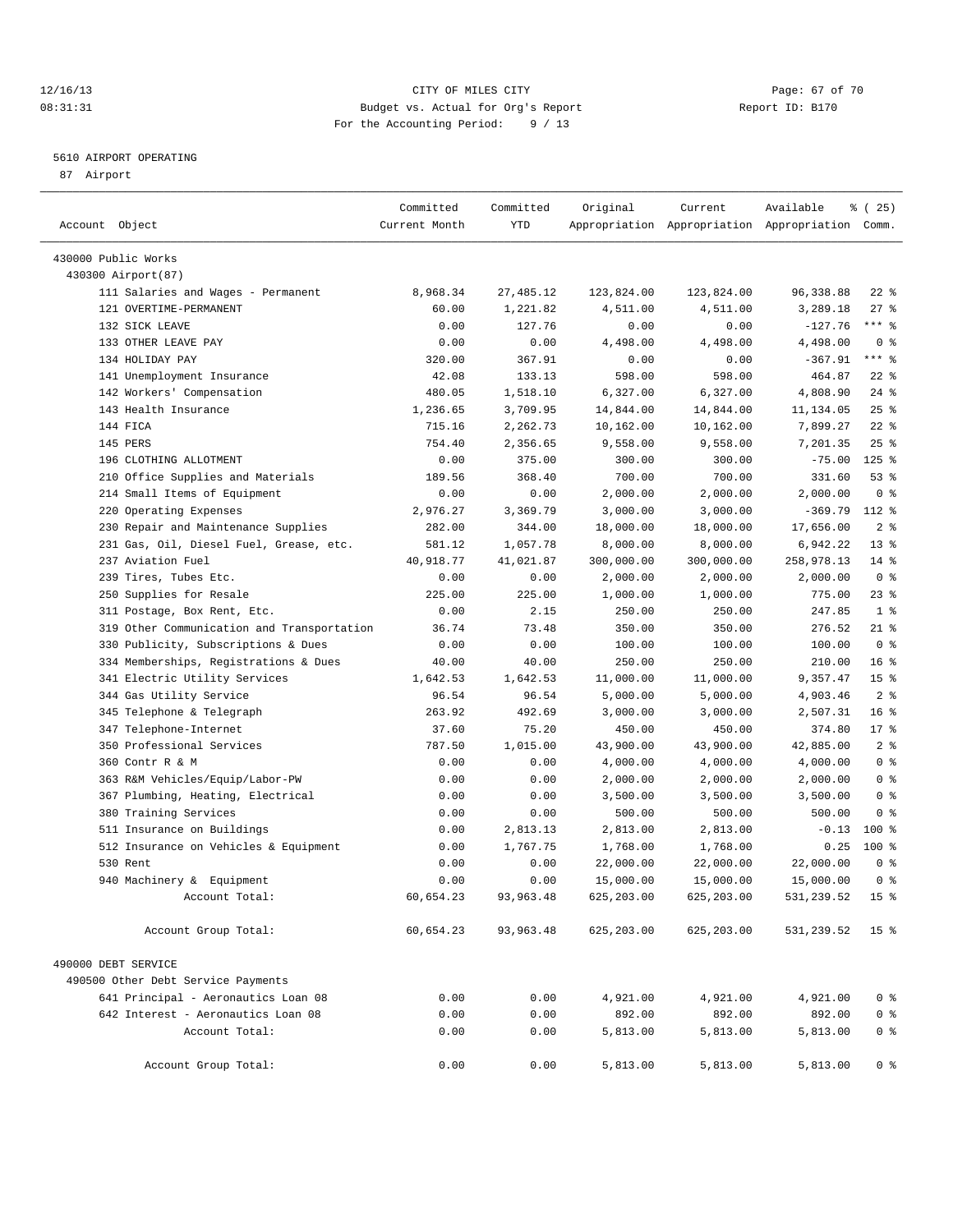### 12/16/13 Page: 68 of 70 08:31:31 Budget vs. Actual for Org's Report Changer Report ID: B170 For the Accounting Period: 9 / 13

### 5610 AIRPORT OPERATING

87 Airport

| Account Object                           | Committed<br>Current Month | Committed<br><b>YTD</b> | Original   | Current    | Available<br>Appropriation Appropriation Appropriation | % (25)<br>Comm. |
|------------------------------------------|----------------------------|-------------------------|------------|------------|--------------------------------------------------------|-----------------|
| 510000 MISCELLANEOUS                     |                            |                         |            |            |                                                        |                 |
| 510330 Comprehensive Liability Insurance |                            |                         |            |            |                                                        |                 |
| 513 Liability                            | 0.00                       | 0.00                    | 5,800.00   | 5,800.00   | 5,800.00                                               | 0 <sup>8</sup>  |
| Account Total:                           | 0.00                       | 0.00                    | 5,800.00   | 5,800.00   | 5,800.00                                               | 0 <sup>8</sup>  |
| Account Group Total:                     | 0.00                       | 0.00                    | 5,800.00   | 5,800.00   | 5,800.00                                               | 0 <sup>8</sup>  |
| 520000 OTHER FINANCING USES              |                            |                         |            |            |                                                        |                 |
| 521000 Interfund Operating Transfers Out |                            |                         |            |            |                                                        |                 |
| 820 Transfers to Other Funds             | 1,280.69                   | 3,842.07                | 15,368.00  | 15,368.00  | 11,525.93                                              | $25$ $%$        |
| Account Total:                           | 1,280.69                   | 3,842.07                | 15,368.00  | 15,368.00  | 11,525.93                                              | 25%             |
| Account Group Total:                     | 1,280.69                   | 3,842.07                | 15,368.00  | 15,368.00  | 11,525.93                                              | 25%             |
| Organization Total:                      | 61,934.92                  | 97,805.55               | 652,184.00 | 652,184.00 | 554, 378.45                                            | 15 <sup>8</sup> |
|                                          |                            |                         |            |            |                                                        |                 |
| Fund Total:                              | 61,934.92                  | 97,805.55               | 652,184.00 | 652,184.00 | 554, 378. 45 15 %                                      |                 |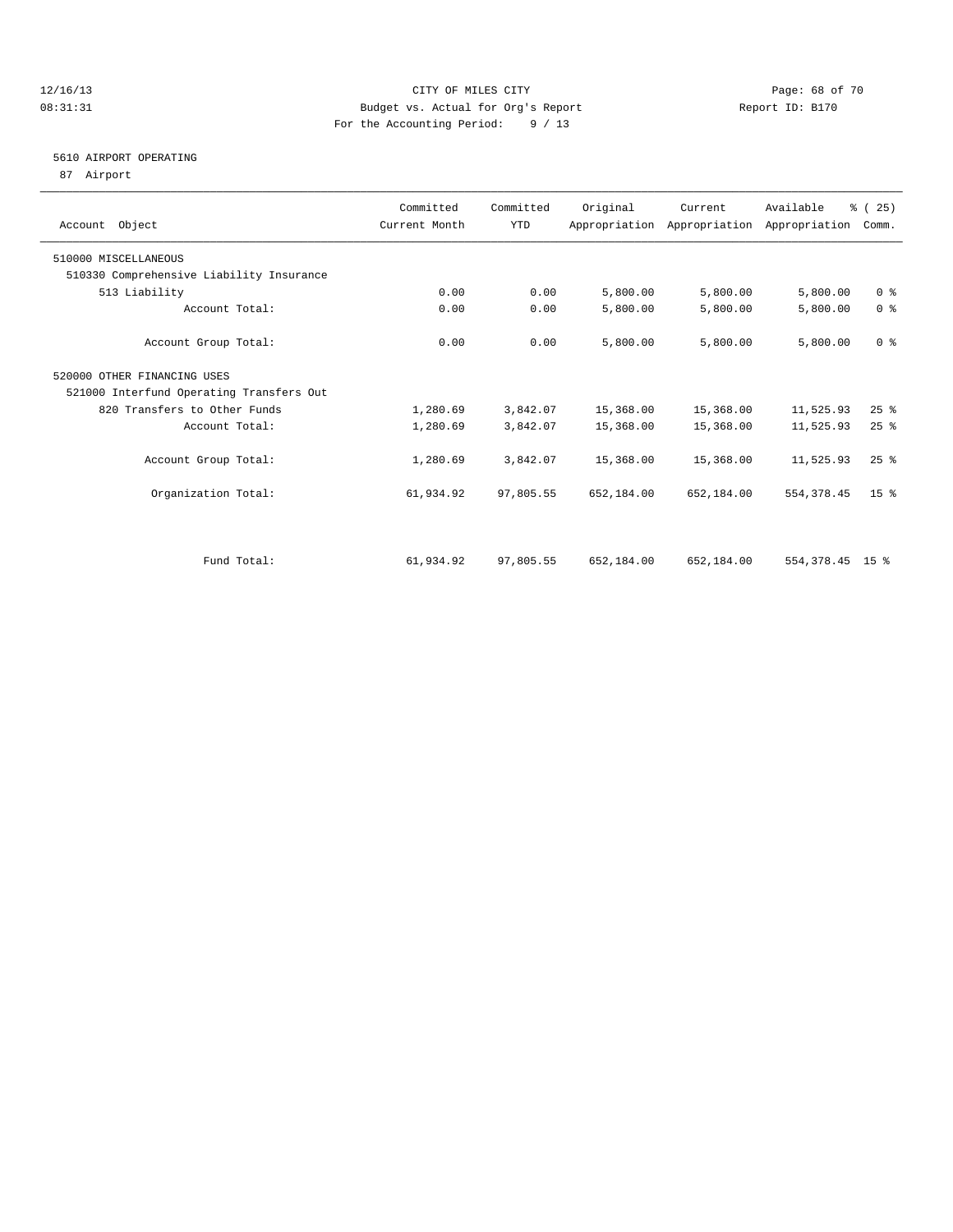### 12/16/13 Page: 69 of 70 08:31:31 Budget vs. Actual for Org's Report Changer Report ID: B170 For the Accounting Period: 9 / 13

————————————————————————————————————————————————————————————————————————————————————————————————————————————————————————————————————

### 6040 PUBLIC WORKS

910 Public Works City Garage

|                                                                 | Committed     | Committed      | Original              | Current                                         | Available            | <sub>है</sub> (25)               |
|-----------------------------------------------------------------|---------------|----------------|-----------------------|-------------------------------------------------|----------------------|----------------------------------|
| Account Object                                                  | Current Month | YTD            |                       | Appropriation Appropriation Appropriation Comm. |                      |                                  |
|                                                                 |               |                |                       |                                                 |                      |                                  |
| 430000 Public Works<br>430220 Operations                        |               |                |                       |                                                 |                      |                                  |
| 111 Salaries and Wages - Permanent                              | 6,249.02      | 18,801.34      | 69,915.00             | 69,915.00                                       | 51,113.66            | $27$ %                           |
| 121 OVERTIME-PERMANENT                                          | 39.10         | 39.10          |                       | 1,000.00                                        | 960.90               | 4%                               |
| 131 VACATION                                                    | 646.83        | 1,726.16       | 1,000.00              |                                                 |                      | $29$ %                           |
| 132 SICK LEAVE                                                  |               | 29.72          | 6,000.00              | 6,000.00                                        | 4,273.84<br>3,970.28 | 1 <sup>°</sup>                   |
| 133 OTHER LEAVE PAY                                             | 0.00<br>0.00  | 0.00           | 4,000.00              | 4,000.00                                        | 1,000.00             | 0 <sup>8</sup>                   |
| 134 HOLIDAY PAY                                                 | 0.00          | 79.24          | 1,000.00<br>3,000.00  | 1,000.00<br>3,000.00                            | 2,920.76             | 3 <sup>8</sup>                   |
| 141 Unemployment Insurance                                      | 31.21         | 94.39          | 383.00                | 383.00                                          | 288.61               | $25$ $%$                         |
| 142 Workers' Compensation                                       | 362.42        | 1,095.50       | 4,453.00              | 4,453.00                                        | 3,357.50             | 25%                              |
| 143 Health Insurance                                            | 1,237.00      | 3,711.00       | 14,844.00             | 14,844.00                                       | 11,133.00            | $25$ %                           |
| 144 FICA                                                        | 523.43        | 1,583.39       | 6,507.00              | 6,507.00                                        | 4,923.61             | $24$ %                           |
| 145 PERS                                                        | 559.65        | 1,668.53       | 6,864.00              | 6,864.00                                        | 5,195.47             | $24$ %                           |
| 196 CLOTHING ALLOTMENT                                          | 0.00          | 300.00         |                       |                                                 | 0.00                 | $100$ %                          |
|                                                                 |               |                | 300.00                | 300.00                                          |                      | 1 <sup>°</sup>                   |
| 210 Office Supplies and Materials                               | 3.00          | 3.00           | 500.00                | 500.00                                          | 497.00               |                                  |
| 214 Small Items of Equipment                                    | 0.00          | 0.00<br>123.72 | 11,900.00<br>1,800.00 | 11,900.00                                       | 11,900.00            | 0 <sup>8</sup><br>7 %            |
| 220 Operating Expenses                                          | 41.24         |                |                       | 1,800.00                                        | 1,676.28             | 0 <sup>8</sup>                   |
| 222 Chemicals, Lab & Med Supplies                               | 0.00          | 0.00           | 150.00                | 150.00                                          | 150.00               | 0 <sup>8</sup>                   |
| 226 Clothing and Uniforms                                       | 0.00          | 0.00           | 400.00                | 400.00                                          | 400.00               |                                  |
| 230 Repair and Maintenance Supplies                             | 0.00          | 0.00           | 600.00                | 600.00                                          | 600.00               | 0 <sup>8</sup>                   |
| 231 Gas, Oil, Diesel Fuel, Grease, etc.<br>241 Consumable Tools | 0.00          | 0.00           | 1,200.00              | 1,200.00                                        | 1,200.00             | 0 <sup>8</sup><br>0 <sup>8</sup> |
|                                                                 | 0.00          | 0.00           | 100.00                | 100.00                                          | 100.00               |                                  |
| 341 Electric Utility Services                                   | 335.16        | 1,079.96       | 5,000.00              | 5,000.00                                        | 3,920.04             | $22$ %                           |
| 342 Water Utility Services                                      | 98.09         | 306.67         | 1,300.00              | 1,300.00                                        | 993.33               | $24$ %                           |
| 343 Sewer Utility Services                                      | 60.43         | 181.29         | 750.00                | 750.00                                          | 568.71               | 24 %                             |
| 344 Gas Utility Service                                         | 30.81         | 146.93         | 1,800.00              | 1,800.00                                        | 1,653.07             | 8 %                              |
| 345 Telephone & Telegraph                                       | 43.38         | 132.14         | 750.00                | 750.00                                          | 617.86               | 18 %                             |
| 346 Garbage Service                                             | 71.12         | 71.12          | 300.00                | 300.00                                          | 228.88               | $24$ %                           |
| 347 Telephone-Internet                                          | 61.25         | 153.32         | 200.00                | 200.00                                          | 46.68                | 77 %                             |
| 360 Contr R & M                                                 | 792.00        | 792.00         | 3,500.00              | 3,500.00                                        | 2,708.00             | 23%                              |
| 370 Travel                                                      | 0.00          | 0.00           | 200.00                | 200.00                                          | 200.00               | 0 <sup>8</sup>                   |
| 380 Training Services                                           | 0.00          | 0.00           | 100.00                | 100.00                                          | 100.00               | 0 <sup>8</sup>                   |
| 513 Liability                                                   | 0.00          | 0.00           | 1,561.00              | 1,561.00                                        | 1,561.00             | 0 <sup>8</sup>                   |
| Account Total:                                                  | 11,185.14     | 32, 118.52     | 150,377.00            | 150,377.00                                      | 118,258.48           | $21$ %                           |
| Account Group Total:                                            | 11,185.14     | 32, 118.52     | 150,377.00            | 150,377.00                                      | 118,258.48           | $21$ %                           |
| 510000 MISCELLANEOUS                                            |               |                |                       |                                                 |                      |                                  |
| 510330 Comprehensive Liability Insurance                        |               |                |                       |                                                 |                      |                                  |
| 513 Liability                                                   | 0.00          | 1,426.89       | 1,427.00              | 1,427.00                                        |                      | $0.11$ 100 %                     |
| Account Total:                                                  | 0.00          | 1,426.89       | 1,427.00              | 1,427.00                                        |                      | $0.11$ 100 %                     |
|                                                                 |               |                |                       |                                                 |                      |                                  |
| Account Group Total:                                            | 0.00          | 1,426.89       | 1,427.00              | 1,427.00                                        |                      | $0.11$ 100 %                     |
| 520000 OTHER FINANCING USES                                     |               |                |                       |                                                 |                      |                                  |
| 521000 Interfund Operating Transfers Out                        |               |                |                       |                                                 |                      |                                  |
| 820 Transfers to Other Funds                                    | 0.00          | 0.00           | 10,961.00             | 10,961.00                                       | 10,961.00            | 0 <sup>8</sup>                   |
| Account Total:                                                  | 0.00          | 0.00           | 10,961.00             | 10,961.00                                       | 10,961.00            | 0 <sup>8</sup>                   |